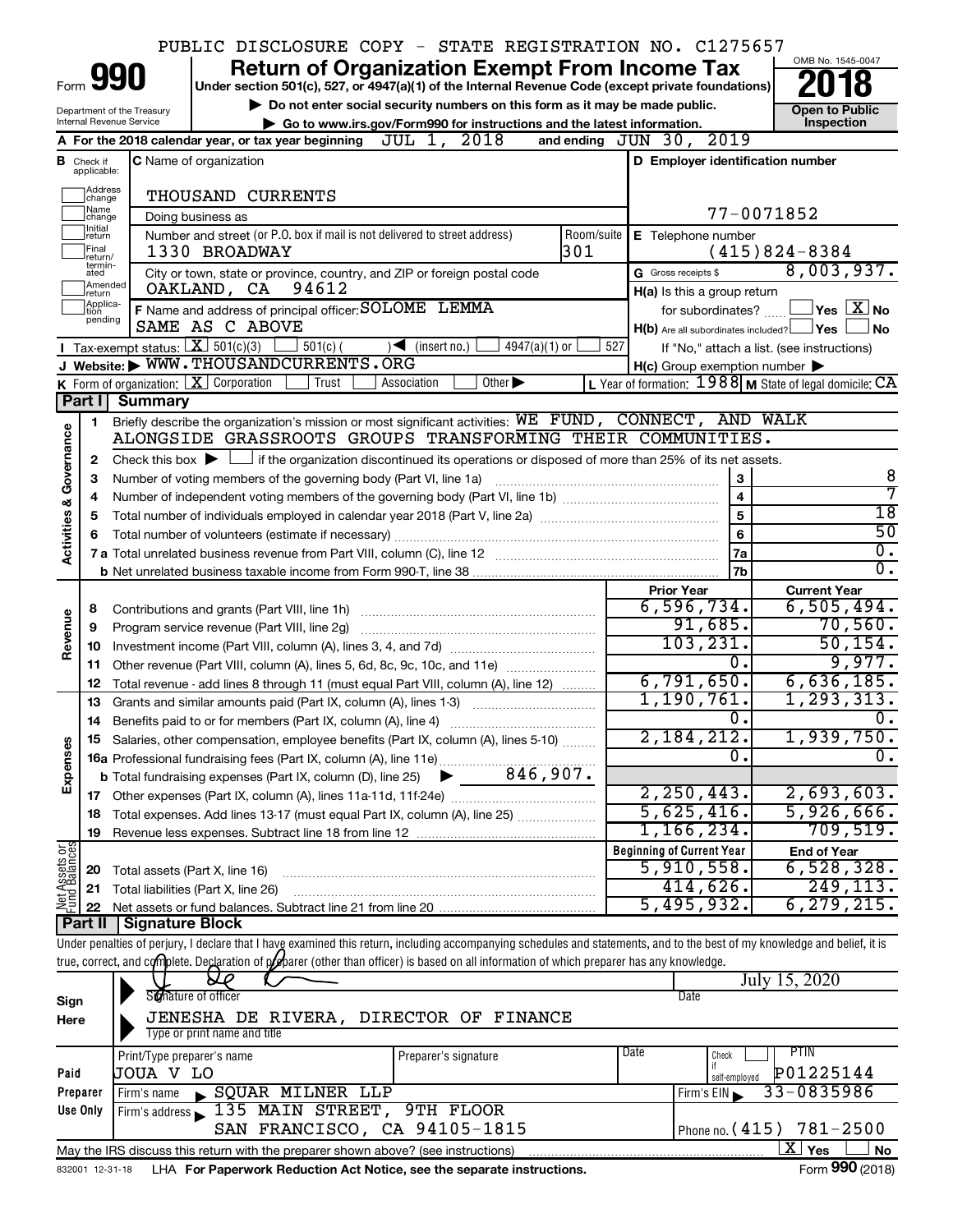|              | THOUSAND CURRENTS<br>Form 990 (2018)                                                                                                                                 | 77-0071852<br>Page 2             |
|--------------|----------------------------------------------------------------------------------------------------------------------------------------------------------------------|----------------------------------|
|              | Part III   Statement of Program Service Accomplishments                                                                                                              |                                  |
|              |                                                                                                                                                                      | $\boxed{\text{X}}$               |
| 1            | Briefly describe the organization's mission:<br>SEE SCHEDULE O                                                                                                       |                                  |
|              |                                                                                                                                                                      |                                  |
|              |                                                                                                                                                                      |                                  |
|              |                                                                                                                                                                      |                                  |
| $\mathbf{2}$ | Did the organization undertake any significant program services during the year which were not listed on the                                                         |                                  |
|              | prior Form 990 or 990-EZ?                                                                                                                                            | $\Box$ Yes $\boxed{\text{X}}$ No |
| З            | If "Yes," describe these new services on Schedule O.<br>Did the organization cease conducting, or make significant changes in how it conducts, any program services? | $\Box$ Yes $\boxed{\text{X}}$ No |
|              | If "Yes," describe these changes on Schedule O.                                                                                                                      |                                  |
| 4            | Describe the organization's program service accomplishments for each of its three largest program services, as measured by expenses.                                 |                                  |
|              | Section 501(c)(3) and 501(c)(4) organizations are required to report the amount of grants and allocations to others, the total expenses, and                         |                                  |
|              | revenue, if any, for each program service reported.                                                                                                                  |                                  |
| 4a           | 4, 486, 283. including grants of \$ 1, 293, 313. $($ Revenue \$ 70, 560.<br>(Expenses \$<br>(Code:<br>SEE SCHEDULE O                                                 |                                  |
|              |                                                                                                                                                                      |                                  |
|              |                                                                                                                                                                      |                                  |
|              |                                                                                                                                                                      |                                  |
|              |                                                                                                                                                                      |                                  |
|              |                                                                                                                                                                      |                                  |
|              |                                                                                                                                                                      |                                  |
|              |                                                                                                                                                                      |                                  |
|              |                                                                                                                                                                      |                                  |
|              |                                                                                                                                                                      |                                  |
|              |                                                                                                                                                                      |                                  |
| 4b           | (Code: ) (Expenses \$ including grants of \$ ) (Revenue \$ )                                                                                                         |                                  |
|              |                                                                                                                                                                      |                                  |
|              |                                                                                                                                                                      |                                  |
|              |                                                                                                                                                                      |                                  |
|              |                                                                                                                                                                      |                                  |
|              |                                                                                                                                                                      |                                  |
|              |                                                                                                                                                                      |                                  |
|              |                                                                                                                                                                      |                                  |
|              |                                                                                                                                                                      |                                  |
|              |                                                                                                                                                                      |                                  |
|              |                                                                                                                                                                      |                                  |
| 4c           | (Code:<br>) (Expenses \$<br>including grants of \$<br>) (Revenue \$                                                                                                  |                                  |
|              |                                                                                                                                                                      |                                  |
|              |                                                                                                                                                                      |                                  |
|              |                                                                                                                                                                      |                                  |
|              |                                                                                                                                                                      |                                  |
|              |                                                                                                                                                                      |                                  |
|              |                                                                                                                                                                      |                                  |
|              |                                                                                                                                                                      |                                  |
|              |                                                                                                                                                                      |                                  |
|              |                                                                                                                                                                      |                                  |
|              |                                                                                                                                                                      |                                  |
| 4d           | Other program services (Describe in Schedule O.)                                                                                                                     |                                  |
|              | (Expenses \$<br>(Revenue \$<br>including grants of \$                                                                                                                |                                  |
| 4е           | 4,486,283.<br>Total program service expenses                                                                                                                         |                                  |
|              | SEE SCHEDULE O FOR CONTINUATION(S)                                                                                                                                   | Form 990 (2018)                  |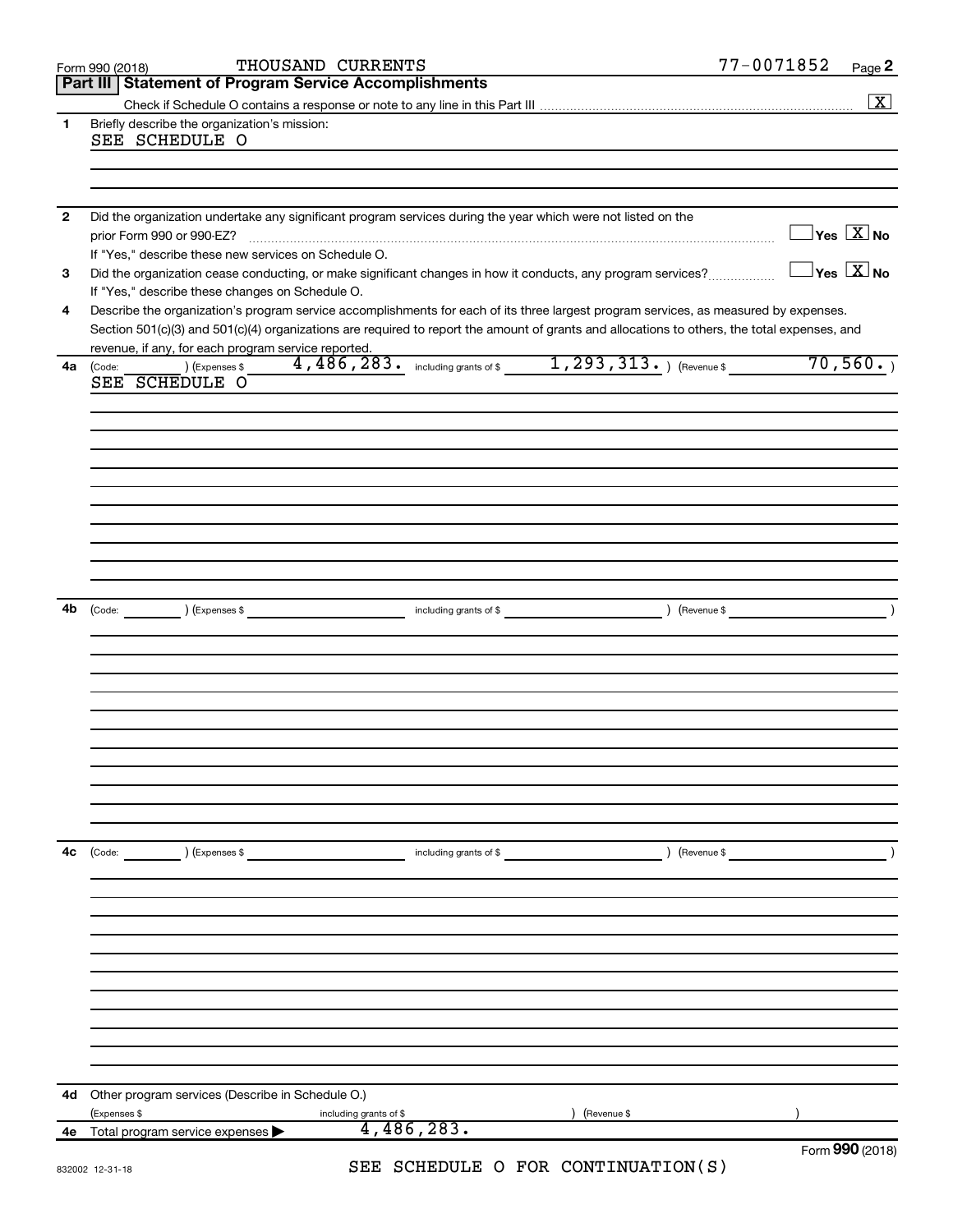| Form 990 (2018) |  |  |
|-----------------|--|--|

**Part IV Checklist of Required Schedules**

|    |                                                                                                                                                 |                 | Yes | No                      |
|----|-------------------------------------------------------------------------------------------------------------------------------------------------|-----------------|-----|-------------------------|
| 1  | Is the organization described in section $501(c)(3)$ or $4947(a)(1)$ (other than a private foundation)?                                         |                 |     |                         |
|    | If "Yes," complete Schedule A                                                                                                                   | 1               | х   |                         |
| 2  |                                                                                                                                                 | $\overline{2}$  | x   |                         |
| 3  | Did the organization engage in direct or indirect political campaign activities on behalf of or in opposition to candidates for                 |                 |     |                         |
|    | public office? If "Yes," complete Schedule C, Part I                                                                                            | 3               |     | x.                      |
| 4  | Section 501(c)(3) organizations. Did the organization engage in lobbying activities, or have a section 501(h) election in effect                | 4               |     | x                       |
| 5  | Is the organization a section 501(c)(4), 501(c)(5), or 501(c)(6) organization that receives membership dues, assessments, or                    |                 |     |                         |
|    |                                                                                                                                                 | 5               |     | х                       |
| 6  | Did the organization maintain any donor advised funds or any similar funds or accounts for which donors have the right to                       |                 |     |                         |
|    | provide advice on the distribution or investment of amounts in such funds or accounts? If "Yes," complete Schedule D, Part I                    | 6               |     | х                       |
| 7  | Did the organization receive or hold a conservation easement, including easements to preserve open space,                                       |                 |     |                         |
|    |                                                                                                                                                 | $\overline{7}$  |     | х                       |
| 8  | Did the organization maintain collections of works of art, historical treasures, or other similar assets? If "Yes," complete                    |                 |     |                         |
|    |                                                                                                                                                 | 8               |     | x                       |
| 9  | Did the organization report an amount in Part X, line 21, for escrow or custodial account liability, serve as a custodian for                   |                 |     |                         |
|    | amounts not listed in Part X; or provide credit counseling, debt management, credit repair, or debt negotiation services?                       |                 |     |                         |
|    | If "Yes," complete Schedule D, Part IV                                                                                                          | 9               |     | x                       |
| 10 | Did the organization, directly or through a related organization, hold assets in temporarily restricted endowments, permanent                   |                 |     |                         |
|    |                                                                                                                                                 | 10              |     | х                       |
| 11 | If the organization's answer to any of the following questions is "Yes," then complete Schedule D, Parts VI, VII, VIII, IX, or X                |                 |     |                         |
|    | as applicable.<br>a Did the organization report an amount for land, buildings, and equipment in Part X, line 10? If "Yes," complete Schedule D, |                 |     |                         |
|    | Part VI                                                                                                                                         | 11a             | х   |                         |
|    | <b>b</b> Did the organization report an amount for investments - other securities in Part X, line 12 that is 5% or more of its total            |                 |     |                         |
|    |                                                                                                                                                 | 11b             |     | x                       |
|    | c Did the organization report an amount for investments - program related in Part X, line 13 that is 5% or more of its total                    |                 |     |                         |
|    |                                                                                                                                                 | 11c             |     | x                       |
|    | d Did the organization report an amount for other assets in Part X, line 15 that is 5% or more of its total assets reported in                  |                 |     |                         |
|    |                                                                                                                                                 | 11d             |     | х                       |
|    |                                                                                                                                                 | <b>11e</b>      |     | $\overline{\mathtt{x}}$ |
| f  | Did the organization's separate or consolidated financial statements for the tax year include a footnote that addresses                         |                 |     |                         |
|    | the organization's liability for uncertain tax positions under FIN 48 (ASC 740)? If "Yes," complete Schedule D, Part X                          | 11f             | х   |                         |
|    | 12a Did the organization obtain separate, independent audited financial statements for the tax year? If "Yes," complete                         |                 |     |                         |
|    | Schedule D, Parts XI and XII                                                                                                                    | 12a             | х   |                         |
|    | <b>b</b> Was the organization included in consolidated, independent audited financial statements for the tax year?                              |                 |     |                         |
|    | If "Yes," and if the organization answered "No" to line 12a, then completing Schedule D, Parts XI and XII is optional                           | 12 <sub>b</sub> |     | х                       |
| 13 |                                                                                                                                                 | 13              |     | $\overline{\textbf{X}}$ |
|    |                                                                                                                                                 | 14a             |     | x                       |
|    | <b>b</b> Did the organization have aggregate revenues or expenses of more than \$10,000 from grantmaking, fundraising, business,                |                 |     |                         |
|    | investment, and program service activities outside the United States, or aggregate foreign investments valued at \$100,000                      |                 |     |                         |
|    |                                                                                                                                                 | 14b             | х   |                         |
| 15 | Did the organization report on Part IX, column (A), line 3, more than \$5,000 of grants or other assistance to or for any                       |                 | х   |                         |
|    |                                                                                                                                                 | 15              |     |                         |
| 16 | Did the organization report on Part IX, column (A), line 3, more than \$5,000 of aggregate grants or other assistance to                        | 16              |     | x                       |
| 17 | Did the organization report a total of more than \$15,000 of expenses for professional fundraising services on Part IX,                         |                 |     |                         |
|    |                                                                                                                                                 | 17              |     | x                       |
| 18 | Did the organization report more than \$15,000 total of fundraising event gross income and contributions on Part VIII, lines                    |                 |     |                         |
|    |                                                                                                                                                 | 18              |     | x                       |
| 19 | Did the organization report more than \$15,000 of gross income from gaming activities on Part VIII, line 9a? If "Yes,"                          |                 |     |                         |
|    |                                                                                                                                                 | 19              |     | х                       |
|    |                                                                                                                                                 | 20a             |     | x                       |
|    |                                                                                                                                                 | 20 <sub>b</sub> |     |                         |
| 21 | Did the organization report more than \$5,000 of grants or other assistance to any domestic organization or                                     |                 |     |                         |
|    |                                                                                                                                                 | 21              | х   |                         |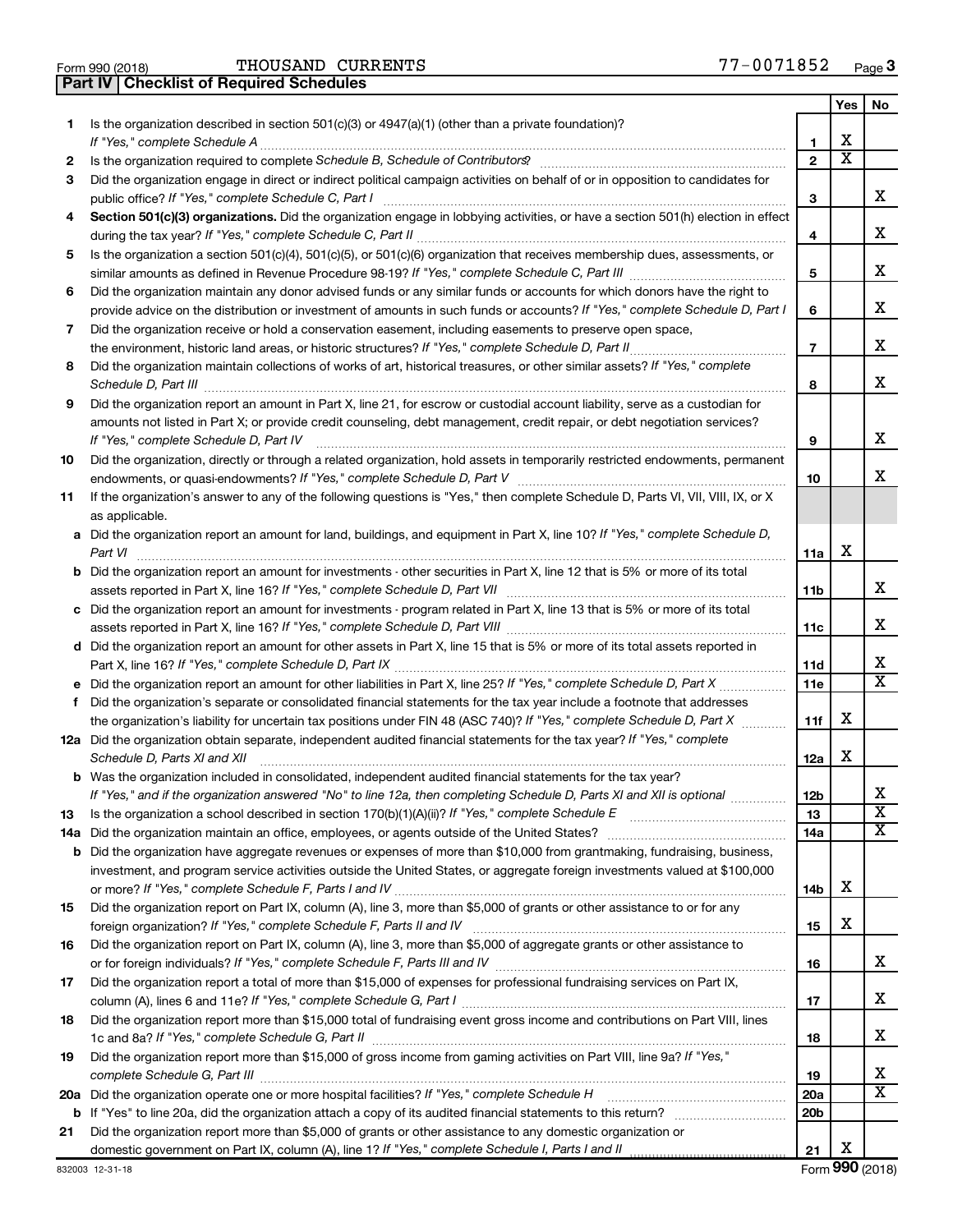| Form 990 (2018) |  |  |
|-----------------|--|--|

*(continued)* **Part IV Checklist of Required Schedules**

|               |                                                                                                                                                                                                                                                 |                 | Yes | No                      |
|---------------|-------------------------------------------------------------------------------------------------------------------------------------------------------------------------------------------------------------------------------------------------|-----------------|-----|-------------------------|
| 22            | Did the organization report more than \$5,000 of grants or other assistance to or for domestic individuals on                                                                                                                                   |                 |     |                         |
|               |                                                                                                                                                                                                                                                 | 22              |     | x                       |
| 23            | Did the organization answer "Yes" to Part VII, Section A, line 3, 4, or 5 about compensation of the organization's current                                                                                                                      |                 |     |                         |
|               | and former officers, directors, trustees, key employees, and highest compensated employees? If "Yes," complete                                                                                                                                  |                 |     |                         |
|               | Schedule J                                                                                                                                                                                                                                      | 23              | X   |                         |
|               | 24a Did the organization have a tax-exempt bond issue with an outstanding principal amount of more than \$100,000 as of the                                                                                                                     |                 |     |                         |
|               | last day of the year, that was issued after December 31, 2002? If "Yes," answer lines 24b through 24d and complete                                                                                                                              |                 |     |                         |
|               | Schedule K. If "No," go to line 25a                                                                                                                                                                                                             | 24a             |     | x                       |
|               |                                                                                                                                                                                                                                                 | 24 <sub>b</sub> |     |                         |
|               | c Did the organization maintain an escrow account other than a refunding escrow at any time during the year to defease                                                                                                                          |                 |     |                         |
|               |                                                                                                                                                                                                                                                 | 24c             |     |                         |
|               |                                                                                                                                                                                                                                                 | 24d             |     |                         |
|               | 25a Section 501(c)(3), 501(c)(4), and 501(c)(29) organizations. Did the organization engage in an excess benefit                                                                                                                                |                 |     | x                       |
|               |                                                                                                                                                                                                                                                 | 25a             |     |                         |
|               | b Is the organization aware that it engaged in an excess benefit transaction with a disqualified person in a prior year, and                                                                                                                    |                 |     |                         |
|               | that the transaction has not been reported on any of the organization's prior Forms 990 or 990-EZ? If "Yes," complete                                                                                                                           |                 |     | x                       |
|               | Schedule L, Part I                                                                                                                                                                                                                              | 25b             |     |                         |
| 26            | Did the organization report any amount on Part X, line 5, 6, or 22 for receivables from or payables to any current or<br>former officers, directors, trustees, key employees, highest compensated employees, or disqualified persons? If "Yes," |                 |     |                         |
|               | complete Schedule L, Part II                                                                                                                                                                                                                    | 26              |     | х                       |
| 27            | Did the organization provide a grant or other assistance to an officer, director, trustee, key employee, substantial                                                                                                                            |                 |     |                         |
|               | contributor or employee thereof, a grant selection committee member, or to a 35% controlled entity or family member                                                                                                                             |                 |     |                         |
|               |                                                                                                                                                                                                                                                 | 27              |     | x                       |
| 28            | Was the organization a party to a business transaction with one of the following parties (see Schedule L, Part IV                                                                                                                               |                 |     |                         |
|               | instructions for applicable filing thresholds, conditions, and exceptions):                                                                                                                                                                     |                 |     |                         |
| a             | A current or former officer, director, trustee, or key employee? If "Yes," complete Schedule L, Part IV                                                                                                                                         | 28a             |     | х                       |
| b             | A family member of a current or former officer, director, trustee, or key employee? If "Yes," complete Schedule L, Part IV                                                                                                                      | 28 <sub>b</sub> |     | $\overline{\mathtt{x}}$ |
| с             | An entity of which a current or former officer, director, trustee, or key employee (or a family member thereof) was an officer,                                                                                                                 |                 |     |                         |
|               |                                                                                                                                                                                                                                                 | 28c             |     | x                       |
| 29            |                                                                                                                                                                                                                                                 | 29              | X   |                         |
| 30            | Did the organization receive contributions of art, historical treasures, or other similar assets, or qualified conservation                                                                                                                     |                 |     |                         |
|               |                                                                                                                                                                                                                                                 | 30              |     | x                       |
| 31            | Did the organization liquidate, terminate, or dissolve and cease operations?                                                                                                                                                                    |                 |     |                         |
|               |                                                                                                                                                                                                                                                 | 31              |     | x                       |
| 32            | Did the organization sell, exchange, dispose of, or transfer more than 25% of its net assets? If "Yes," complete                                                                                                                                |                 |     |                         |
|               |                                                                                                                                                                                                                                                 | 32              |     | X                       |
| 33            | Did the organization own 100% of an entity disregarded as separate from the organization under Regulations                                                                                                                                      |                 |     |                         |
|               |                                                                                                                                                                                                                                                 | 33              | х   |                         |
| 34            | Was the organization related to any tax-exempt or taxable entity? If "Yes," complete Schedule R, Part II, III, or IV, and                                                                                                                       |                 |     |                         |
|               | Part V, line 1                                                                                                                                                                                                                                  | 34              |     | х                       |
|               | 35a Did the organization have a controlled entity within the meaning of section 512(b)(13)?                                                                                                                                                     | 35a             |     | $\overline{\mathbf{x}}$ |
|               | b If "Yes" to line 35a, did the organization receive any payment from or engage in any transaction with a controlled entity                                                                                                                     |                 |     |                         |
|               |                                                                                                                                                                                                                                                 | 35 <sub>b</sub> |     |                         |
| 36            | Section 501(c)(3) organizations. Did the organization make any transfers to an exempt non-charitable related organization?                                                                                                                      |                 |     |                         |
|               |                                                                                                                                                                                                                                                 | 36              |     | x                       |
| 37            | Did the organization conduct more than 5% of its activities through an entity that is not a related organization                                                                                                                                |                 |     |                         |
|               | and that is treated as a partnership for federal income tax purposes? If "Yes," complete Schedule R, Part VI                                                                                                                                    | 37              |     | x                       |
| 38            | Did the organization complete Schedule O and provide explanations in Schedule O for Part VI, lines 11b and 19?                                                                                                                                  |                 |     |                         |
|               | Note. All Form 990 filers are required to complete Schedule O                                                                                                                                                                                   | 38              | х   |                         |
| <b>Part V</b> | <b>Statements Regarding Other IRS Filings and Tax Compliance</b><br>Check if Schedule O contains a response or note to any line in this Part V                                                                                                  |                 |     |                         |
|               |                                                                                                                                                                                                                                                 |                 |     |                         |
|               |                                                                                                                                                                                                                                                 |                 | Yes | No                      |
|               | 39<br>1a<br>0                                                                                                                                                                                                                                   |                 |     |                         |
| b             | 1 <sub>b</sub><br>Enter the number of Forms W-2G included in line 1a. Enter -0- if not applicable                                                                                                                                               |                 |     |                         |
| с             | Did the organization comply with backup withholding rules for reportable payments to vendors and reportable gaming                                                                                                                              |                 | х   |                         |
|               |                                                                                                                                                                                                                                                 | 1c              |     |                         |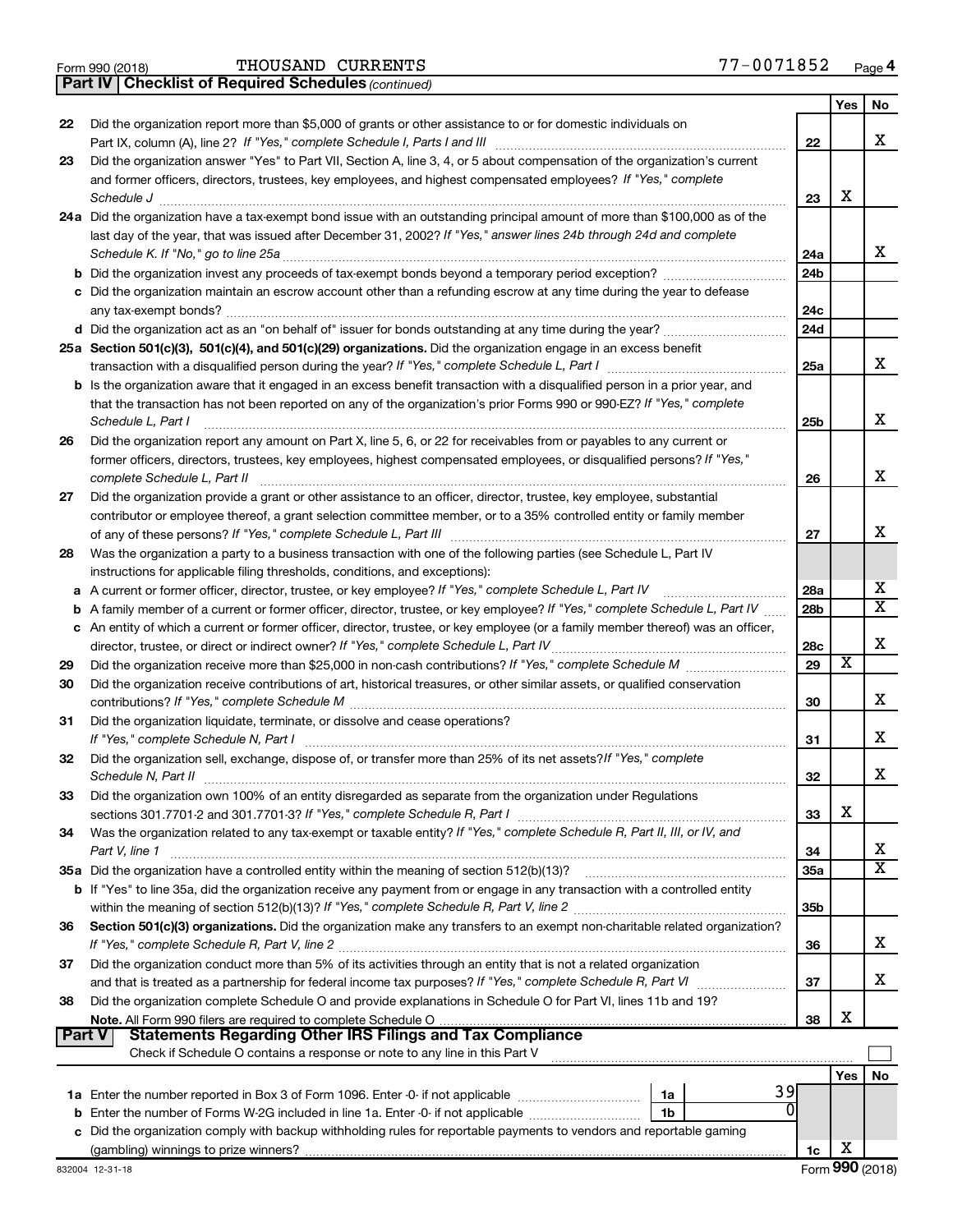| 0.710E<br><b>חה</b><br>THOUSAND<br><b>CURRENTS</b><br>0071<br>Form 990 (2018)<br>O. | -<br>Page <b>ວ</b> |
|-------------------------------------------------------------------------------------|--------------------|
|-------------------------------------------------------------------------------------|--------------------|

| THOUSAND CURRENTS | 77-0071852 |
|-------------------|------------|
|-------------------|------------|

|     | <b>Statements Regarding Other IRS Filings and Tax Compliance (continued)</b><br>Part V                                                               |                 |  |     |                         |  |  |
|-----|------------------------------------------------------------------------------------------------------------------------------------------------------|-----------------|--|-----|-------------------------|--|--|
|     |                                                                                                                                                      |                 |  | Yes | No                      |  |  |
|     | 2a Enter the number of employees reported on Form W-3, Transmittal of Wage and Tax Statements,                                                       |                 |  |     |                         |  |  |
|     | filed for the calendar year ending with or within the year covered by this return<br>2a                                                              | 18              |  |     |                         |  |  |
|     |                                                                                                                                                      | 2 <sub>b</sub>  |  | х   |                         |  |  |
|     |                                                                                                                                                      |                 |  |     |                         |  |  |
| За  | Did the organization have unrelated business gross income of \$1,000 or more during the year?                                                        | За              |  |     | х                       |  |  |
|     | If "Yes," has it filed a Form 990 T for this year? If "No" to line 3b, provide an explanation in Schedule O manumum<br>b                             |                 |  |     |                         |  |  |
|     | 4a At any time during the calendar year, did the organization have an interest in, or a signature or other authority over, a                         |                 |  |     |                         |  |  |
|     | financial account in a foreign country (such as a bank account, securities account, or other financial account)?                                     | 4a              |  |     | x                       |  |  |
|     | <b>b</b> If "Yes," enter the name of the foreign country: $\blacktriangleright$                                                                      |                 |  |     |                         |  |  |
|     | See instructions for filing requirements for FinCEN Form 114, Report of Foreign Bank and Financial Accounts (FBAR).                                  |                 |  |     |                         |  |  |
| 5a  |                                                                                                                                                      | 5a              |  |     | x                       |  |  |
|     | b                                                                                                                                                    | 5b              |  |     | $\overline{\texttt{X}}$ |  |  |
|     | с                                                                                                                                                    | 5c              |  |     |                         |  |  |
|     | 6a Does the organization have annual gross receipts that are normally greater than \$100,000, and did the organization solicit                       |                 |  |     |                         |  |  |
|     |                                                                                                                                                      | 6a              |  |     | x                       |  |  |
|     | <b>b</b> If "Yes," did the organization include with every solicitation an express statement that such contributions or gifts                        |                 |  |     |                         |  |  |
|     |                                                                                                                                                      | 6b              |  |     |                         |  |  |
| 7   | Organizations that may receive deductible contributions under section 170(c).                                                                        |                 |  |     |                         |  |  |
|     | Did the organization receive a payment in excess of \$75 made partly as a contribution and partly for goods and services provided to the payor?<br>а | 7a              |  |     | x                       |  |  |
|     | b                                                                                                                                                    | 7b              |  |     |                         |  |  |
|     | Did the organization sell, exchange, or otherwise dispose of tangible personal property for which it was required<br>с                               |                 |  |     |                         |  |  |
|     |                                                                                                                                                      | 7c              |  |     | х                       |  |  |
|     | 7d                                                                                                                                                   |                 |  |     | х                       |  |  |
|     | Did the organization receive any funds, directly or indirectly, to pay premiums on a personal benefit contract?<br>е                                 |                 |  |     |                         |  |  |
|     | f                                                                                                                                                    |                 |  |     |                         |  |  |
|     | If the organization received a contribution of qualified intellectual property, did the organization file Form 8899 as required?<br>g                | 7g              |  |     |                         |  |  |
|     | If the organization received a contribution of cars, boats, airplanes, or other vehicles, did the organization file a Form 1098-C?<br>h              | 7h              |  |     |                         |  |  |
| 8   | Sponsoring organizations maintaining donor advised funds. Did a donor advised fund maintained by the                                                 |                 |  |     |                         |  |  |
|     | sponsoring organization have excess business holdings at any time during the year?                                                                   | 8               |  |     |                         |  |  |
| 9   | Sponsoring organizations maintaining donor advised funds.                                                                                            |                 |  |     |                         |  |  |
|     | Did the sponsoring organization make any taxable distributions under section 4966?<br>а                                                              | 9а              |  |     |                         |  |  |
|     | b                                                                                                                                                    | 9b              |  |     |                         |  |  |
| 10  | Section 501(c)(7) organizations. Enter:                                                                                                              |                 |  |     |                         |  |  |
|     | 10a<br>а                                                                                                                                             |                 |  |     |                         |  |  |
|     | 10 <sub>b</sub><br><b>b</b> Gross receipts, included on Form 990, Part VIII, line 12, for public use of club facilities <i>manument</i> .            |                 |  |     |                         |  |  |
| 11  | Section 501(c)(12) organizations. Enter:                                                                                                             |                 |  |     |                         |  |  |
|     | 11a<br>а<br>b Gross income from other sources (Do not net amounts due or paid to other sources against                                               |                 |  |     |                         |  |  |
|     |                                                                                                                                                      |                 |  |     |                         |  |  |
|     | 11b<br>12a Section 4947(a)(1) non-exempt charitable trusts. Is the organization filing Form 990 in lieu of Form 1041?                                | 12a             |  |     |                         |  |  |
|     | <b>b</b> If "Yes," enter the amount of tax-exempt interest received or accrued during the year<br>12 <sub>b</sub>                                    |                 |  |     |                         |  |  |
| 13  | Section 501(c)(29) qualified nonprofit health insurance issuers.                                                                                     |                 |  |     |                         |  |  |
|     | a Is the organization licensed to issue qualified health plans in more than one state?                                                               | 1За             |  |     |                         |  |  |
|     | Note. See the instructions for additional information the organization must report on Schedule O.                                                    |                 |  |     |                         |  |  |
|     | <b>b</b> Enter the amount of reserves the organization is required to maintain by the states in which the                                            |                 |  |     |                         |  |  |
|     | 13b                                                                                                                                                  |                 |  |     |                         |  |  |
|     | 13c<br>с                                                                                                                                             |                 |  |     |                         |  |  |
| 14a | Did the organization receive any payments for indoor tanning services during the tax year?                                                           | 14a             |  |     | X                       |  |  |
|     | b                                                                                                                                                    | 14 <sub>b</sub> |  |     |                         |  |  |
| 15  | Is the organization subject to the section 4960 tax on payment(s) of more than \$1,000,000 in remuneration or                                        |                 |  |     |                         |  |  |
|     | excess parachute payment(s) during the year?                                                                                                         | 15              |  |     | x                       |  |  |
|     | If "Yes," see instructions and file Form 4720, Schedule N.                                                                                           |                 |  |     |                         |  |  |
| 16  | Is the organization an educational institution subject to the section 4968 excise tax on net investment income?                                      | 16              |  |     | x                       |  |  |
|     | If "Yes," complete Form 4720, Schedule O.                                                                                                            |                 |  |     |                         |  |  |

Form (2018) **990**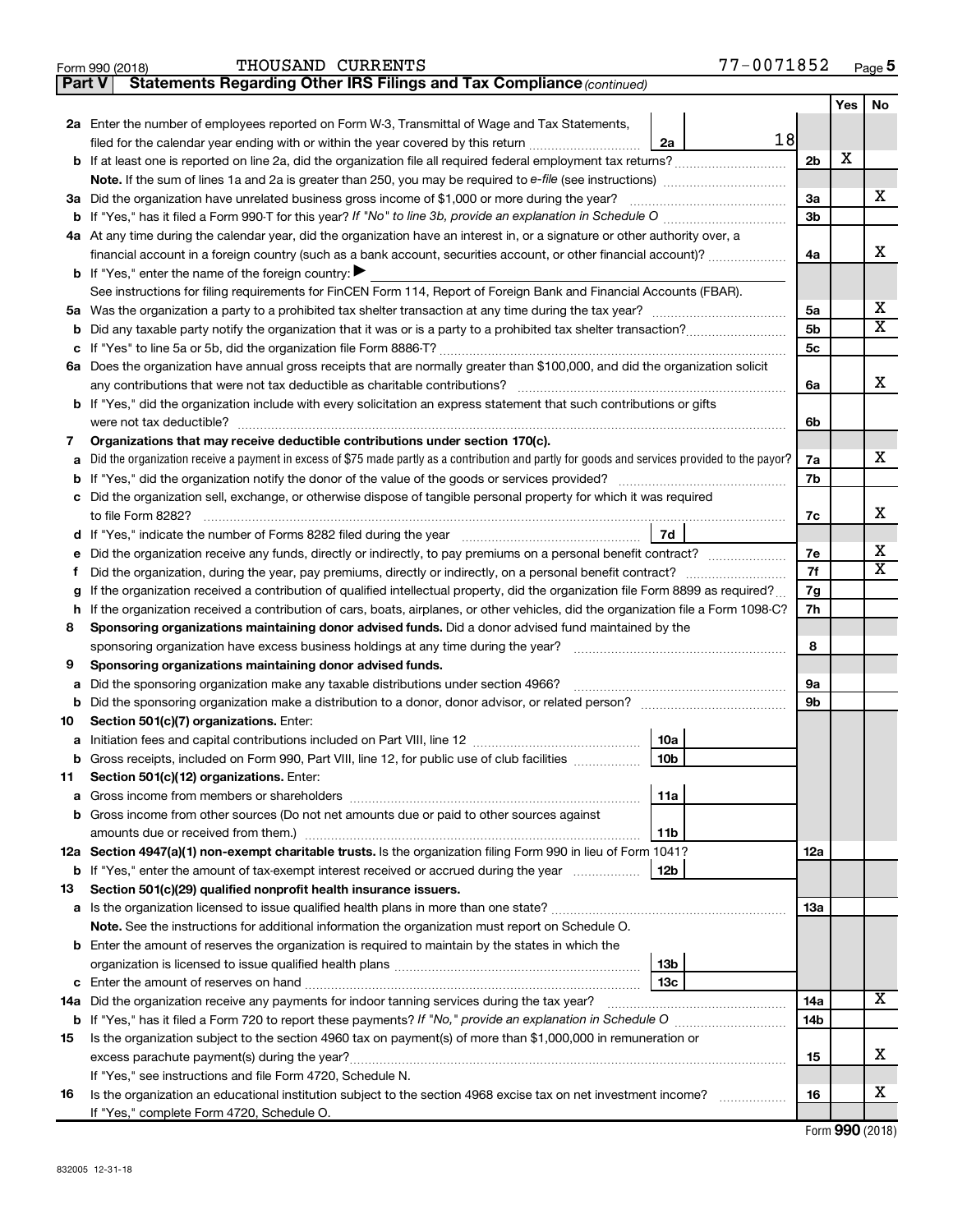## Form 990 (2018)  $THOUS AND \text{ CURRENTS}$   $77-0071852$   $Page$

**Part VI** Governance, Management, and Disclosure For each "Yes" response to lines 2 through 7b below, and for a "No" response *to line 8a, 8b, or 10b below, describe the circumstances, processes, or changes in Schedule O. See instructions.*

|     |                                                                                                                                                                                                                                |                 |                         | $\mathbf{X}$            |  |  |  |
|-----|--------------------------------------------------------------------------------------------------------------------------------------------------------------------------------------------------------------------------------|-----------------|-------------------------|-------------------------|--|--|--|
|     | <b>Section A. Governing Body and Management</b>                                                                                                                                                                                |                 |                         |                         |  |  |  |
|     |                                                                                                                                                                                                                                |                 | Yes                     | No                      |  |  |  |
|     | 8<br><b>1a</b> Enter the number of voting members of the governing body at the end of the tax year<br>1a                                                                                                                       |                 |                         |                         |  |  |  |
|     | If there are material differences in voting rights among members of the governing body, or if the governing                                                                                                                    |                 |                         |                         |  |  |  |
|     | body delegated broad authority to an executive committee or similar committee, explain in Schedule O.                                                                                                                          |                 |                         |                         |  |  |  |
| b   | Enter the number of voting members included in line 1a, above, who are independent <i>manumum</i><br>1b                                                                                                                        |                 |                         |                         |  |  |  |
| 2   | Did any officer, director, trustee, or key employee have a family relationship or a business relationship with any other                                                                                                       |                 |                         |                         |  |  |  |
|     | officer, director, trustee, or key employee?                                                                                                                                                                                   | $\mathbf{2}$    |                         | х                       |  |  |  |
| 3   | Did the organization delegate control over management duties customarily performed by or under the direct supervision                                                                                                          |                 |                         |                         |  |  |  |
|     |                                                                                                                                                                                                                                |                 |                         |                         |  |  |  |
| 4   | Did the organization make any significant changes to its governing documents since the prior Form 990 was filed?                                                                                                               |                 |                         |                         |  |  |  |
| 5   |                                                                                                                                                                                                                                | 5               |                         | $\overline{\mathbf{x}}$ |  |  |  |
| 6   | Did the organization have members or stockholders?                                                                                                                                                                             | 6               |                         | $\overline{\mathbf{x}}$ |  |  |  |
| 7a  | Did the organization have members, stockholders, or other persons who had the power to elect or appoint one or                                                                                                                 |                 |                         |                         |  |  |  |
|     | more members of the governing body?                                                                                                                                                                                            | 7a              |                         | х                       |  |  |  |
|     | <b>b</b> Are any governance decisions of the organization reserved to (or subject to approval by) members, stockholders, or                                                                                                    |                 |                         |                         |  |  |  |
|     | persons other than the governing body?                                                                                                                                                                                         | 7b              |                         | x                       |  |  |  |
| 8   | Did the organization contemporaneously document the meetings held or written actions undertaken during the year by the following:                                                                                              |                 |                         |                         |  |  |  |
| a   |                                                                                                                                                                                                                                | 8а              | х                       |                         |  |  |  |
| b   |                                                                                                                                                                                                                                | 8b              | $\overline{\textbf{x}}$ |                         |  |  |  |
| 9   | Is there any officer, director, trustee, or key employee listed in Part VII, Section A, who cannot be reached at the                                                                                                           |                 |                         |                         |  |  |  |
|     |                                                                                                                                                                                                                                | 9               |                         | x                       |  |  |  |
|     | <b>Section B. Policies</b> (This Section B requests information about policies not required by the Internal Revenue Code.)                                                                                                     |                 |                         |                         |  |  |  |
|     |                                                                                                                                                                                                                                |                 | Yes                     | No                      |  |  |  |
|     |                                                                                                                                                                                                                                | 10a             |                         | x                       |  |  |  |
|     | <b>b</b> If "Yes," did the organization have written policies and procedures governing the activities of such chapters, affiliates,                                                                                            |                 |                         |                         |  |  |  |
|     |                                                                                                                                                                                                                                | 10 <sub>b</sub> |                         |                         |  |  |  |
|     | 11a Has the organization provided a complete copy of this Form 990 to all members of its governing body before filing the form?                                                                                                | 11a             | X                       |                         |  |  |  |
| b   | Describe in Schedule O the process, if any, used by the organization to review this Form 990.                                                                                                                                  |                 |                         |                         |  |  |  |
| 12a | Did the organization have a written conflict of interest policy? If "No," go to line 13                                                                                                                                        | 12a             | х                       |                         |  |  |  |
| b   | Were officers, directors, or trustees, and key employees required to disclose annually interests that could give rise to conflicts?                                                                                            | 12 <sub>b</sub> | $\overline{\textbf{x}}$ |                         |  |  |  |
| с   | Did the organization regularly and consistently monitor and enforce compliance with the policy? If "Yes," describe                                                                                                             |                 |                         |                         |  |  |  |
|     | in Schedule O how this was done                                                                                                                                                                                                | 12c             | х                       |                         |  |  |  |
| 13  | Did the organization have a written whistleblower policy?                                                                                                                                                                      | 13              | $\overline{\textbf{x}}$ |                         |  |  |  |
| 14  | Did the organization have a written document retention and destruction policy? manufaction manufaction manufaction.                                                                                                            | 14              | $\overline{\textbf{x}}$ |                         |  |  |  |
| 15  | Did the process for determining compensation of the following persons include a review and approval by independent                                                                                                             |                 |                         |                         |  |  |  |
|     | persons, comparability data, and contemporaneous substantiation of the deliberation and decision?                                                                                                                              |                 |                         |                         |  |  |  |
| а   | The organization's CEO, Executive Director, or top management official manufactured content of the organization's CEO, Executive Director, or top management official manufactured content of the organization's CEO, Executiv | 15a             | х                       |                         |  |  |  |
|     |                                                                                                                                                                                                                                | 15b             |                         | х                       |  |  |  |
|     | If "Yes" to line 15a or 15b, describe the process in Schedule O (see instructions).                                                                                                                                            |                 |                         |                         |  |  |  |
|     | 16a Did the organization invest in, contribute assets to, or participate in a joint venture or similar arrangement with a                                                                                                      |                 |                         |                         |  |  |  |
|     | taxable entity during the year?                                                                                                                                                                                                | 16a             |                         | х                       |  |  |  |
|     | b If "Yes," did the organization follow a written policy or procedure requiring the organization to evaluate its participation                                                                                                 |                 |                         |                         |  |  |  |
|     | in joint venture arrangements under applicable federal tax law, and take steps to safeguard the organization's                                                                                                                 |                 |                         |                         |  |  |  |
|     | exempt status with respect to such arrangements?                                                                                                                                                                               | 16b             |                         |                         |  |  |  |
|     | <b>Section C. Disclosure</b>                                                                                                                                                                                                   |                 |                         |                         |  |  |  |
| 17  | List the states with which a copy of this Form 990 is required to be filed $\blacktriangleright$ CA                                                                                                                            |                 |                         |                         |  |  |  |
| 18  | Section 6104 requires an organization to make its Forms 1023 (1024 or 1024 A if applicable), 990, and 990-T (Section 501(c)(3)s only) available                                                                                |                 |                         |                         |  |  |  |
|     | for public inspection. Indicate how you made these available. Check all that apply.                                                                                                                                            |                 |                         |                         |  |  |  |
|     | $\lfloor x \rfloor$ Upon request<br>$ \mathbf{X} $ Own website<br>$\lfloor X \rfloor$ Another's website<br>Other (explain in Schedule O)                                                                                       |                 |                         |                         |  |  |  |
| 19  | Describe in Schedule O whether (and if so, how) the organization made its governing documents, conflict of interest policy, and financial                                                                                      |                 |                         |                         |  |  |  |
|     | statements available to the public during the tax year.                                                                                                                                                                        |                 |                         |                         |  |  |  |
| 20  | State the name, address, and telephone number of the person who possesses the organization's books and records                                                                                                                 |                 |                         |                         |  |  |  |
|     | JENESHA DE RIVERA - (415)824-8384<br>1330 BROADWAY, NO. 301, OAKLAND, CA<br>94612                                                                                                                                              |                 |                         |                         |  |  |  |
|     |                                                                                                                                                                                                                                |                 |                         |                         |  |  |  |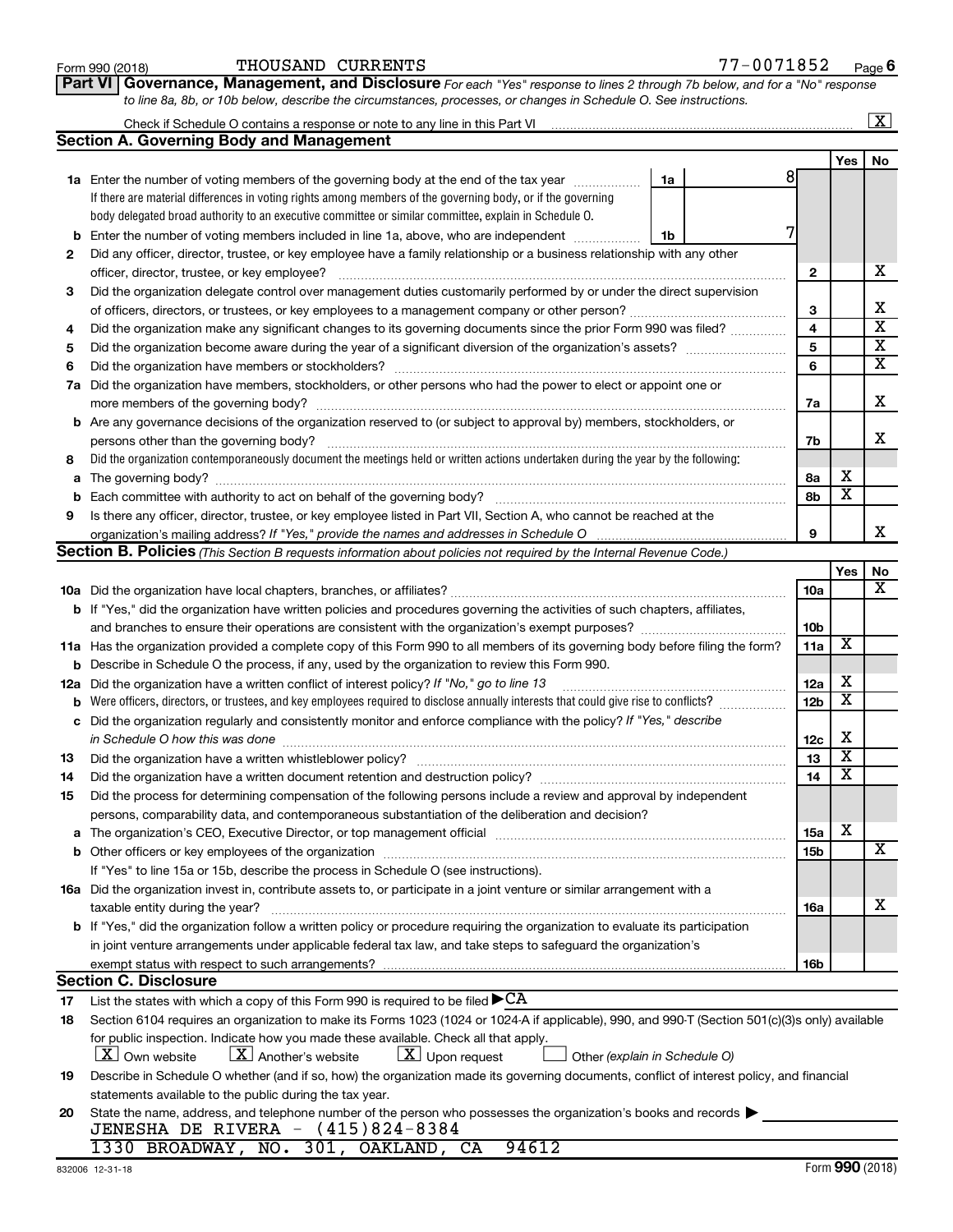$\Box$ 

| Part VII Compensation of Officers, Directors, Trustees, Key Employees, Highest Compensated |  |  |  |  |
|--------------------------------------------------------------------------------------------|--|--|--|--|
| <b>Employees, and Independent Contractors</b>                                              |  |  |  |  |

Check if Schedule O contains a response or note to any line in this Part VII

**Section A. Officers, Directors, Trustees, Key Employees, and Highest Compensated Employees**

**1a**  Complete this table for all persons required to be listed. Report compensation for the calendar year ending with or within the organization's tax year.

**•** List all of the organization's current officers, directors, trustees (whether individuals or organizations), regardless of amount of compensation. Enter -0- in columns  $(D)$ ,  $(E)$ , and  $(F)$  if no compensation was paid.

**•** List all of the organization's **current** key employees, if any. See instructions for definition of "key employee."

**•** List the organization's five current highest compensated employees (other than an officer, director, trustee, or key employee) who received reportable compensation (Box 5 of Form W-2 and/or Box 7 of Form 1099-MISC) of more than \$100,000 from the organization and any related organizations.

**•** List all of the organization's former officers, key employees, and highest compensated employees who received more than \$100,000 of reportable compensation from the organization and any related organizations.

**•** List all of the organization's former directors or trustees that received, in the capacity as a former director or trustee of the organization, more than \$10,000 of reportable compensation from the organization and any related organizations.

List persons in the following order: individual trustees or directors; institutional trustees; officers; key employees; highest compensated employees; and former such persons.

Check this box if neither the organization nor any related organization compensated any current officer, director, or trustee.  $\overline{a}$ 

| (A)                                 | (B)                    | (C)<br>Position               |                                                                  |             |              |                                 |        | (D)                 | (E)                              | (F)                      |  |  |
|-------------------------------------|------------------------|-------------------------------|------------------------------------------------------------------|-------------|--------------|---------------------------------|--------|---------------------|----------------------------------|--------------------------|--|--|
| Name and Title                      | Average                |                               | (do not check more than one                                      |             |              |                                 |        | Reportable          | Reportable                       | Estimated                |  |  |
|                                     | hours per              |                               | box, unless person is both an<br>officer and a director/trustee) |             |              |                                 |        | compensation        | compensation                     | amount of                |  |  |
|                                     | week                   |                               |                                                                  |             |              |                                 |        | from                | from related                     | other                    |  |  |
|                                     | (list any<br>hours for |                               |                                                                  |             |              |                                 |        | the<br>organization | organizations<br>(W-2/1099-MISC) | compensation<br>from the |  |  |
|                                     | related                |                               |                                                                  |             |              |                                 |        | (W-2/1099-MISC)     |                                  | organization             |  |  |
|                                     | organizations          |                               |                                                                  |             |              |                                 |        |                     |                                  | and related              |  |  |
|                                     | below                  | ndividual trustee or director | Institutional trustee                                            |             | Key employee | Highest compensated<br>employee |        |                     |                                  | organizations            |  |  |
|                                     | line)                  |                               |                                                                  | Officer     |              |                                 | Former |                     |                                  |                          |  |  |
| FAHAD AHMAD<br>(1)                  | 2.00                   |                               |                                                                  |             |              |                                 |        |                     |                                  |                          |  |  |
| CHAIR                               |                        | $\mathbf X$                   |                                                                  | $\mathbf X$ |              |                                 |        | $\mathbf 0$ .       | $\mathbf 0$ .                    | $\boldsymbol{0}$ .       |  |  |
| (2)<br>SUSAN ROSENBERG              | 2.00                   |                               |                                                                  |             |              |                                 |        |                     |                                  |                          |  |  |
| VICE CHAIR                          |                        | $\mathbf X$                   |                                                                  | X           |              |                                 |        | 0.                  | 0.                               | $\mathbf 0$ .            |  |  |
| <b>JULIAN RHOADS</b><br>(3)         | 2.00                   |                               |                                                                  |             |              |                                 |        |                     |                                  |                          |  |  |
| TREASURER (THROUGH 1/2019)          |                        | X                             |                                                                  | $\mathbf X$ |              |                                 |        | $\mathbf 0$ .       | 0.                               | $\mathbf 0$ .            |  |  |
| (4)<br>GREGORY HODGE                | 2.00                   |                               |                                                                  |             |              |                                 |        |                     |                                  |                          |  |  |
| <b>SECRETARY</b>                    |                        | X                             |                                                                  | $\mathbf X$ |              |                                 |        | $\mathbf 0$ .       | $\mathbf 0$ .                    | $\boldsymbol{0}$ .       |  |  |
| NWAMAKA AGBO<br>(5)                 | 2.00                   |                               |                                                                  |             |              |                                 |        |                     |                                  |                          |  |  |
| <b>BOARD MEMBER</b>                 |                        | X                             |                                                                  |             |              |                                 |        | 0.                  | О.                               | $\mathbf 0$ .            |  |  |
| JAHI CHAPPELL<br>(6)                | 2.00                   |                               |                                                                  |             |              |                                 |        |                     |                                  |                          |  |  |
| <b>BOARD MEMBER</b>                 |                        | $\mathbf X$                   |                                                                  |             |              |                                 |        | $\mathbf 0$ .       | О.                               | $\mathbf 0$ .            |  |  |
| SASHA RABSEY<br>(7)                 | 2.00                   |                               |                                                                  |             |              |                                 |        |                     |                                  |                          |  |  |
| BOARD MEMBER (THROUGH 1/2019)       |                        | X                             |                                                                  |             |              |                                 |        | 0.                  | $\mathbf 0$ .                    | $\mathbf 0$ .            |  |  |
| TOPHER WILKINS<br>(8)               | 2.00                   |                               |                                                                  |             |              |                                 |        |                     |                                  |                          |  |  |
| BOARD MEMBER (THROUGH 1/2019)       |                        | $\mathbf X$                   |                                                                  |             |              |                                 |        | 0.                  | $\mathbf 0$ .                    | $\mathbf 0$ .            |  |  |
| ADA WILLIAMS PRINCE<br>(9)          | 2.00                   |                               |                                                                  |             |              |                                 |        |                     |                                  |                          |  |  |
| BOARD MEMBER (THROUGH 1/2019)       |                        | $\rm X$                       |                                                                  |             |              |                                 |        | 0.                  | $\mathbf 0$ .                    | $0$ .                    |  |  |
| (10) RAJASVINI BHANSALI             | 40.00                  |                               |                                                                  |             |              |                                 |        |                     |                                  |                          |  |  |
| BOARD MEMBER/EXEC DIR (THRU 8/2018) |                        | $\mathbf X$                   |                                                                  |             |              |                                 |        | 93,026.             | $\mathbf 0$ .                    | 6,071.                   |  |  |
| (11) SHILPA ALIMCHANDANI            | 2.00                   |                               |                                                                  |             |              |                                 |        |                     |                                  |                          |  |  |
| <b>DIRECTOR</b>                     |                        | $\mathbf X$                   |                                                                  |             |              |                                 |        | 0.                  | $\mathbf 0$ .                    | 0.                       |  |  |
| (12) SABA BIREDA                    | 2.00                   |                               |                                                                  |             |              |                                 |        |                     |                                  |                          |  |  |
| <b>DIRECTOR</b>                     |                        | $\mathbf X$                   |                                                                  |             |              |                                 |        | $\mathbf 0$ .       | $\mathbf 0$ .                    | 0.                       |  |  |
| (13) JENESHA DE RIVERA              | 40.00                  |                               |                                                                  |             |              |                                 |        |                     |                                  |                          |  |  |
| DIRECTOR OF FINANCE                 |                        |                               |                                                                  | $\mathbf X$ |              |                                 |        | 94,631.             | 0.                               | 13,596.                  |  |  |
| (14) SOLOME LEMMA                   | 40.00                  |                               |                                                                  |             |              |                                 |        |                     |                                  |                          |  |  |
| EXECUTIVE DIRECTOR                  |                        |                               |                                                                  | X           |              |                                 |        | 128,761.            | $\mathbf 0$ .                    | 13,049.                  |  |  |
| (15) KAILEE SCALES                  | 40.00                  |                               |                                                                  |             |              |                                 |        |                     |                                  |                          |  |  |
| <b>DIRECTOR</b>                     |                        |                               |                                                                  |             |              | $\mathbf X$                     |        | 175,000.            | $\mathbf 0$ .                    | 16,169.                  |  |  |
|                                     |                        |                               |                                                                  |             |              |                                 |        |                     |                                  |                          |  |  |
|                                     |                        |                               |                                                                  |             |              |                                 |        |                     |                                  |                          |  |  |
|                                     |                        |                               |                                                                  |             |              |                                 |        |                     |                                  |                          |  |  |
|                                     |                        |                               |                                                                  |             |              |                                 |        |                     |                                  |                          |  |  |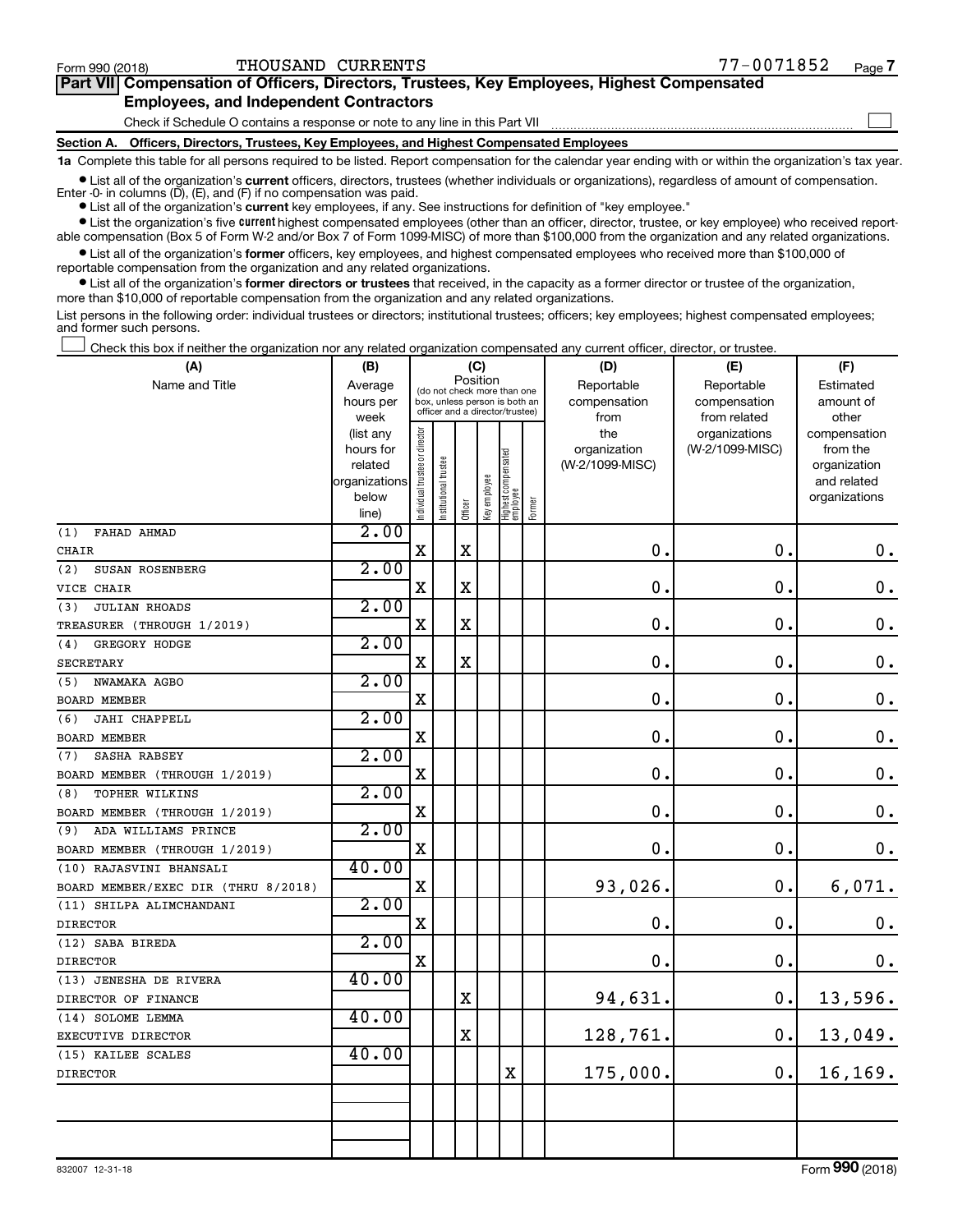|   | THOUSAND CURRENTS<br>Form 990 (2018)                                                                                                                                                                                                                   |                                                         |                                |                                                                                                                                                   |         |                  |                                   |         |                                                                                                       | 77-0071852                       |                  |                                                        | Page 8                                                   |
|---|--------------------------------------------------------------------------------------------------------------------------------------------------------------------------------------------------------------------------------------------------------|---------------------------------------------------------|--------------------------------|---------------------------------------------------------------------------------------------------------------------------------------------------|---------|------------------|-----------------------------------|---------|-------------------------------------------------------------------------------------------------------|----------------------------------|------------------|--------------------------------------------------------|----------------------------------------------------------|
|   | <b>Part VII</b><br>Section A. Officers, Directors, Trustees, Key Employees, and Highest Compensated Employees (continued)                                                                                                                              |                                                         |                                |                                                                                                                                                   |         |                  |                                   |         |                                                                                                       |                                  |                  |                                                        |                                                          |
|   | (A)<br>Name and title<br>week<br>(list any                                                                                                                                                                                                             |                                                         |                                | (B)<br>(C)<br>Position<br>Average<br>(do not check more than one<br>hours per<br>box, unless person is both an<br>officer and a director/trustee) |         |                  |                                   |         | (D)<br>(E)<br>Reportable<br>Reportable<br>compensation<br>compensation<br>from related<br>from<br>the |                                  |                  | (F)<br>Estimated<br>amount of<br>other<br>compensation |                                                          |
|   |                                                                                                                                                                                                                                                        | hours for<br>related<br>organizations<br>below<br>line) | Individual trustee or director | Institutional trustee                                                                                                                             | Officer | Key employee     | Highest compensated<br>  employee | Former  | organization<br>(W-2/1099-MISC)                                                                       | organizations<br>(W-2/1099-MISC) |                  |                                                        | from the<br>organization<br>and related<br>organizations |
|   |                                                                                                                                                                                                                                                        |                                                         |                                |                                                                                                                                                   |         |                  |                                   |         |                                                                                                       |                                  |                  |                                                        |                                                          |
|   |                                                                                                                                                                                                                                                        |                                                         |                                |                                                                                                                                                   |         |                  |                                   |         |                                                                                                       |                                  |                  |                                                        |                                                          |
|   |                                                                                                                                                                                                                                                        |                                                         |                                |                                                                                                                                                   |         |                  |                                   |         |                                                                                                       |                                  |                  |                                                        |                                                          |
|   |                                                                                                                                                                                                                                                        |                                                         |                                |                                                                                                                                                   |         |                  |                                   |         |                                                                                                       |                                  |                  |                                                        |                                                          |
|   |                                                                                                                                                                                                                                                        |                                                         |                                |                                                                                                                                                   |         |                  |                                   |         |                                                                                                       |                                  |                  |                                                        |                                                          |
|   |                                                                                                                                                                                                                                                        |                                                         |                                |                                                                                                                                                   |         |                  |                                   |         |                                                                                                       |                                  |                  |                                                        |                                                          |
|   |                                                                                                                                                                                                                                                        |                                                         |                                |                                                                                                                                                   |         |                  |                                   |         |                                                                                                       |                                  |                  |                                                        |                                                          |
|   | 491,418.<br>1b Sub-total                                                                                                                                                                                                                               |                                                         |                                |                                                                                                                                                   |         | $\overline{0}$ . |                                   | 48,885. |                                                                                                       |                                  |                  |                                                        |                                                          |
|   |                                                                                                                                                                                                                                                        |                                                         |                                |                                                                                                                                                   |         |                  |                                   |         | 0.                                                                                                    |                                  | $\overline{0}$ . | $\overline{0}$ .                                       |                                                          |
|   | Total number of individuals (including but not limited to those listed above) who received more than \$100,000 of reportable                                                                                                                           |                                                         |                                |                                                                                                                                                   |         |                  |                                   |         | 491,418.                                                                                              |                                  | $\overline{0}$ . |                                                        | 48,885.                                                  |
| 2 | compensation from the organization $\blacktriangleright$                                                                                                                                                                                               |                                                         |                                |                                                                                                                                                   |         |                  |                                   |         |                                                                                                       |                                  |                  |                                                        | 2                                                        |
|   |                                                                                                                                                                                                                                                        |                                                         |                                |                                                                                                                                                   |         |                  |                                   |         |                                                                                                       |                                  |                  |                                                        | Yes<br>No                                                |
| 3 | Did the organization list any former officer, director, or trustee, key employee, or highest compensated employee on<br>line 1a? If "Yes," complete Schedule J for such individual manufacture content to the successive complete schedu               |                                                         |                                |                                                                                                                                                   |         |                  |                                   |         |                                                                                                       |                                  |                  | З                                                      | х                                                        |
|   | For any individual listed on line 1a, is the sum of reportable compensation and other compensation from the organization<br>and related organizations greater than \$150,000? If "Yes," complete Schedule J for such individual                        |                                                         |                                |                                                                                                                                                   |         |                  |                                   |         |                                                                                                       |                                  |                  | 4                                                      | х                                                        |
| 5 | Did any person listed on line 1a receive or accrue compensation from any unrelated organization or individual for services                                                                                                                             |                                                         |                                |                                                                                                                                                   |         |                  |                                   |         |                                                                                                       |                                  |                  | 5                                                      | x                                                        |
|   | <b>Section B. Independent Contractors</b>                                                                                                                                                                                                              |                                                         |                                |                                                                                                                                                   |         |                  |                                   |         |                                                                                                       |                                  |                  |                                                        |                                                          |
| 1 | Complete this table for your five highest compensated independent contractors that received more than \$100,000 of compensation from<br>the organization. Report compensation for the calendar year ending with or within the organization's tax year. |                                                         |                                |                                                                                                                                                   |         |                  |                                   |         |                                                                                                       |                                  |                  |                                                        |                                                          |
|   | (A)<br>Name and business address<br>DEWEY SQUARE GROUP, 607 14TH ST, NW SUITE                                                                                                                                                                          |                                                         |                                |                                                                                                                                                   |         |                  |                                   |         | (B)<br>Description of services<br>POLITICAL CONSULTING                                                |                                  |                  | (C)<br>Compensation                                    |                                                          |
|   | 500, WASHINGTON, DC 20005                                                                                                                                                                                                                              |                                                         |                                |                                                                                                                                                   |         |                  |                                   |         | <b>GROUP</b>                                                                                          |                                  |                  |                                                        | 158,700.                                                 |
|   |                                                                                                                                                                                                                                                        |                                                         |                                |                                                                                                                                                   |         |                  |                                   |         |                                                                                                       |                                  |                  |                                                        |                                                          |
|   |                                                                                                                                                                                                                                                        |                                                         |                                |                                                                                                                                                   |         |                  |                                   |         |                                                                                                       |                                  |                  |                                                        |                                                          |
|   |                                                                                                                                                                                                                                                        |                                                         |                                |                                                                                                                                                   |         |                  |                                   |         |                                                                                                       |                                  |                  |                                                        |                                                          |
| 2 | Total number of independent contractors (including but not limited to those listed above) who received more than<br>\$100,000 of compensation from the organization                                                                                    |                                                         |                                |                                                                                                                                                   |         | 1                |                                   |         |                                                                                                       |                                  |                  |                                                        |                                                          |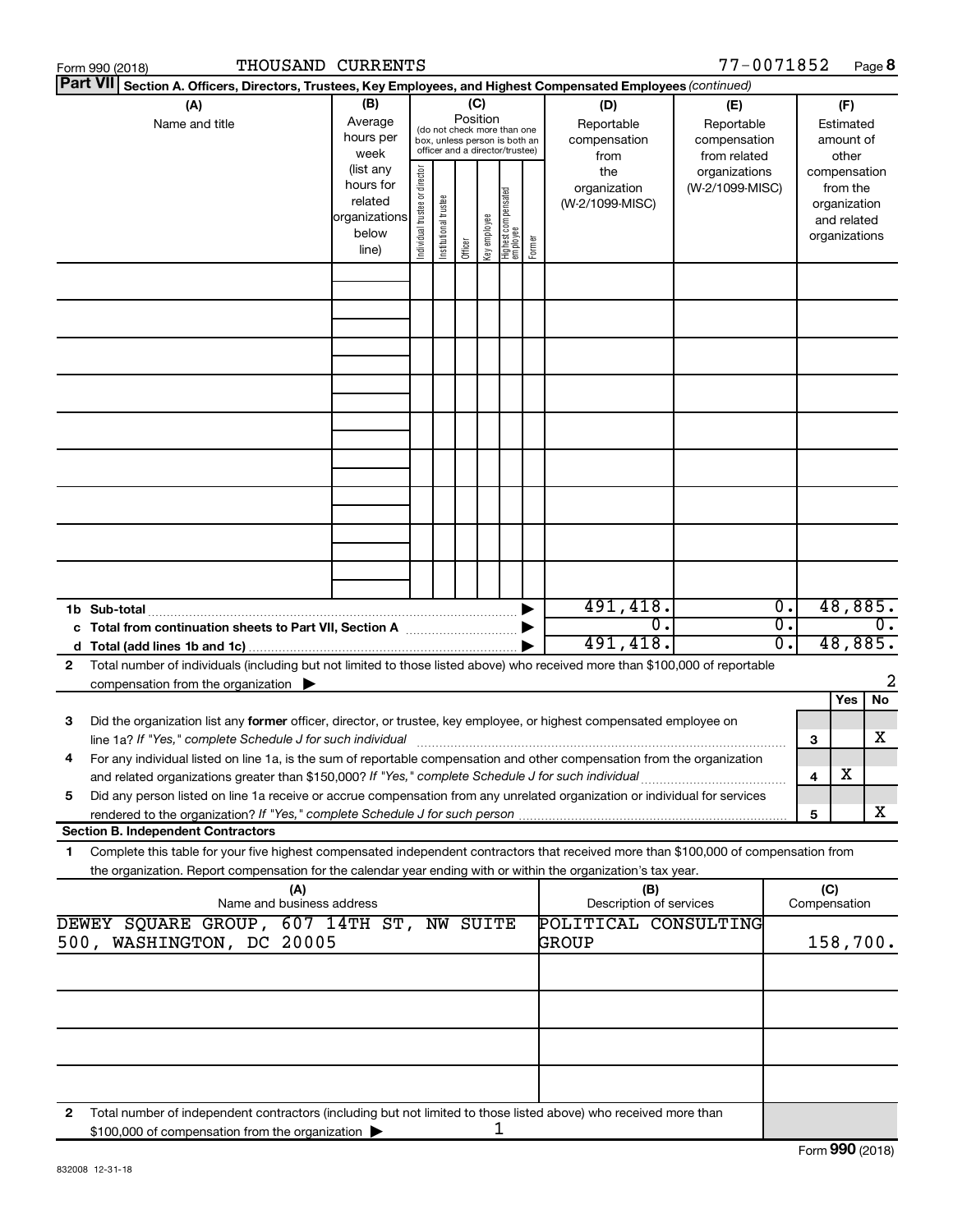|                                                           | <b>Part VIII</b> | <b>Statement of Revenue</b>                                                                                           |                              |                                |               |                                          |                                  |                                                                                  |
|-----------------------------------------------------------|------------------|-----------------------------------------------------------------------------------------------------------------------|------------------------------|--------------------------------|---------------|------------------------------------------|----------------------------------|----------------------------------------------------------------------------------|
|                                                           |                  |                                                                                                                       |                              |                                |               |                                          |                                  |                                                                                  |
|                                                           |                  |                                                                                                                       |                              |                                | Total revenue | Related or<br>exempt function<br>revenue | Unrelated<br>business<br>revenue | (D)<br>Revenue excluded<br>from tax under<br>$\frac{\text{sections}}{512 - 514}$ |
| Contributions, Gifts, Grants<br>and Other Similar Amounts |                  | 1 a Federated campaigns                                                                                               | 1a                           |                                |               |                                          |                                  |                                                                                  |
|                                                           |                  | <b>b</b> Membership dues                                                                                              | 1b                           |                                |               |                                          |                                  |                                                                                  |
|                                                           |                  | c Fundraising events                                                                                                  | 1c                           |                                |               |                                          |                                  |                                                                                  |
|                                                           |                  | d Related organizations                                                                                               | 1 <sub>d</sub>               |                                |               |                                          |                                  |                                                                                  |
|                                                           |                  | e Government grants (contributions)                                                                                   | 1e                           |                                |               |                                          |                                  |                                                                                  |
|                                                           |                  | f All other contributions, gifts, grants, and                                                                         |                              |                                |               |                                          |                                  |                                                                                  |
|                                                           |                  | similar amounts not included above                                                                                    | 1f                           | 6,505,494.                     |               |                                          |                                  |                                                                                  |
|                                                           |                  | g Noncash contributions included in lines 1a-1f: \$                                                                   |                              | 56,994.                        |               |                                          |                                  |                                                                                  |
|                                                           |                  |                                                                                                                       |                              |                                | 6, 505, 494.  |                                          |                                  |                                                                                  |
|                                                           |                  | 2 a ACADEMY                                                                                                           |                              | <b>Business Code</b><br>900099 | 70,560.       | 70,560.                                  |                                  |                                                                                  |
|                                                           |                  |                                                                                                                       |                              |                                |               |                                          |                                  |                                                                                  |
|                                                           | b<br>с           | <u> 1989 - Andrea Station, amerikansk politik (d. 1989)</u>                                                           |                              |                                |               |                                          |                                  |                                                                                  |
|                                                           | d                | the control of the control of the control of the control of the control of                                            |                              |                                |               |                                          |                                  |                                                                                  |
| Program Service<br>Revenue                                | е                | <u> 1989 - Johann Harry Harry Harry Harry Harry Harry Harry Harry Harry Harry Harry Harry Harry Harry Harry Harry</u> |                              |                                |               |                                          |                                  |                                                                                  |
|                                                           |                  | f All other program service revenue                                                                                   |                              |                                |               |                                          |                                  |                                                                                  |
|                                                           |                  |                                                                                                                       |                              |                                | 70,560.       |                                          |                                  |                                                                                  |
|                                                           | 3                | Investment income (including dividends, interest, and                                                                 |                              |                                |               |                                          |                                  |                                                                                  |
|                                                           |                  |                                                                                                                       |                              |                                | 41,913.       |                                          |                                  | 41,913.                                                                          |
|                                                           | 4                | Income from investment of tax-exempt bond proceeds                                                                    |                              |                                |               |                                          |                                  |                                                                                  |
|                                                           | 5                |                                                                                                                       |                              |                                |               |                                          |                                  |                                                                                  |
|                                                           |                  |                                                                                                                       | (i) Real                     | (ii) Personal                  |               |                                          |                                  |                                                                                  |
|                                                           |                  | 6 a Gross rents                                                                                                       |                              |                                |               |                                          |                                  |                                                                                  |
|                                                           |                  | <b>b</b> Less: rental expenses                                                                                        |                              |                                |               |                                          |                                  |                                                                                  |
|                                                           |                  | c Rental income or (loss)                                                                                             |                              |                                |               |                                          |                                  |                                                                                  |
|                                                           |                  |                                                                                                                       |                              |                                |               |                                          |                                  |                                                                                  |
|                                                           |                  | <b>7 a</b> Gross amount from sales of<br>assets other than inventory                                                  | (i) Securities<br>1,375,993. | (ii) Other                     |               |                                          |                                  |                                                                                  |
|                                                           |                  | <b>b</b> Less: cost or other basis                                                                                    |                              |                                |               |                                          |                                  |                                                                                  |
|                                                           |                  | and sales expenses                                                                                                    | 1,367,752.                   |                                |               |                                          |                                  |                                                                                  |
|                                                           |                  |                                                                                                                       |                              |                                |               |                                          |                                  |                                                                                  |
|                                                           |                  |                                                                                                                       |                              |                                | 8,241.        |                                          |                                  | 8,241.                                                                           |
|                                                           |                  | 8 a Gross income from fundraising events (not                                                                         |                              |                                |               |                                          |                                  |                                                                                  |
|                                                           |                  | including \$<br>of<br><u> 1990 - Johann Barbara, martin a</u>                                                         |                              |                                |               |                                          |                                  |                                                                                  |
|                                                           |                  | contributions reported on line 1c). See                                                                               |                              |                                |               |                                          |                                  |                                                                                  |
| <b>Other Revenue</b>                                      |                  |                                                                                                                       |                              |                                |               |                                          |                                  |                                                                                  |
|                                                           |                  |                                                                                                                       | b                            |                                |               |                                          |                                  |                                                                                  |
|                                                           |                  |                                                                                                                       |                              |                                |               |                                          |                                  |                                                                                  |
|                                                           |                  | 9 a Gross income from gaming activities. See                                                                          |                              |                                |               |                                          |                                  |                                                                                  |
|                                                           |                  |                                                                                                                       |                              |                                |               |                                          |                                  |                                                                                  |
|                                                           |                  |                                                                                                                       | $\mathbf b$                  |                                |               |                                          |                                  |                                                                                  |
|                                                           |                  | 10 a Gross sales of inventory, less returns                                                                           |                              |                                |               |                                          |                                  |                                                                                  |
|                                                           |                  |                                                                                                                       |                              |                                |               |                                          |                                  |                                                                                  |
|                                                           |                  |                                                                                                                       |                              |                                |               |                                          |                                  |                                                                                  |
|                                                           |                  |                                                                                                                       |                              |                                |               |                                          |                                  |                                                                                  |
|                                                           |                  | Miscellaneous Revenue                                                                                                 |                              | <b>Business Code</b>           |               |                                          |                                  |                                                                                  |
|                                                           |                  | 11 a MISCELLANEOUS                                                                                                    |                              | 900099                         | 9,977.        |                                          |                                  | 9,977.                                                                           |
|                                                           | b                | the control of the control of the control of                                                                          |                              |                                |               |                                          |                                  |                                                                                  |
|                                                           | с                |                                                                                                                       |                              |                                |               |                                          |                                  |                                                                                  |
|                                                           |                  |                                                                                                                       |                              |                                |               |                                          |                                  |                                                                                  |
|                                                           |                  |                                                                                                                       |                              |                                | 9,977.        |                                          |                                  |                                                                                  |
|                                                           | 12               |                                                                                                                       |                              |                                | 6,636,185.    | 70,560.                                  | $\mathbf{0}$ .                   | 60,131.                                                                          |

Form 990 (2018) **THOUSAND CURRENTS** 77-0071852 Page

**9**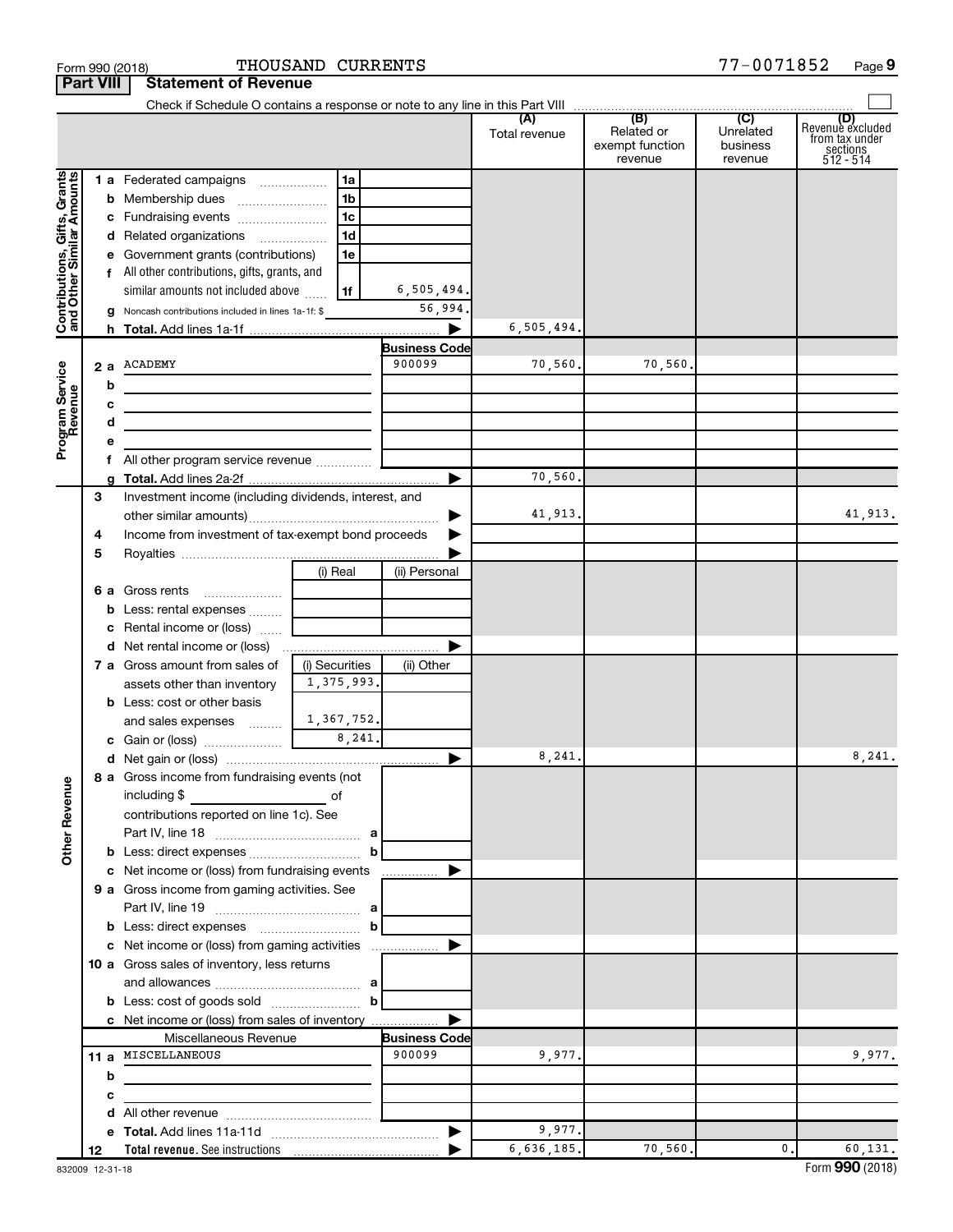Form 990 (2018) 'I'HOUSAND(URRENTS) / /-UU/I 8 D 2 Page THOUSAND CURRENTS 77-0071852

**Part IX Statement of Functional Expenses**

|              | Section 501(c)(3) and 501(c)(4) organizations must complete all columns. All other organizations must complete column (A).                                                                                  |                       |                                    |                                           |                                |
|--------------|-------------------------------------------------------------------------------------------------------------------------------------------------------------------------------------------------------------|-----------------------|------------------------------------|-------------------------------------------|--------------------------------|
|              | Check if Schedule O contains a response or note to any line in this Part IX                                                                                                                                 |                       |                                    |                                           | $\overline{\mathbf{X}}$        |
|              | Do not include amounts reported on lines 6b,<br>7b, 8b, 9b, and 10b of Part VIII.                                                                                                                           | (A)<br>Total expenses | (B)<br>Program service<br>expenses | (C)<br>Management and<br>general expenses | (D)<br>Fundraising<br>expenses |
| 1.           | Grants and other assistance to domestic organizations                                                                                                                                                       |                       |                                    |                                           |                                |
|              | and domestic governments. See Part IV, line 21                                                                                                                                                              | 90,000.               | 90,000.                            |                                           |                                |
| $\mathbf{2}$ | Grants and other assistance to domestic                                                                                                                                                                     |                       |                                    |                                           |                                |
|              | individuals. See Part IV, line 22                                                                                                                                                                           |                       |                                    |                                           |                                |
| 3            | Grants and other assistance to foreign                                                                                                                                                                      |                       |                                    |                                           |                                |
|              | organizations, foreign governments, and foreign                                                                                                                                                             |                       |                                    |                                           |                                |
|              | individuals. See Part IV, lines 15 and 16                                                                                                                                                                   | 1, 203, 313.          | 1,203,313.                         |                                           |                                |
| 4            | Benefits paid to or for members                                                                                                                                                                             |                       |                                    |                                           |                                |
| 5            | Compensation of current officers, directors,                                                                                                                                                                |                       |                                    |                                           |                                |
|              |                                                                                                                                                                                                             | 250,037.              | 250,037.                           |                                           |                                |
| 6            | Compensation not included above, to disqualified                                                                                                                                                            |                       |                                    |                                           |                                |
|              | persons (as defined under section 4958(f)(1)) and                                                                                                                                                           |                       |                                    |                                           |                                |
|              | persons described in section 4958(c)(3)(B)                                                                                                                                                                  | 1, 286, 933.          |                                    |                                           |                                |
| 7            | Other salaries and wages                                                                                                                                                                                    |                       | 668,883.                           | 253,461.                                  | 364,589.                       |
| 8            | Pension plan accruals and contributions (include                                                                                                                                                            |                       |                                    |                                           |                                |
|              | section 401(k) and 403(b) employer contributions)                                                                                                                                                           | 274, 162.             | 150, 118.                          | 53,424.                                   | 70,620.                        |
| 9            |                                                                                                                                                                                                             | 128,618.              | 73,630.                            | 25,847.                                   | 29,141.                        |
| 10           |                                                                                                                                                                                                             |                       |                                    |                                           |                                |
| 11           | Fees for services (non-employees):                                                                                                                                                                          |                       |                                    |                                           |                                |
| a            |                                                                                                                                                                                                             | 32,371.               | 17,974.                            | 14,397.                                   |                                |
| b            |                                                                                                                                                                                                             | 123,642.              | 54,937.                            | 68,705.                                   |                                |
| с            |                                                                                                                                                                                                             |                       |                                    |                                           |                                |
| d<br>е       | Professional fundraising services. See Part IV, line 17                                                                                                                                                     |                       |                                    |                                           |                                |
| f            | Investment management fees                                                                                                                                                                                  |                       |                                    |                                           |                                |
| g            | Other. (If line 11g amount exceeds 10% of line 25,                                                                                                                                                          |                       |                                    |                                           |                                |
|              | column (A) amount, list line 11g expenses on Sch O.)                                                                                                                                                        | 1,495,940.            | 1,310,109.                         | 41,795.                                   | 144,036.                       |
| 12           |                                                                                                                                                                                                             |                       |                                    |                                           |                                |
| 13           |                                                                                                                                                                                                             | 51,280.<br>37,744.    | 24,688.                            | 10,519.<br>299.                           | 16,073.<br>472.                |
| 14           |                                                                                                                                                                                                             |                       | 36,973.                            |                                           |                                |
| 15           |                                                                                                                                                                                                             | 180,109.              | 108, 362.                          | 27,627.                                   | 44,120.                        |
| 16           |                                                                                                                                                                                                             | 504, 782.             | 364, 413.                          | 69,486.                                   | 70,883.                        |
| 17           |                                                                                                                                                                                                             |                       |                                    |                                           |                                |
| 18           | Payments of travel or entertainment expenses                                                                                                                                                                |                       |                                    |                                           |                                |
|              | for any federal, state, or local public officials                                                                                                                                                           | 68,348.               | 14,880.                            | 4,686.                                    | 48,782.                        |
| 19           | Conferences, conventions, and meetings                                                                                                                                                                      |                       |                                    |                                           |                                |
| 20           | Interest                                                                                                                                                                                                    |                       |                                    |                                           |                                |
| 21<br>22     | Depreciation, depletion, and amortization                                                                                                                                                                   | 724.                  | 365.                               | 125.                                      | 234.                           |
| 23           | Insurance                                                                                                                                                                                                   | 41,580.               | 31,410.                            | 9,264.                                    | 906.                           |
| 24           | Other expenses. Itemize expenses not covered<br>above. (List miscellaneous expenses in line 24e. If line<br>24e amount exceeds 10% of line 25, column (A)<br>amount, list line 24e expenses on Schedule O.) |                       |                                    |                                           |                                |
| $\mathbf{a}$ | BANK AND PAYROLL FEES                                                                                                                                                                                       | 80, 329.              | 59,222.                            | 4,278.                                    | 16,829.                        |
| b            | DUES, LICENSES,<br><b>SERVICE</b>                                                                                                                                                                           | 76,754.               | 26,969.                            | 9,563.                                    | 40, 222.                       |
| c            |                                                                                                                                                                                                             |                       |                                    |                                           |                                |
| d            |                                                                                                                                                                                                             |                       |                                    |                                           |                                |
| е            | All other expenses                                                                                                                                                                                          |                       |                                    |                                           |                                |
| 25           | Total functional expenses. Add lines 1 through 24e                                                                                                                                                          | 5,926,666.            | 4,486,283.                         | 593,476.                                  | 846,907.                       |
| 26           | <b>Joint costs.</b> Complete this line only if the organization                                                                                                                                             |                       |                                    |                                           |                                |
|              | reported in column (B) joint costs from a combined<br>educational campaign and fundraising solicitation.                                                                                                    |                       |                                    |                                           |                                |

Check here  $\blacktriangleright$   $\lfloor$ 

Check here  $\begin{array}{c} \begin{array}{|c} \hline \end{array} \end{array}$  if following SOP 98-2 (ASC 958-720)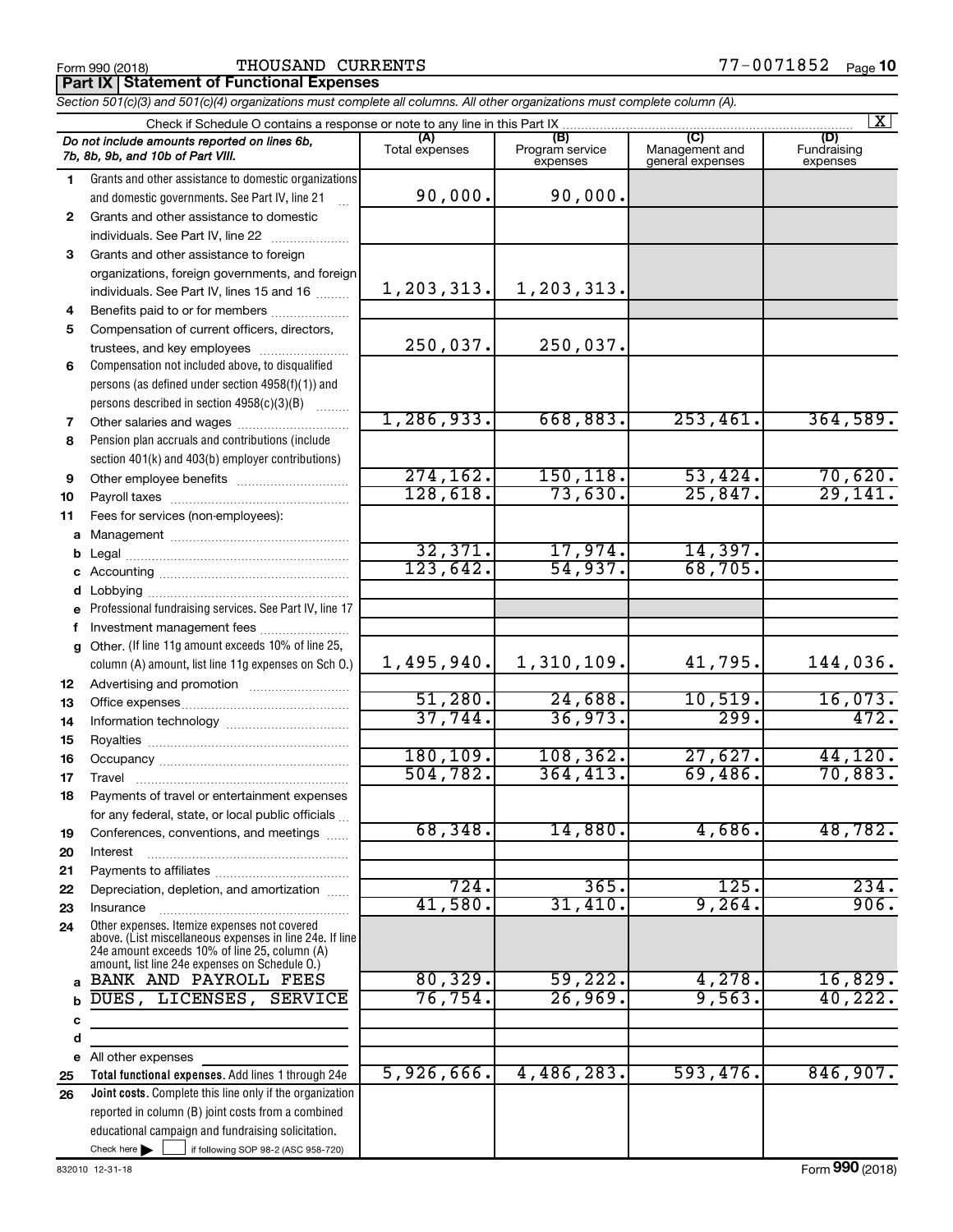Form 990 (2018)  $THOUSAND$   $CURRENTS$   $77-0071852$   $Page$ 

|                             |              |                                                                                                                                                                               |                 |        | (A)<br>Beginning of year |                 | (B)<br>End of year        |
|-----------------------------|--------------|-------------------------------------------------------------------------------------------------------------------------------------------------------------------------------|-----------------|--------|--------------------------|-----------------|---------------------------|
|                             | 1            |                                                                                                                                                                               |                 |        | 2,851,597.               | $\mathbf{1}$    | 3,946,043.                |
|                             | $\mathbf{2}$ |                                                                                                                                                                               |                 |        | 386, 260.                | $\mathbf{2}$    | 64, 120.                  |
|                             | З            |                                                                                                                                                                               |                 |        | 1, 175, 045.             | 3               | 378, 287.                 |
|                             | 4            |                                                                                                                                                                               |                 |        |                          | 4               | 4,645.                    |
|                             | 5            | Loans and other receivables from current and former officers, directors,                                                                                                      |                 |        |                          |                 |                           |
|                             |              | trustees, key employees, and highest compensated employees. Complete                                                                                                          |                 |        |                          |                 |                           |
|                             |              |                                                                                                                                                                               |                 |        | 300.                     | 5               |                           |
|                             | 6            | Loans and other receivables from other disqualified persons (as defined under                                                                                                 |                 |        |                          |                 |                           |
|                             |              | section 4958(f)(1)), persons described in section 4958(c)(3)(B), and contributing                                                                                             |                 |        |                          |                 |                           |
|                             |              | employers and sponsoring organizations of section 501(c)(9) voluntary                                                                                                         |                 |        |                          |                 |                           |
|                             |              | employees' beneficiary organizations (see instr). Complete Part II of Sch L                                                                                                   |                 |        |                          | 6               |                           |
| Assets                      | 7            |                                                                                                                                                                               |                 |        |                          | $\overline{7}$  |                           |
|                             | 8            |                                                                                                                                                                               |                 |        |                          | 8               |                           |
|                             | 9            | Prepaid expenses and deferred charges                                                                                                                                         |                 |        | 31, 162.                 | 9               | 54,587.                   |
|                             |              | <b>10a</b> Land, buildings, and equipment: cost or other                                                                                                                      |                 |        |                          |                 |                           |
|                             |              | basis. Complete Part VI of Schedule D  10a                                                                                                                                    |                 | 5,065. |                          |                 |                           |
|                             |              | <b>b</b> Less: accumulated depreciation                                                                                                                                       | 10 <sub>b</sub> | 724.   | 5,065.                   | 10 <sub>c</sub> | $\frac{4,341}{2,070,005}$ |
|                             | 11           |                                                                                                                                                                               |                 |        | 1,454,229.               | 11              |                           |
|                             | 12           |                                                                                                                                                                               |                 |        |                          | 12              |                           |
|                             | 13           |                                                                                                                                                                               |                 |        |                          | 13              |                           |
|                             | 14           |                                                                                                                                                                               |                 |        |                          | 14              |                           |
|                             | 15           |                                                                                                                                                                               |                 |        | 6,900.                   | 15              | 6,300.                    |
|                             | 16           |                                                                                                                                                                               |                 |        | 5,910,558.               | 16              | 6,528,328.                |
|                             | 17           |                                                                                                                                                                               |                 |        | 209,442.                 | 17              | 207, 388.                 |
|                             | 18           |                                                                                                                                                                               | 205, 184.       | 18     | 41,725.                  |                 |                           |
|                             | 19           |                                                                                                                                                                               |                 |        | 19                       |                 |                           |
|                             | 20           |                                                                                                                                                                               |                 |        |                          | 20              |                           |
|                             | 21           | Escrow or custodial account liability. Complete Part IV of Schedule D                                                                                                         |                 |        |                          | 21              |                           |
|                             | 22           | Loans and other payables to current and former officers, directors, trustees,                                                                                                 |                 |        |                          |                 |                           |
| Liabilities                 |              | key employees, highest compensated employees, and disqualified persons.                                                                                                       |                 |        |                          |                 |                           |
|                             |              |                                                                                                                                                                               |                 |        |                          | 22              |                           |
|                             | 23           | Secured mortgages and notes payable to unrelated third parties                                                                                                                |                 |        |                          | 23              |                           |
|                             | 24           | Unsecured notes and loans payable to unrelated third parties                                                                                                                  |                 |        |                          | 24              |                           |
|                             | 25           | Other liabilities (including federal income tax, payables to related third                                                                                                    |                 |        |                          |                 |                           |
|                             |              | parties, and other liabilities not included on lines 17-24). Complete Part X of                                                                                               |                 |        |                          |                 |                           |
|                             |              | Schedule D                                                                                                                                                                    |                 |        | 414,626.                 | 25              | 249, 113.                 |
|                             | 26           | Total liabilities. Add lines 17 through 25                                                                                                                                    |                 |        |                          | 26              |                           |
|                             |              | Organizations that follow SFAS 117 (ASC 958), check here $\blacktriangleright \begin{array}{c} \perp X \end{array}$ and<br>complete lines 27 through 29, and lines 33 and 34. |                 |        |                          |                 |                           |
|                             | 27           |                                                                                                                                                                               |                 |        | 1,788,915.               | 27              | 2,402,381.                |
|                             | 28           |                                                                                                                                                                               |                 |        | $\overline{3,707,017.}$  | 28              | 3,876,834.                |
|                             | 29           | Permanently restricted net assets                                                                                                                                             |                 |        |                          | 29              |                           |
|                             |              | Organizations that do not follow SFAS 117 (ASC 958), check here ▶                                                                                                             |                 |        |                          |                 |                           |
|                             |              | and complete lines 30 through 34.                                                                                                                                             |                 |        |                          |                 |                           |
|                             | 30           |                                                                                                                                                                               |                 |        |                          | 30              |                           |
|                             | 31           | Paid-in or capital surplus, or land, building, or equipment fund                                                                                                              |                 |        |                          | 31              |                           |
| Net Assets or Fund Balances | 32           | Retained earnings, endowment, accumulated income, or other funds                                                                                                              |                 |        |                          | 32              |                           |
|                             | 33           |                                                                                                                                                                               |                 |        | 5,495,932.               | 33              | 6, 279, 215.              |
|                             | 34           |                                                                                                                                                                               |                 |        | 5,910,558.               | 34              | 6,528,328.                |
|                             |              |                                                                                                                                                                               |                 |        |                          |                 | $000 \times 20$           |

Form (2018) **990**

**Part X Balance Sheet**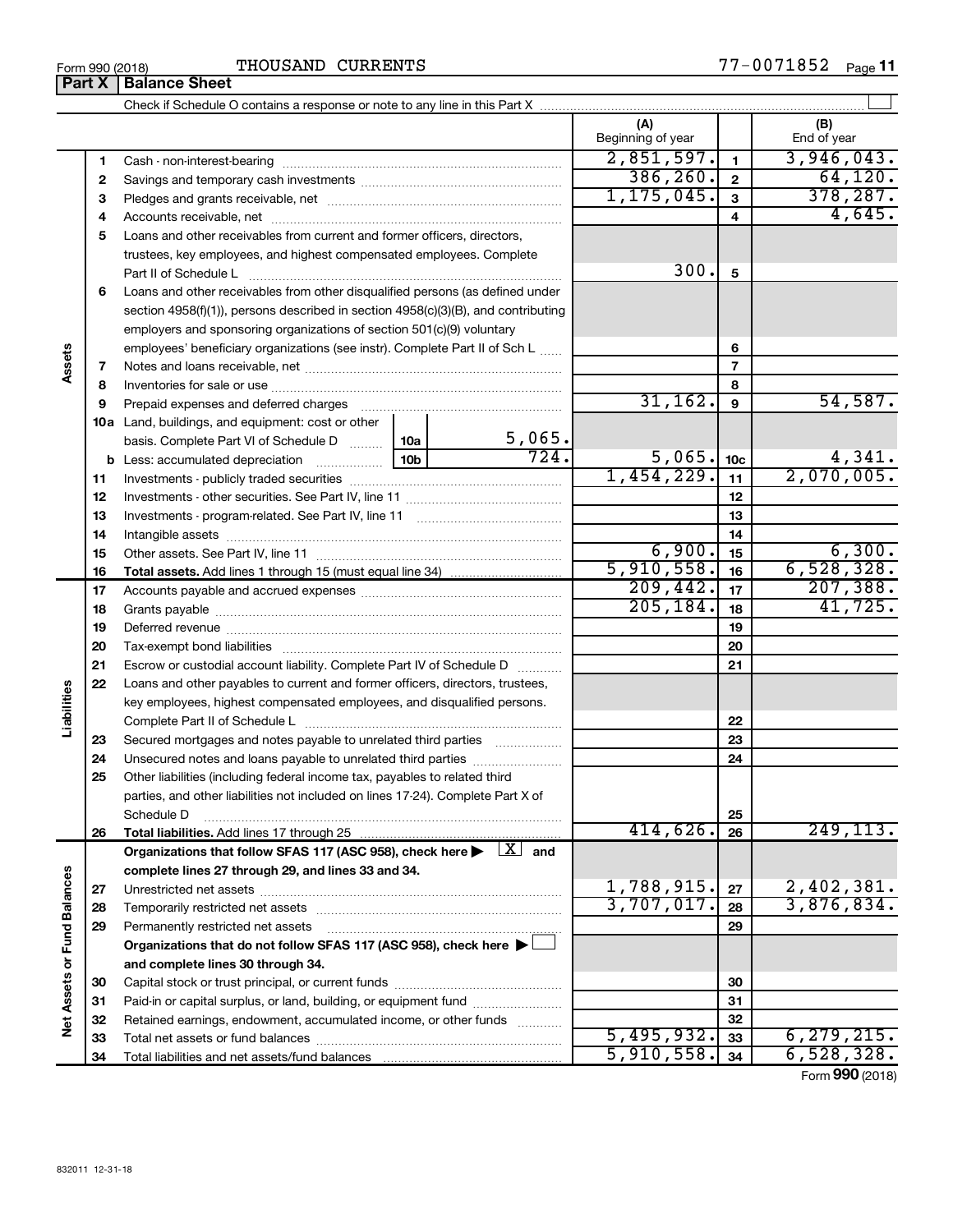|    | THOUSAND CURRENTS<br>Form 990 (2018)                                                                                            |                         | 77-0071852     |            | Page 12          |  |  |  |
|----|---------------------------------------------------------------------------------------------------------------------------------|-------------------------|----------------|------------|------------------|--|--|--|
|    | <b>Part XI Reconciliation of Net Assets</b>                                                                                     |                         |                |            |                  |  |  |  |
|    |                                                                                                                                 |                         |                |            |                  |  |  |  |
|    |                                                                                                                                 |                         |                |            |                  |  |  |  |
| 1  |                                                                                                                                 | $\mathbf{1}$            | 6,636,185.     |            |                  |  |  |  |
| 2  |                                                                                                                                 | $\overline{2}$          | 5,926,666.     |            |                  |  |  |  |
| 3  | Revenue less expenses. Subtract line 2 from line 1                                                                              | 3                       |                |            | 709,519.         |  |  |  |
| 4  |                                                                                                                                 | $\overline{\mathbf{4}}$ | 5,495,932.     |            |                  |  |  |  |
| 5  |                                                                                                                                 | 5                       |                |            | 73,764.          |  |  |  |
| 6  | Donated services and use of facilities                                                                                          | 6                       |                |            |                  |  |  |  |
| 7  | Investment expenses                                                                                                             | $\overline{7}$          |                |            |                  |  |  |  |
| 8  | Prior period adjustments                                                                                                        | 8                       |                |            |                  |  |  |  |
| 9  |                                                                                                                                 | 9                       |                |            | $\overline{0}$ . |  |  |  |
| 10 | Net assets or fund balances at end of year. Combine lines 3 through 9 (must equal Part X, line 33,                              |                         |                |            |                  |  |  |  |
|    | column (B))                                                                                                                     | 10                      | 6, 279, 215.   |            |                  |  |  |  |
|    | Part XII Financial Statements and Reporting                                                                                     |                         |                |            |                  |  |  |  |
|    |                                                                                                                                 |                         |                |            |                  |  |  |  |
|    |                                                                                                                                 |                         |                | <b>Yes</b> | No               |  |  |  |
| 1  | Accounting method used to prepare the Form 990: $\Box$ Cash $\Box$ Accrual $\Box$ Other                                         |                         |                |            |                  |  |  |  |
|    | If the organization changed its method of accounting from a prior year or checked "Other," explain in Schedule O.               |                         |                |            |                  |  |  |  |
|    |                                                                                                                                 |                         | 2a             |            | x                |  |  |  |
|    | If "Yes," check a box below to indicate whether the financial statements for the year were compiled or reviewed on a            |                         |                |            |                  |  |  |  |
|    | separate basis, consolidated basis, or both:                                                                                    |                         |                |            |                  |  |  |  |
|    | Separate basis<br>Both consolidated and separate basis<br><b>Consolidated basis</b>                                             |                         |                |            |                  |  |  |  |
|    |                                                                                                                                 |                         | 2 <sub>b</sub> | х          |                  |  |  |  |
|    | If "Yes," check a box below to indicate whether the financial statements for the year were audited on a separate basis,         |                         |                |            |                  |  |  |  |
|    | consolidated basis, or both:                                                                                                    |                         |                |            |                  |  |  |  |
|    | $\lfloor x \rfloor$ Separate basis<br>Consolidated basis<br>Both consolidated and separate basis                                |                         |                |            |                  |  |  |  |
|    | c If "Yes" to line 2a or 2b, does the organization have a committee that assumes responsibility for oversight of the audit,     |                         |                |            |                  |  |  |  |
|    | review, or compilation of its financial statements and selection of an independent accountant?                                  |                         | 2c             | X          |                  |  |  |  |
|    | If the organization changed either its oversight process or selection process during the tax year, explain in Schedule O.       |                         |                |            |                  |  |  |  |
|    | 3a As a result of a federal award, was the organization required to undergo an audit or audits as set forth in the Single Audit |                         |                |            |                  |  |  |  |
|    |                                                                                                                                 |                         | 3a             |            | х                |  |  |  |
|    | b If "Yes," did the organization undergo the required audit or audits? If the organization did not undergo the required audit   |                         |                |            |                  |  |  |  |
|    |                                                                                                                                 |                         | 3b             |            |                  |  |  |  |
|    |                                                                                                                                 |                         |                | <b>000</b> |                  |  |  |  |

Form (2018) **990**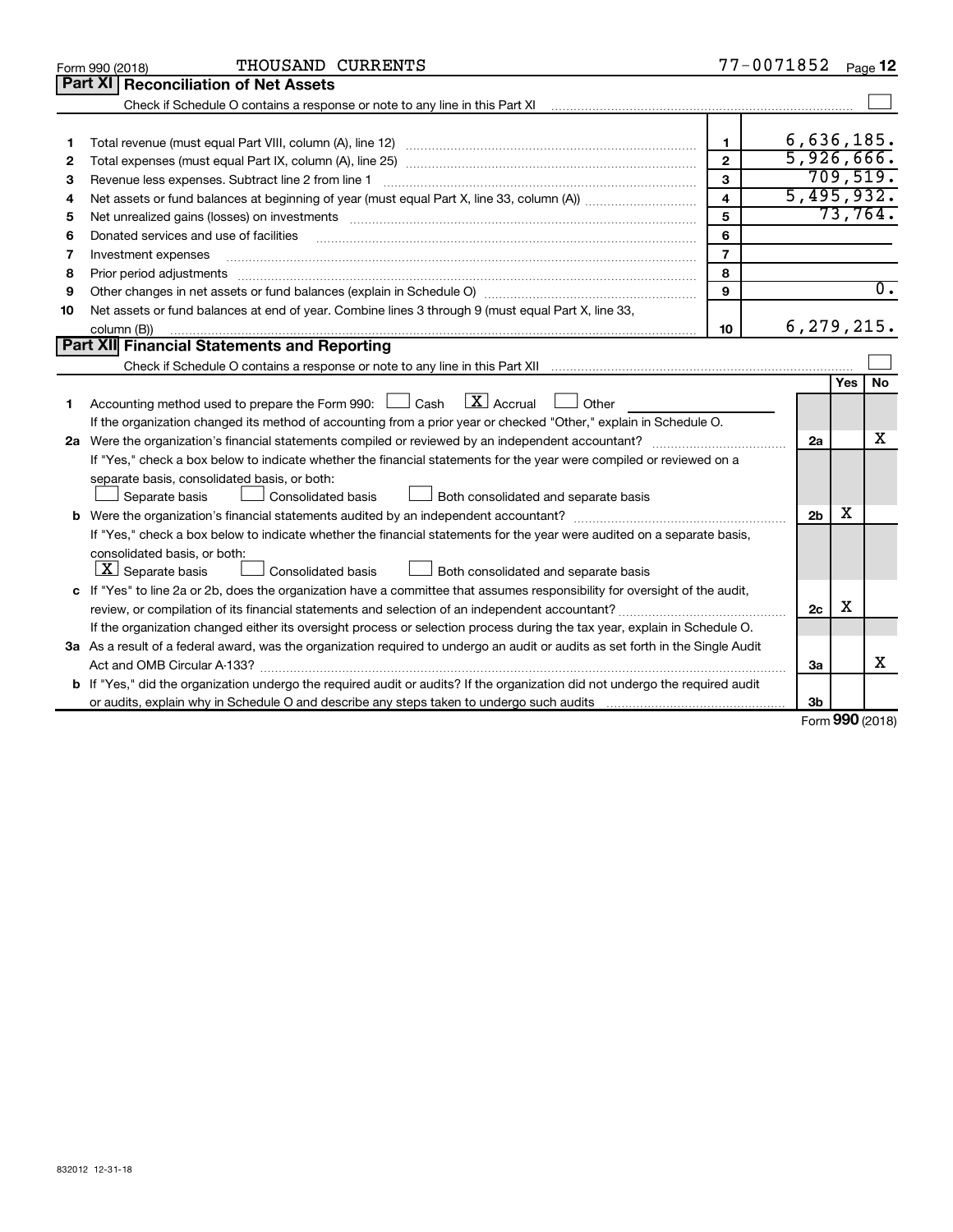| <b>SCHEDULE A</b> |  |
|-------------------|--|
|-------------------|--|

| (Form 990 or 990-EZ) |  |
|----------------------|--|
|----------------------|--|

Department of the Treasury Internal Revenue Service

# Form 990 or 990-EZ) **Public Charity Status and Public Support**<br>
Complete if the organization is a section 501(c)(3) organization or a section<br> **2018**

**4947(a)(1) nonexempt charitable trust.**

**| Attach to Form 990 or Form 990-EZ.** 

**| Go to www.irs.gov/Form990 for instructions and the latest information.**

| OMB No 1545-0047                    |  |  |  |  |  |  |  |  |
|-------------------------------------|--|--|--|--|--|--|--|--|
|                                     |  |  |  |  |  |  |  |  |
| <b>Open to Public</b><br>Inspection |  |  |  |  |  |  |  |  |
|                                     |  |  |  |  |  |  |  |  |

|        |              |                                                                                                                                                                                                                          |                   | and to www.insigov/r ormsso for mad actions and the fatest mnormation. |                                                                |                                                     |                            |  |                            |  |  |
|--------|--------------|--------------------------------------------------------------------------------------------------------------------------------------------------------------------------------------------------------------------------|-------------------|------------------------------------------------------------------------|----------------------------------------------------------------|-----------------------------------------------------|----------------------------|--|----------------------------|--|--|
|        |              | Name of the organization                                                                                                                                                                                                 | THOUSAND CURRENTS |                                                                        |                                                                | <b>Employer identification number</b><br>77-0071852 |                            |  |                            |  |  |
| Part I |              | Reason for Public Charity Status (All organizations must complete this part.) See instructions.                                                                                                                          |                   |                                                                        |                                                                |                                                     |                            |  |                            |  |  |
|        |              | The organization is not a private foundation because it is: (For lines 1 through 12, check only one box.)                                                                                                                |                   |                                                                        |                                                                |                                                     |                            |  |                            |  |  |
| 1.     |              | A church, convention of churches, or association of churches described in section 170(b)(1)(A)(i).                                                                                                                       |                   |                                                                        |                                                                |                                                     |                            |  |                            |  |  |
| 2      |              | A school described in section 170(b)(1)(A)(ii). (Attach Schedule E (Form 990 or 990-EZ).)                                                                                                                                |                   |                                                                        |                                                                |                                                     |                            |  |                            |  |  |
| 3      |              | A hospital or a cooperative hospital service organization described in section 170(b)(1)(A)(iii).                                                                                                                        |                   |                                                                        |                                                                |                                                     |                            |  |                            |  |  |
| 4      |              | A medical research organization operated in conjunction with a hospital described in section 170(b)(1)(A)(iii). Enter the hospital's name,                                                                               |                   |                                                                        |                                                                |                                                     |                            |  |                            |  |  |
|        |              | city, and state:                                                                                                                                                                                                         |                   |                                                                        |                                                                |                                                     |                            |  |                            |  |  |
| 5      |              | An organization operated for the benefit of a college or university owned or operated by a governmental unit described in                                                                                                |                   |                                                                        |                                                                |                                                     |                            |  |                            |  |  |
|        |              | section 170(b)(1)(A)(iv). (Complete Part II.)                                                                                                                                                                            |                   |                                                                        |                                                                |                                                     |                            |  |                            |  |  |
| 6      |              | A federal, state, or local government or governmental unit described in section 170(b)(1)(A)(v).                                                                                                                         |                   |                                                                        |                                                                |                                                     |                            |  |                            |  |  |
| 7      | <u>  X  </u> | An organization that normally receives a substantial part of its support from a governmental unit or from the general public described in                                                                                |                   |                                                                        |                                                                |                                                     |                            |  |                            |  |  |
|        |              | section 170(b)(1)(A)(vi). (Complete Part II.)                                                                                                                                                                            |                   |                                                                        |                                                                |                                                     |                            |  |                            |  |  |
| 8      |              | A community trust described in section 170(b)(1)(A)(vi). (Complete Part II.)                                                                                                                                             |                   |                                                                        |                                                                |                                                     |                            |  |                            |  |  |
| 9      |              | An agricultural research organization described in section 170(b)(1)(A)(ix) operated in conjunction with a land-grant college                                                                                            |                   |                                                                        |                                                                |                                                     |                            |  |                            |  |  |
|        |              | or university or a non-land-grant college of agriculture (see instructions). Enter the name, city, and state of the college or                                                                                           |                   |                                                                        |                                                                |                                                     |                            |  |                            |  |  |
|        |              | university:                                                                                                                                                                                                              |                   |                                                                        |                                                                |                                                     |                            |  |                            |  |  |
| 10     |              | An organization that normally receives: (1) more than 33 1/3% of its support from contributions, membership fees, and gross receipts from                                                                                |                   |                                                                        |                                                                |                                                     |                            |  |                            |  |  |
|        |              | activities related to its exempt functions - subject to certain exceptions, and (2) no more than 33 1/3% of its support from gross investment                                                                            |                   |                                                                        |                                                                |                                                     |                            |  |                            |  |  |
|        |              | income and unrelated business taxable income (less section 511 tax) from businesses acquired by the organization after June 30, 1975.                                                                                    |                   |                                                                        |                                                                |                                                     |                            |  |                            |  |  |
|        |              | See section 509(a)(2). (Complete Part III.)                                                                                                                                                                              |                   |                                                                        |                                                                |                                                     |                            |  |                            |  |  |
| 11     |              | An organization organized and operated exclusively to test for public safety. See section 509(a)(4).                                                                                                                     |                   |                                                                        |                                                                |                                                     |                            |  |                            |  |  |
| 12     |              | An organization organized and operated exclusively for the benefit of, to perform the functions of, or to carry out the purposes of one or                                                                               |                   |                                                                        |                                                                |                                                     |                            |  |                            |  |  |
|        |              | more publicly supported organizations described in section 509(a)(1) or section 509(a)(2). See section 509(a)(3). Check the box in                                                                                       |                   |                                                                        |                                                                |                                                     |                            |  |                            |  |  |
|        |              | lines 12a through 12d that describes the type of supporting organization and complete lines 12e, 12f, and 12g.                                                                                                           |                   |                                                                        |                                                                |                                                     |                            |  |                            |  |  |
| а      |              | Type I. A supporting organization operated, supervised, or controlled by its supported organization(s), typically by giving                                                                                              |                   |                                                                        |                                                                |                                                     |                            |  |                            |  |  |
|        |              | the supported organization(s) the power to regularly appoint or elect a majority of the directors or trustees of the supporting                                                                                          |                   |                                                                        |                                                                |                                                     |                            |  |                            |  |  |
|        |              | organization. You must complete Part IV, Sections A and B.                                                                                                                                                               |                   |                                                                        |                                                                |                                                     |                            |  |                            |  |  |
| b      |              | Type II. A supporting organization supervised or controlled in connection with its supported organization(s), by having                                                                                                  |                   |                                                                        |                                                                |                                                     |                            |  |                            |  |  |
|        |              | control or management of the supporting organization vested in the same persons that control or manage the supported                                                                                                     |                   |                                                                        |                                                                |                                                     |                            |  |                            |  |  |
|        |              | organization(s). You must complete Part IV, Sections A and C.                                                                                                                                                            |                   |                                                                        |                                                                |                                                     |                            |  |                            |  |  |
| с      |              | Type III functionally integrated. A supporting organization operated in connection with, and functionally integrated with,                                                                                               |                   |                                                                        |                                                                |                                                     |                            |  |                            |  |  |
|        |              | its supported organization(s) (see instructions). You must complete Part IV, Sections A, D, and E.                                                                                                                       |                   |                                                                        |                                                                |                                                     |                            |  |                            |  |  |
| d      |              | Type III non-functionally integrated. A supporting organization operated in connection with its supported organization(s)                                                                                                |                   |                                                                        |                                                                |                                                     |                            |  |                            |  |  |
|        |              | that is not functionally integrated. The organization generally must satisfy a distribution requirement and an attentiveness<br>requirement (see instructions). You must complete Part IV, Sections A and D, and Part V. |                   |                                                                        |                                                                |                                                     |                            |  |                            |  |  |
| е      |              | Check this box if the organization received a written determination from the IRS that it is a Type I, Type II, Type III                                                                                                  |                   |                                                                        |                                                                |                                                     |                            |  |                            |  |  |
|        |              | functionally integrated, or Type III non-functionally integrated supporting organization.                                                                                                                                |                   |                                                                        |                                                                |                                                     |                            |  |                            |  |  |
| f      |              | Enter the number of supported organizations                                                                                                                                                                              |                   |                                                                        |                                                                |                                                     |                            |  |                            |  |  |
| g      |              | Provide the following information about the supported organization(s).                                                                                                                                                   |                   |                                                                        |                                                                |                                                     |                            |  |                            |  |  |
|        |              | (i) Name of supported                                                                                                                                                                                                    | (ii) EIN          | (iii) Type of organization                                             | (iv) Is the organization listed<br>in your governing document? |                                                     | (v) Amount of monetary     |  | (vi) Amount of other       |  |  |
|        |              | organization                                                                                                                                                                                                             |                   | (described on lines 1-10<br>above (see instructions))                  | Yes                                                            | No                                                  | support (see instructions) |  | support (see instructions) |  |  |
|        |              |                                                                                                                                                                                                                          |                   |                                                                        |                                                                |                                                     |                            |  |                            |  |  |
|        |              |                                                                                                                                                                                                                          |                   |                                                                        |                                                                |                                                     |                            |  |                            |  |  |
|        |              |                                                                                                                                                                                                                          |                   |                                                                        |                                                                |                                                     |                            |  |                            |  |  |
|        |              |                                                                                                                                                                                                                          |                   |                                                                        |                                                                |                                                     |                            |  |                            |  |  |
|        |              |                                                                                                                                                                                                                          |                   |                                                                        |                                                                |                                                     |                            |  |                            |  |  |
|        |              |                                                                                                                                                                                                                          |                   |                                                                        |                                                                |                                                     |                            |  |                            |  |  |
|        |              |                                                                                                                                                                                                                          |                   |                                                                        |                                                                |                                                     |                            |  |                            |  |  |
|        |              |                                                                                                                                                                                                                          |                   |                                                                        |                                                                |                                                     |                            |  |                            |  |  |
|        |              |                                                                                                                                                                                                                          |                   |                                                                        |                                                                |                                                     |                            |  |                            |  |  |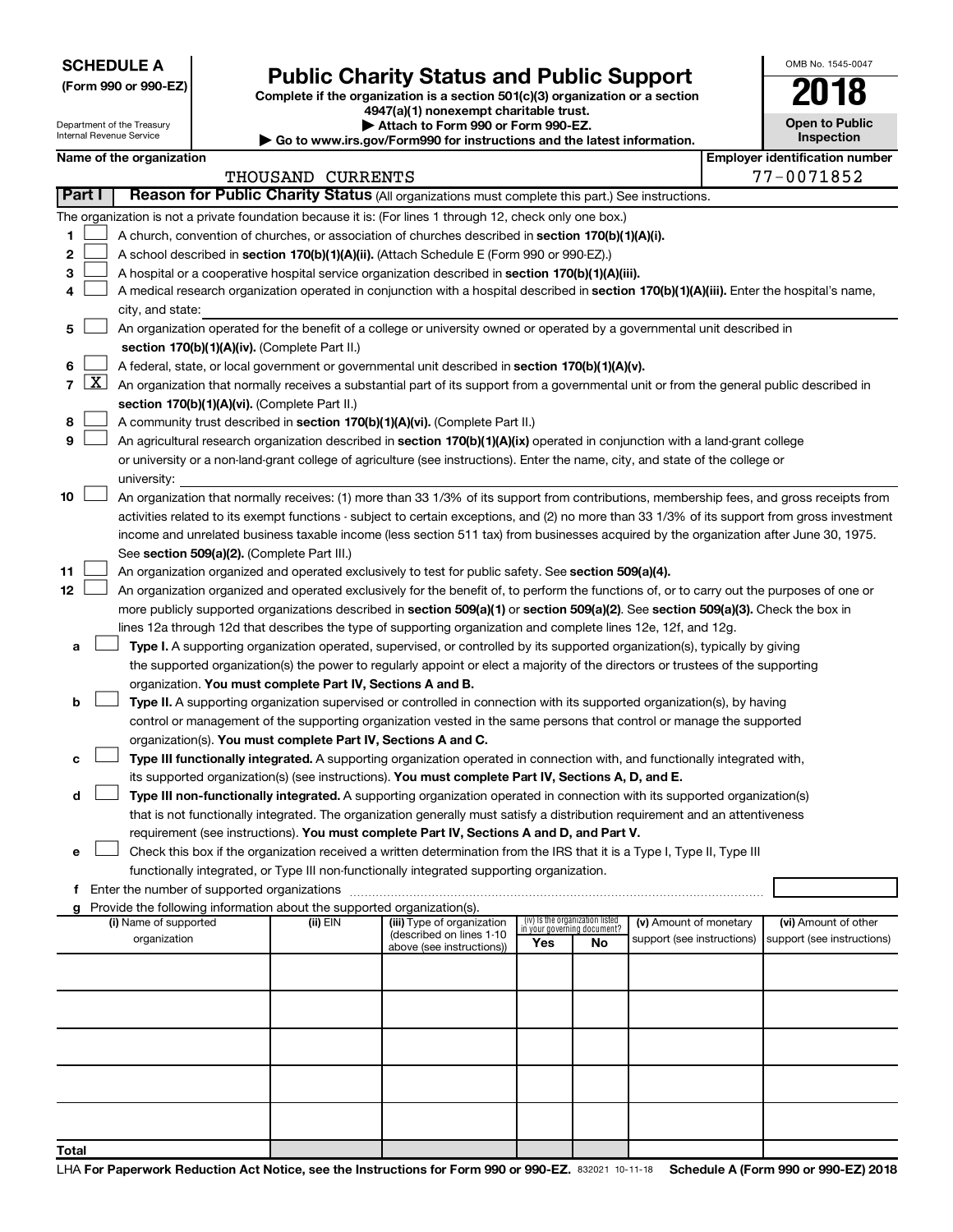## Schedule A (Form 990 or 990-EZ) 2018  $THOUS AND$   $CURRENTS$   $77-0071852$   $Page$

**Part II Support Schedule for Organizations Described in Sections 170(b)(1)(A)(iv) and 170(b)(1)(A)(vi)**

(Complete only if you checked the box on line 5, 7, or 8 of Part I or if the organization failed to qualify under Part III. If the organization fails to qualify under the tests listed below, please complete Part III.)

| <b>Section A. Public Support</b>                                                                                                                                                                                               |            |            |            |            |              |                                    |  |  |
|--------------------------------------------------------------------------------------------------------------------------------------------------------------------------------------------------------------------------------|------------|------------|------------|------------|--------------|------------------------------------|--|--|
| Calendar year (or fiscal year beginning in)                                                                                                                                                                                    | (a) 2014   | $(b)$ 2015 | $(c)$ 2016 | $(d)$ 2017 | (e) 2018     | (f) Total                          |  |  |
| 1 Gifts, grants, contributions, and                                                                                                                                                                                            |            |            |            |            |              |                                    |  |  |
| membership fees received. (Do not                                                                                                                                                                                              |            |            |            |            |              |                                    |  |  |
| include any "unusual grants.")                                                                                                                                                                                                 | 1,965,968. | 6,487,521. | 4,056,635. | 6,596,734. | 6, 505, 494. | 25, 612, 352.                      |  |  |
| 2 Tax revenues levied for the organ-                                                                                                                                                                                           |            |            |            |            |              |                                    |  |  |
| ization's benefit and either paid to                                                                                                                                                                                           |            |            |            |            |              |                                    |  |  |
| or expended on its behalf                                                                                                                                                                                                      |            |            |            |            |              |                                    |  |  |
| 3 The value of services or facilities                                                                                                                                                                                          |            |            |            |            |              |                                    |  |  |
| furnished by a governmental unit to                                                                                                                                                                                            |            |            |            |            |              |                                    |  |  |
| the organization without charge                                                                                                                                                                                                |            |            |            |            |              |                                    |  |  |
| 4 Total. Add lines 1 through 3                                                                                                                                                                                                 | 1,965,968. | 6,487,521. | 4,056,635  | 6,596,734. | 6, 505, 494. | 25, 612, 352.                      |  |  |
| 5 The portion of total contributions                                                                                                                                                                                           |            |            |            |            |              |                                    |  |  |
| by each person (other than a                                                                                                                                                                                                   |            |            |            |            |              |                                    |  |  |
| governmental unit or publicly                                                                                                                                                                                                  |            |            |            |            |              |                                    |  |  |
| supported organization) included                                                                                                                                                                                               |            |            |            |            |              |                                    |  |  |
| on line 1 that exceeds 2% of the                                                                                                                                                                                               |            |            |            |            |              |                                    |  |  |
| amount shown on line 11,                                                                                                                                                                                                       |            |            |            |            |              |                                    |  |  |
| column (f)                                                                                                                                                                                                                     |            |            |            |            |              | 4,534,208.                         |  |  |
| 6 Public support. Subtract line 5 from line 4.                                                                                                                                                                                 |            |            |            |            |              | 21,078,144.                        |  |  |
| <b>Section B. Total Support</b>                                                                                                                                                                                                |            |            |            |            |              |                                    |  |  |
| Calendar year (or fiscal year beginning in)                                                                                                                                                                                    | (a) 2014   | $(b)$ 2015 | $(c)$ 2016 | $(d)$ 2017 | (e) 2018     | (f) Total                          |  |  |
| <b>7</b> Amounts from line 4                                                                                                                                                                                                   | 1,965,968  | 6,487,521  | 4,056,635  | 6,596,734. | 6, 505, 494. | 25, 612, 352.                      |  |  |
| 8 Gross income from interest,                                                                                                                                                                                                  |            |            |            |            |              |                                    |  |  |
| dividends, payments received on                                                                                                                                                                                                |            |            |            |            |              |                                    |  |  |
|                                                                                                                                                                                                                                |            |            |            |            |              |                                    |  |  |
| securities loans, rents, royalties,                                                                                                                                                                                            | 5.         | 6,436.     | 62, 250.   | 40,955.    |              | 41, 913. 151, 559.                 |  |  |
| and income from similar sources                                                                                                                                                                                                |            |            |            |            |              |                                    |  |  |
| 9 Net income from unrelated business                                                                                                                                                                                           |            |            |            |            |              |                                    |  |  |
| activities, whether or not the                                                                                                                                                                                                 |            |            |            |            |              |                                    |  |  |
| business is regularly carried on                                                                                                                                                                                               |            |            |            |            |              |                                    |  |  |
| 10 Other income. Do not include gain                                                                                                                                                                                           |            |            |            |            |              |                                    |  |  |
| or loss from the sale of capital                                                                                                                                                                                               |            |            | 6,009.     |            | 9,977.       | 15,986.                            |  |  |
| assets (Explain in Part VI.)                                                                                                                                                                                                   |            |            |            |            |              |                                    |  |  |
| <b>11 Total support.</b> Add lines 7 through 10                                                                                                                                                                                |            |            |            |            |              | 25,779,897.<br>380, 222.           |  |  |
| <b>12</b> Gross receipts from related activities, etc. (see instructions)                                                                                                                                                      |            |            |            |            | 12           |                                    |  |  |
| 13 First five years. If the Form 990 is for the organization's first, second, third, fourth, or fifth tax year as a section 501(c)(3)                                                                                          |            |            |            |            |              |                                    |  |  |
| organization, check this box and stop here<br><b>Section C. Computation of Public Support Percentage</b>                                                                                                                       |            |            |            |            |              |                                    |  |  |
|                                                                                                                                                                                                                                |            |            |            |            |              | 81.76                              |  |  |
|                                                                                                                                                                                                                                |            |            |            |            | 14           | %<br>74.70                         |  |  |
|                                                                                                                                                                                                                                |            |            |            |            | 15           | %                                  |  |  |
| 16a 33 1/3% support test - 2018. If the organization did not check the box on line 13, and line 14 is 33 1/3% or more, check this box and                                                                                      |            |            |            |            |              |                                    |  |  |
| stop here. The organization qualifies as a publicly supported organization manufaction manufacture or the organization manufacture or the organization manufacture or the organization manufacture or the state of the state o |            |            |            |            |              | $\blacktriangleright$ $\mathbf{X}$ |  |  |
| b 33 1/3% support test - 2017. If the organization did not check a box on line 13 or 16a, and line 15 is 33 1/3% or more, check this box                                                                                       |            |            |            |            |              |                                    |  |  |
|                                                                                                                                                                                                                                |            |            |            |            |              |                                    |  |  |
| 17a 10% -facts-and-circumstances test - 2018. If the organization did not check a box on line 13, 16a, or 16b, and line 14 is 10% or more,                                                                                     |            |            |            |            |              |                                    |  |  |
| and if the organization meets the "facts-and-circumstances" test, check this box and stop here. Explain in Part VI how the organization                                                                                        |            |            |            |            |              |                                    |  |  |
|                                                                                                                                                                                                                                |            |            |            |            |              |                                    |  |  |
| <b>b 10%</b> -facts-and-circumstances test - 2017. If the organization did not check a box on line 13, 16a, 16b, or 17a, and line 15 is 10% or                                                                                 |            |            |            |            |              |                                    |  |  |
| more, and if the organization meets the "facts-and-circumstances" test, check this box and stop here. Explain in Part VI how the                                                                                               |            |            |            |            |              |                                    |  |  |
| organization meets the "facts-and-circumstances" test. The organization qualifies as a publicly supported organization                                                                                                         |            |            |            |            |              |                                    |  |  |
| 18 Private foundation. If the organization did not check a box on line 13, 16a, 16b, 17a, or 17b, check this box and see instructions                                                                                          |            |            |            |            |              |                                    |  |  |

**Schedule A (Form 990 or 990-EZ) 2018**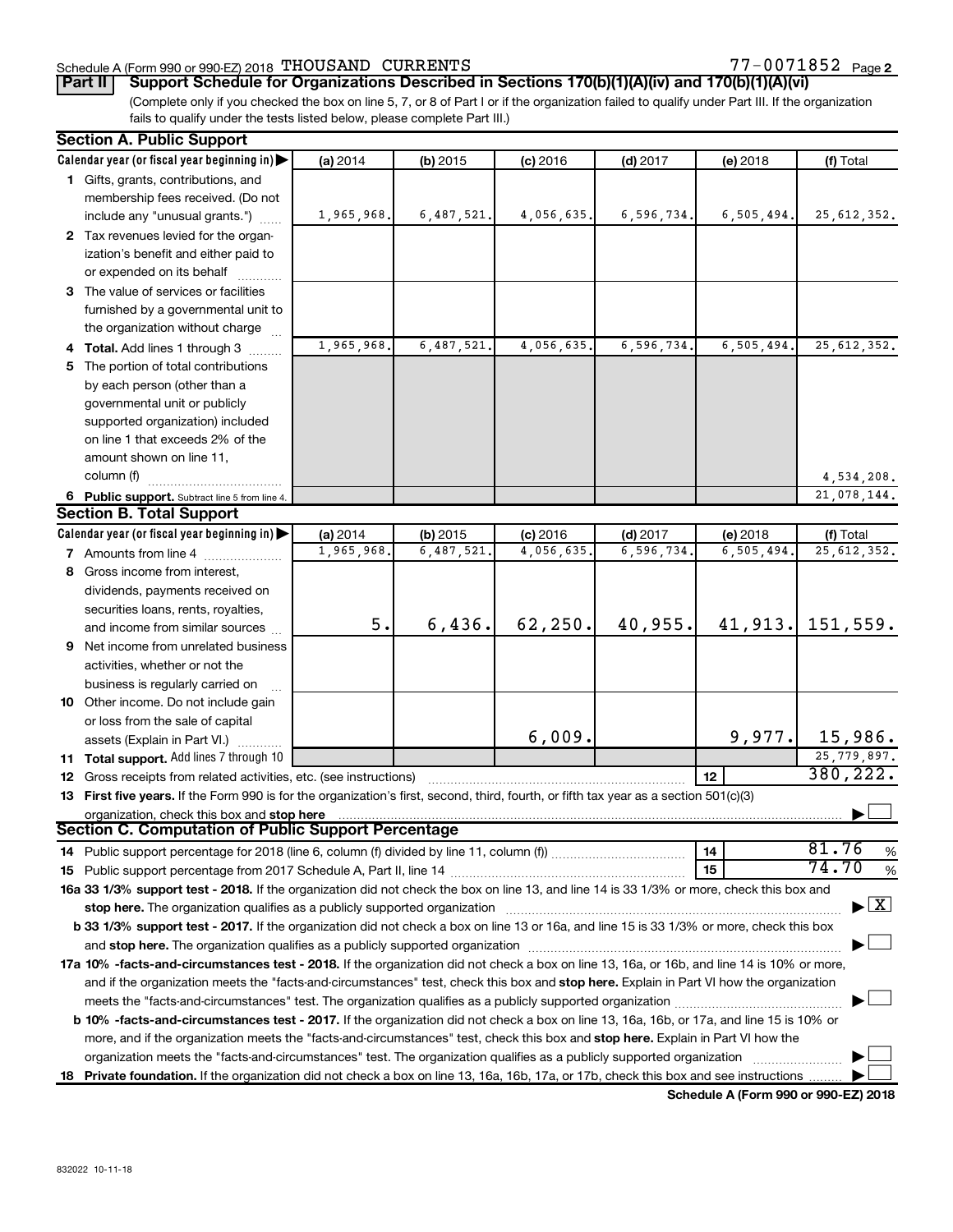## Schedule A (Form 990 or 990-EZ) 2018  $THOUS AND$   $CURRENTS$   $77-0071852$   $Page$

77-0071852 Page 3

(Complete only if you checked the box on line 10 of Part I or if the organization failed to qualify under Part II. If the organization fails to qualify under the tests listed below, please complete Part II.)

| <b>Section A. Public Support</b>                                                                                                                                                                                              |          |          |            |            |          |           |
|-------------------------------------------------------------------------------------------------------------------------------------------------------------------------------------------------------------------------------|----------|----------|------------|------------|----------|-----------|
| Calendar year (or fiscal year beginning in)                                                                                                                                                                                   | (a) 2014 | (b) 2015 | $(c)$ 2016 | $(d)$ 2017 | (e) 2018 | (f) Total |
| 1 Gifts, grants, contributions, and                                                                                                                                                                                           |          |          |            |            |          |           |
| membership fees received. (Do not                                                                                                                                                                                             |          |          |            |            |          |           |
| include any "unusual grants.")                                                                                                                                                                                                |          |          |            |            |          |           |
| <b>2</b> Gross receipts from admissions,                                                                                                                                                                                      |          |          |            |            |          |           |
| merchandise sold or services per-                                                                                                                                                                                             |          |          |            |            |          |           |
| formed, or facilities furnished in                                                                                                                                                                                            |          |          |            |            |          |           |
| any activity that is related to the<br>organization's tax-exempt purpose                                                                                                                                                      |          |          |            |            |          |           |
| 3 Gross receipts from activities that                                                                                                                                                                                         |          |          |            |            |          |           |
| are not an unrelated trade or bus-                                                                                                                                                                                            |          |          |            |            |          |           |
|                                                                                                                                                                                                                               |          |          |            |            |          |           |
| iness under section 513                                                                                                                                                                                                       |          |          |            |            |          |           |
| 4 Tax revenues levied for the organ-                                                                                                                                                                                          |          |          |            |            |          |           |
| ization's benefit and either paid to                                                                                                                                                                                          |          |          |            |            |          |           |
| or expended on its behalf                                                                                                                                                                                                     |          |          |            |            |          |           |
| 5 The value of services or facilities                                                                                                                                                                                         |          |          |            |            |          |           |
| furnished by a governmental unit to                                                                                                                                                                                           |          |          |            |            |          |           |
| the organization without charge                                                                                                                                                                                               |          |          |            |            |          |           |
| 6 Total. Add lines 1 through 5                                                                                                                                                                                                |          |          |            |            |          |           |
| 7a Amounts included on lines 1, 2, and                                                                                                                                                                                        |          |          |            |            |          |           |
| 3 received from disqualified persons                                                                                                                                                                                          |          |          |            |            |          |           |
| <b>b</b> Amounts included on lines 2 and 3 received                                                                                                                                                                           |          |          |            |            |          |           |
| from other than disqualified persons that<br>exceed the greater of \$5,000 or 1% of the                                                                                                                                       |          |          |            |            |          |           |
| amount on line 13 for the year                                                                                                                                                                                                |          |          |            |            |          |           |
| c Add lines 7a and 7b                                                                                                                                                                                                         |          |          |            |            |          |           |
| 8 Public support. (Subtract line 7c from line 6.)                                                                                                                                                                             |          |          |            |            |          |           |
| <b>Section B. Total Support</b>                                                                                                                                                                                               |          |          |            |            |          |           |
| Calendar year (or fiscal year beginning in)                                                                                                                                                                                   | (a) 2014 | (b) 2015 | $(c)$ 2016 | $(d)$ 2017 | (e) 2018 | (f) Total |
| 9 Amounts from line 6                                                                                                                                                                                                         |          |          |            |            |          |           |
| <b>10a</b> Gross income from interest,                                                                                                                                                                                        |          |          |            |            |          |           |
| dividends, payments received on                                                                                                                                                                                               |          |          |            |            |          |           |
| securities loans, rents, royalties,<br>and income from similar sources                                                                                                                                                        |          |          |            |            |          |           |
| <b>b</b> Unrelated business taxable income                                                                                                                                                                                    |          |          |            |            |          |           |
| (less section 511 taxes) from businesses                                                                                                                                                                                      |          |          |            |            |          |           |
| acquired after June 30, 1975<br>$\overline{\phantom{a}}$                                                                                                                                                                      |          |          |            |            |          |           |
| c Add lines 10a and 10b                                                                                                                                                                                                       |          |          |            |            |          |           |
| <b>11</b> Net income from unrelated business                                                                                                                                                                                  |          |          |            |            |          |           |
| activities not included in line 10b.                                                                                                                                                                                          |          |          |            |            |          |           |
| whether or not the business is                                                                                                                                                                                                |          |          |            |            |          |           |
| regularly carried on<br>12 Other income. Do not include gain                                                                                                                                                                  |          |          |            |            |          |           |
| or loss from the sale of capital                                                                                                                                                                                              |          |          |            |            |          |           |
| assets (Explain in Part VI.)                                                                                                                                                                                                  |          |          |            |            |          |           |
| <b>13</b> Total support. (Add lines 9, 10c, 11, and 12.)                                                                                                                                                                      |          |          |            |            |          |           |
| 14 First five years. If the Form 990 is for the organization's first, second, third, fourth, or fifth tax year as a section 501(c)(3) organization,                                                                           |          |          |            |            |          |           |
| check this box and stop here manufactured and stop here and stop here are constructed and stop here and stop here and stop here and stop here and stop here and stop here and stop here and stop here are all the stop of the |          |          |            |            |          |           |
| <b>Section C. Computation of Public Support Percentage</b>                                                                                                                                                                    |          |          |            |            |          |           |
|                                                                                                                                                                                                                               |          |          |            |            | 15       | %         |
|                                                                                                                                                                                                                               |          |          |            |            | 16       | %         |
| Section D. Computation of Investment Income Percentage                                                                                                                                                                        |          |          |            |            |          |           |
| 17 Investment income percentage for 2018 (line 10c, column (f), divided by line 13, column (f))                                                                                                                               |          |          |            |            | 17       | %         |
| 18 Investment income percentage from 2017 Schedule A, Part III, line 17                                                                                                                                                       |          |          |            |            | 18       | %         |
| 19a 33 1/3% support tests - 2018. If the organization did not check the box on line 14, and line 15 is more than 33 1/3%, and line 17 is not                                                                                  |          |          |            |            |          |           |
| more than 33 1/3%, check this box and stop here. The organization qualifies as a publicly supported organization                                                                                                              |          |          |            |            |          |           |
| b 33 1/3% support tests - 2017. If the organization did not check a box on line 14 or line 19a, and line 16 is more than 33 1/3%, and                                                                                         |          |          |            |            |          |           |
| line 18 is not more than 33 1/3%, check this box and stop here. The organization qualifies as a publicly supported organization                                                                                               |          |          |            |            |          |           |
|                                                                                                                                                                                                                               |          |          |            |            |          |           |

**Schedule A (Form 990 or 990-EZ) 2018**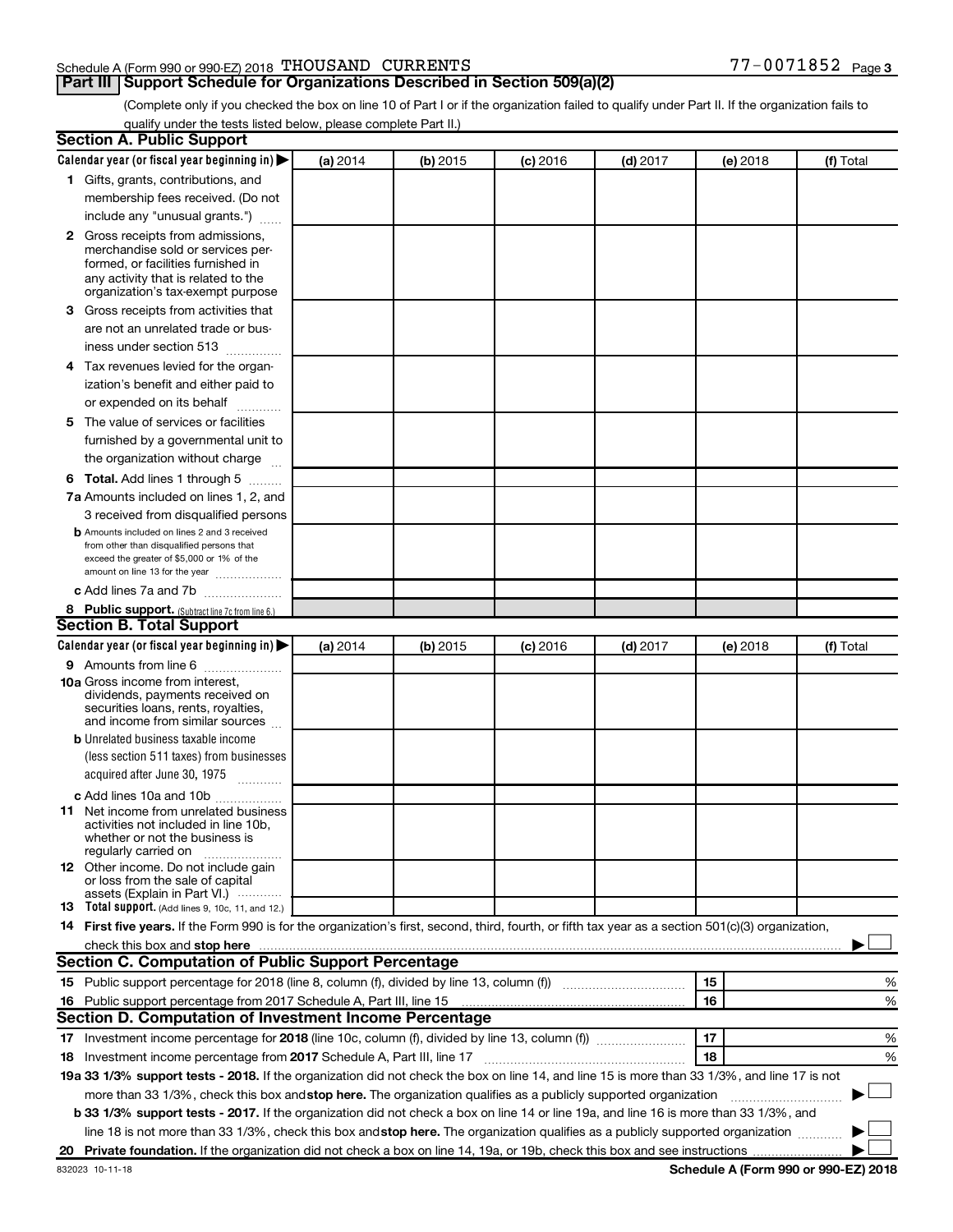## **Part IV Supporting Organizations**

(Complete only if you checked a box in line 12 on Part I. If you checked 12a of Part I, complete Sections A and B. If you checked 12b of Part I, complete Sections A and C. If you checked 12c of Part I, complete Sections A, D, and E. If you checked 12d of Part I, complete Sections A and D, and complete Part V.)

## **Section A. All Supporting Organizations**

- **1** Are all of the organization's supported organizations listed by name in the organization's governing documents? If "No," describe in Part VI how the supported organizations are designated. If designated by *class or purpose, describe the designation. If historic and continuing relationship, explain.*
- **2** Did the organization have any supported organization that does not have an IRS determination of status under section 509(a)(1) or (2)? If "Yes," explain in Part **VI** how the organization determined that the supported *organization was described in section 509(a)(1) or (2).*
- **3a** Did the organization have a supported organization described in section 501(c)(4), (5), or (6)? If "Yes," answer *(b) and (c) below.*
- **b** Did the organization confirm that each supported organization qualified under section 501(c)(4), (5), or (6) and satisfied the public support tests under section 509(a)(2)? If "Yes," describe in Part VI when and how the *organization made the determination.*
- **c** Did the organization ensure that all support to such organizations was used exclusively for section 170(c)(2)(B) purposes? If "Yes," explain in Part VI what controls the organization put in place to ensure such use.
- **4 a** *If* Was any supported organization not organized in the United States ("foreign supported organization")? *"Yes," and if you checked 12a or 12b in Part I, answer (b) and (c) below.*
- **b** Did the organization have ultimate control and discretion in deciding whether to make grants to the foreign supported organization? If "Yes," describe in Part VI how the organization had such control and discretion *despite being controlled or supervised by or in connection with its supported organizations.*
- **c** Did the organization support any foreign supported organization that does not have an IRS determination under sections 501(c)(3) and 509(a)(1) or (2)? If "Yes," explain in Part VI what controls the organization used *to ensure that all support to the foreign supported organization was used exclusively for section 170(c)(2)(B) purposes.*
- **5a** Did the organization add, substitute, or remove any supported organizations during the tax year? If "Yes," answer (b) and (c) below (if applicable). Also, provide detail in **Part VI,** including (i) the names and EIN *numbers of the supported organizations added, substituted, or removed; (ii) the reasons for each such action; (iii) the authority under the organization's organizing document authorizing such action; and (iv) how the action was accomplished (such as by amendment to the organizing document).*
- **b Type I or Type II only.** Was any added or substituted supported organization part of a class already designated in the organization's organizing document?
- **c Substitutions only.**  Was the substitution the result of an event beyond the organization's control?
- **6** Did the organization provide support (whether in the form of grants or the provision of services or facilities) to **Part VI.** support or benefit one or more of the filing organization's supported organizations? If "Yes," provide detail in anyone other than (i) its supported organizations, (ii) individuals that are part of the charitable class benefited by one or more of its supported organizations, or (iii) other supporting organizations that also
- **7** Did the organization provide a grant, loan, compensation, or other similar payment to a substantial contributor regard to a substantial contributor? If "Yes," complete Part I of Schedule L (Form 990 or 990-EZ). (as defined in section 4958(c)(3)(C)), a family member of a substantial contributor, or a 35% controlled entity with
- **8** Did the organization make a loan to a disqualified person (as defined in section 4958) not described in line 7? *If "Yes," complete Part I of Schedule L (Form 990 or 990-EZ).*
- **9 a** Was the organization controlled directly or indirectly at any time during the tax year by one or more in section 509(a)(1) or (2))? If "Yes," provide detail in **Part VI.** disqualified persons as defined in section 4946 (other than foundation managers and organizations described
- **b** Did one or more disqualified persons (as defined in line 9a) hold a controlling interest in any entity in which the supporting organization had an interest? If "Yes," provide detail in Part VI.
- **c** Did a disqualified person (as defined in line 9a) have an ownership interest in, or derive any personal benefit from, assets in which the supporting organization also had an interest? If "Yes," provide detail in Part VI.
- **10 a** Was the organization subject to the excess business holdings rules of section 4943 because of section supporting organizations)? If "Yes," answer 10b below. 4943(f) (regarding certain Type II supporting organizations, and all Type III non-functionally integrated
	- **b** Did the organization have any excess business holdings in the tax year? (Use Schedule C, Form 4720, to *determine whether the organization had excess business holdings.)*

**Yes No 1 2 3a 3b 3c 4a 4b 4c 5a 5b 5c 6 7 8 9a 9b 9c 10a 10b**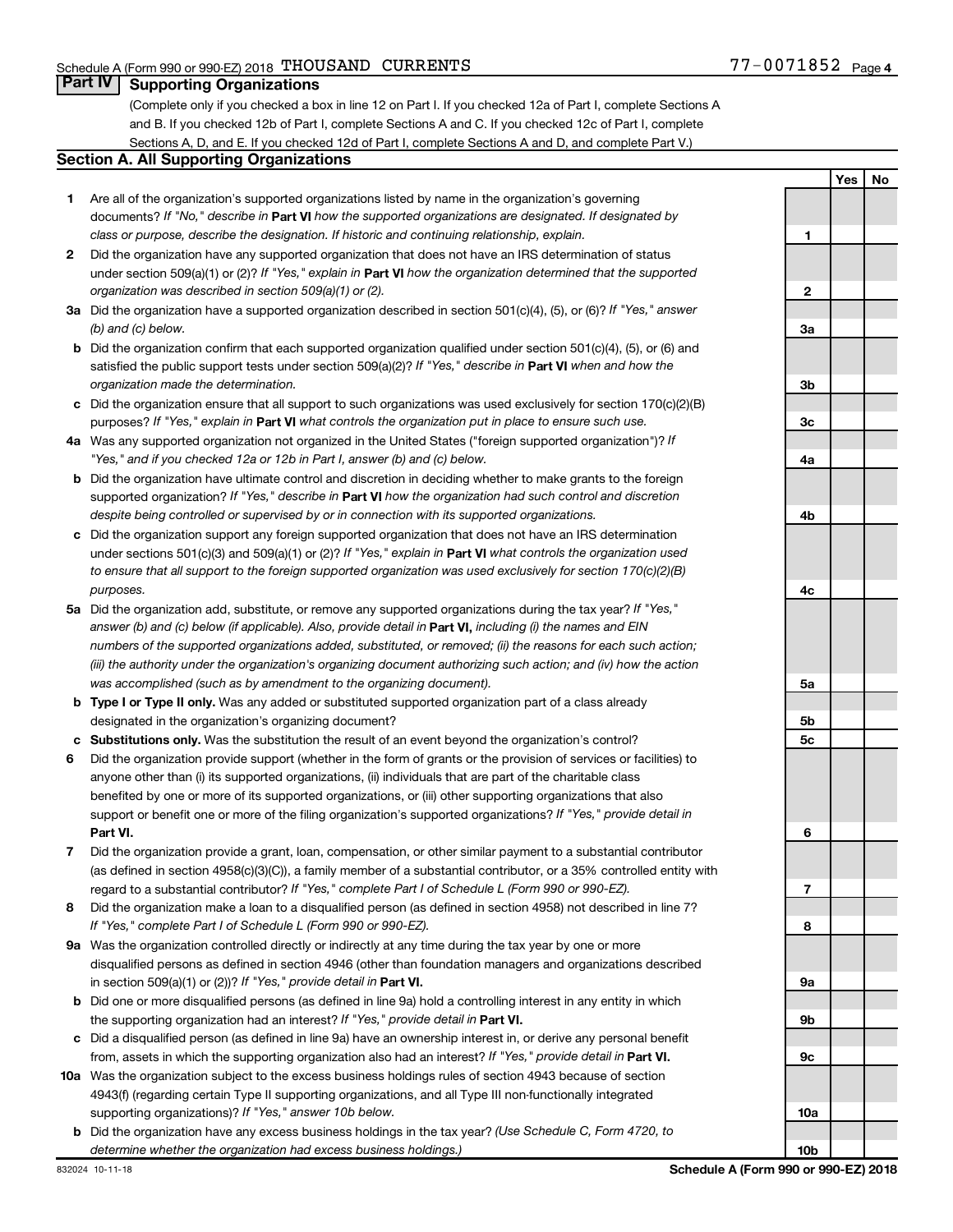|    |                                                                                                                                 |                | Yes | No |
|----|---------------------------------------------------------------------------------------------------------------------------------|----------------|-----|----|
| 11 | Has the organization accepted a gift or contribution from any of the following persons?                                         |                |     |    |
|    | a A person who directly or indirectly controls, either alone or together with persons described in (b) and (c)                  |                |     |    |
|    | below, the governing body of a supported organization?                                                                          | 11a            |     |    |
|    | <b>b</b> A family member of a person described in (a) above?                                                                    | 11b            |     |    |
|    | A 35% controlled entity of a person described in (a) or (b) above? If "Yes" to a, b, or c, provide detail in Part VI.           | 11c            |     |    |
|    | <b>Section B. Type I Supporting Organizations</b>                                                                               |                |     |    |
|    |                                                                                                                                 |                | Yes | No |
| 1. | Did the directors, trustees, or membership of one or more supported organizations have the power to                             |                |     |    |
|    | regularly appoint or elect at least a majority of the organization's directors or trustees at all times during the              |                |     |    |
|    | tax year? If "No," describe in Part VI how the supported organization(s) effectively operated, supervised, or                   |                |     |    |
|    |                                                                                                                                 |                |     |    |
|    | controlled the organization's activities. If the organization had more than one supported organization,                         |                |     |    |
|    | describe how the powers to appoint and/or remove directors or trustees were allocated among the supported                       |                |     |    |
|    | organizations and what conditions or restrictions, if any, applied to such powers during the tax year.                          | 1              |     |    |
| 2  | Did the organization operate for the benefit of any supported organization other than the supported                             |                |     |    |
|    | organization(s) that operated, supervised, or controlled the supporting organization? If "Yes," explain in                      |                |     |    |
|    | Part VI how providing such benefit carried out the purposes of the supported organization(s) that operated,                     |                |     |    |
|    | supervised, or controlled the supporting organization.                                                                          | $\mathbf{2}$   |     |    |
|    | <b>Section C. Type II Supporting Organizations</b>                                                                              |                |     |    |
|    |                                                                                                                                 |                | Yes | No |
| 1. | Were a majority of the organization's directors or trustees during the tax year also a majority of the directors                |                |     |    |
|    | or trustees of each of the organization's supported organization(s)? If "No," describe in Part VI how control                   |                |     |    |
|    | or management of the supporting organization was vested in the same persons that controlled or managed                          |                |     |    |
|    | the supported organization(s).                                                                                                  | 1              |     |    |
|    | <b>Section D. All Type III Supporting Organizations</b>                                                                         |                |     |    |
|    |                                                                                                                                 |                | Yes | No |
| 1  | Did the organization provide to each of its supported organizations, by the last day of the fifth month of the                  |                |     |    |
|    | organization's tax year, (i) a written notice describing the type and amount of support provided during the prior tax           |                |     |    |
|    | year, (ii) a copy of the Form 990 that was most recently filed as of the date of notification, and (iii) copies of the          |                |     |    |
|    | organization's governing documents in effect on the date of notification, to the extent not previously provided?                | 1              |     |    |
| 2  | Were any of the organization's officers, directors, or trustees either (i) appointed or elected by the supported                |                |     |    |
|    | organization(s) or (ii) serving on the governing body of a supported organization? If "No," explain in Part VI how              |                |     |    |
|    | the organization maintained a close and continuous working relationship with the supported organization(s).                     | 2              |     |    |
| 3  | By reason of the relationship described in (2), did the organization's supported organizations have a                           |                |     |    |
|    | significant voice in the organization's investment policies and in directing the use of the organization's                      |                |     |    |
|    | income or assets at all times during the tax year? If "Yes," describe in Part VI the role the organization's                    |                |     |    |
|    | supported organizations played in this regard.                                                                                  | 3              |     |    |
|    | Section E. Type III Functionally Integrated Supporting Organizations                                                            |                |     |    |
| 1. | Check the box next to the method that the organization used to satisfy the Integral Part Test during the yealsee instructions). |                |     |    |
| а  | The organization satisfied the Activities Test. Complete line 2 below.                                                          |                |     |    |
| b  | The organization is the parent of each of its supported organizations. Complete line 3 below.                                   |                |     |    |
| с  | The organization supported a governmental entity. Describe in Part VI how you supported a government entity (see instructions). |                |     |    |
| 2  | Activities Test. Answer (a) and (b) below.                                                                                      |                | Yes | No |
| а  | Did substantially all of the organization's activities during the tax year directly further the exempt purposes of              |                |     |    |
|    | the supported organization(s) to which the organization was responsive? If "Yes," then in Part VI identify                      |                |     |    |
|    | those supported organizations and explain how these activities directly furthered their exempt purposes,                        |                |     |    |
|    | how the organization was responsive to those supported organizations, and how the organization determined                       |                |     |    |
|    | that these activities constituted substantially all of its activities.                                                          | 2a             |     |    |
|    |                                                                                                                                 |                |     |    |
| b  | Did the activities described in (a) constitute activities that, but for the organization's involvement, one or more             |                |     |    |
|    | of the organization's supported organization(s) would have been engaged in? If "Yes," explain in Part VI the                    |                |     |    |
|    | reasons for the organization's position that its supported organization(s) would have engaged in these                          |                |     |    |
|    | activities but for the organization's involvement.                                                                              | 2b             |     |    |
| 3  | Parent of Supported Organizations. Answer (a) and (b) below.                                                                    |                |     |    |
| а  | Did the organization have the power to regularly appoint or elect a majority of the officers, directors, or                     |                |     |    |
|    | trustees of each of the supported organizations? Provide details in Part VI.                                                    | За             |     |    |
| b  | Did the organization exercise a substantial degree of direction over the policies, programs, and activities of each             |                |     |    |
|    | of its supported organizations? If "Yes," describe in Part VI the role played by the organization in this regard.               | 3 <sub>b</sub> |     |    |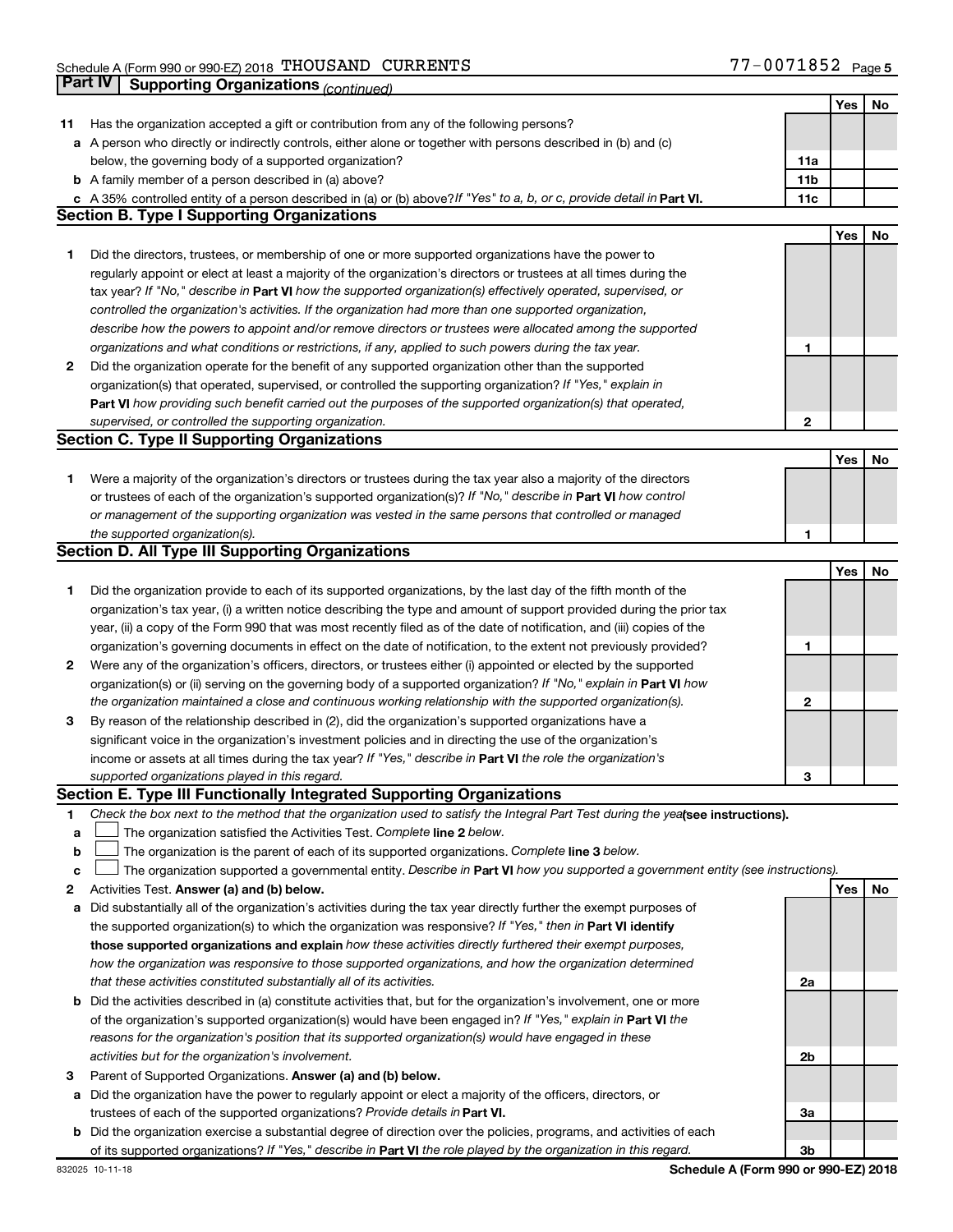## Schedule A (Form 990 or 990-EZ) 2018  $THOUS AND$   $CURRENTS$   $77-0071852$   $Page$

1 **Letter See instructions.** All Check here if the organization satisfied the Integral Part Test as a qualifying trust on Nov. 20, 1970 (explain in Part VI.) See instructions. All other Type III non-functionally integrated supporting organizations must complete Sections A through E. **Part V Type III Non-Functionally Integrated 509(a)(3) Supporting Organizations** 

|              | Section A - Adjusted Net Income                                              |                | (A) Prior Year | (B) Current Year<br>(optional) |
|--------------|------------------------------------------------------------------------------|----------------|----------------|--------------------------------|
| 1            | Net short-term capital gain                                                  | 1              |                |                                |
| $\mathbf{2}$ | Recoveries of prior-year distributions                                       | $\mathbf{2}$   |                |                                |
| З            | Other gross income (see instructions)                                        | 3              |                |                                |
| 4            | Add lines 1 through 3                                                        | 4              |                |                                |
| 5            | Depreciation and depletion                                                   | 5              |                |                                |
| 6            | Portion of operating expenses paid or incurred for production or             |                |                |                                |
|              | collection of gross income or for management, conservation, or               |                |                |                                |
|              | maintenance of property held for production of income (see instructions)     | 6              |                |                                |
| 7            | Other expenses (see instructions)                                            | $\overline{7}$ |                |                                |
| 8            | Adjusted Net Income (subtract lines 5, 6, and 7 from line 4)                 | 8              |                |                                |
|              | <b>Section B - Minimum Asset Amount</b>                                      |                | (A) Prior Year | (B) Current Year<br>(optional) |
| 1            | Aggregate fair market value of all non-exempt-use assets (see                |                |                |                                |
|              | instructions for short tax year or assets held for part of year):            |                |                |                                |
|              | a Average monthly value of securities                                        | 1a             |                |                                |
|              | <b>b</b> Average monthly cash balances                                       | 1b             |                |                                |
|              | c Fair market value of other non-exempt-use assets                           | 1c             |                |                                |
|              | d Total (add lines 1a, 1b, and 1c)                                           | 1d             |                |                                |
|              | <b>e</b> Discount claimed for blockage or other                              |                |                |                                |
|              | factors (explain in detail in Part VI):                                      |                |                |                                |
| $\mathbf{2}$ | Acquisition indebtedness applicable to non-exempt-use assets                 | $\mathbf{2}$   |                |                                |
| З            | Subtract line 2 from line 1d                                                 | 3              |                |                                |
| 4            | Cash deemed held for exempt use. Enter 1-1/2% of line 3 (for greater amount, |                |                |                                |
|              | see instructions)                                                            | 4              |                |                                |
| 5            | Net value of non-exempt-use assets (subtract line 4 from line 3)             | 5              |                |                                |
| 6            | Multiply line 5 by .035                                                      | 6              |                |                                |
| 7            | Recoveries of prior-year distributions                                       | 7              |                |                                |
| 8            | <b>Minimum Asset Amount (add line 7 to line 6)</b>                           | 8              |                |                                |
|              | <b>Section C - Distributable Amount</b>                                      |                |                | <b>Current Year</b>            |
| 1            | Adjusted net income for prior year (from Section A, line 8, Column A)        | 1              |                |                                |
| $\mathbf{2}$ | Enter 85% of line 1                                                          | $\overline{2}$ |                |                                |
| 3            | Minimum asset amount for prior year (from Section B, line 8, Column A)       | 3              |                |                                |
| 4            | Enter greater of line 2 or line 3                                            | 4              |                |                                |
| 5            | Income tax imposed in prior year                                             | 5              |                |                                |
| 6            | Distributable Amount. Subtract line 5 from line 4, unless subject to         |                |                |                                |
|              | emergency temporary reduction (see instructions)                             | 6              |                |                                |
|              |                                                                              |                |                |                                |

**7** Check here if the current year is the organization's first as a non-functionally integrated Type III supporting organization (see † instructions).

**Schedule A (Form 990 or 990-EZ) 2018**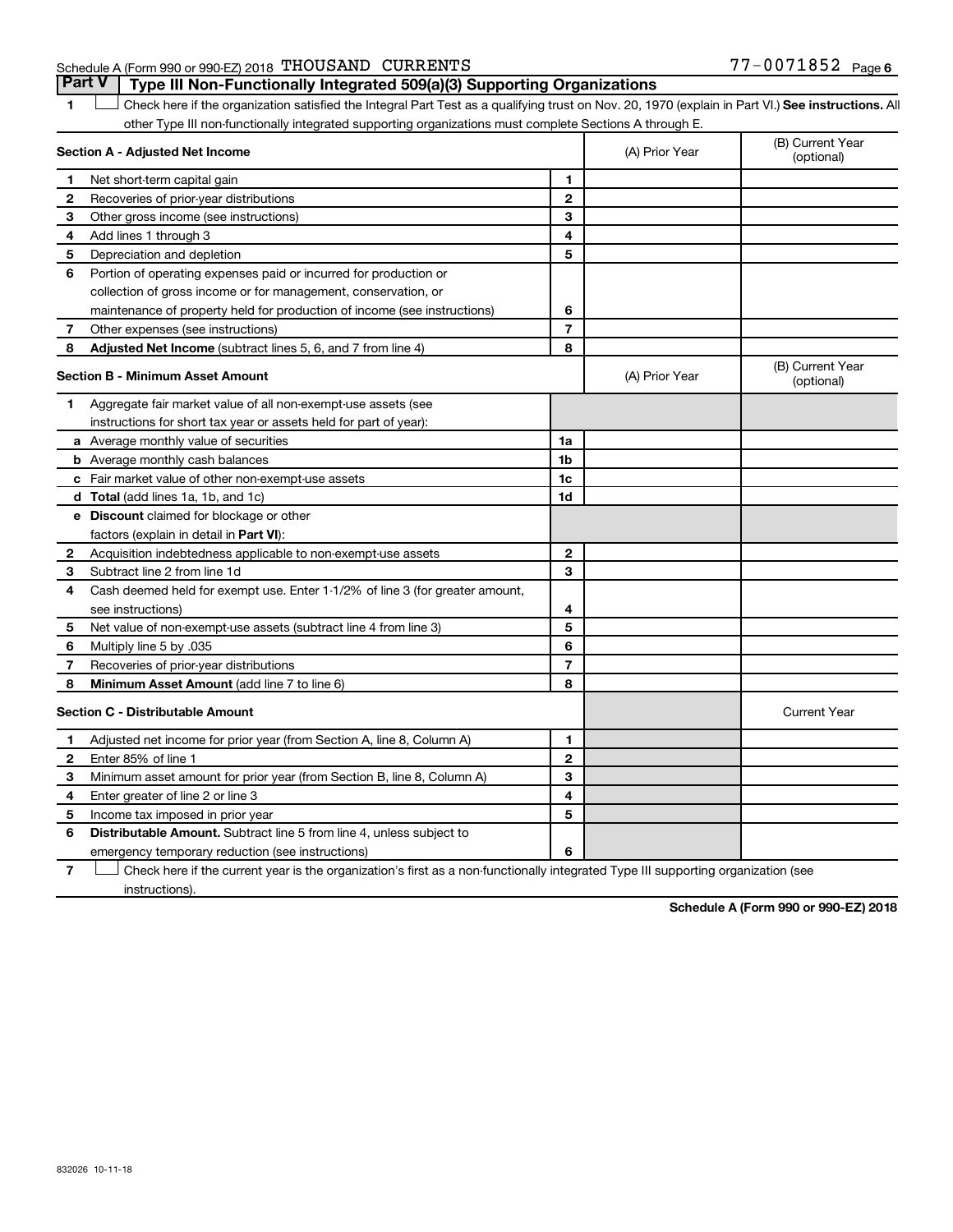| <b>Part V</b><br>Type III Non-Functionally Integrated 509(a)(3) Supporting Organizations (continued) |                                                                                            |                             |                                       |                                         |
|------------------------------------------------------------------------------------------------------|--------------------------------------------------------------------------------------------|-----------------------------|---------------------------------------|-----------------------------------------|
|                                                                                                      | <b>Section D - Distributions</b>                                                           |                             |                                       | <b>Current Year</b>                     |
| 1                                                                                                    | Amounts paid to supported organizations to accomplish exempt purposes                      |                             |                                       |                                         |
| 2                                                                                                    | Amounts paid to perform activity that directly furthers exempt purposes of supported       |                             |                                       |                                         |
|                                                                                                      | organizations, in excess of income from activity                                           |                             |                                       |                                         |
| 3                                                                                                    | Administrative expenses paid to accomplish exempt purposes of supported organizations      |                             |                                       |                                         |
| 4                                                                                                    | Amounts paid to acquire exempt-use assets                                                  |                             |                                       |                                         |
| 5                                                                                                    | Qualified set-aside amounts (prior IRS approval required)                                  |                             |                                       |                                         |
| 6                                                                                                    | Other distributions (describe in Part VI). See instructions.                               |                             |                                       |                                         |
| 7                                                                                                    | Total annual distributions. Add lines 1 through 6.                                         |                             |                                       |                                         |
| 8                                                                                                    | Distributions to attentive supported organizations to which the organization is responsive |                             |                                       |                                         |
|                                                                                                      | (provide details in Part VI). See instructions.                                            |                             |                                       |                                         |
| 9                                                                                                    | Distributable amount for 2018 from Section C, line 6                                       |                             |                                       |                                         |
| 10                                                                                                   | Line 8 amount divided by line 9 amount                                                     |                             |                                       |                                         |
|                                                                                                      |                                                                                            | (i)                         | (ii)                                  | (iii)                                   |
|                                                                                                      | <b>Section E - Distribution Allocations (see instructions)</b>                             | <b>Excess Distributions</b> | <b>Underdistributions</b><br>Pre-2018 | <b>Distributable</b><br>Amount for 2018 |
| 1.                                                                                                   | Distributable amount for 2018 from Section C, line 6                                       |                             |                                       |                                         |
| $\mathbf{2}$                                                                                         | Underdistributions, if any, for years prior to 2018 (reason-                               |                             |                                       |                                         |
|                                                                                                      | able cause required- explain in Part VI). See instructions.                                |                             |                                       |                                         |
| 3                                                                                                    | Excess distributions carryover, if any, to 2018                                            |                             |                                       |                                         |
|                                                                                                      | a From 2013                                                                                |                             |                                       |                                         |
|                                                                                                      | <b>b</b> From 2014                                                                         |                             |                                       |                                         |
|                                                                                                      | c From 2015                                                                                |                             |                                       |                                         |
|                                                                                                      | d From 2016                                                                                |                             |                                       |                                         |
|                                                                                                      | e From 2017                                                                                |                             |                                       |                                         |
|                                                                                                      | f Total of lines 3a through e                                                              |                             |                                       |                                         |
|                                                                                                      | <b>g</b> Applied to underdistributions of prior years                                      |                             |                                       |                                         |
|                                                                                                      | <b>h</b> Applied to 2018 distributable amount                                              |                             |                                       |                                         |
|                                                                                                      | Carryover from 2013 not applied (see instructions)                                         |                             |                                       |                                         |
|                                                                                                      | Remainder. Subtract lines 3g, 3h, and 3i from 3f.                                          |                             |                                       |                                         |
| 4                                                                                                    | Distributions for 2018 from Section D,                                                     |                             |                                       |                                         |
|                                                                                                      | $line 7$ :                                                                                 |                             |                                       |                                         |
|                                                                                                      | a Applied to underdistributions of prior years                                             |                             |                                       |                                         |
|                                                                                                      | <b>b</b> Applied to 2018 distributable amount                                              |                             |                                       |                                         |
| с                                                                                                    | Remainder. Subtract lines 4a and 4b from 4.                                                |                             |                                       |                                         |
| 5                                                                                                    | Remaining underdistributions for years prior to 2018, if                                   |                             |                                       |                                         |
|                                                                                                      | any. Subtract lines 3g and 4a from line 2. For result greater                              |                             |                                       |                                         |
|                                                                                                      | than zero, explain in Part VI. See instructions.                                           |                             |                                       |                                         |
| 6                                                                                                    | Remaining underdistributions for 2018. Subtract lines 3h                                   |                             |                                       |                                         |
|                                                                                                      | and 4b from line 1. For result greater than zero, explain in                               |                             |                                       |                                         |
|                                                                                                      | <b>Part VI.</b> See instructions.                                                          |                             |                                       |                                         |
| $\mathbf{7}$                                                                                         | Excess distributions carryover to 2019. Add lines 3j                                       |                             |                                       |                                         |
|                                                                                                      | and 4c.                                                                                    |                             |                                       |                                         |
| 8                                                                                                    | Breakdown of line 7:                                                                       |                             |                                       |                                         |
|                                                                                                      | a Excess from 2014                                                                         |                             |                                       |                                         |
|                                                                                                      | <b>b</b> Excess from 2015                                                                  |                             |                                       |                                         |
|                                                                                                      | c Excess from 2016                                                                         |                             |                                       |                                         |
|                                                                                                      | d Excess from 2017                                                                         |                             |                                       |                                         |
|                                                                                                      | e Excess from 2018                                                                         |                             |                                       |                                         |

**Schedule A (Form 990 or 990-EZ) 2018**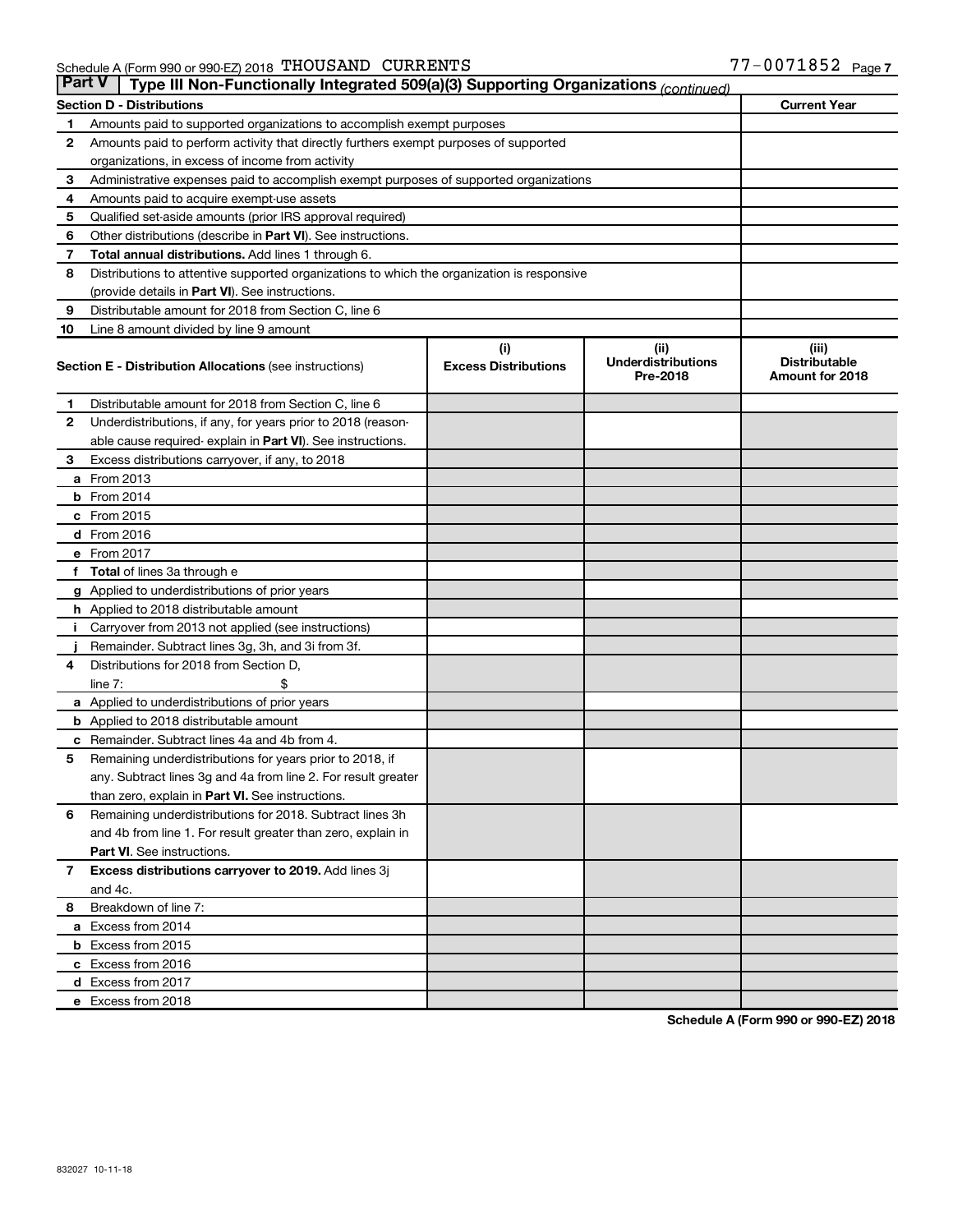| Schedule A (Form 990 or 990-EZ) 2018 THOUSAND CURRENTS |  | $77 - 0071852$ Page 8 |
|--------------------------------------------------------|--|-----------------------|
|--------------------------------------------------------|--|-----------------------|

Provide the explanations required by Part II, line 10; Part II, line 17a or 17b; Part III, line 12; Part IV, Section A, lines 1, 2, 3b, 3c, 4b, 4c, 5a, 6, 9a, 9b, 9c, 11a, 11b, and 11c; Part IV, Section B, lines 1 and 2; Part IV, Section C, line 1; Part IV, Section D, lines 2 and 3; Part IV, Section E, lines 1c, 2a, 2b, 3a, and 3b; Part V, line 1; Part V, Section B, line 1e; Part V, Section D, lines 5, 6, and 8; and Part V, Section E, lines 2, 5, and 6. Also complete this part for any additional information. (See instructions.) **Part VI Supplemental Information.** 

SCHEDULE A, PART II, LINE 10, EXPLANATION FOR OTHER INCOME:

## MISCELLANEOUS

2016 AMOUNT: \$ 6,009.

2018 AMOUNT: \$ 9,977.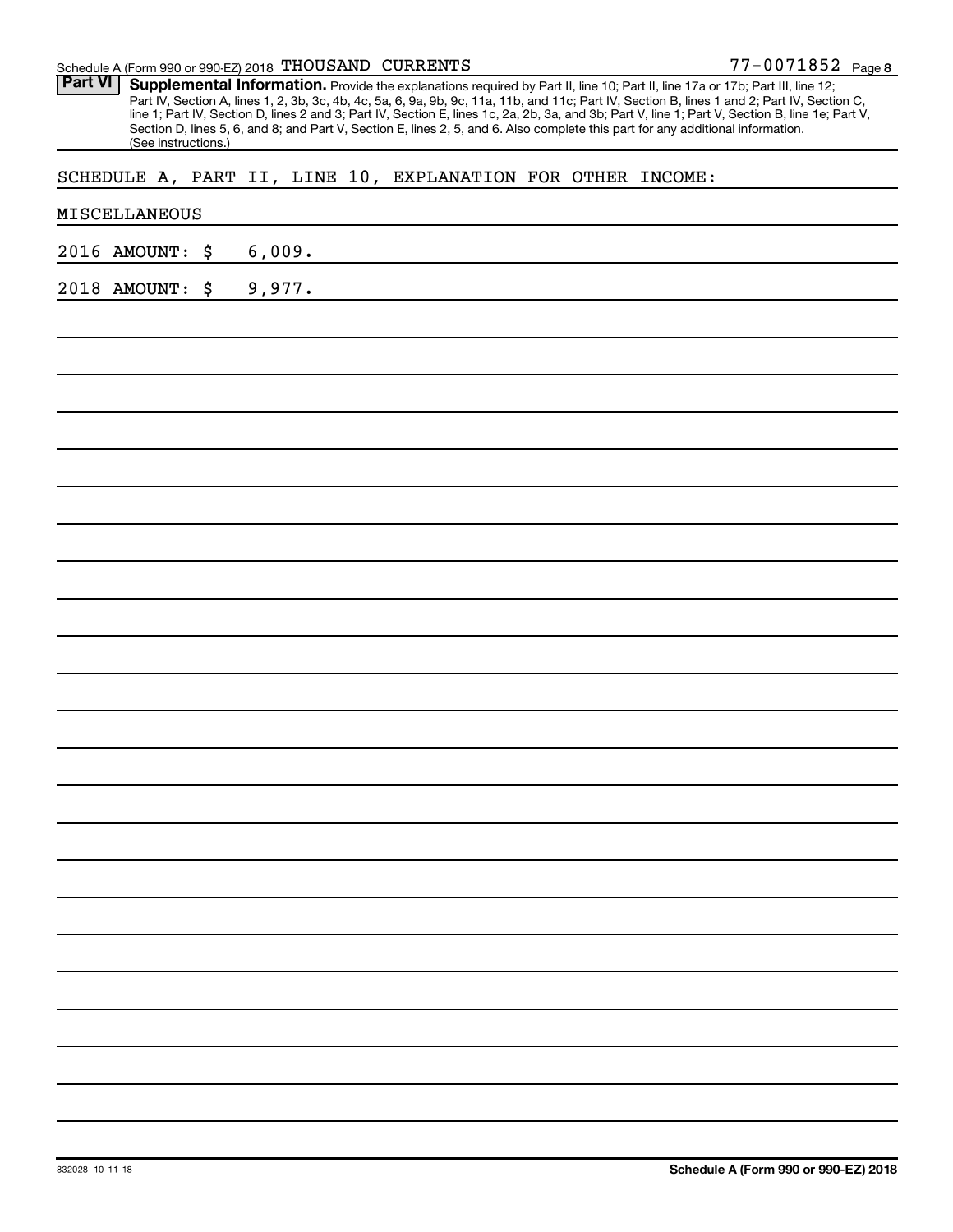Department of the Treasury Internal Revenue Service **(Form 990, 990-EZ,**

Name of the organization

## \*\* PUBLIC DISCLOSURE COPY \*\*

# **Schedule B Schedule of Contributors**

**or 990-PF) | Attach to Form 990, Form 990-EZ, or Form 990-PF. | Go to www.irs.gov/Form990 for the latest information.** OMB No. 1545-0047

**2018**

**Employer identification number**

| $7 - 0071852$ |  |  |  |  |
|---------------|--|--|--|--|
|---------------|--|--|--|--|

| THOUSAND CURRENTS | 77-0071852 |
|-------------------|------------|
|                   |            |

| <b>Organization type (check one):</b> |                                                                                    |  |  |
|---------------------------------------|------------------------------------------------------------------------------------|--|--|
| Filers of:                            | Section:                                                                           |  |  |
| Form 990 or 990-EZ                    | $ \mathbf{X} $ 501(c)( 3) (enter number) organization                              |  |  |
|                                       | $4947(a)(1)$ nonexempt charitable trust <b>not</b> treated as a private foundation |  |  |
|                                       | 527 political organization                                                         |  |  |
| Form 990-PF                           | 501(c)(3) exempt private foundation                                                |  |  |
|                                       | 4947(a)(1) nonexempt charitable trust treated as a private foundation              |  |  |
|                                       | 501(c)(3) taxable private foundation                                               |  |  |

Check if your organization is covered by the General Rule or a Special Rule.

**Note:**  Only a section 501(c)(7), (8), or (10) organization can check boxes for both the General Rule and a Special Rule. See instructions.

## **General Rule**

 $\Box$ 

For an organization filing Form 990, 990-EZ, or 990-PF that received, during the year, contributions totaling \$5,000 or more (in money or property) from any one contributor. Complete Parts I and II. See instructions for determining a contributor's total contributions.

### **Special Rules**

any one contributor, during the year, total contributions of the greater of (1) \$5,000; or (2) 2% of the amount on (i) Form 990, Part VIII, line 1h;  $\boxed{\text{X}}$  For an organization described in section 501(c)(3) filing Form 990 or 990-EZ that met the 33 1/3% support test of the regulations under sections 509(a)(1) and 170(b)(1)(A)(vi), that checked Schedule A (Form 990 or 990-EZ), Part II, line 13, 16a, or 16b, and that received from or (ii) Form 990-EZ, line 1. Complete Parts I and II.

year, total contributions of more than \$1,000 *exclusively* for religious, charitable, scientific, literary, or educational purposes, or for the For an organization described in section 501(c)(7), (8), or (10) filing Form 990 or 990-EZ that received from any one contributor, during the prevention of cruelty to children or animals. Complete Parts I (entering "N/A" in column (b) instead of the contributor name and address), II, and III.  $\Box$ 

purpose. Don't complete any of the parts unless the General Rule applies to this organization because it received nonexclusively year, contributions exclusively for religious, charitable, etc., purposes, but no such contributions totaled more than \$1,000. If this box is checked, enter here the total contributions that were received during the year for an exclusively religious, charitable, etc., For an organization described in section 501(c)(7), (8), or (10) filing Form 990 or 990-EZ that received from any one contributor, during the religious, charitable, etc., contributions totaling \$5,000 or more during the year  $\ldots$  $\ldots$  $\ldots$  $\ldots$  $\ldots$  $\ldots$  $\Box$ 

**Caution:**  An organization that isn't covered by the General Rule and/or the Special Rules doesn't file Schedule B (Form 990, 990-EZ, or 990-PF),  **must** but it answer "No" on Part IV, line 2, of its Form 990; or check the box on line H of its Form 990-EZ or on its Form 990-PF, Part I, line 2, to certify that it doesn't meet the filing requirements of Schedule B (Form 990, 990-EZ, or 990-PF).

**For Paperwork Reduction Act Notice, see the instructions for Form 990, 990-EZ, or 990-PF. Schedule B (Form 990, 990-EZ, or 990-PF) (2018)** LHA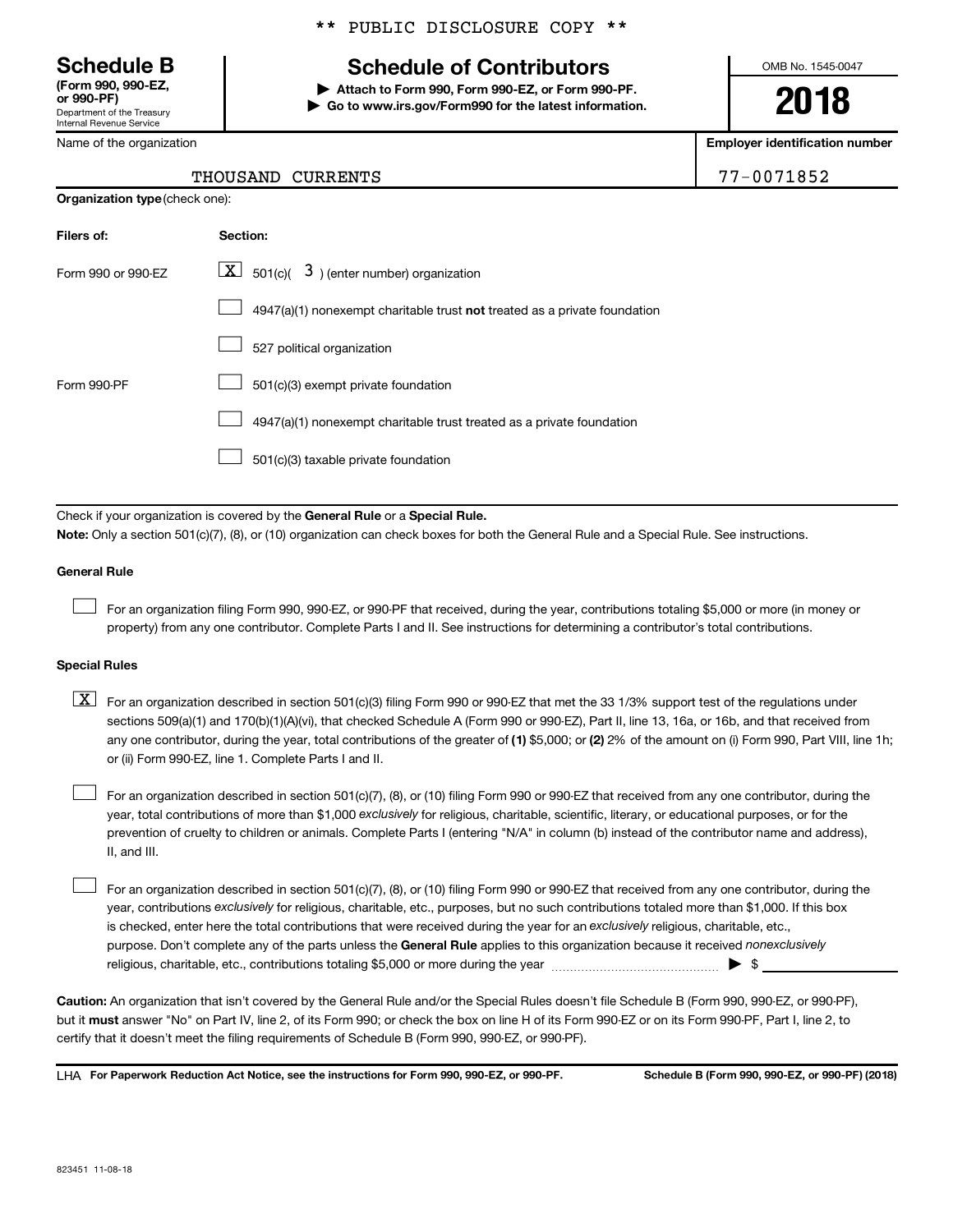Name of organization

**Employer identification number**

# THOUSAND CURRENTS 77-0071852

| Part I     | <b>Contributors</b> (see instructions). Use duplicate copies of Part I if additional space is needed. |                                                                                                                                |
|------------|-------------------------------------------------------------------------------------------------------|--------------------------------------------------------------------------------------------------------------------------------|
| (a)<br>No. | (b)<br>Name, address, and ZIP + 4                                                                     | (d)<br>(c)<br><b>Total contributions</b><br>Type of contribution                                                               |
| 1          |                                                                                                       | $\overline{\mathbf{X}}$<br>Person<br>Payroll<br>50,000.<br>Noncash<br>\$<br>(Complete Part II for<br>noncash contributions.)   |
| (a)<br>No. | (b)<br>Name, address, and ZIP + 4                                                                     | (c)<br>(d)<br><b>Total contributions</b><br>Type of contribution                                                               |
| 2          |                                                                                                       | $\overline{\text{X}}$<br>Person<br>Payroll<br>15,000.<br>Noncash<br>\$<br>(Complete Part II for<br>noncash contributions.)     |
| (a)<br>No. | (b)<br>Name, address, and ZIP + 4                                                                     | (c)<br>(d)<br><b>Total contributions</b><br>Type of contribution                                                               |
| 3          |                                                                                                       | $\mathbf{X}$<br>Person<br>Payroll<br>125,000.<br>Noncash<br>\$<br>(Complete Part II for<br>noncash contributions.)             |
| (a)<br>No. | (b)<br>Name, address, and ZIP + 4                                                                     | (c)<br>(d)<br><b>Total contributions</b><br>Type of contribution                                                               |
| 4          |                                                                                                       | $\overline{\mathbf{X}}$<br>Person<br>Payroll<br>5,000.<br>Noncash<br>\$<br>(Complete Part II for<br>noncash contributions.)    |
| (a)<br>No. | (b)<br>Name, address, and ZIP + 4                                                                     | (c)<br>(d)<br>Type of contribution<br><b>Total contributions</b>                                                               |
| 5          |                                                                                                       | $\boxed{\text{X}}$<br>Person<br>Payroll<br>10,000.<br><b>Noncash</b><br>\$<br>(Complete Part II for<br>noncash contributions.) |
| (a)<br>No. | (b)<br>Name, address, and ZIP + 4                                                                     | (c)<br>(d)<br><b>Total contributions</b><br>Type of contribution                                                               |
| 6          |                                                                                                       | $\boxed{\textbf{X}}$<br>Person<br>Payroll<br>5,000.<br>Noncash<br>\$<br>(Complete Part II for<br>noncash contributions.)       |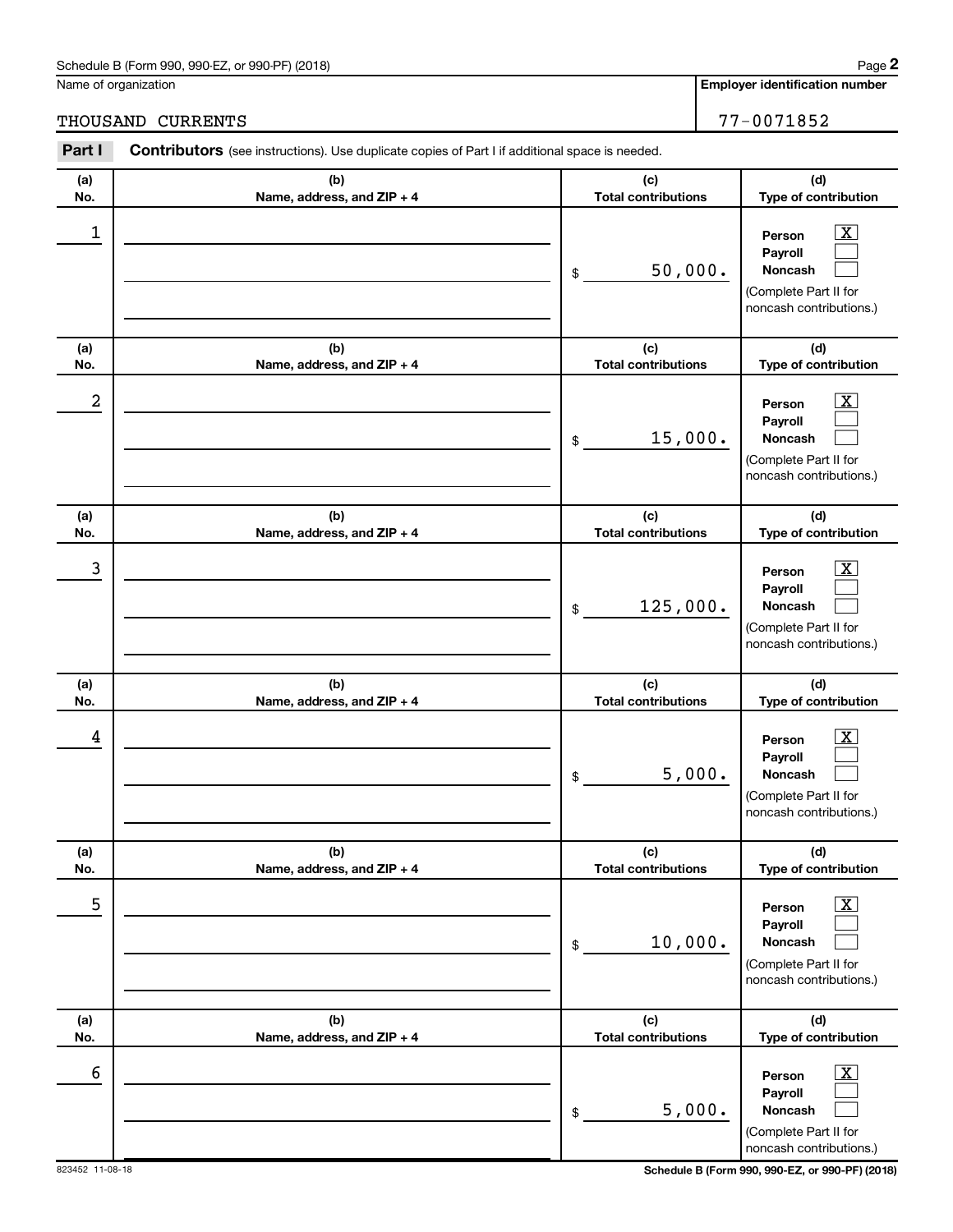Name of organization

**Employer identification number**

# THOUSAND CURRENTS 77-0071852

| Part I     | <b>Contributors</b> (see instructions). Use duplicate copies of Part I if additional space is needed. |                                                                                                                                                         |                         |
|------------|-------------------------------------------------------------------------------------------------------|---------------------------------------------------------------------------------------------------------------------------------------------------------|-------------------------|
| (a)<br>No. | (b)<br>Name, address, and ZIP + 4                                                                     | (d)<br>(c)<br><b>Total contributions</b><br>Type of contribution                                                                                        |                         |
| 7          |                                                                                                       | Person<br>Payroll<br>30,000.<br>Noncash<br>\$<br>(Complete Part II for<br>noncash contributions.)                                                       | $\mathbf{X}$            |
| (a)<br>No. | (b)<br>Name, address, and ZIP + 4                                                                     | (c)<br>(d)<br><b>Total contributions</b><br>Type of contribution                                                                                        |                         |
| 8          |                                                                                                       | Person<br>Payroll<br>5,173.<br>Noncash<br>\$<br>(Complete Part II for<br>noncash contributions.)                                                        | $\overline{\text{X}}$   |
| (a)<br>No. | (b)<br>Name, address, and ZIP + 4                                                                     | (c)<br>(d)<br><b>Total contributions</b><br>Type of contribution                                                                                        |                         |
| 9          |                                                                                                       | Person<br>Payroll<br>5,000.<br>Noncash<br>\$<br>(Complete Part II for<br>noncash contributions.)                                                        | $\overline{\mathbf{X}}$ |
| (a)        | (b)                                                                                                   | (c)<br>(d)                                                                                                                                              |                         |
| No.<br>10  | Name, address, and ZIP + 4                                                                            | <b>Total contributions</b><br>Type of contribution<br>Person<br>Payroll<br>10,000.<br>Noncash<br>\$<br>(Complete Part II for<br>noncash contributions.) | $\overline{\mathbf{X}}$ |
| (a)<br>No. | (b)<br>Name, address, and ZIP + 4                                                                     | (c)<br>(d)<br><b>Total contributions</b><br>Type of contribution                                                                                        |                         |
| 11         |                                                                                                       | Person<br>Payroll<br>20,000.<br><b>Noncash</b><br>\$<br>(Complete Part II for<br>noncash contributions.)                                                | $\boxed{\text{X}}$      |
| (a)<br>No. | (b)<br>Name, address, and ZIP + 4                                                                     | (c)<br>(d)<br><b>Total contributions</b><br>Type of contribution                                                                                        |                         |
| 12         |                                                                                                       | Person<br>Payroll<br>24,411.<br>Noncash<br>\$<br>(Complete Part II for<br>noncash contributions.)                                                       | $\overline{\textbf{x}}$ |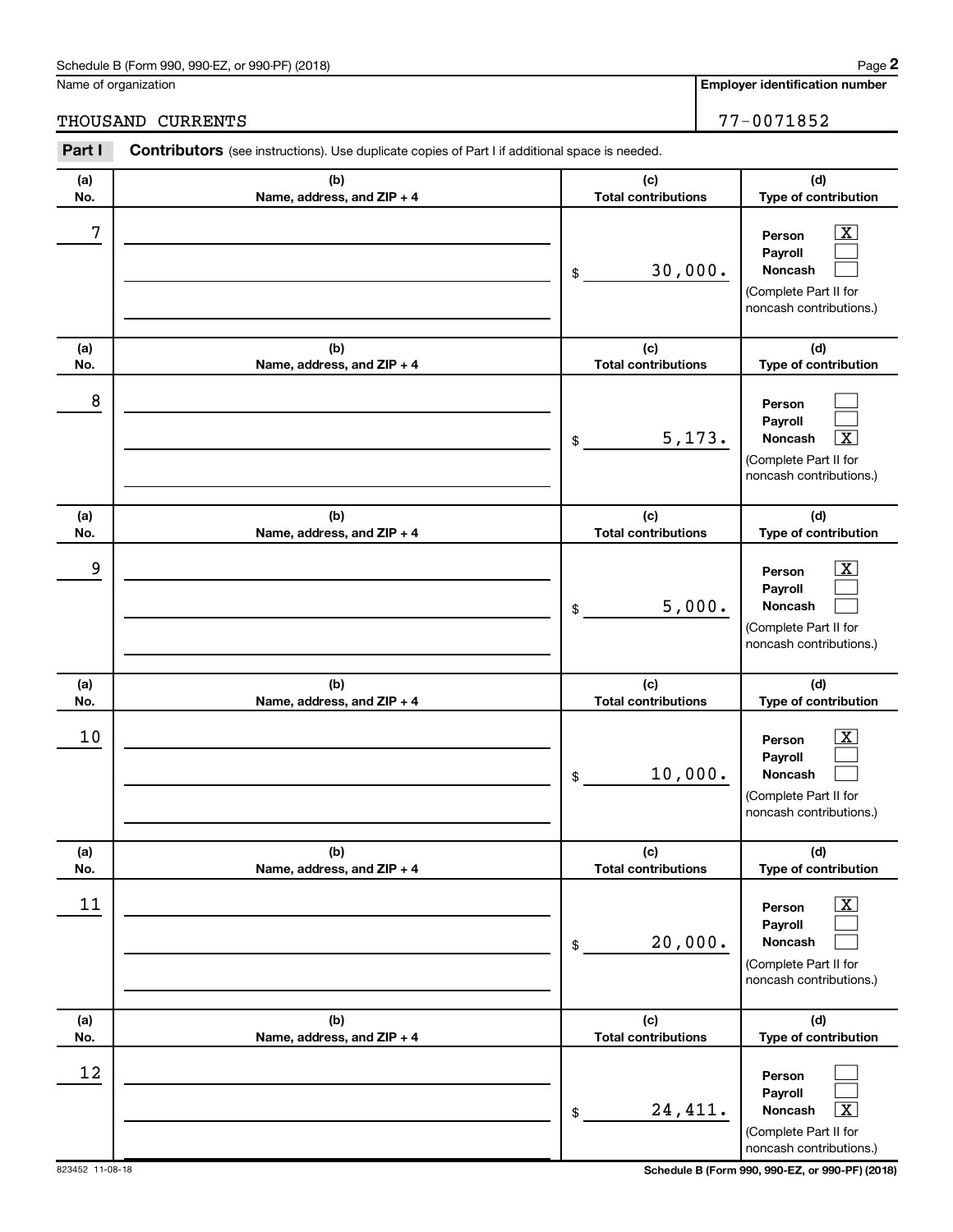Name of organization

THOUSAND CURRENTS 77-0071852

| Part I     | <b>Contributors</b> (see instructions). Use duplicate copies of Part I if additional space is needed. |                                   |                                                                                                                    |
|------------|-------------------------------------------------------------------------------------------------------|-----------------------------------|--------------------------------------------------------------------------------------------------------------------|
| (a)<br>No. | (b)<br>Name, address, and ZIP + 4                                                                     | (c)<br><b>Total contributions</b> | (d)<br>Type of contribution                                                                                        |
| 13         |                                                                                                       | 7,000.<br>\$                      | $\overline{\mathbf{X}}$<br>Person<br>Payroll<br><b>Noncash</b><br>(Complete Part II for<br>noncash contributions.) |
| (a)<br>No. | (b)<br>Name, address, and ZIP + 4                                                                     | (c)<br><b>Total contributions</b> | (d)<br>Type of contribution                                                                                        |
| 14         |                                                                                                       | 5,000.<br>\$                      | $\overline{\text{X}}$<br>Person<br>Payroll<br><b>Noncash</b><br>(Complete Part II for<br>noncash contributions.)   |
| (a)<br>No. | (b)<br>Name, address, and ZIP + 4                                                                     | (c)<br><b>Total contributions</b> | (d)<br>Type of contribution                                                                                        |
| 15         |                                                                                                       | 11,222.<br>\$                     | $\overline{\text{X}}$<br>Person<br>Payroll<br><b>Noncash</b><br>(Complete Part II for<br>noncash contributions.)   |
| (a)<br>No. | (b)<br>Name, address, and ZIP + 4                                                                     | (c)<br><b>Total contributions</b> | (d)<br>Type of contribution                                                                                        |
| 16         |                                                                                                       | 10,320.<br>\$                     | $\overline{\mathbf{X}}$<br>Person<br>Payroll<br>Noncash<br>(Complete Part II for<br>noncash contributions.)        |
| (a)<br>No. | (b)<br>Name, address, and ZIP + 4                                                                     | (c)<br><b>Total contributions</b> | (d)<br>Type of contribution                                                                                        |
| 17         |                                                                                                       | 49,000.<br>\$                     | $\overline{\text{X}}$<br>Person<br>Payroll<br><b>Noncash</b><br>(Complete Part II for<br>noncash contributions.)   |
| (a)<br>No. | (b)<br>Name, address, and ZIP + 4                                                                     | (c)<br><b>Total contributions</b> | (d)<br>Type of contribution                                                                                        |
| 18         |                                                                                                       | 55,000.<br>\$                     | $\overline{\text{X}}$<br>Person<br>Payroll<br>Noncash<br>(Complete Part II for<br>noncash contributions.)          |

823452 11-08-18 **Schedule B (Form 990, 990-EZ, or 990-PF) (2018)**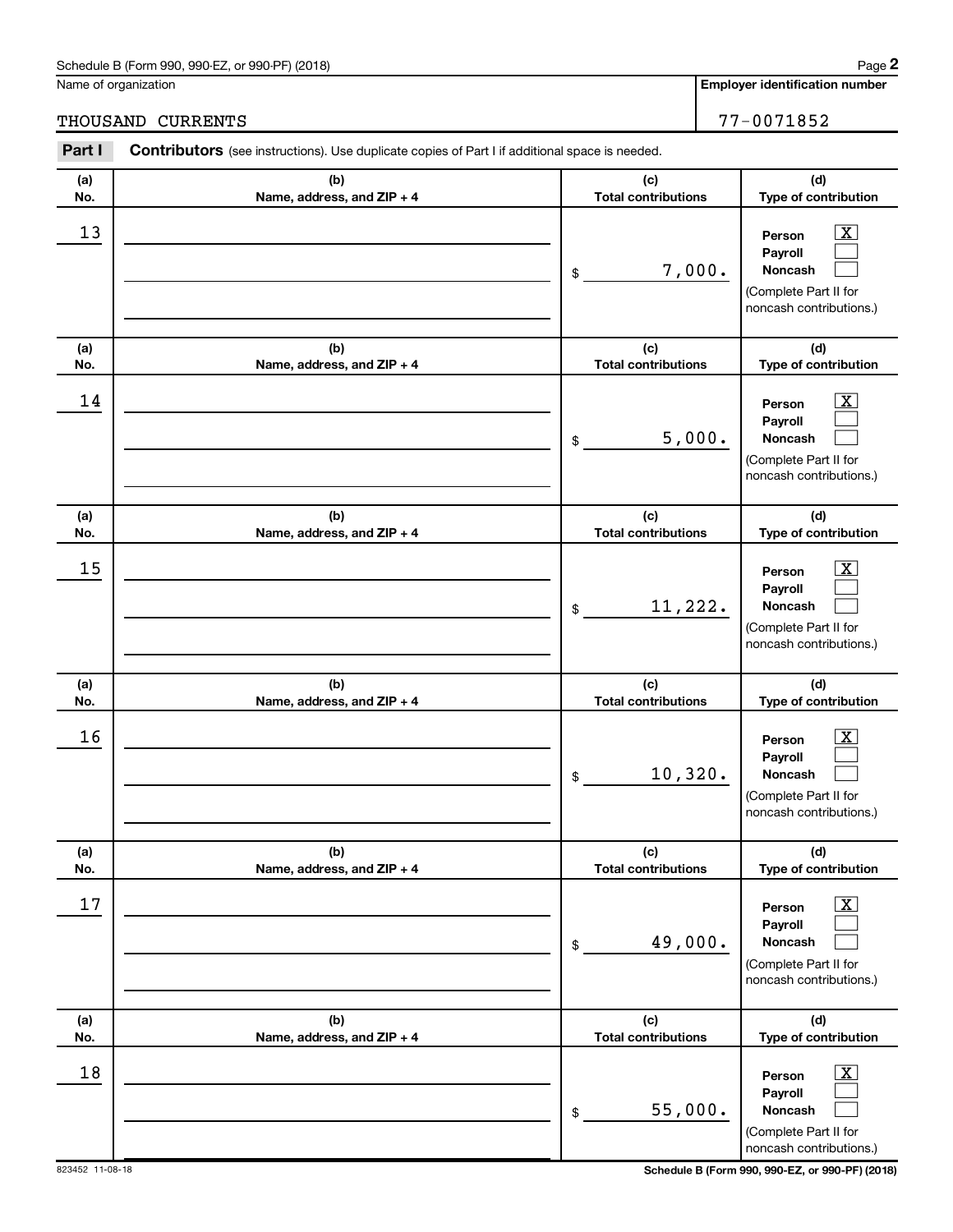Name of organization

THOUSAND CURRENTS 77-0071852

| Part I     | <b>Contributors</b> (see instructions). Use duplicate copies of Part I if additional space is needed. |                                                                                                                                                                                    |
|------------|-------------------------------------------------------------------------------------------------------|------------------------------------------------------------------------------------------------------------------------------------------------------------------------------------|
| (a)<br>No. | (b)<br>Name, address, and ZIP + 4                                                                     | (d)<br>(c)<br><b>Total contributions</b><br>Type of contribution                                                                                                                   |
| 19         |                                                                                                       | $\overline{\mathbf{X}}$<br>Person<br>Payroll<br>10,320.<br>Noncash<br>\$<br>(Complete Part II for<br>noncash contributions.)                                                       |
| (a)<br>No. | (b)<br>Name, address, and ZIP + 4                                                                     | (c)<br>(d)<br><b>Total contributions</b><br>Type of contribution                                                                                                                   |
| 20         |                                                                                                       | $\overline{\mathbf{X}}$<br>Person<br>Payroll<br>25,000.<br>Noncash<br>\$<br>(Complete Part II for<br>noncash contributions.)                                                       |
| (a)<br>No. | (b)<br>Name, address, and ZIP + 4                                                                     | (c)<br>(d)<br><b>Total contributions</b><br>Type of contribution                                                                                                                   |
| 21         |                                                                                                       | $\mathbf{X}$<br>Person<br>Payroll<br>5,772.<br>Noncash<br>\$<br>(Complete Part II for<br>noncash contributions.)                                                                   |
| (a)        | (b)                                                                                                   | (c)<br>(d)                                                                                                                                                                         |
| No.<br>22  | Name, address, and ZIP + 4                                                                            | <b>Total contributions</b><br>Type of contribution<br>$\overline{\mathbf{X}}$<br>Person<br>Payroll<br>54,280.<br>Noncash<br>\$<br>(Complete Part II for<br>noncash contributions.) |
| (a)<br>No. | (b)<br>Name, address, and ZIP + 4                                                                     | (c)<br>(d)<br>Type of contribution<br><b>Total contributions</b>                                                                                                                   |
| 23         |                                                                                                       | $\boxed{\text{X}}$<br>Person<br>Payroll<br>5,000.<br><b>Noncash</b><br>\$<br>(Complete Part II for<br>noncash contributions.)                                                      |
| (a)<br>No. | (b)<br>Name, address, and ZIP + 4                                                                     | (c)<br>(d)<br><b>Total contributions</b><br>Type of contribution                                                                                                                   |
| 24         |                                                                                                       | $\boxed{\textbf{X}}$<br>Person<br>Payroll<br>550,000.<br>Noncash<br>\$<br>(Complete Part II for<br>noncash contributions.)                                                         |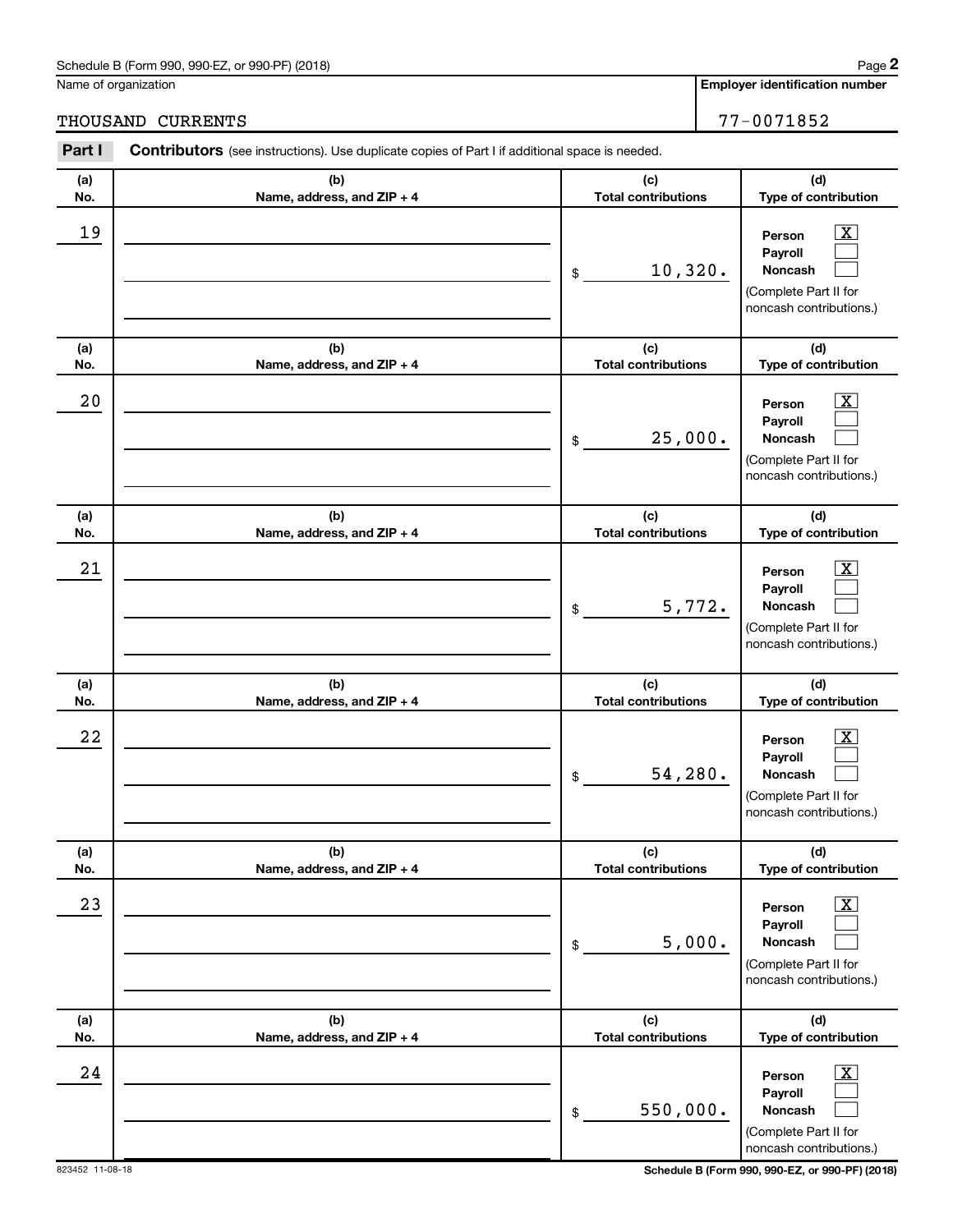Name of organization

|                                                                                                                 | THOUSAND CURRENTS                   | 77-0071852                        |                                                                     |  |
|-----------------------------------------------------------------------------------------------------------------|-------------------------------------|-----------------------------------|---------------------------------------------------------------------|--|
| Part I<br><b>Contributors</b> (see instructions). Use duplicate copies of Part I if additional space is needed. |                                     |                                   |                                                                     |  |
| (a)<br>No.                                                                                                      | (b)<br>Name, address, and $ZIP + 4$ | (c)<br><b>Total contributions</b> | (d)<br>Type of contribution                                         |  |
| $\frac{25}{1}$                                                                                                  |                                     | 14.351                            | $\overline{\text{X}}$<br>Person<br><b>Payroll</b><br><b>Noncash</b> |  |

|            |                                   | 14,351.<br>\$                     | r ayı vıı<br>Noncash<br>(Complete Part II for<br>noncash contributions.)                                  |
|------------|-----------------------------------|-----------------------------------|-----------------------------------------------------------------------------------------------------------|
| (a)<br>No. | (b)<br>Name, address, and ZIP + 4 | (c)<br><b>Total contributions</b> | (d)<br>Type of contribution                                                                               |
| 26         |                                   | 5,000.<br>\$                      | $\overline{\text{X}}$<br>Person<br>Payroll<br>Noncash<br>(Complete Part II for<br>noncash contributions.) |
| (a)<br>No. | (b)<br>Name, address, and ZIP + 4 | (c)<br><b>Total contributions</b> | (d)<br>Type of contribution                                                                               |
| 27         |                                   | 11,230.<br>\$                     | $\overline{\text{X}}$<br>Person<br>Payroll<br>Noncash<br>(Complete Part II for<br>noncash contributions.) |
| (a)<br>No. | (b)<br>Name, address, and ZIP + 4 | (c)<br><b>Total contributions</b> | (d)<br>Type of contribution                                                                               |
| 28         |                                   | 39,000.<br>\$                     | $\overline{\text{X}}$<br>Person<br>Payroll<br>Noncash<br>(Complete Part II for<br>noncash contributions.) |
| (a)<br>No. | (b)<br>Name, address, and ZIP + 4 | (c)<br><b>Total contributions</b> | (d)<br>Type of contribution                                                                               |
| 29         |                                   | 20,000.<br>\$                     | $\overline{\text{X}}$<br>Person<br>Payroll<br>Noncash<br>(Complete Part II for<br>noncash contributions.) |
| (a)<br>No. | (b)<br>Name, address, and ZIP + 4 | (c)<br><b>Total contributions</b> | (d)<br>Type of contribution                                                                               |
| 30         |                                   | 5,160.<br>\$                      | $\overline{\text{X}}$<br>Person<br>Payroll<br>Noncash<br>(Complete Part II for<br>noncash contributions.) |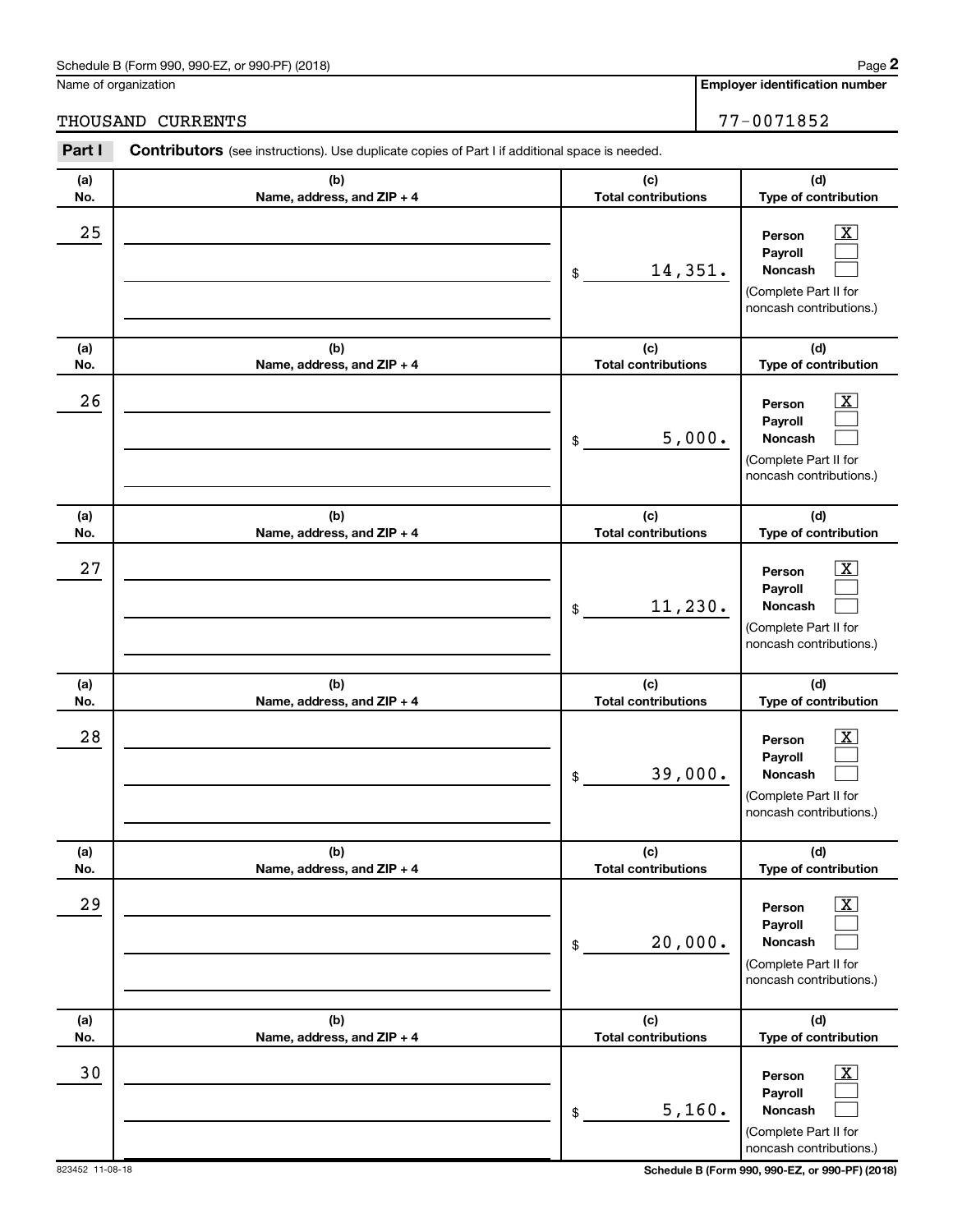Name of organization

|            | THOUSAND CURRENTS                                                                                     |                                   | 77-0071852                                                                                              |  |
|------------|-------------------------------------------------------------------------------------------------------|-----------------------------------|---------------------------------------------------------------------------------------------------------|--|
| Part I     | <b>Contributors</b> (see instructions). Use duplicate copies of Part I if additional space is needed. |                                   |                                                                                                         |  |
| (a)<br>No. | (b)<br>Name, address, and $ZIP + 4$                                                                   | (c)<br><b>Total contributions</b> | (d)<br>Type of contribution                                                                             |  |
| 31         |                                                                                                       | 8,000.<br>\$                      | $\mathbf{X}$<br>Person<br>Payroll<br><b>Noncash</b><br>(Complete Part II for<br>noncash contributions.) |  |

|            |                                   |                                   | (Complete Part II for<br>noncash contributions.)                                                            |
|------------|-----------------------------------|-----------------------------------|-------------------------------------------------------------------------------------------------------------|
| (a)<br>No. | (b)<br>Name, address, and ZIP + 4 | (c)<br><b>Total contributions</b> | (d)<br>Type of contribution                                                                                 |
| 32         |                                   | 5,000.<br>\$                      | $\overline{\mathbf{X}}$<br>Person<br>Payroll<br>Noncash<br>(Complete Part II for<br>noncash contributions.) |
| (a)<br>No. | (b)<br>Name, address, and ZIP + 4 | (c)<br><b>Total contributions</b> | (d)<br>Type of contribution                                                                                 |
| 33         |                                   | 25,700.<br>\$                     | Person<br>Payroll<br>$\overline{\textbf{x}}$<br>Noncash<br>(Complete Part II for<br>noncash contributions.) |
| (a)<br>No. | (b)<br>Name, address, and ZIP + 4 | (c)<br><b>Total contributions</b> | (d)<br>Type of contribution                                                                                 |
| 34         |                                   | 25,000.<br>\$                     | $\overline{\text{X}}$<br>Person<br>Payroll<br>Noncash<br>(Complete Part II for<br>noncash contributions.)   |
| (a)<br>No. | (b)<br>Name, address, and ZIP + 4 | (c)<br><b>Total contributions</b> | (d)<br>Type of contribution                                                                                 |
| 35         |                                   | 50,000.<br>\$                     | $\overline{\text{X}}$<br>Person<br>Payroll<br>Noncash<br>(Complete Part II for<br>noncash contributions.)   |
| (a)<br>No. | (b)<br>Name, address, and ZIP + 4 | (c)<br><b>Total contributions</b> | (d)<br>Type of contribution                                                                                 |
| 36         |                                   | 5,000.<br>\$                      | $\overline{\mathbf{X}}$<br>Person<br>Payroll<br>Noncash<br>(Complete Part II for<br>noncash contributions.) |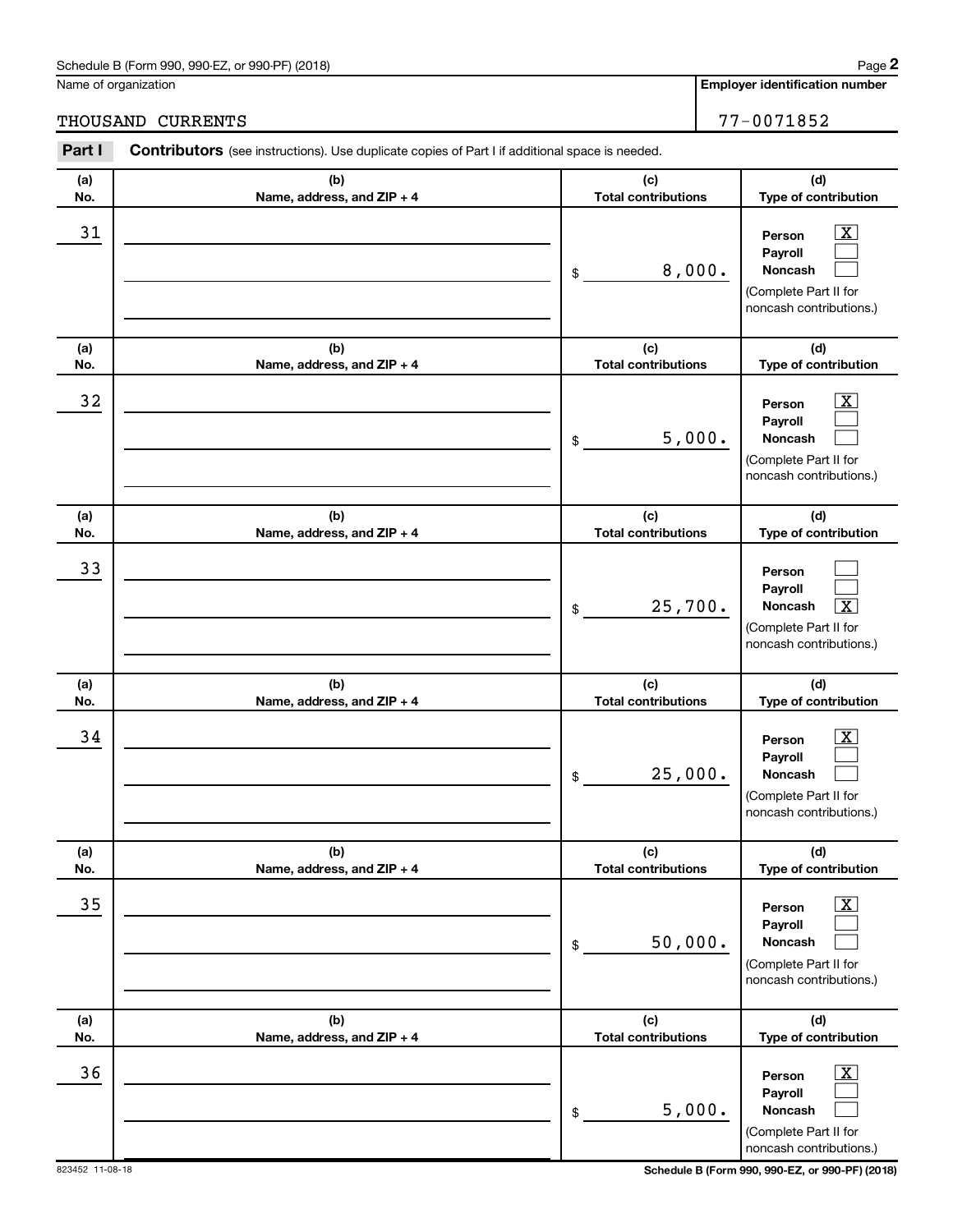Name of organization

## THOUSAND CURRENTS 77-0071852

| Part I     | <b>Contributors</b> (see instructions). Use duplicate copies of Part I if additional space is needed. |                                   |                                    |
|------------|-------------------------------------------------------------------------------------------------------|-----------------------------------|------------------------------------|
| (a)<br>No. | (b)<br>Name, address, and $ZIP + 4$                                                                   | (c)<br><b>Total contributions</b> | (d)<br><b>Type of contribution</b> |
| 37         |                                                                                                       |                                   | $\overline{\text{X}}$<br>Person    |
|            |                                                                                                       | 30,000.<br>\$                     | Payroll<br><b>Noncash</b>          |

|            |                                   | Payroll<br>30,000.<br>Noncash<br>\$<br>(Complete Part II for<br>noncash contributions.)                                     |
|------------|-----------------------------------|-----------------------------------------------------------------------------------------------------------------------------|
| (a)        | (b)                               | (c)<br>(d)                                                                                                                  |
| No.        | Name, address, and ZIP + 4        | <b>Total contributions</b><br>Type of contribution                                                                          |
| 38         |                                   | $\mathbf{X}$<br>Person<br>Payroll<br>2,741,500.<br><b>Noncash</b><br>\$<br>(Complete Part II for<br>noncash contributions.) |
| (a)        | (b)                               | (c)<br>(d)                                                                                                                  |
| No.        | Name, address, and ZIP + 4        | <b>Total contributions</b><br>Type of contribution                                                                          |
| 39         |                                   | $\overline{\mathbf{X}}$<br>Person<br>Payroll<br>8,000.<br>Noncash<br>\$<br>(Complete Part II for<br>noncash contributions.) |
| (a)        | (b)                               | (c)<br>(d)                                                                                                                  |
| No.        | Name, address, and ZIP + 4        | <b>Total contributions</b><br>Type of contribution                                                                          |
| 40         |                                   | $\overline{\text{X}}$<br>Person<br>Payroll<br>5,000.<br>Noncash<br>\$<br>(Complete Part II for<br>noncash contributions.)   |
| (a)<br>No. | (b)<br>Name, address, and ZIP + 4 | (c)<br>(d)<br><b>Total contributions</b><br>Type of contribution                                                            |
| 41         |                                   | $\overline{\textbf{X}}$<br>Person<br>Payroll<br>20,000.<br>Noncash<br>(Complete Part II for<br>noncash contributions.)      |
| (a)        | (b)                               | (d)<br>(c)                                                                                                                  |
| No.        | Name, address, and ZIP + 4        | <b>Total contributions</b><br>Type of contribution                                                                          |
| 42         |                                   | $\overline{\text{X}}$<br>Person<br>Payroll                                                                                  |

noncash contributions.)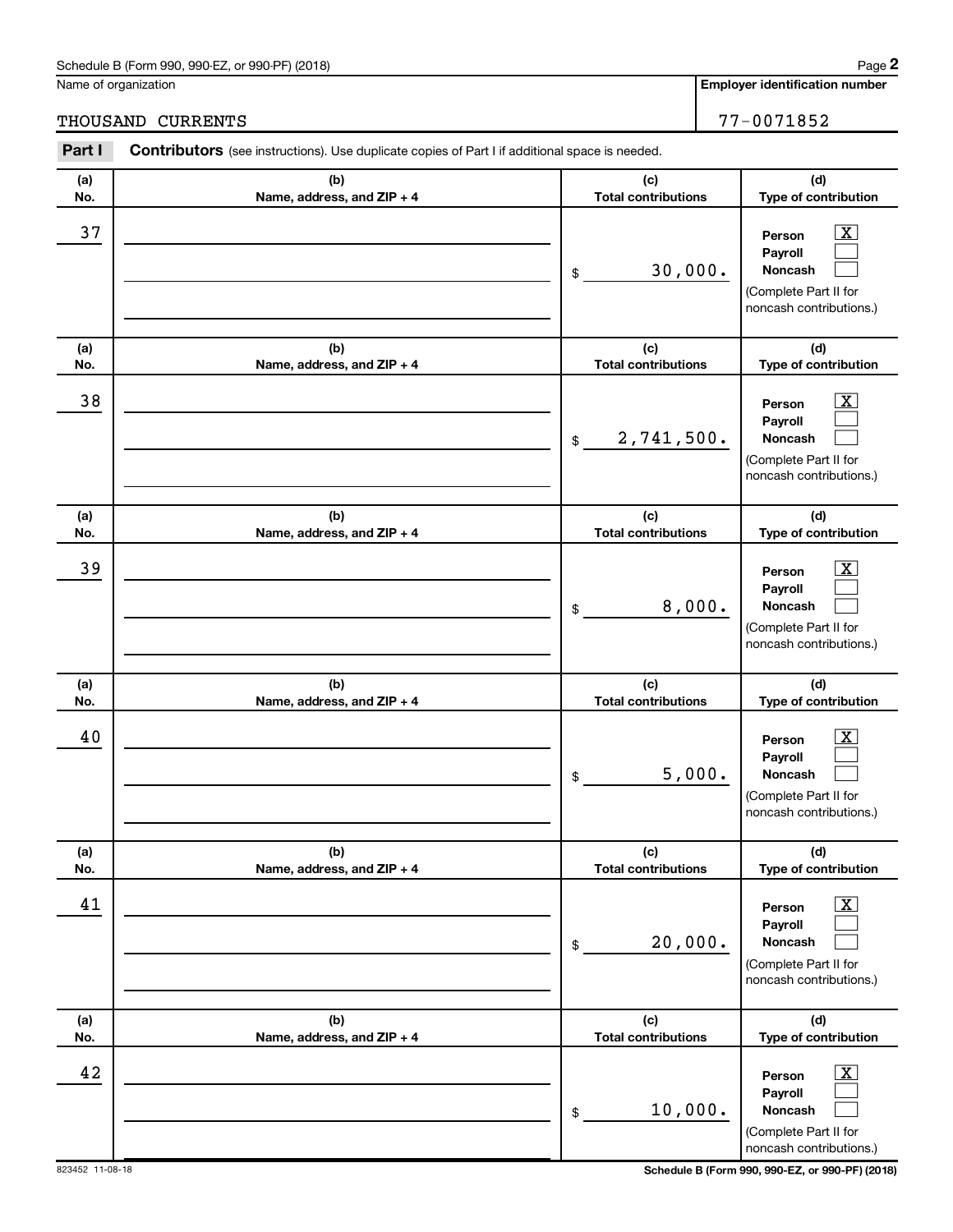Name of organization

**Employer identification number 2**

THOUSAND CURRENTS THOUSAND THAT THE THE THE SERVICE SERVICE SERVICE SERVICE SERVICE SERVICE SERVICE SERVICE SE

### **(a) No. (b) Name, address, and ZIP + 4 (c) Total contributions (d) Type of contribution Person Payroll Noncash (a) No. (b) Name, address, and ZIP + 4 (c) Total contributions (d) Type of contribution Person Payroll Noncash (a) No. (b) Name, address, and ZIP + 4 (c) Total contributions (d) Type of contribution Person Payroll Noncash (a) No. (b) Name, address, and ZIP + 4 (c) Total contributions (d) Type of contribution Person Payroll Noncash (a) No. (b) Name, address, and ZIP + 4 (c) Total contributions (d) Type of contribution Person Payroll Noncash (a) No. (b) Name, address, and ZIP + 4 (c) Total contributions (d) Type of contribution Person Payroll Noncash Part I** Contributors (see instructions). Use duplicate copies of Part I if additional space is needed. \$ (Complete Part II for noncash contributions.) \$ (Complete Part II for noncash contributions.) \$ (Complete Part II for noncash contributions.) \$ (Complete Part II for noncash contributions.) \$ (Complete Part II for noncash contributions.) \$ (Complete Part II for noncash contributions.)  $\boxed{\textbf{X}}$  $\Box$  $\Box$  $\overline{\mathbf{X}}$  $\Box$  $\Box$  $\boxed{\textbf{X}}$  $\Box$  $\Box$  $\boxed{\text{X}}$  $\Box$  $\Box$  $\boxed{\text{X}}$  $\Box$  $\Box$  $\boxed{\text{X}}$  $\Box$  $\Box$  $43$  Person  $\overline{\text{X}}$ 10,000.  $44$  Person  $\overline{\text{X}}$ 42,250.  $45$  Person  $\overline{\text{X}}$ 35,000.  $46$  Person  $\overline{\text{X}}$ 10,000.  $47$  Person  $\overline{\text{X}}$ 62,748.  $48$  Person  $\overline{\text{X}}$ 54,900.

823452 11-08-18 **Schedule B (Form 990, 990-EZ, or 990-PF) (2018)**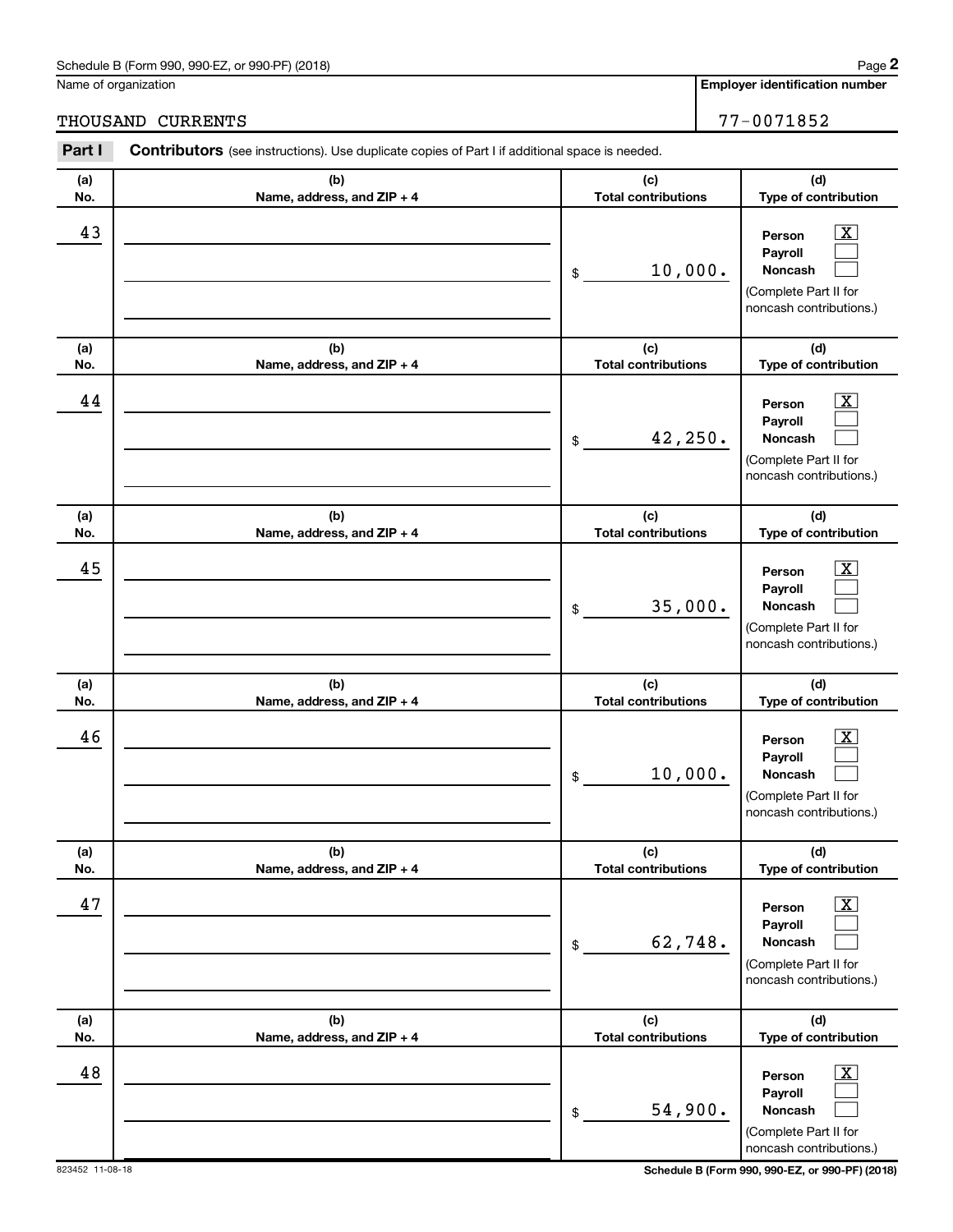Name of organization

# THOUSAND CURRENTS

|                          | <b>THOUSAND CURRENTS</b>                                                                              |  | 77-0071852 |  |
|--------------------------|-------------------------------------------------------------------------------------------------------|--|------------|--|
| Part I                   | <b>Contributors</b> (see instructions). Use duplicate copies of Part I if additional space is needed. |  |            |  |
| (a)<br>(d)<br>(b)<br>(c) |                                                                                                       |  |            |  |

| (a)        | (b)                               | (c)                               | (d)                                                                                                         |
|------------|-----------------------------------|-----------------------------------|-------------------------------------------------------------------------------------------------------------|
| No.        | Name, address, and ZIP + 4        | <b>Total contributions</b>        | Type of contribution                                                                                        |
| 49         |                                   | 12,500.<br>\$                     | $\overline{\mathbf{X}}$<br>Person<br>Payroll<br>Noncash<br>(Complete Part II for<br>noncash contributions.) |
| (a)<br>No. | (b)<br>Name, address, and ZIP + 4 | (c)<br><b>Total contributions</b> | (d)<br>Type of contribution                                                                                 |
| 50         |                                   | 80,000.<br>\$                     | $\overline{\mathbf{X}}$<br>Person<br>Payroll<br>Noncash<br>(Complete Part II for<br>noncash contributions.) |
| (a)<br>No. | (b)<br>Name, address, and ZIP + 4 | (c)<br><b>Total contributions</b> | (d)<br>Type of contribution                                                                                 |
| 51         |                                   | 70,000.<br>\$                     | $\overline{\mathbf{X}}$<br>Person<br>Payroll<br>Noncash<br>(Complete Part II for<br>noncash contributions.) |
| (a)<br>No. | (b)<br>Name, address, and ZIP + 4 | (c)<br><b>Total contributions</b> | (d)<br>Type of contribution                                                                                 |
| 52         |                                   | 5,000.<br>\$                      | $\overline{\mathbf{X}}$<br>Person<br>Payroll<br>Noncash<br>(Complete Part II for<br>noncash contributions.) |
| (a)<br>No. | (b)<br>Name, address, and ZIP + 4 | (c)<br><b>Total contributions</b> | (d)<br>Type of contribution                                                                                 |
| 53         |                                   | 350,000.<br>\$                    | $\overline{\text{X}}$<br>Person<br>Payroll<br>Noncash<br>(Complete Part II for<br>noncash contributions.)   |
| (a)<br>No. | (b)<br>Name, address, and ZIP + 4 | (c)<br><b>Total contributions</b> | (d)<br>Type of contribution                                                                                 |
| 54         |                                   | 200,000.<br>\$                    | $\overline{\text{X}}$<br>Person<br>Payroll<br>Noncash<br>(Complete Part II for<br>noncash contributions.)   |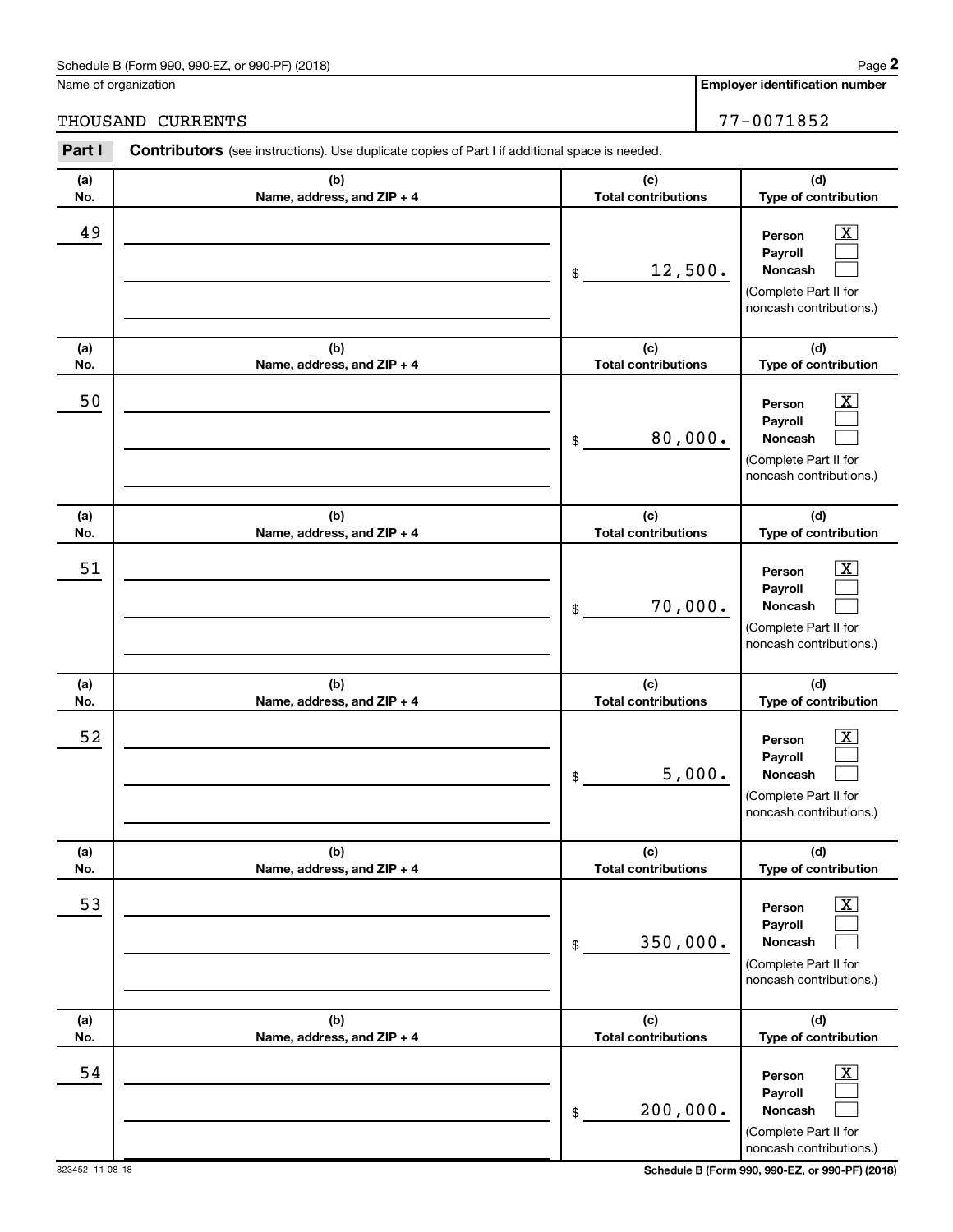Name of organization

THOUSAND CURRENTS 77-0071852

| Part I     | <b>Contributors</b> (see instructions). Use duplicate copies of Part I if additional space is needed. |                                   |                                                                                                                  |
|------------|-------------------------------------------------------------------------------------------------------|-----------------------------------|------------------------------------------------------------------------------------------------------------------|
| (a)<br>No. | (b)<br>Name, address, and ZIP + 4                                                                     | (c)<br><b>Total contributions</b> | (d)<br>Type of contribution                                                                                      |
| 55         |                                                                                                       | 12,000.<br>\$                     | $\overline{\text{X}}$<br>Person<br>Payroll<br><b>Noncash</b><br>(Complete Part II for<br>noncash contributions.) |
| (a)<br>No. | (b)<br>Name, address, and ZIP + 4                                                                     | (c)<br><b>Total contributions</b> | (d)<br>Type of contribution                                                                                      |
| 56         |                                                                                                       | 5,000.<br>\$                      | $\overline{\text{X}}$<br>Person<br>Payroll<br><b>Noncash</b><br>(Complete Part II for<br>noncash contributions.) |
| (a)<br>No. | (b)<br>Name, address, and ZIP + 4                                                                     | (c)<br><b>Total contributions</b> | (d)<br>Type of contribution                                                                                      |
| 57         |                                                                                                       | 115,000.<br>\$                    | $\overline{\text{X}}$<br>Person<br>Payroll<br><b>Noncash</b><br>(Complete Part II for<br>noncash contributions.) |
| (a)<br>No. | (b)<br>Name, address, and ZIP + 4                                                                     | (c)<br><b>Total contributions</b> | (d)<br>Type of contribution                                                                                      |
| 58         |                                                                                                       | 7,000.<br>\$                      | $\overline{\mathbf{X}}$<br>Person<br>Payroll<br>Noncash<br>(Complete Part II for<br>noncash contributions.)      |
| (a)<br>No. | (b)<br>Name, address, and ZIP + 4                                                                     | (c)<br><b>Total contributions</b> | (d)<br>Type of contribution                                                                                      |
| 59         |                                                                                                       | 150,000.<br>$\$$                  | $\overline{\text{X}}$<br>Person<br>Payroll<br><b>Noncash</b><br>(Complete Part II for<br>noncash contributions.) |
| (a)<br>No. | (b)<br>Name, address, and ZIP + 4                                                                     | (c)<br><b>Total contributions</b> | (d)<br>Type of contribution                                                                                      |
| 60         |                                                                                                       | 5,000.<br>\$                      | $\overline{\text{X}}$<br>Person<br>Payroll<br>Noncash<br>(Complete Part II for<br>noncash contributions.)        |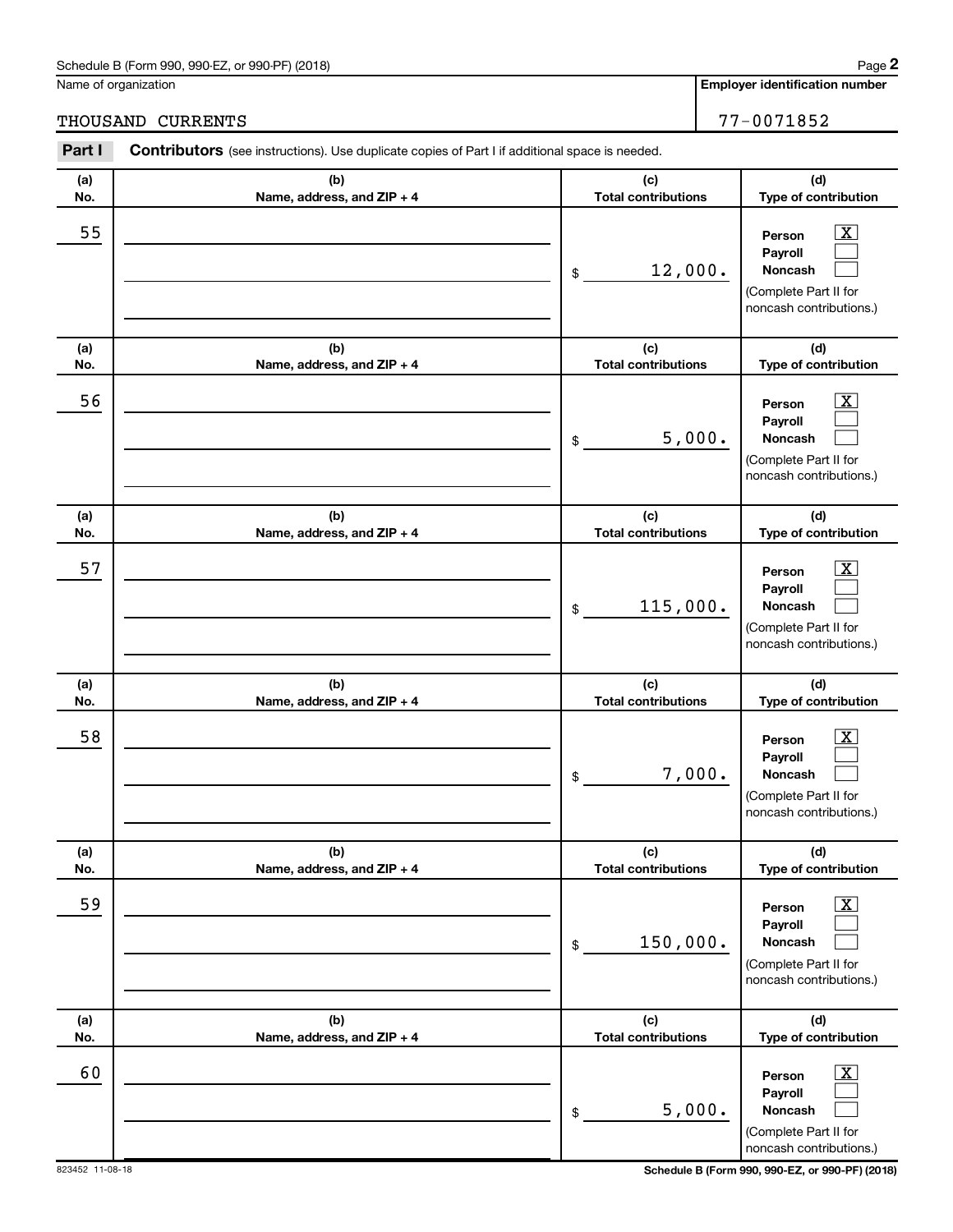Name of organization

**Employer identification number 2**

THOUSAND CURRENTS THOUSAND THAT THE THE THE SERVICE SERVICE SERVICE SERVICE SERVICE SERVICE SERVICE SERVICE SE

### **(a) No. (b) Name, address, and ZIP + 4 (c) Total contributions (d) Type of contribution Person Payroll Noncash (a) No. (b) Name, address, and ZIP + 4 (c) Total contributions (d) Type of contribution Person Payroll Noncash (a) No. (b) Name, address, and ZIP + 4 (c) Total contributions (d) Type of contribution Person Payroll Noncash (a) No. (b) Name, address, and ZIP + 4 (c) Total contributions (d) Type of contribution Person Payroll Noncash (a) No. (b) Name, address, and ZIP + 4 (c) Total contributions (d) Type of contribution Person Payroll Noncash (a) No. (b) Name, address, and ZIP + 4 (c) Total contributions (d) Type of contribution Person Payroll Noncash Part I** Contributors (see instructions). Use duplicate copies of Part I if additional space is needed. \$ (Complete Part II for noncash contributions.) \$ (Complete Part II for noncash contributions.) \$ (Complete Part II for noncash contributions.) \$ (Complete Part II for noncash contributions.) \$ (Complete Part II for noncash contributions.) \$ (Complete Part II for noncash contributions.)  $\boxed{\textbf{X}}$  $\Box$  $\Box$  $\overline{\mathbf{X}}$  $\Box$  $\Box$  $\boxed{\textbf{X}}$  $\Box$  $\Box$  $\boxed{\text{X}}$  $\Box$  $\Box$  $\boxed{\text{X}}$  $\Box$  $\Box$  $\boxed{\textbf{X}}$  $\Box$  $\Box$  $\begin{array}{|c|c|c|c|c|c|}\hline \text{61} & \text{Person} & \text{X} \end{array}$ 130,000.  $\begin{array}{|c|c|c|c|c|c|}\hline \text{62} & \text{Person} & \text{X} \end{array}$ 115,000.  $\begin{array}{|c|c|c|c|c|c|}\hline \text{63} & \text{Person} & \text{X} \end{array}$ 5,000.  $\begin{array}{|c|c|c|c|c|}\hline \text{64} & \text{Person} & \text{X} \\\hline \end{array}$ 25,000. 65 X 45,000.  $\overline{\phantom{a}}$  66  $\overline{\phantom{a}}$  Person  $\overline{\phantom{a}}$   $\overline{\phantom{a}}$ 11,500.

823452 11-08-18 **Schedule B (Form 990, 990-EZ, or 990-PF) (2018)**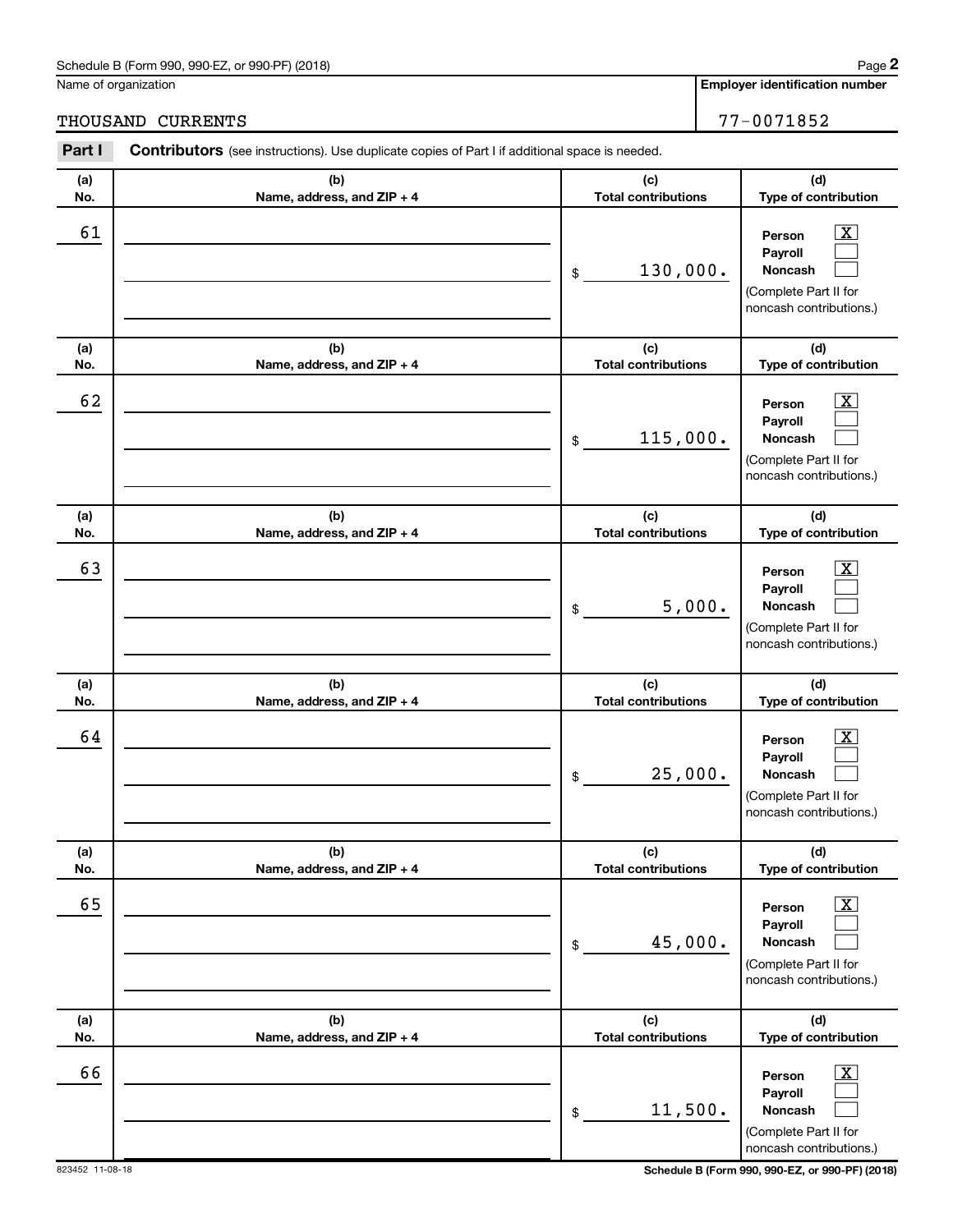Name of organization

**Employer identification number**

# THOUSAND CURRENTS 77-0071852

| Part I     | <b>Contributors</b> (see instructions). Use duplicate copies of Part I if additional space is needed. |                                   |                                                                                                             |
|------------|-------------------------------------------------------------------------------------------------------|-----------------------------------|-------------------------------------------------------------------------------------------------------------|
| (a)<br>No. | (b)<br>Name, address, and ZIP + 4                                                                     | (c)<br><b>Total contributions</b> | (d)<br>Type of contribution                                                                                 |
| 67         |                                                                                                       | 296,000.<br>\$                    | $\mathbf{X}$<br>Person<br>Payroll<br>Noncash<br>(Complete Part II for<br>noncash contributions.)            |
| (a)<br>No. | (b)<br>Name, address, and ZIP + 4                                                                     | (c)<br><b>Total contributions</b> | (d)<br>Type of contribution                                                                                 |
| 68         |                                                                                                       | 77,000.<br>\$                     | $\overline{\mathbf{X}}$<br>Person<br>Payroll<br>Noncash<br>(Complete Part II for<br>noncash contributions.) |
| (a)<br>No. | (b)<br>Name, address, and ZIP + 4                                                                     | (c)<br><b>Total contributions</b> | (d)<br>Type of contribution                                                                                 |
| 69         |                                                                                                       | 5,000.<br>\$                      | $\overline{\mathbf{X}}$<br>Person<br>Payroll<br>Noncash<br>(Complete Part II for<br>noncash contributions.) |
| (a)<br>No. | (b)<br>Name, address, and ZIP + 4                                                                     | (c)<br><b>Total contributions</b> | (d)<br>Type of contribution                                                                                 |
| 70         |                                                                                                       | 5,000.<br>\$                      | $\overline{\mathbf{X}}$<br>Person<br>Payroll<br>Noncash<br>(Complete Part II for<br>noncash contributions.) |
| (a)<br>No. | (b)<br>Name, address, and ZIP + 4                                                                     | (c)<br><b>Total contributions</b> | (d)<br>Type of contribution                                                                                 |
| 71         |                                                                                                       | 10,000.<br>\$                     | $\overline{\text{X}}$<br>Person<br>Payroll<br>Noncash<br>(Complete Part II for<br>noncash contributions.)   |
| (a)<br>No. | (b)<br>Name, address, and ZIP + 4                                                                     | (c)<br><b>Total contributions</b> | (d)<br>Type of contribution                                                                                 |
|            |                                                                                                       | \$                                | Person<br>Payroll<br>Noncash<br>(Complete Part II for<br>noncash contributions.)                            |

**Schedule B (Form 990, 990-EZ, or 990-PF) (2018)**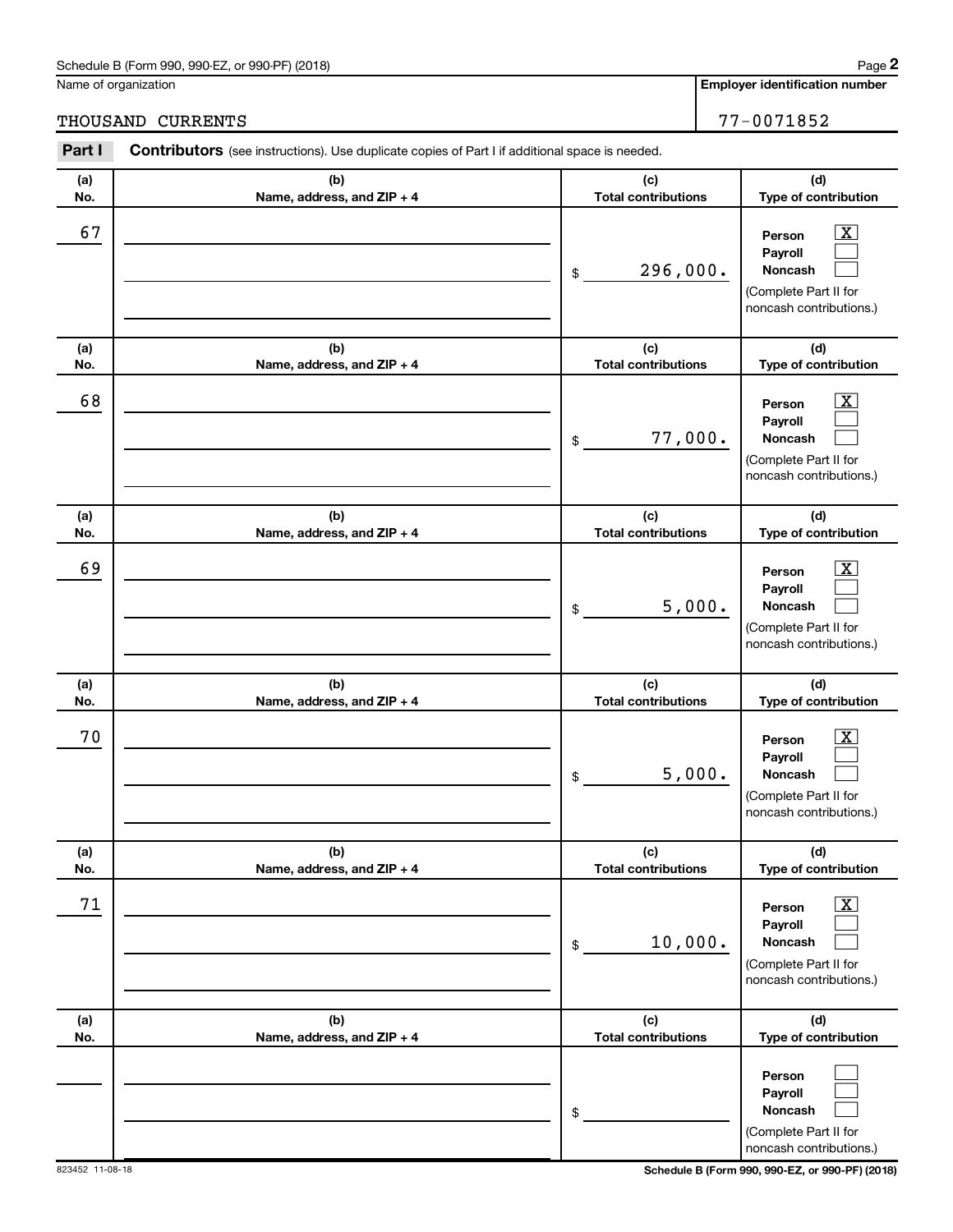| Schedule B (Form 990,<br>(2018)<br>or 990-PF)<br>990-EZ<br>Page |  |
|-----------------------------------------------------------------|--|
|-----------------------------------------------------------------|--|

Name of organization

**Employer identification number**

THOUSAND CURRENTS 77-0071852

Part II Noncash Property (see instructions). Use duplicate copies of Part II if additional space is needed.

| (a)<br>No.<br>from<br>Part I | (b)<br>Description of noncash property given                                                            | (c)<br>FMV (or estimate)<br>(See instructions.) | (d)<br>Date received |
|------------------------------|---------------------------------------------------------------------------------------------------------|-------------------------------------------------|----------------------|
| 8                            | <b>SHARES OF JP MORGAN</b><br>47                                                                        |                                                 |                      |
|                              |                                                                                                         | 5,173.<br>\$                                    | 11/26/18             |
| (a)<br>No.<br>from<br>Part I | (b)<br>Description of noncash property given                                                            | (c)<br>FMV (or estimate)<br>(See instructions.) | (d)<br>Date received |
| 12                           | 514 SHARES OF CSWI                                                                                      |                                                 |                      |
|                              |                                                                                                         | 24,411.<br>$\$\$                                | 12/19/18             |
| (a)<br>No.<br>from<br>Part I | (b)<br>Description of noncash property given                                                            | (c)<br>FMV (or estimate)<br>(See instructions.) | (d)<br>Date received |
| 33                           | 70 SHARES STANLEY BLACK & DECKER, 85<br>SHARES MICROSOFT, AND 65 SHARES<br><b>JOHNSON &amp; JOHNSON</b> | 25,700.<br>$\$\$                                | 12/20/18             |
|                              |                                                                                                         |                                                 |                      |
| (a)<br>No.<br>from<br>Part I | (b)<br>Description of noncash property given                                                            | (c)<br>FMV (or estimate)<br>(See instructions.) | (d)<br>Date received |
|                              |                                                                                                         |                                                 |                      |
|                              |                                                                                                         | \$                                              |                      |
| (a)<br>No.<br>from<br>Part I | (b)<br>Description of noncash property given                                                            | (c)<br>FMV (or estimate)<br>(See instructions.) | (d)<br>Date received |
|                              |                                                                                                         |                                                 |                      |
|                              |                                                                                                         | \$                                              |                      |
| (a)<br>No.<br>from<br>Part I | (b)<br>Description of noncash property given                                                            | (c)<br>FMV (or estimate)<br>(See instructions.) | (d)<br>Date received |
|                              |                                                                                                         | \$                                              |                      |

823453 11-08-18 **Schedule B (Form 990, 990-EZ, or 990-PF) (2018)**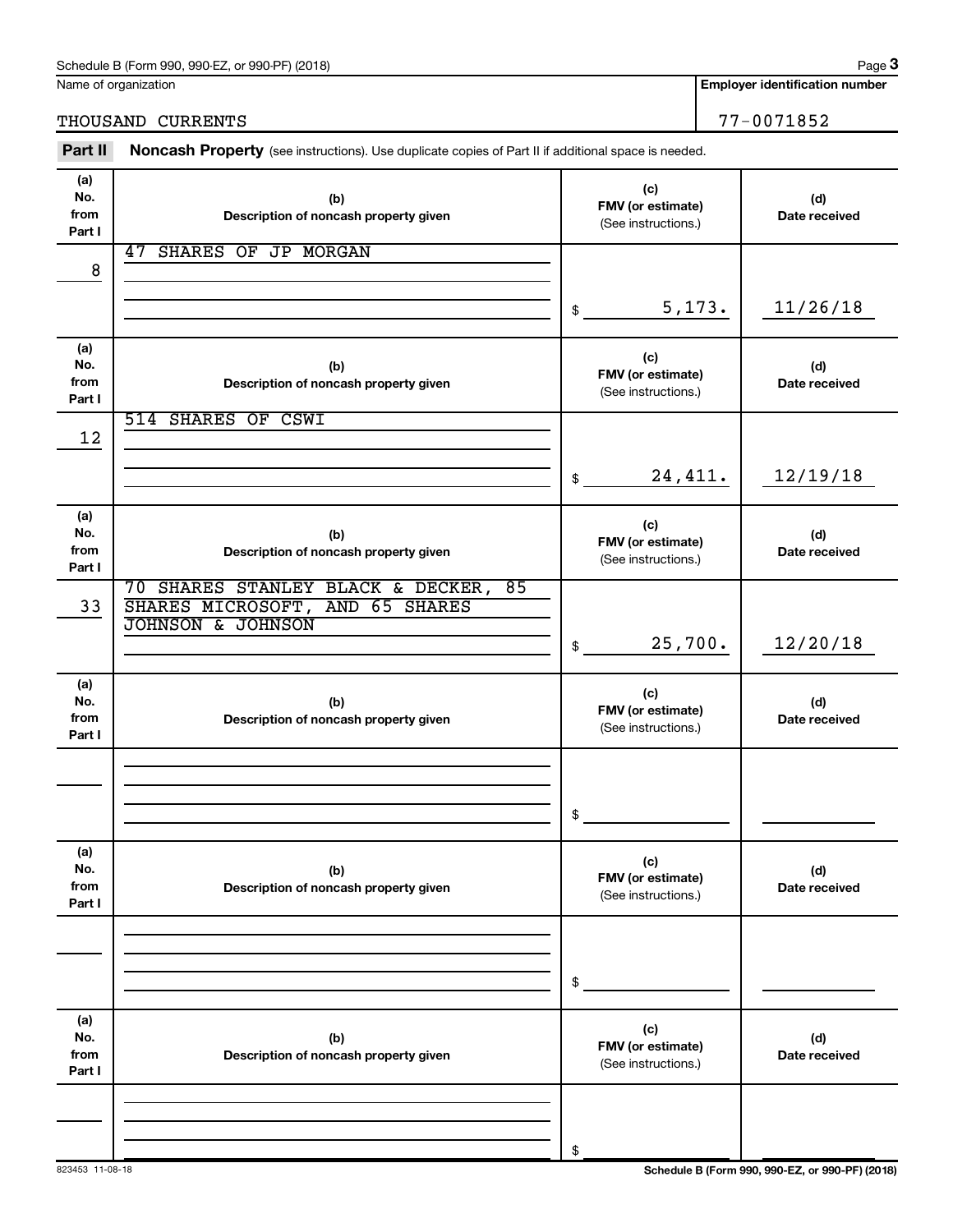| Name of organization        |                                                                                                                                                                                                                                                                                                                                                                    |                      | <b>Employer identification number</b>                                                                                                                          |
|-----------------------------|--------------------------------------------------------------------------------------------------------------------------------------------------------------------------------------------------------------------------------------------------------------------------------------------------------------------------------------------------------------------|----------------------|----------------------------------------------------------------------------------------------------------------------------------------------------------------|
|                             | THOUSAND CURRENTS                                                                                                                                                                                                                                                                                                                                                  |                      | 77-0071852                                                                                                                                                     |
| Part III                    | from any one contributor. Complete columns (a) through (e) and the following line entry. For organizations<br>completing Part III, enter the total of exclusively religious, charitable, etc., contributions of \$1,000 or less for the year. (Enter this info. once.) $\blacktriangleright$ \$<br>Use duplicate copies of Part III if additional space is needed. |                      | Exclusively religious, charitable, etc., contributions to organizations described in section 501(c)(7), (8), or (10) that total more than \$1,000 for the year |
| $(a)$ No.<br>from<br>Part I | (b) Purpose of gift                                                                                                                                                                                                                                                                                                                                                | (c) Use of gift      | (d) Description of how gift is held                                                                                                                            |
|                             |                                                                                                                                                                                                                                                                                                                                                                    | (e) Transfer of gift |                                                                                                                                                                |
|                             | Transferee's name, address, and $ZIP + 4$                                                                                                                                                                                                                                                                                                                          |                      | Relationship of transferor to transferee                                                                                                                       |
| (a) No.<br>from<br>Part I   | (b) Purpose of gift                                                                                                                                                                                                                                                                                                                                                | (c) Use of gift      | (d) Description of how gift is held                                                                                                                            |
|                             | Transferee's name, address, and $ZIP + 4$                                                                                                                                                                                                                                                                                                                          | (e) Transfer of gift | Relationship of transferor to transferee                                                                                                                       |
| $(a)$ No.<br>from<br>Part I | (b) Purpose of gift                                                                                                                                                                                                                                                                                                                                                | (c) Use of gift      | (d) Description of how gift is held                                                                                                                            |
|                             |                                                                                                                                                                                                                                                                                                                                                                    | (e) Transfer of gift |                                                                                                                                                                |
|                             | Transferee's name, address, and ZIP + 4                                                                                                                                                                                                                                                                                                                            |                      | Relationship of transferor to transferee                                                                                                                       |
| (a) No.<br>from<br>Part I   | (b) Purpose of gift                                                                                                                                                                                                                                                                                                                                                | (c) Use of gift      | (d) Description of how gift is held                                                                                                                            |
|                             |                                                                                                                                                                                                                                                                                                                                                                    | (e) Transfer of gift |                                                                                                                                                                |
|                             | Transferee's name, address, and $ZIP + 4$                                                                                                                                                                                                                                                                                                                          |                      | Relationship of transferor to transferee                                                                                                                       |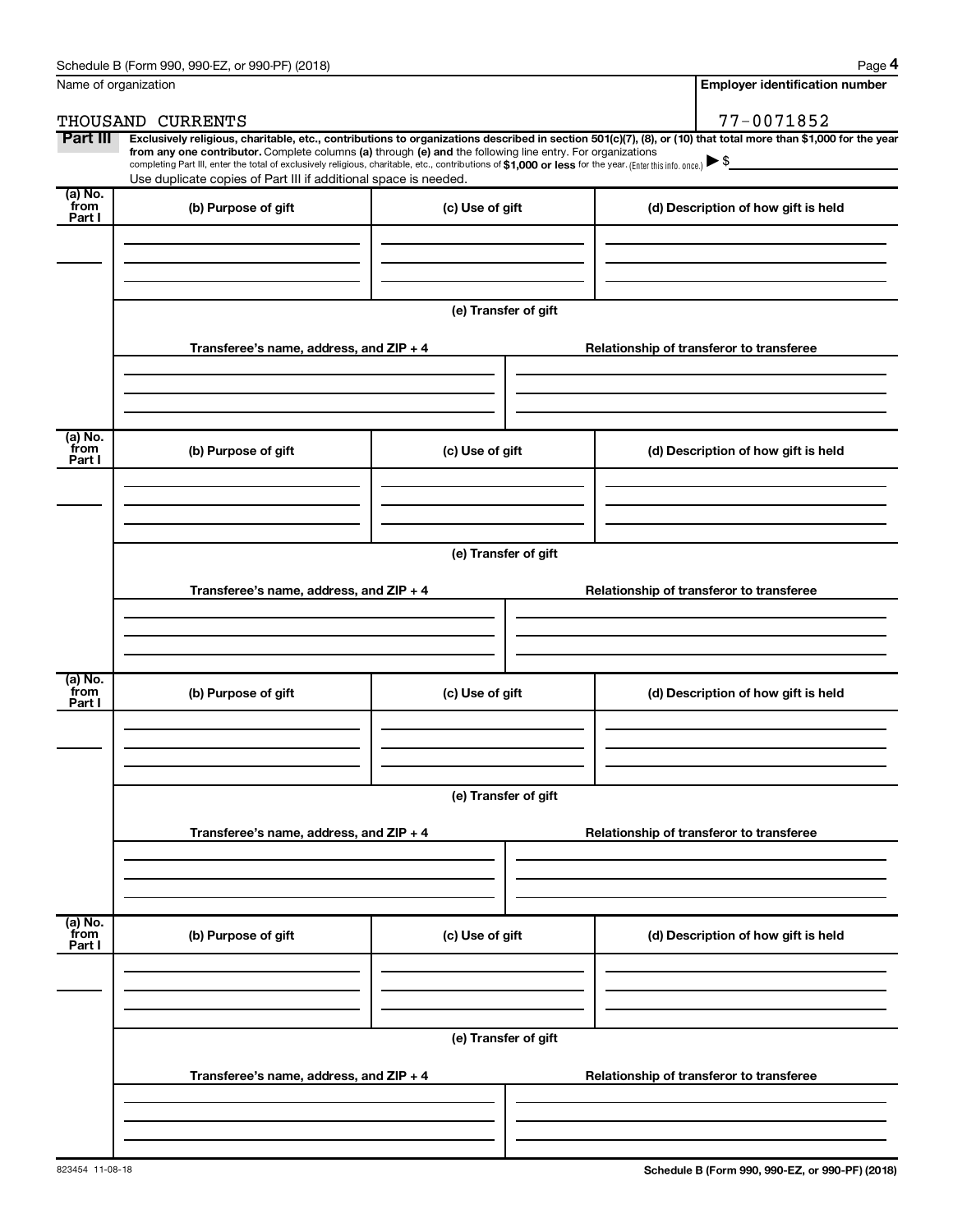| <b>SCHEDULE D</b> |  |
|-------------------|--|
|-------------------|--|

# **SCHEDULE D Supplemental Financial Statements**<br> **Form 990 2018**<br> **Part IV** line 6.7.8.9.10, 11a, 11b, 11d, 11d, 11d, 11d, 11d, 12a, 0r, 12b

**(Form 990) | Complete if the organization answered "Yes" on Form 990, Part IV, line 6, 7, 8, 9, 10, 11a, 11b, 11c, 11d, 11e, 11f, 12a, or 12b.**

**| Attach to Form 990. |Go to www.irs.gov/Form990 for instructions and the latest information.**



Department of the Treasury Internal Revenue Service **Name of the organization Employer identification Employer in the organization**  $\mathbf{E}$ 

| ployer identification number |            |  |  |  |
|------------------------------|------------|--|--|--|
|                              | 55 A051050 |  |  |  |

|                | name or the organization<br>THOUSAND CURRENTS                                                                                                                                                                                 |                                                    |                          | Linpioyer iuentinication number<br>77-0071852 |
|----------------|-------------------------------------------------------------------------------------------------------------------------------------------------------------------------------------------------------------------------------|----------------------------------------------------|--------------------------|-----------------------------------------------|
| <b>Part I</b>  | Organizations Maintaining Donor Advised Funds or Other Similar Funds or Accounts. Complete if the                                                                                                                             |                                                    |                          |                                               |
|                | organization answered "Yes" on Form 990, Part IV, line 6.                                                                                                                                                                     |                                                    |                          |                                               |
|                |                                                                                                                                                                                                                               | (a) Donor advised funds                            |                          | (b) Funds and other accounts                  |
| 1.             |                                                                                                                                                                                                                               |                                                    |                          |                                               |
| 2              | Aggregate value of contributions to (during year)                                                                                                                                                                             |                                                    |                          |                                               |
| з              | Aggregate value of grants from (during year)                                                                                                                                                                                  |                                                    |                          |                                               |
| 4              |                                                                                                                                                                                                                               |                                                    |                          |                                               |
| 5              | Did the organization inform all donors and donor advisors in writing that the assets held in donor advised funds                                                                                                              |                                                    |                          |                                               |
|                |                                                                                                                                                                                                                               |                                                    |                          | Yes<br><b>No</b>                              |
| 6              | Did the organization inform all grantees, donors, and donor advisors in writing that grant funds can be used only                                                                                                             |                                                    |                          |                                               |
|                | for charitable purposes and not for the benefit of the donor or donor advisor, or for any other purpose conferring                                                                                                            |                                                    |                          |                                               |
|                | impermissible private benefit?                                                                                                                                                                                                |                                                    |                          | Yes<br>No                                     |
| <b>Part II</b> | Conservation Easements. Complete if the organization answered "Yes" on Form 990, Part IV, line 7.                                                                                                                             |                                                    |                          |                                               |
| 1              | Purpose(s) of conservation easements held by the organization (check all that apply).                                                                                                                                         |                                                    |                          |                                               |
|                | Preservation of land for public use (e.g., recreation or education)                                                                                                                                                           | Preservation of a historically important land area |                          |                                               |
|                | Protection of natural habitat                                                                                                                                                                                                 | Preservation of a certified historic structure     |                          |                                               |
|                | Preservation of open space                                                                                                                                                                                                    |                                                    |                          |                                               |
| 2              | Complete lines 2a through 2d if the organization held a qualified conservation contribution in the form of a conservation easement on the last                                                                                |                                                    |                          |                                               |
|                | day of the tax year.                                                                                                                                                                                                          |                                                    |                          | Held at the End of the Tax Year               |
| a              |                                                                                                                                                                                                                               |                                                    | 2a                       |                                               |
| b              | Total acreage restricted by conservation easements                                                                                                                                                                            |                                                    | 2 <sub>b</sub>           |                                               |
| с              | Number of conservation easements on a certified historic structure included in (a) manufacture included in (a)                                                                                                                |                                                    | 2c                       |                                               |
| d              | Number of conservation easements included in (c) acquired after 7/25/06, and not on a historic structure                                                                                                                      |                                                    |                          |                                               |
|                | listed in the National Register [111] Marshall Register [11] Marshall Register [11] Marshall Register [11] Marshall Register [11] Marshall Register [11] Marshall Register [11] Marshall Register [11] Marshall Register [11] |                                                    | 2d                       |                                               |
| З              | Number of conservation easements modified, transferred, released, extinguished, or terminated by the organization during the tax                                                                                              |                                                    |                          |                                               |
|                | year                                                                                                                                                                                                                          |                                                    |                          |                                               |
| 4              | Number of states where property subject to conservation easement is located >                                                                                                                                                 |                                                    |                          |                                               |
| 5              | Does the organization have a written policy regarding the periodic monitoring, inspection, handling of                                                                                                                        |                                                    |                          |                                               |
|                | violations, and enforcement of the conservation easements it holds?                                                                                                                                                           |                                                    |                          | Yes<br><b>No</b>                              |
| 6              | Staff and volunteer hours devoted to monitoring, inspecting, handling of violations, and enforcing conservation easements during the year                                                                                     |                                                    |                          |                                               |
|                |                                                                                                                                                                                                                               |                                                    |                          |                                               |
| 7              | Amount of expenses incurred in monitoring, inspecting, handling of violations, and enforcing conservation easements during the year                                                                                           |                                                    |                          |                                               |
|                | $\blacktriangleright$ \$                                                                                                                                                                                                      |                                                    |                          |                                               |
| 8              | Does each conservation easement reported on line 2(d) above satisfy the requirements of section 170(h)(4)(B)(i)                                                                                                               |                                                    |                          |                                               |
|                |                                                                                                                                                                                                                               |                                                    |                          | Yes<br><b>No</b>                              |
| 9              | In Part XIII, describe how the organization reports conservation easements in its revenue and expense statement, and balance sheet, and                                                                                       |                                                    |                          |                                               |
|                | include, if applicable, the text of the footnote to the organization's financial statements that describes the organization's accounting for                                                                                  |                                                    |                          |                                               |
|                | conservation easements.                                                                                                                                                                                                       |                                                    |                          |                                               |
|                | Organizations Maintaining Collections of Art, Historical Treasures, or Other Similar Assets.<br>Part III                                                                                                                      |                                                    |                          |                                               |
|                | Complete if the organization answered "Yes" on Form 990, Part IV, line 8.                                                                                                                                                     |                                                    |                          |                                               |
|                | 1a If the organization elected, as permitted under SFAS 116 (ASC 958), not to report in its revenue statement and balance sheet works of art,                                                                                 |                                                    |                          |                                               |
|                | historical treasures, or other similar assets held for public exhibition, education, or research in furtherance of public service, provide, in Part XIII,                                                                     |                                                    |                          |                                               |
|                | the text of the footnote to its financial statements that describes these items.                                                                                                                                              |                                                    |                          |                                               |
|                | If the organization elected, as permitted under SFAS 116 (ASC 958), to report in its revenue statement and balance sheet works of art, historical                                                                             |                                                    |                          |                                               |
|                | treasures, or other similar assets held for public exhibition, education, or research in furtherance of public service, provide the following amounts                                                                         |                                                    |                          |                                               |
|                | relating to these items:                                                                                                                                                                                                      |                                                    |                          |                                               |
|                |                                                                                                                                                                                                                               |                                                    |                          | $\triangleright$ \$                           |
|                | (ii) Assets included in Form 990, Part X [11] Marson Martin Marson Marson Marson Marson Marson Marson Marson M                                                                                                                |                                                    |                          | $\blacktriangleright$ \$                      |
| $\mathbf{2}$   | If the organization received or held works of art, historical treasures, or other similar assets for financial gain, provide                                                                                                  |                                                    |                          |                                               |
|                | the following amounts required to be reported under SFAS 116 (ASC 958) relating to these items:                                                                                                                               |                                                    |                          |                                               |
|                | a Revenue included on Form 990, Part VIII, line 1                                                                                                                                                                             |                                                    | $\blacktriangleright$ \$ |                                               |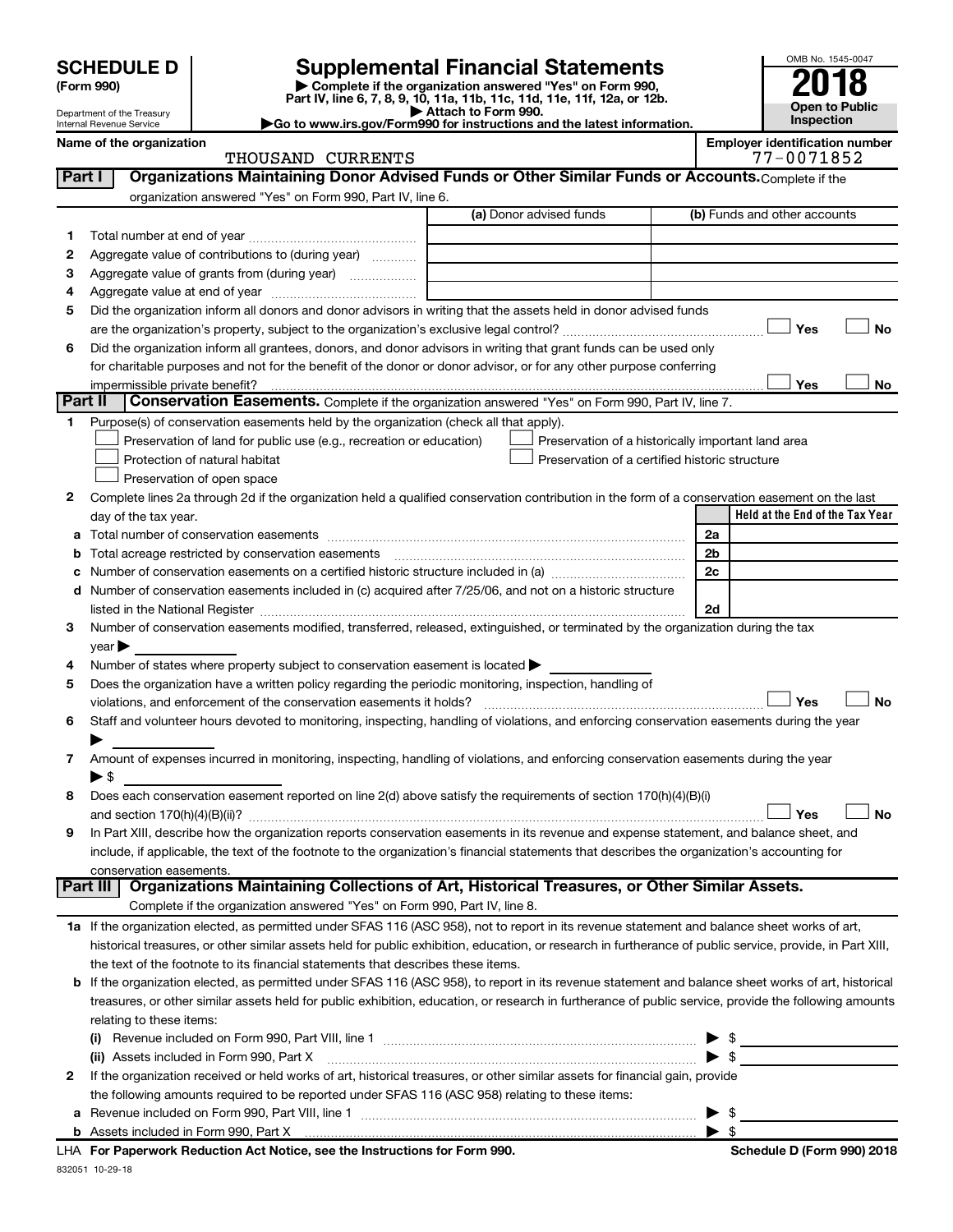| Part III<br>Organizations Maintaining Collections of Art, Historical Treasures, or Other Similar Assets (continued)<br>Using the organization's acquisition, accession, and other records, check any of the following that are a significant use of its collection items<br>3<br>(check all that apply):<br>Public exhibition<br>Loan or exchange programs<br>d<br>a<br>Other<br>Scholarly research<br>b<br>e<br>Preservation for future generations<br>c<br>Provide a description of the organization's collections and explain how they further the organization's exempt purpose in Part XIII.<br>During the year, did the organization solicit or receive donations of art, historical treasures, or other similar assets<br>5<br>Yes<br>No<br>Part IV<br>Escrow and Custodial Arrangements. Complete if the organization answered "Yes" on Form 990, Part IV, line 9, or<br>reported an amount on Form 990, Part X, line 21.<br>1a Is the organization an agent, trustee, custodian or other intermediary for contributions or other assets not included<br>Yes<br><b>No</b><br>b If "Yes," explain the arrangement in Part XIII and complete the following table:<br>Amount<br>c Beginning balance<br>1c<br>1d<br>Distributions during the year manufactured and an account of the year manufactured and the year manufactured and the year manufactured and the year manufactured and the year manufactured and the year manufactured and the y<br>1e<br>1f<br>2a Did the organization include an amount on Form 990, Part X, line 21, for escrow or custodial account liability?<br>Yes<br>No<br>b If "Yes," explain the arrangement in Part XIII. Check here if the explanation has been provided on Part XIII<br><b>Endowment Funds.</b> Complete if the organization answered "Yes" on Form 990, Part IV, line 10.<br><b>Part V</b><br>(d) Three years back $ $ (e) Four years back<br>(c) Two years back<br>(a) Current year<br>(b) Prior year<br>Beginning of year balance<br>٦а<br>b<br>Net investment earnings, gains, and losses<br>e Other expenditures for facilities<br>and programs<br>End of year balance<br>g<br>Provide the estimated percentage of the current year end balance (line 1g, column (a)) held as:<br>2<br>Board designated or quasi-endowment<br>%<br>Permanent endowment<br>%<br>Temporarily restricted endowment<br>%<br>The percentages on lines 2a, 2b, and 2c should equal 100%.<br>3a Are there endowment funds not in the possession of the organization that are held and administered for the organization<br>Yes<br>No<br>by:<br>(i)<br>3a(i)<br>3a(ii)<br>3b<br>Describe in Part XIII the intended uses of the organization's endowment funds.<br>Land, Buildings, and Equipment.<br>Part VI<br>Complete if the organization answered "Yes" on Form 990, Part IV, line 11a. See Form 990, Part X, line 10.<br>(a) Cost or other<br>(b) Cost or other<br>Description of property<br>(c) Accumulated<br>(d) Book value<br>basis (investment)<br>depreciation<br>basis (other)<br>5,065.<br>724.<br>4,341.<br>4,341.<br>Total. Add lines 1a through 1e. (Column (d) must equal Form 990, Part X, column (B), line 10c.) | Schedule D (Form 990) 2018 | THOUSAND CURRENTS |  |  | 77-0071852 Page 2 |  |  |
|----------------------------------------------------------------------------------------------------------------------------------------------------------------------------------------------------------------------------------------------------------------------------------------------------------------------------------------------------------------------------------------------------------------------------------------------------------------------------------------------------------------------------------------------------------------------------------------------------------------------------------------------------------------------------------------------------------------------------------------------------------------------------------------------------------------------------------------------------------------------------------------------------------------------------------------------------------------------------------------------------------------------------------------------------------------------------------------------------------------------------------------------------------------------------------------------------------------------------------------------------------------------------------------------------------------------------------------------------------------------------------------------------------------------------------------------------------------------------------------------------------------------------------------------------------------------------------------------------------------------------------------------------------------------------------------------------------------------------------------------------------------------------------------------------------------------------------------------------------------------------------------------------------------------------------------------------------------------------------------------------------------------------------------------------------------------------------------------------------------------------------------------------------------------------------------------------------------------------------------------------------------------------------------------------------------------------------------------------------------------------------------------------------------------------------------------------------------------------------------------------------------------------------------------------------------------------------------------------------------------------------------------------------------------------------------------------------------------------------------------------------------------------------------------------------------------------------------------------------------------------------------------------------------------------------------------------------------------------------------------------------------------------------------------------------------------------------------------------------------------------------------------------------------------|----------------------------|-------------------|--|--|-------------------|--|--|
|                                                                                                                                                                                                                                                                                                                                                                                                                                                                                                                                                                                                                                                                                                                                                                                                                                                                                                                                                                                                                                                                                                                                                                                                                                                                                                                                                                                                                                                                                                                                                                                                                                                                                                                                                                                                                                                                                                                                                                                                                                                                                                                                                                                                                                                                                                                                                                                                                                                                                                                                                                                                                                                                                                                                                                                                                                                                                                                                                                                                                                                                                                                                                                      |                            |                   |  |  |                   |  |  |
|                                                                                                                                                                                                                                                                                                                                                                                                                                                                                                                                                                                                                                                                                                                                                                                                                                                                                                                                                                                                                                                                                                                                                                                                                                                                                                                                                                                                                                                                                                                                                                                                                                                                                                                                                                                                                                                                                                                                                                                                                                                                                                                                                                                                                                                                                                                                                                                                                                                                                                                                                                                                                                                                                                                                                                                                                                                                                                                                                                                                                                                                                                                                                                      |                            |                   |  |  |                   |  |  |
|                                                                                                                                                                                                                                                                                                                                                                                                                                                                                                                                                                                                                                                                                                                                                                                                                                                                                                                                                                                                                                                                                                                                                                                                                                                                                                                                                                                                                                                                                                                                                                                                                                                                                                                                                                                                                                                                                                                                                                                                                                                                                                                                                                                                                                                                                                                                                                                                                                                                                                                                                                                                                                                                                                                                                                                                                                                                                                                                                                                                                                                                                                                                                                      |                            |                   |  |  |                   |  |  |
|                                                                                                                                                                                                                                                                                                                                                                                                                                                                                                                                                                                                                                                                                                                                                                                                                                                                                                                                                                                                                                                                                                                                                                                                                                                                                                                                                                                                                                                                                                                                                                                                                                                                                                                                                                                                                                                                                                                                                                                                                                                                                                                                                                                                                                                                                                                                                                                                                                                                                                                                                                                                                                                                                                                                                                                                                                                                                                                                                                                                                                                                                                                                                                      |                            |                   |  |  |                   |  |  |
|                                                                                                                                                                                                                                                                                                                                                                                                                                                                                                                                                                                                                                                                                                                                                                                                                                                                                                                                                                                                                                                                                                                                                                                                                                                                                                                                                                                                                                                                                                                                                                                                                                                                                                                                                                                                                                                                                                                                                                                                                                                                                                                                                                                                                                                                                                                                                                                                                                                                                                                                                                                                                                                                                                                                                                                                                                                                                                                                                                                                                                                                                                                                                                      |                            |                   |  |  |                   |  |  |
|                                                                                                                                                                                                                                                                                                                                                                                                                                                                                                                                                                                                                                                                                                                                                                                                                                                                                                                                                                                                                                                                                                                                                                                                                                                                                                                                                                                                                                                                                                                                                                                                                                                                                                                                                                                                                                                                                                                                                                                                                                                                                                                                                                                                                                                                                                                                                                                                                                                                                                                                                                                                                                                                                                                                                                                                                                                                                                                                                                                                                                                                                                                                                                      |                            |                   |  |  |                   |  |  |
|                                                                                                                                                                                                                                                                                                                                                                                                                                                                                                                                                                                                                                                                                                                                                                                                                                                                                                                                                                                                                                                                                                                                                                                                                                                                                                                                                                                                                                                                                                                                                                                                                                                                                                                                                                                                                                                                                                                                                                                                                                                                                                                                                                                                                                                                                                                                                                                                                                                                                                                                                                                                                                                                                                                                                                                                                                                                                                                                                                                                                                                                                                                                                                      |                            |                   |  |  |                   |  |  |
|                                                                                                                                                                                                                                                                                                                                                                                                                                                                                                                                                                                                                                                                                                                                                                                                                                                                                                                                                                                                                                                                                                                                                                                                                                                                                                                                                                                                                                                                                                                                                                                                                                                                                                                                                                                                                                                                                                                                                                                                                                                                                                                                                                                                                                                                                                                                                                                                                                                                                                                                                                                                                                                                                                                                                                                                                                                                                                                                                                                                                                                                                                                                                                      |                            |                   |  |  |                   |  |  |
|                                                                                                                                                                                                                                                                                                                                                                                                                                                                                                                                                                                                                                                                                                                                                                                                                                                                                                                                                                                                                                                                                                                                                                                                                                                                                                                                                                                                                                                                                                                                                                                                                                                                                                                                                                                                                                                                                                                                                                                                                                                                                                                                                                                                                                                                                                                                                                                                                                                                                                                                                                                                                                                                                                                                                                                                                                                                                                                                                                                                                                                                                                                                                                      |                            |                   |  |  |                   |  |  |
|                                                                                                                                                                                                                                                                                                                                                                                                                                                                                                                                                                                                                                                                                                                                                                                                                                                                                                                                                                                                                                                                                                                                                                                                                                                                                                                                                                                                                                                                                                                                                                                                                                                                                                                                                                                                                                                                                                                                                                                                                                                                                                                                                                                                                                                                                                                                                                                                                                                                                                                                                                                                                                                                                                                                                                                                                                                                                                                                                                                                                                                                                                                                                                      |                            |                   |  |  |                   |  |  |
|                                                                                                                                                                                                                                                                                                                                                                                                                                                                                                                                                                                                                                                                                                                                                                                                                                                                                                                                                                                                                                                                                                                                                                                                                                                                                                                                                                                                                                                                                                                                                                                                                                                                                                                                                                                                                                                                                                                                                                                                                                                                                                                                                                                                                                                                                                                                                                                                                                                                                                                                                                                                                                                                                                                                                                                                                                                                                                                                                                                                                                                                                                                                                                      |                            |                   |  |  |                   |  |  |
|                                                                                                                                                                                                                                                                                                                                                                                                                                                                                                                                                                                                                                                                                                                                                                                                                                                                                                                                                                                                                                                                                                                                                                                                                                                                                                                                                                                                                                                                                                                                                                                                                                                                                                                                                                                                                                                                                                                                                                                                                                                                                                                                                                                                                                                                                                                                                                                                                                                                                                                                                                                                                                                                                                                                                                                                                                                                                                                                                                                                                                                                                                                                                                      |                            |                   |  |  |                   |  |  |
|                                                                                                                                                                                                                                                                                                                                                                                                                                                                                                                                                                                                                                                                                                                                                                                                                                                                                                                                                                                                                                                                                                                                                                                                                                                                                                                                                                                                                                                                                                                                                                                                                                                                                                                                                                                                                                                                                                                                                                                                                                                                                                                                                                                                                                                                                                                                                                                                                                                                                                                                                                                                                                                                                                                                                                                                                                                                                                                                                                                                                                                                                                                                                                      |                            |                   |  |  |                   |  |  |
|                                                                                                                                                                                                                                                                                                                                                                                                                                                                                                                                                                                                                                                                                                                                                                                                                                                                                                                                                                                                                                                                                                                                                                                                                                                                                                                                                                                                                                                                                                                                                                                                                                                                                                                                                                                                                                                                                                                                                                                                                                                                                                                                                                                                                                                                                                                                                                                                                                                                                                                                                                                                                                                                                                                                                                                                                                                                                                                                                                                                                                                                                                                                                                      |                            |                   |  |  |                   |  |  |
|                                                                                                                                                                                                                                                                                                                                                                                                                                                                                                                                                                                                                                                                                                                                                                                                                                                                                                                                                                                                                                                                                                                                                                                                                                                                                                                                                                                                                                                                                                                                                                                                                                                                                                                                                                                                                                                                                                                                                                                                                                                                                                                                                                                                                                                                                                                                                                                                                                                                                                                                                                                                                                                                                                                                                                                                                                                                                                                                                                                                                                                                                                                                                                      |                            |                   |  |  |                   |  |  |
|                                                                                                                                                                                                                                                                                                                                                                                                                                                                                                                                                                                                                                                                                                                                                                                                                                                                                                                                                                                                                                                                                                                                                                                                                                                                                                                                                                                                                                                                                                                                                                                                                                                                                                                                                                                                                                                                                                                                                                                                                                                                                                                                                                                                                                                                                                                                                                                                                                                                                                                                                                                                                                                                                                                                                                                                                                                                                                                                                                                                                                                                                                                                                                      |                            |                   |  |  |                   |  |  |
|                                                                                                                                                                                                                                                                                                                                                                                                                                                                                                                                                                                                                                                                                                                                                                                                                                                                                                                                                                                                                                                                                                                                                                                                                                                                                                                                                                                                                                                                                                                                                                                                                                                                                                                                                                                                                                                                                                                                                                                                                                                                                                                                                                                                                                                                                                                                                                                                                                                                                                                                                                                                                                                                                                                                                                                                                                                                                                                                                                                                                                                                                                                                                                      |                            |                   |  |  |                   |  |  |
|                                                                                                                                                                                                                                                                                                                                                                                                                                                                                                                                                                                                                                                                                                                                                                                                                                                                                                                                                                                                                                                                                                                                                                                                                                                                                                                                                                                                                                                                                                                                                                                                                                                                                                                                                                                                                                                                                                                                                                                                                                                                                                                                                                                                                                                                                                                                                                                                                                                                                                                                                                                                                                                                                                                                                                                                                                                                                                                                                                                                                                                                                                                                                                      |                            |                   |  |  |                   |  |  |
|                                                                                                                                                                                                                                                                                                                                                                                                                                                                                                                                                                                                                                                                                                                                                                                                                                                                                                                                                                                                                                                                                                                                                                                                                                                                                                                                                                                                                                                                                                                                                                                                                                                                                                                                                                                                                                                                                                                                                                                                                                                                                                                                                                                                                                                                                                                                                                                                                                                                                                                                                                                                                                                                                                                                                                                                                                                                                                                                                                                                                                                                                                                                                                      |                            |                   |  |  |                   |  |  |
|                                                                                                                                                                                                                                                                                                                                                                                                                                                                                                                                                                                                                                                                                                                                                                                                                                                                                                                                                                                                                                                                                                                                                                                                                                                                                                                                                                                                                                                                                                                                                                                                                                                                                                                                                                                                                                                                                                                                                                                                                                                                                                                                                                                                                                                                                                                                                                                                                                                                                                                                                                                                                                                                                                                                                                                                                                                                                                                                                                                                                                                                                                                                                                      |                            |                   |  |  |                   |  |  |
|                                                                                                                                                                                                                                                                                                                                                                                                                                                                                                                                                                                                                                                                                                                                                                                                                                                                                                                                                                                                                                                                                                                                                                                                                                                                                                                                                                                                                                                                                                                                                                                                                                                                                                                                                                                                                                                                                                                                                                                                                                                                                                                                                                                                                                                                                                                                                                                                                                                                                                                                                                                                                                                                                                                                                                                                                                                                                                                                                                                                                                                                                                                                                                      |                            |                   |  |  |                   |  |  |
|                                                                                                                                                                                                                                                                                                                                                                                                                                                                                                                                                                                                                                                                                                                                                                                                                                                                                                                                                                                                                                                                                                                                                                                                                                                                                                                                                                                                                                                                                                                                                                                                                                                                                                                                                                                                                                                                                                                                                                                                                                                                                                                                                                                                                                                                                                                                                                                                                                                                                                                                                                                                                                                                                                                                                                                                                                                                                                                                                                                                                                                                                                                                                                      |                            |                   |  |  |                   |  |  |
|                                                                                                                                                                                                                                                                                                                                                                                                                                                                                                                                                                                                                                                                                                                                                                                                                                                                                                                                                                                                                                                                                                                                                                                                                                                                                                                                                                                                                                                                                                                                                                                                                                                                                                                                                                                                                                                                                                                                                                                                                                                                                                                                                                                                                                                                                                                                                                                                                                                                                                                                                                                                                                                                                                                                                                                                                                                                                                                                                                                                                                                                                                                                                                      |                            |                   |  |  |                   |  |  |
|                                                                                                                                                                                                                                                                                                                                                                                                                                                                                                                                                                                                                                                                                                                                                                                                                                                                                                                                                                                                                                                                                                                                                                                                                                                                                                                                                                                                                                                                                                                                                                                                                                                                                                                                                                                                                                                                                                                                                                                                                                                                                                                                                                                                                                                                                                                                                                                                                                                                                                                                                                                                                                                                                                                                                                                                                                                                                                                                                                                                                                                                                                                                                                      |                            |                   |  |  |                   |  |  |
|                                                                                                                                                                                                                                                                                                                                                                                                                                                                                                                                                                                                                                                                                                                                                                                                                                                                                                                                                                                                                                                                                                                                                                                                                                                                                                                                                                                                                                                                                                                                                                                                                                                                                                                                                                                                                                                                                                                                                                                                                                                                                                                                                                                                                                                                                                                                                                                                                                                                                                                                                                                                                                                                                                                                                                                                                                                                                                                                                                                                                                                                                                                                                                      |                            |                   |  |  |                   |  |  |
|                                                                                                                                                                                                                                                                                                                                                                                                                                                                                                                                                                                                                                                                                                                                                                                                                                                                                                                                                                                                                                                                                                                                                                                                                                                                                                                                                                                                                                                                                                                                                                                                                                                                                                                                                                                                                                                                                                                                                                                                                                                                                                                                                                                                                                                                                                                                                                                                                                                                                                                                                                                                                                                                                                                                                                                                                                                                                                                                                                                                                                                                                                                                                                      |                            |                   |  |  |                   |  |  |
|                                                                                                                                                                                                                                                                                                                                                                                                                                                                                                                                                                                                                                                                                                                                                                                                                                                                                                                                                                                                                                                                                                                                                                                                                                                                                                                                                                                                                                                                                                                                                                                                                                                                                                                                                                                                                                                                                                                                                                                                                                                                                                                                                                                                                                                                                                                                                                                                                                                                                                                                                                                                                                                                                                                                                                                                                                                                                                                                                                                                                                                                                                                                                                      |                            |                   |  |  |                   |  |  |
|                                                                                                                                                                                                                                                                                                                                                                                                                                                                                                                                                                                                                                                                                                                                                                                                                                                                                                                                                                                                                                                                                                                                                                                                                                                                                                                                                                                                                                                                                                                                                                                                                                                                                                                                                                                                                                                                                                                                                                                                                                                                                                                                                                                                                                                                                                                                                                                                                                                                                                                                                                                                                                                                                                                                                                                                                                                                                                                                                                                                                                                                                                                                                                      |                            |                   |  |  |                   |  |  |
|                                                                                                                                                                                                                                                                                                                                                                                                                                                                                                                                                                                                                                                                                                                                                                                                                                                                                                                                                                                                                                                                                                                                                                                                                                                                                                                                                                                                                                                                                                                                                                                                                                                                                                                                                                                                                                                                                                                                                                                                                                                                                                                                                                                                                                                                                                                                                                                                                                                                                                                                                                                                                                                                                                                                                                                                                                                                                                                                                                                                                                                                                                                                                                      |                            |                   |  |  |                   |  |  |
|                                                                                                                                                                                                                                                                                                                                                                                                                                                                                                                                                                                                                                                                                                                                                                                                                                                                                                                                                                                                                                                                                                                                                                                                                                                                                                                                                                                                                                                                                                                                                                                                                                                                                                                                                                                                                                                                                                                                                                                                                                                                                                                                                                                                                                                                                                                                                                                                                                                                                                                                                                                                                                                                                                                                                                                                                                                                                                                                                                                                                                                                                                                                                                      |                            |                   |  |  |                   |  |  |
|                                                                                                                                                                                                                                                                                                                                                                                                                                                                                                                                                                                                                                                                                                                                                                                                                                                                                                                                                                                                                                                                                                                                                                                                                                                                                                                                                                                                                                                                                                                                                                                                                                                                                                                                                                                                                                                                                                                                                                                                                                                                                                                                                                                                                                                                                                                                                                                                                                                                                                                                                                                                                                                                                                                                                                                                                                                                                                                                                                                                                                                                                                                                                                      |                            |                   |  |  |                   |  |  |
|                                                                                                                                                                                                                                                                                                                                                                                                                                                                                                                                                                                                                                                                                                                                                                                                                                                                                                                                                                                                                                                                                                                                                                                                                                                                                                                                                                                                                                                                                                                                                                                                                                                                                                                                                                                                                                                                                                                                                                                                                                                                                                                                                                                                                                                                                                                                                                                                                                                                                                                                                                                                                                                                                                                                                                                                                                                                                                                                                                                                                                                                                                                                                                      |                            |                   |  |  |                   |  |  |
|                                                                                                                                                                                                                                                                                                                                                                                                                                                                                                                                                                                                                                                                                                                                                                                                                                                                                                                                                                                                                                                                                                                                                                                                                                                                                                                                                                                                                                                                                                                                                                                                                                                                                                                                                                                                                                                                                                                                                                                                                                                                                                                                                                                                                                                                                                                                                                                                                                                                                                                                                                                                                                                                                                                                                                                                                                                                                                                                                                                                                                                                                                                                                                      |                            |                   |  |  |                   |  |  |
|                                                                                                                                                                                                                                                                                                                                                                                                                                                                                                                                                                                                                                                                                                                                                                                                                                                                                                                                                                                                                                                                                                                                                                                                                                                                                                                                                                                                                                                                                                                                                                                                                                                                                                                                                                                                                                                                                                                                                                                                                                                                                                                                                                                                                                                                                                                                                                                                                                                                                                                                                                                                                                                                                                                                                                                                                                                                                                                                                                                                                                                                                                                                                                      |                            |                   |  |  |                   |  |  |
|                                                                                                                                                                                                                                                                                                                                                                                                                                                                                                                                                                                                                                                                                                                                                                                                                                                                                                                                                                                                                                                                                                                                                                                                                                                                                                                                                                                                                                                                                                                                                                                                                                                                                                                                                                                                                                                                                                                                                                                                                                                                                                                                                                                                                                                                                                                                                                                                                                                                                                                                                                                                                                                                                                                                                                                                                                                                                                                                                                                                                                                                                                                                                                      |                            |                   |  |  |                   |  |  |
|                                                                                                                                                                                                                                                                                                                                                                                                                                                                                                                                                                                                                                                                                                                                                                                                                                                                                                                                                                                                                                                                                                                                                                                                                                                                                                                                                                                                                                                                                                                                                                                                                                                                                                                                                                                                                                                                                                                                                                                                                                                                                                                                                                                                                                                                                                                                                                                                                                                                                                                                                                                                                                                                                                                                                                                                                                                                                                                                                                                                                                                                                                                                                                      |                            |                   |  |  |                   |  |  |
|                                                                                                                                                                                                                                                                                                                                                                                                                                                                                                                                                                                                                                                                                                                                                                                                                                                                                                                                                                                                                                                                                                                                                                                                                                                                                                                                                                                                                                                                                                                                                                                                                                                                                                                                                                                                                                                                                                                                                                                                                                                                                                                                                                                                                                                                                                                                                                                                                                                                                                                                                                                                                                                                                                                                                                                                                                                                                                                                                                                                                                                                                                                                                                      |                            |                   |  |  |                   |  |  |
|                                                                                                                                                                                                                                                                                                                                                                                                                                                                                                                                                                                                                                                                                                                                                                                                                                                                                                                                                                                                                                                                                                                                                                                                                                                                                                                                                                                                                                                                                                                                                                                                                                                                                                                                                                                                                                                                                                                                                                                                                                                                                                                                                                                                                                                                                                                                                                                                                                                                                                                                                                                                                                                                                                                                                                                                                                                                                                                                                                                                                                                                                                                                                                      |                            |                   |  |  |                   |  |  |
|                                                                                                                                                                                                                                                                                                                                                                                                                                                                                                                                                                                                                                                                                                                                                                                                                                                                                                                                                                                                                                                                                                                                                                                                                                                                                                                                                                                                                                                                                                                                                                                                                                                                                                                                                                                                                                                                                                                                                                                                                                                                                                                                                                                                                                                                                                                                                                                                                                                                                                                                                                                                                                                                                                                                                                                                                                                                                                                                                                                                                                                                                                                                                                      |                            |                   |  |  |                   |  |  |
|                                                                                                                                                                                                                                                                                                                                                                                                                                                                                                                                                                                                                                                                                                                                                                                                                                                                                                                                                                                                                                                                                                                                                                                                                                                                                                                                                                                                                                                                                                                                                                                                                                                                                                                                                                                                                                                                                                                                                                                                                                                                                                                                                                                                                                                                                                                                                                                                                                                                                                                                                                                                                                                                                                                                                                                                                                                                                                                                                                                                                                                                                                                                                                      |                            |                   |  |  |                   |  |  |
|                                                                                                                                                                                                                                                                                                                                                                                                                                                                                                                                                                                                                                                                                                                                                                                                                                                                                                                                                                                                                                                                                                                                                                                                                                                                                                                                                                                                                                                                                                                                                                                                                                                                                                                                                                                                                                                                                                                                                                                                                                                                                                                                                                                                                                                                                                                                                                                                                                                                                                                                                                                                                                                                                                                                                                                                                                                                                                                                                                                                                                                                                                                                                                      |                            |                   |  |  |                   |  |  |
|                                                                                                                                                                                                                                                                                                                                                                                                                                                                                                                                                                                                                                                                                                                                                                                                                                                                                                                                                                                                                                                                                                                                                                                                                                                                                                                                                                                                                                                                                                                                                                                                                                                                                                                                                                                                                                                                                                                                                                                                                                                                                                                                                                                                                                                                                                                                                                                                                                                                                                                                                                                                                                                                                                                                                                                                                                                                                                                                                                                                                                                                                                                                                                      |                            |                   |  |  |                   |  |  |
|                                                                                                                                                                                                                                                                                                                                                                                                                                                                                                                                                                                                                                                                                                                                                                                                                                                                                                                                                                                                                                                                                                                                                                                                                                                                                                                                                                                                                                                                                                                                                                                                                                                                                                                                                                                                                                                                                                                                                                                                                                                                                                                                                                                                                                                                                                                                                                                                                                                                                                                                                                                                                                                                                                                                                                                                                                                                                                                                                                                                                                                                                                                                                                      |                            |                   |  |  |                   |  |  |
|                                                                                                                                                                                                                                                                                                                                                                                                                                                                                                                                                                                                                                                                                                                                                                                                                                                                                                                                                                                                                                                                                                                                                                                                                                                                                                                                                                                                                                                                                                                                                                                                                                                                                                                                                                                                                                                                                                                                                                                                                                                                                                                                                                                                                                                                                                                                                                                                                                                                                                                                                                                                                                                                                                                                                                                                                                                                                                                                                                                                                                                                                                                                                                      |                            |                   |  |  |                   |  |  |
|                                                                                                                                                                                                                                                                                                                                                                                                                                                                                                                                                                                                                                                                                                                                                                                                                                                                                                                                                                                                                                                                                                                                                                                                                                                                                                                                                                                                                                                                                                                                                                                                                                                                                                                                                                                                                                                                                                                                                                                                                                                                                                                                                                                                                                                                                                                                                                                                                                                                                                                                                                                                                                                                                                                                                                                                                                                                                                                                                                                                                                                                                                                                                                      |                            |                   |  |  |                   |  |  |
|                                                                                                                                                                                                                                                                                                                                                                                                                                                                                                                                                                                                                                                                                                                                                                                                                                                                                                                                                                                                                                                                                                                                                                                                                                                                                                                                                                                                                                                                                                                                                                                                                                                                                                                                                                                                                                                                                                                                                                                                                                                                                                                                                                                                                                                                                                                                                                                                                                                                                                                                                                                                                                                                                                                                                                                                                                                                                                                                                                                                                                                                                                                                                                      |                            |                   |  |  |                   |  |  |
|                                                                                                                                                                                                                                                                                                                                                                                                                                                                                                                                                                                                                                                                                                                                                                                                                                                                                                                                                                                                                                                                                                                                                                                                                                                                                                                                                                                                                                                                                                                                                                                                                                                                                                                                                                                                                                                                                                                                                                                                                                                                                                                                                                                                                                                                                                                                                                                                                                                                                                                                                                                                                                                                                                                                                                                                                                                                                                                                                                                                                                                                                                                                                                      |                            |                   |  |  |                   |  |  |
|                                                                                                                                                                                                                                                                                                                                                                                                                                                                                                                                                                                                                                                                                                                                                                                                                                                                                                                                                                                                                                                                                                                                                                                                                                                                                                                                                                                                                                                                                                                                                                                                                                                                                                                                                                                                                                                                                                                                                                                                                                                                                                                                                                                                                                                                                                                                                                                                                                                                                                                                                                                                                                                                                                                                                                                                                                                                                                                                                                                                                                                                                                                                                                      |                            |                   |  |  |                   |  |  |
|                                                                                                                                                                                                                                                                                                                                                                                                                                                                                                                                                                                                                                                                                                                                                                                                                                                                                                                                                                                                                                                                                                                                                                                                                                                                                                                                                                                                                                                                                                                                                                                                                                                                                                                                                                                                                                                                                                                                                                                                                                                                                                                                                                                                                                                                                                                                                                                                                                                                                                                                                                                                                                                                                                                                                                                                                                                                                                                                                                                                                                                                                                                                                                      |                            |                   |  |  |                   |  |  |
|                                                                                                                                                                                                                                                                                                                                                                                                                                                                                                                                                                                                                                                                                                                                                                                                                                                                                                                                                                                                                                                                                                                                                                                                                                                                                                                                                                                                                                                                                                                                                                                                                                                                                                                                                                                                                                                                                                                                                                                                                                                                                                                                                                                                                                                                                                                                                                                                                                                                                                                                                                                                                                                                                                                                                                                                                                                                                                                                                                                                                                                                                                                                                                      |                            |                   |  |  |                   |  |  |
|                                                                                                                                                                                                                                                                                                                                                                                                                                                                                                                                                                                                                                                                                                                                                                                                                                                                                                                                                                                                                                                                                                                                                                                                                                                                                                                                                                                                                                                                                                                                                                                                                                                                                                                                                                                                                                                                                                                                                                                                                                                                                                                                                                                                                                                                                                                                                                                                                                                                                                                                                                                                                                                                                                                                                                                                                                                                                                                                                                                                                                                                                                                                                                      |                            |                   |  |  |                   |  |  |

**Schedule D (Form 990) 2018**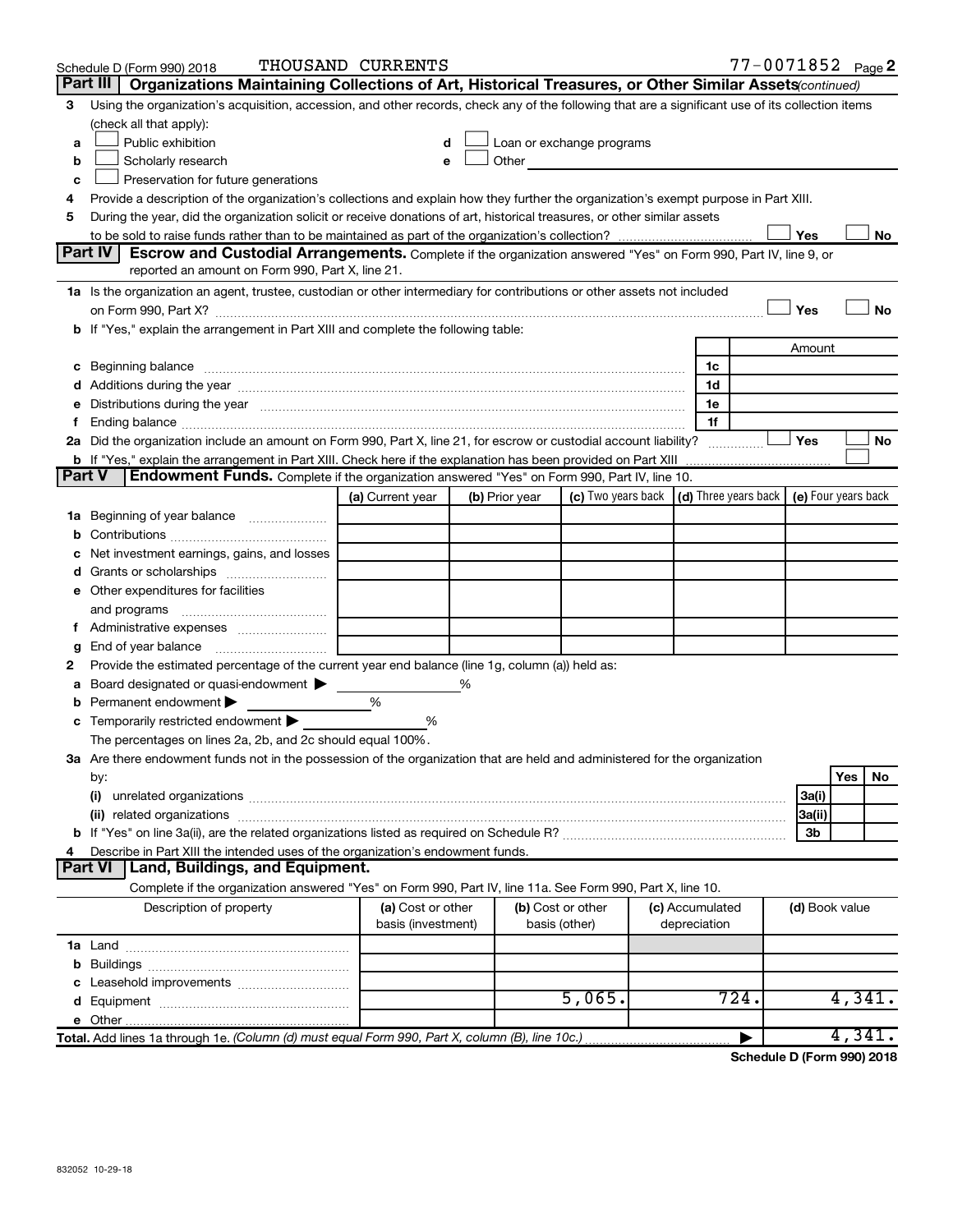| (a) Description of security or category (including name of security)                                              | (b) Book value  |                | (c) Method of valuation: Cost or end-of-year market value |
|-------------------------------------------------------------------------------------------------------------------|-----------------|----------------|-----------------------------------------------------------|
|                                                                                                                   |                 |                |                                                           |
|                                                                                                                   |                 |                |                                                           |
| (3) Other                                                                                                         |                 |                |                                                           |
| (A)                                                                                                               |                 |                |                                                           |
| (B)                                                                                                               |                 |                |                                                           |
|                                                                                                                   |                 |                |                                                           |
| (C)                                                                                                               |                 |                |                                                           |
| (D)                                                                                                               |                 |                |                                                           |
| (E)                                                                                                               |                 |                |                                                           |
| (F)                                                                                                               |                 |                |                                                           |
| (G)                                                                                                               |                 |                |                                                           |
| (H)                                                                                                               |                 |                |                                                           |
| Total. (Col. (b) must equal Form 990, Part X, col. (B) line 12.)                                                  |                 |                |                                                           |
| Part VIII Investments - Program Related.                                                                          |                 |                |                                                           |
| Complete if the organization answered "Yes" on Form 990, Part IV, line 11c. See Form 990, Part X, line 13.        |                 |                |                                                           |
| (a) Description of investment                                                                                     | (b) Book value  |                | (c) Method of valuation: Cost or end-of-year market value |
| (1)                                                                                                               |                 |                |                                                           |
| (2)                                                                                                               |                 |                |                                                           |
| (3)                                                                                                               |                 |                |                                                           |
| (4)                                                                                                               |                 |                |                                                           |
|                                                                                                                   |                 |                |                                                           |
| (5)                                                                                                               |                 |                |                                                           |
| (6)                                                                                                               |                 |                |                                                           |
| (7)                                                                                                               |                 |                |                                                           |
| (8)                                                                                                               |                 |                |                                                           |
| (9)                                                                                                               |                 |                |                                                           |
| Total. (Col. (b) must equal Form 990, Part X, col. (B) line 13.) $\blacktriangleright$                            |                 |                |                                                           |
| Part IX<br><b>Other Assets.</b>                                                                                   |                 |                |                                                           |
|                                                                                                                   |                 |                |                                                           |
| Complete if the organization answered "Yes" on Form 990, Part IV, line 11d. See Form 990, Part X, line 15.        |                 |                |                                                           |
|                                                                                                                   | (a) Description |                | (b) Book value                                            |
| (1)                                                                                                               |                 |                |                                                           |
| (2)                                                                                                               |                 |                |                                                           |
|                                                                                                                   |                 |                |                                                           |
| (3)                                                                                                               |                 |                |                                                           |
| (4)                                                                                                               |                 |                |                                                           |
| (5)                                                                                                               |                 |                |                                                           |
| (6)                                                                                                               |                 |                |                                                           |
| (7)                                                                                                               |                 |                |                                                           |
| (8)                                                                                                               |                 |                |                                                           |
| (9)                                                                                                               |                 |                |                                                           |
|                                                                                                                   |                 |                |                                                           |
| <b>Other Liabilities.</b>                                                                                         |                 |                |                                                           |
| Complete if the organization answered "Yes" on Form 990, Part IV, line 11e or 11f. See Form 990, Part X, line 25. |                 |                |                                                           |
| (a) Description of liability                                                                                      |                 | (b) Book value |                                                           |
| Federal income taxes<br>(1)                                                                                       |                 |                |                                                           |
|                                                                                                                   |                 |                |                                                           |
| (2)                                                                                                               |                 |                |                                                           |
| (3)                                                                                                               |                 |                |                                                           |
| (4)                                                                                                               |                 |                |                                                           |
| Total. (Column (b) must equal Form 990, Part X, col. (B) line 15.)<br>Part X<br>1.<br>(5)                         |                 |                |                                                           |
| (6)                                                                                                               |                 |                |                                                           |
| (7)                                                                                                               |                 |                |                                                           |
| (8)                                                                                                               |                 |                |                                                           |
| (9)<br>Total. (Column (b) must equal Form 990, Part X, col. (B) line 25.)                                         |                 |                |                                                           |

organization's liability for uncertain tax positions under FIN 48 (ASC 740). Check here if the text of the footnote has been provided in Part XIII  $\boxed{\text{X}}$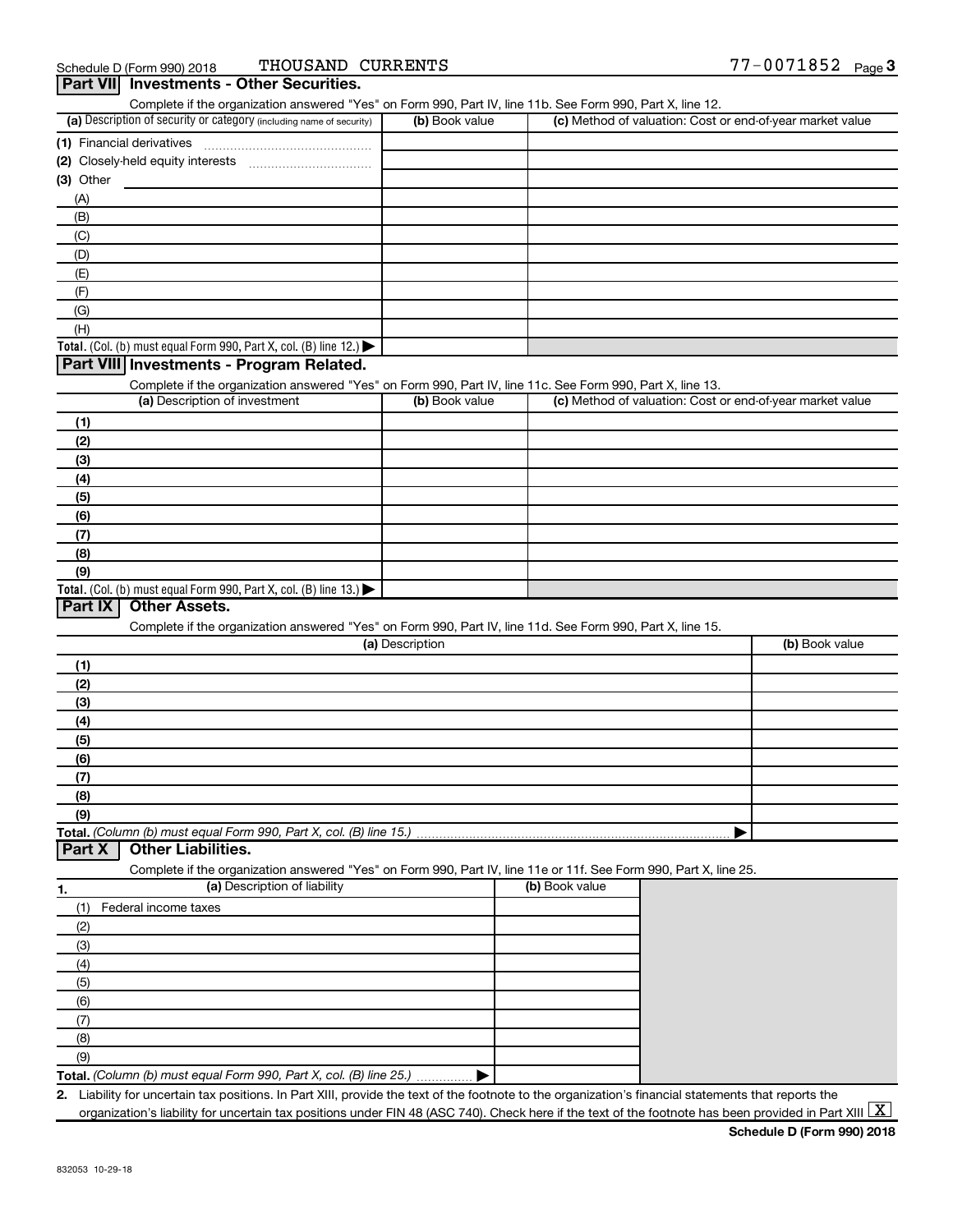|   | THOUSAND CURRENTS<br>Schedule D (Form 990) 2018                                                                                                                                                                                      |                | 77-0071852 Page 4 |
|---|--------------------------------------------------------------------------------------------------------------------------------------------------------------------------------------------------------------------------------------|----------------|-------------------|
|   | Reconciliation of Revenue per Audited Financial Statements With Revenue per Return.<br><b>Part XI</b>                                                                                                                                |                |                   |
|   | Complete if the organization answered "Yes" on Form 990, Part IV, line 12a.                                                                                                                                                          |                |                   |
| 1 | Total revenue, gains, and other support per audited financial statements                                                                                                                                                             | $\mathbf{1}$   | 6,709,949.        |
| 2 | Amounts included on line 1 but not on Form 990, Part VIII, line 12:                                                                                                                                                                  |                |                   |
| a | 73,764.<br>2a<br>Net unrealized gains (losses) on investments [111] Net unrealized gains (losses) on investments [11] Net unrealized gains (losses) on investments                                                                   |                |                   |
| b | 2 <sub>b</sub>                                                                                                                                                                                                                       |                |                   |
| с | 2 <sub>c</sub>                                                                                                                                                                                                                       |                |                   |
| d | 2d                                                                                                                                                                                                                                   |                |                   |
| е | Add lines 2a through 2d <b>[10]</b> University of the state of the state of the state of the state of the state of the state of the state of the state of the state of the state of the state of the state of the state of the stat  | 2e             | 73,764.           |
| 3 | Subtract line 2e from line 1 <b>manufacture in the contract of the 2e</b> from line 1                                                                                                                                                | $\overline{3}$ | 6,636,185.        |
|   | Amounts included on Form 990, Part VIII, line 12, but not on line 1:                                                                                                                                                                 |                |                   |
| a | 4a                                                                                                                                                                                                                                   |                |                   |
| b | 4b                                                                                                                                                                                                                                   |                |                   |
|   | Add lines 4a and 4b                                                                                                                                                                                                                  | 4c             |                   |
| 5 |                                                                                                                                                                                                                                      | 5              | 6,636,185.        |
|   | Part XII   Reconciliation of Expenses per Audited Financial Statements With Expenses per Return.                                                                                                                                     |                |                   |
|   | Complete if the organization answered "Yes" on Form 990, Part IV, line 12a.                                                                                                                                                          |                |                   |
| 1 |                                                                                                                                                                                                                                      | $\blacksquare$ | 5,926,666.        |
| 2 | Amounts included on line 1 but not on Form 990, Part IX, line 25:                                                                                                                                                                    |                |                   |
| a | 2a                                                                                                                                                                                                                                   |                |                   |
| b | 2 <sub>b</sub><br>Prior year adjustments [ www.communications of the contract of the contract of the contract of the contract of                                                                                                     |                |                   |
| c | 2 <sub>c</sub>                                                                                                                                                                                                                       |                |                   |
|   | 2d                                                                                                                                                                                                                                   |                |                   |
| е | Add lines 2a through 2d <b>continuum continuum contract and all the contract of the contract of the contract of the contract of the contract of the contract of the contract of the contract of the contract of the contract of </b> | 2e             | 0.                |
| 3 |                                                                                                                                                                                                                                      | $\mathbf{a}$   | 5,926,666.        |
| 4 | Amounts included on Form 990, Part IX, line 25, but not on line 1:                                                                                                                                                                   |                |                   |
| a | 4a                                                                                                                                                                                                                                   |                |                   |
| b | 4h.                                                                                                                                                                                                                                  |                |                   |
|   | Add lines 4a and 4b                                                                                                                                                                                                                  | 4c             |                   |
| 5 |                                                                                                                                                                                                                                      | 5              | 5,926,666.        |
|   | Part XIII Supplemental Information.                                                                                                                                                                                                  |                |                   |

Provide the descriptions required for Part II, lines 3, 5, and 9; Part III, lines 1a and 4; Part IV, lines 1b and 2b; Part V, line 4; Part X, line 2; Part XI, lines 2d and 4b; and Part XII, lines 2d and 4b. Also complete this part to provide any additional information.

## PART X, LINE 2:

THE ORGANIZATION QUALIFIES AS A TAX EXEMPT ORGANIZATION UNDER SECTION

501(C)(3) OF THE INTERNAL REVENUE CODE AND BY CALIFORNIA REVENUE AND

TAXATION CODE SECTION 23701(D), AND ACCORDINGLY, IS NOT SUBJECT TO FEDERAL

AND CALIFORNIA INCOME TAXES.

EACH YEAR, MANAGEMENT CONSIDERS WHETHER ANY MATERIAL TAX POSITION THE

ORGANIZATION HAS TAKEN IS MORE LIKELY THAN NOT TO BE SUSTAINED UPON

EXAMINATION BY THE APPLICABLE TAXING AUTHORITY. MANAGEMENT BELIEVES THAT

ANY POSITIONS THE ORGANIZATION HAS TAKEN ARE SUPPORTED BY SUBSTANTIAL

AUTHORITY, AND HENCE, DO NOT NEED TO BE MEASURED OR DISCLOSED IN THESE

FINANCIAL STATEMENTS.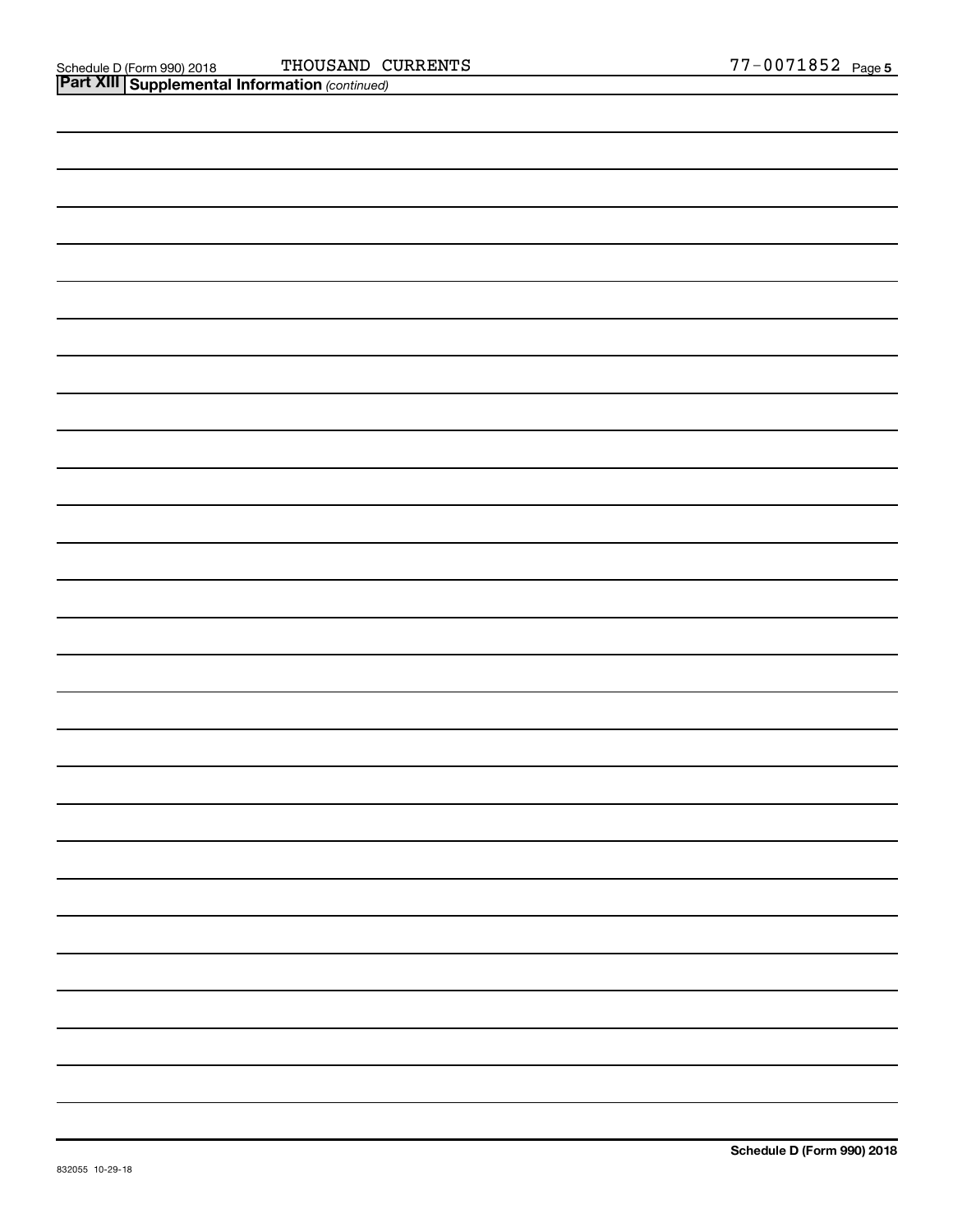# **| Complete if the organization answered "Yes" on Form 990, Part IV, line 14b, 15, or 16. | Attach to Form 990. Exercise Form 990.**<br>■ Go to www.irs.gov/Form990 for instructions and the latest information. <br>■ Inspection **SCHEDULE F** Statement of Activities Outside the United States  $\frac{1008 \text{ No. 1545-004}}{2018}$

THOUSAND CURRENTS 77-0071852

## Part I | General Information on Activities Outside the United States. Complete if the organization answered "Yes" on Form 990, Part IV, line 14b.

- **1 For grantmakers.**  Does the organization maintain records to substantiate the amount of its grants and other assistance, **Yes No** the grantees' eligibility for the grants or assistance, and the selection criteria used to award the grants or assistance? ~~ † † X
- **2 For grantmakers.**  Describe in Part V the organization's procedures for monitoring the use of its grants and other assistance outside the United States.

| 3                                                    |                                           |                                                                                           | Activities per Region. (The following Part I, line 3 table can be duplicated if additional space is needed.)                                                  |                                                                                                                 |                                                                      |
|------------------------------------------------------|-------------------------------------------|-------------------------------------------------------------------------------------------|---------------------------------------------------------------------------------------------------------------------------------------------------------------|-----------------------------------------------------------------------------------------------------------------|----------------------------------------------------------------------|
| (a) Region                                           | (b) Number of<br>offices<br>in the region | (c) Number of<br>employees,<br>agents, and<br>independent<br>contractors<br>in the region | (d) Activities conducted in the region<br>(by type) (such as, fundraising, pro-<br>gram services, investments, grants to<br>recipients located in the region) | (e) If activity listed in (d)<br>is a program service,<br>describe specific type<br>of service(s) in the region | (f) Total<br>expenditures<br>for and<br>investments<br>in the region |
| SOUTH AMERICA                                        |                                           |                                                                                           | GRANT MAKING                                                                                                                                                  |                                                                                                                 | 240,266.                                                             |
| SOUTH ASIA                                           |                                           |                                                                                           | GRANT MAKING                                                                                                                                                  |                                                                                                                 | 349,726.                                                             |
| SUB-SAHARAN AFRICA                                   |                                           |                                                                                           | GRANT MAKING                                                                                                                                                  |                                                                                                                 | 234,668.                                                             |
| NORTH AMERICA                                        |                                           |                                                                                           | GRANT MAKING                                                                                                                                                  |                                                                                                                 | 90,713.                                                              |
| CENTRAL AMERICA AND<br>THE CARIBBEAN                 |                                           |                                                                                           | GRANT MAKING                                                                                                                                                  |                                                                                                                 | 287,940.                                                             |
|                                                      |                                           |                                                                                           |                                                                                                                                                               |                                                                                                                 |                                                                      |
|                                                      |                                           |                                                                                           |                                                                                                                                                               |                                                                                                                 |                                                                      |
|                                                      |                                           |                                                                                           |                                                                                                                                                               |                                                                                                                 |                                                                      |
| 3 a Subtotal<br>.                                    | $\mathbf 0$                               | $\mathbf 0$                                                                               |                                                                                                                                                               |                                                                                                                 | 1,203,313.                                                           |
| <b>b</b> Total from continuation<br>sheets to Part I | 0                                         | 0                                                                                         |                                                                                                                                                               |                                                                                                                 | 0.                                                                   |
| c Totals (add lines 3a<br>and 3b)<br>.               | $\overline{0}$                            | $\mathbf 0$                                                                               |                                                                                                                                                               |                                                                                                                 | 1,203,313.                                                           |

Department of the Treasury

**(Form 990)**

| Internal Revenue Service |  |
|--------------------------|--|
| Name of the organization |  |

**Employer identification number**

**For Paperwork Reduction Act Notice, see the Instructions for Form 990. Schedule F (Form 990) 2018** LHA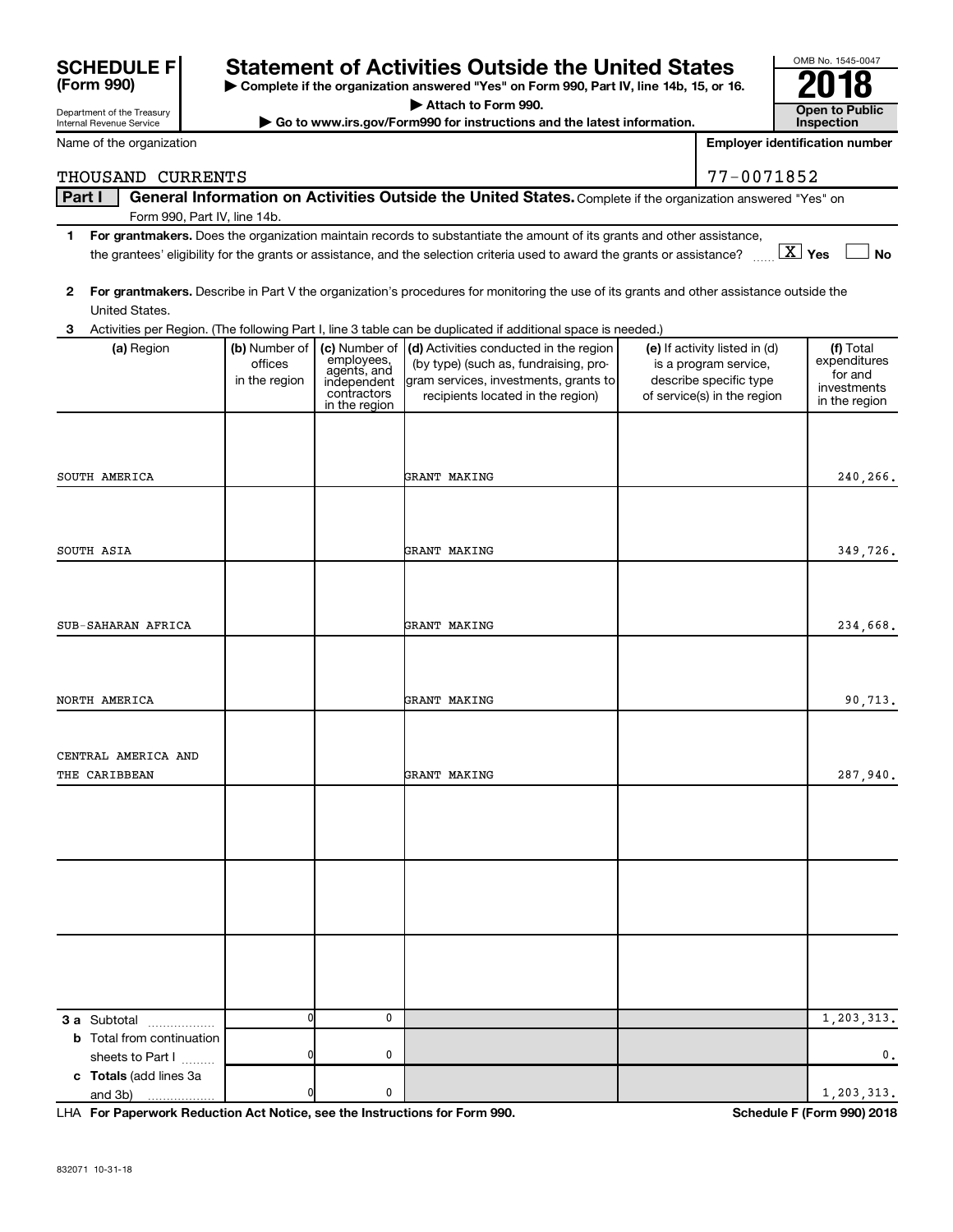832072 10-31-18

| Schedule F (Form 990) 2018 | <b>CURRENTS</b><br>THOUSAND | 7-0071852 | Page |
|----------------------------|-----------------------------|-----------|------|

Part II | Grants and Other Assistance to Organizations or Entities Outside the United States. Complete if the organization answered "Yes" on Form 990, Part IV, line 15, for any recipient who received more than \$5,000. Part II can be duplicated if additional space is needed.

| $\mathbf{1}$<br>(a) Name of organization                   | (b) IRS code section<br>and EIN (if applicable) | (c) Region                   | (d) Purpose of<br>grant                                                                                                                      | (e) Amount<br>of cash grant | (f) Manner of<br>cash disbursement | (g) Amount of<br>noncash<br>assistance | (h) Description<br>of noncash<br>assistance | (i) Method of<br>valuation (book, FMV,<br>appraisal, other) |
|------------------------------------------------------------|-------------------------------------------------|------------------------------|----------------------------------------------------------------------------------------------------------------------------------------------|-----------------------------|------------------------------------|----------------------------------------|---------------------------------------------|-------------------------------------------------------------|
|                                                            |                                                 |                              |                                                                                                                                              |                             |                                    |                                        |                                             |                                                             |
|                                                            |                                                 | <b>SUB-SAHARAN</b>           |                                                                                                                                              |                             |                                    |                                        |                                             |                                                             |
|                                                            |                                                 | AFRICA                       | PROGRAM SUPPORT                                                                                                                              | 6,668. WIRE                 |                                    | 0                                      |                                             | <b>BOOK</b>                                                 |
|                                                            |                                                 |                              |                                                                                                                                              |                             |                                    |                                        |                                             |                                                             |
|                                                            |                                                 |                              |                                                                                                                                              |                             |                                    |                                        |                                             |                                                             |
|                                                            |                                                 | SUB-SAHARAN                  |                                                                                                                                              |                             |                                    |                                        |                                             |                                                             |
|                                                            |                                                 | AFRICA                       | PROGRAM SUPPORT                                                                                                                              | 8,350. WIRE                 |                                    | 0                                      |                                             | <b>BOOK</b>                                                 |
|                                                            |                                                 |                              |                                                                                                                                              |                             |                                    |                                        |                                             |                                                             |
|                                                            |                                                 |                              |                                                                                                                                              |                             |                                    |                                        |                                             |                                                             |
|                                                            |                                                 | <b>SUB-SAHARAN</b><br>AFRICA |                                                                                                                                              |                             |                                    |                                        |                                             |                                                             |
|                                                            |                                                 |                              | PROGRAM SUPPORT                                                                                                                              | 9,750. WIRE                 |                                    | 0                                      |                                             | <b>BOOK</b>                                                 |
|                                                            |                                                 |                              |                                                                                                                                              |                             |                                    |                                        |                                             |                                                             |
|                                                            |                                                 | <b>SUB-SAHARAN</b>           |                                                                                                                                              |                             |                                    |                                        |                                             |                                                             |
|                                                            |                                                 | AFRICA                       | PROGRAM SUPPORT                                                                                                                              | 10,000. WIRE                |                                    | $\mathbf 0$                            |                                             | <b>BOOK</b>                                                 |
|                                                            |                                                 |                              |                                                                                                                                              |                             |                                    |                                        |                                             |                                                             |
|                                                            |                                                 |                              |                                                                                                                                              |                             |                                    |                                        |                                             |                                                             |
|                                                            |                                                 | <b>SUB-SAHARAN</b>           |                                                                                                                                              |                             |                                    |                                        |                                             |                                                             |
|                                                            |                                                 | AFRICA                       | PROGRAM SUPPORT                                                                                                                              | 10,000. WIRE                |                                    | 0                                      |                                             | <b>BOOK</b>                                                 |
|                                                            |                                                 |                              |                                                                                                                                              |                             |                                    |                                        |                                             |                                                             |
|                                                            |                                                 | <b>SUB-SAHARAN</b>           |                                                                                                                                              |                             |                                    |                                        |                                             |                                                             |
|                                                            |                                                 | AFRICA                       | PROGRAM SUPPORT                                                                                                                              | 10,000. WIRE                |                                    | 0                                      |                                             | <b>BOOK</b>                                                 |
|                                                            |                                                 |                              |                                                                                                                                              |                             |                                    |                                        |                                             |                                                             |
|                                                            |                                                 |                              |                                                                                                                                              |                             |                                    |                                        |                                             |                                                             |
|                                                            |                                                 | SUB-SAHARAN                  |                                                                                                                                              |                             |                                    |                                        |                                             |                                                             |
|                                                            |                                                 | AFRICA                       | PROGRAM SUPPORT                                                                                                                              | 10,000. WIRE                |                                    | 0                                      |                                             | <b>BOOK</b>                                                 |
|                                                            |                                                 |                              |                                                                                                                                              |                             |                                    |                                        |                                             |                                                             |
|                                                            |                                                 |                              |                                                                                                                                              |                             |                                    |                                        |                                             |                                                             |
|                                                            |                                                 | <b>SUB-SAHARAN</b>           |                                                                                                                                              |                             |                                    |                                        |                                             |                                                             |
|                                                            |                                                 | AFRICA                       | PROGRAM SUPPORT                                                                                                                              | 10,000. WIRE                |                                    | 0                                      |                                             | <b>BOOK</b>                                                 |
| $\mathbf{2}$                                               |                                                 |                              | Enter total number of recipient organizations listed above that are recognized as charities by the foreign country, recognized as tax-exempt |                             |                                    |                                        |                                             | 77                                                          |
| Enter total number of other organizations or entities<br>3 |                                                 |                              |                                                                                                                                              |                             |                                    |                                        |                                             | $\overline{0}$                                              |
|                                                            |                                                 |                              |                                                                                                                                              |                             |                                    |                                        |                                             |                                                             |

**Schedule F (Form 990) 2018**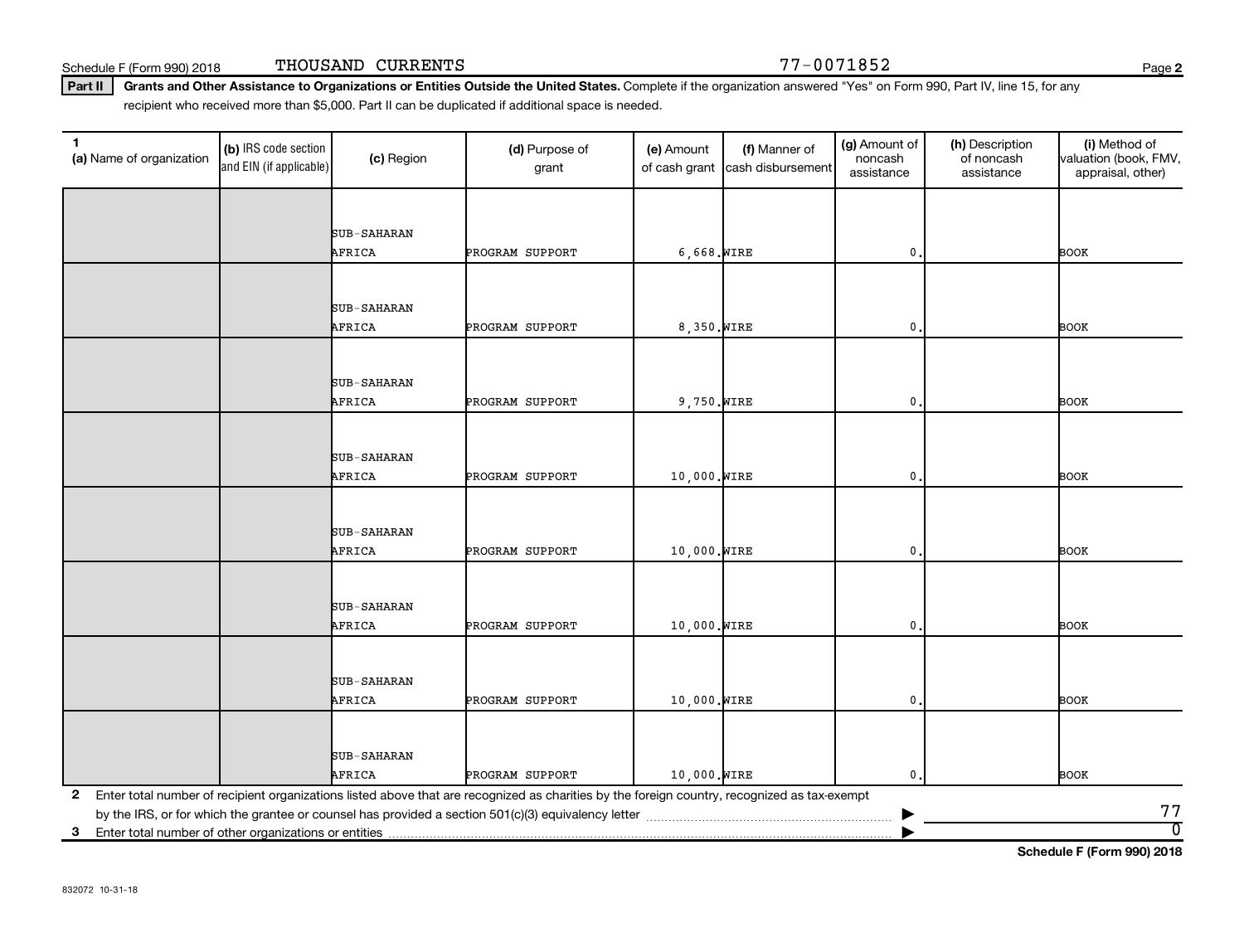|         | Schedule F (Form 990)    |                                                 | THOUSAND CURRENTS            |                                                                                                                                              |              | 77-0071852                                       |                                         |                                              | Page 2                                                      |
|---------|--------------------------|-------------------------------------------------|------------------------------|----------------------------------------------------------------------------------------------------------------------------------------------|--------------|--------------------------------------------------|-----------------------------------------|----------------------------------------------|-------------------------------------------------------------|
| Part II |                          |                                                 |                              | Continuation of Grants and Other Assistance to Organizations or Entities Outside the United States. (Schedule F (Form 990), Part II, line 1) |              |                                                  |                                         |                                              |                                                             |
| 1       | (a) Name of organization | (b) IRS code section<br>and EIN (if applicable) | (c) Region                   | (d) Purpose of<br>grant                                                                                                                      | (e) Amount   | (f) Manner of<br>of cash grant cash disbursement | (g) Amount of<br>non-cash<br>assistance | (h) Description<br>of non-cash<br>assistance | (i) Method of<br>valuation (book, FMV,<br>appraisal, other) |
|         |                          |                                                 | SUB-SAHARAN<br>AFRICA        | PROGRAM SUPPORT                                                                                                                              | 10,000. WIRE |                                                  | $\mathfrak o$ .                         |                                              | <b>BOOK</b>                                                 |
|         |                          |                                                 | <b>SUB-SAHARAN</b><br>AFRICA | PROGRAM SUPPORT                                                                                                                              | 10,000. WIRE |                                                  | $\mathfrak o$ .                         |                                              | <b>BOOK</b>                                                 |
|         |                          |                                                 | <b>SUB-SAHARAN</b><br>AFRICA | PROGRAM SUPPORT                                                                                                                              | 10,000. WIRE |                                                  | $\mathbf 0$ .                           |                                              | <b>BOOK</b>                                                 |
|         |                          |                                                 | SUB-SAHARAN<br>AFRICA        | PROGRAM SUPPORT                                                                                                                              | 10,000. WIRE |                                                  | $\mathfrak{o}$ .                        |                                              | <b>BOOK</b>                                                 |
|         |                          |                                                 | SUB-SAHARAN<br>AFRICA        | PROGRAM SUPPORT                                                                                                                              | 10,000. WIRE |                                                  | $\mathbf 0$                             |                                              | <b>BOOK</b>                                                 |
|         |                          |                                                 | <b>SUB-SAHARAN</b><br>AFRICA | PROGRAM SUPPORT                                                                                                                              | 10,000. WIRE |                                                  | $\mathbf{0}$ .                          |                                              | <b>BOOK</b>                                                 |
|         |                          |                                                 | <b>SUB-SAHARAN</b><br>AFRICA | PROGRAM SUPPORT                                                                                                                              | 20,000. WIRE |                                                  | $\mathbf{0}$                            |                                              | <b>BOOK</b>                                                 |
|         |                          |                                                 | <b>SUB-SAHARAN</b><br>AFRICA | PROGRAM SUPPORT                                                                                                                              | 20,000. WIRE |                                                  | $\mathbf{0}$ .                          |                                              | <b>BOOK</b>                                                 |
|         |                          |                                                 | SUB-SAHARAN<br>AFRICA        | PROGRAM SUPPORT                                                                                                                              | 20,000. WIRE |                                                  | $\mathbf{0}$                            |                                              | <b>BOOK</b>                                                 |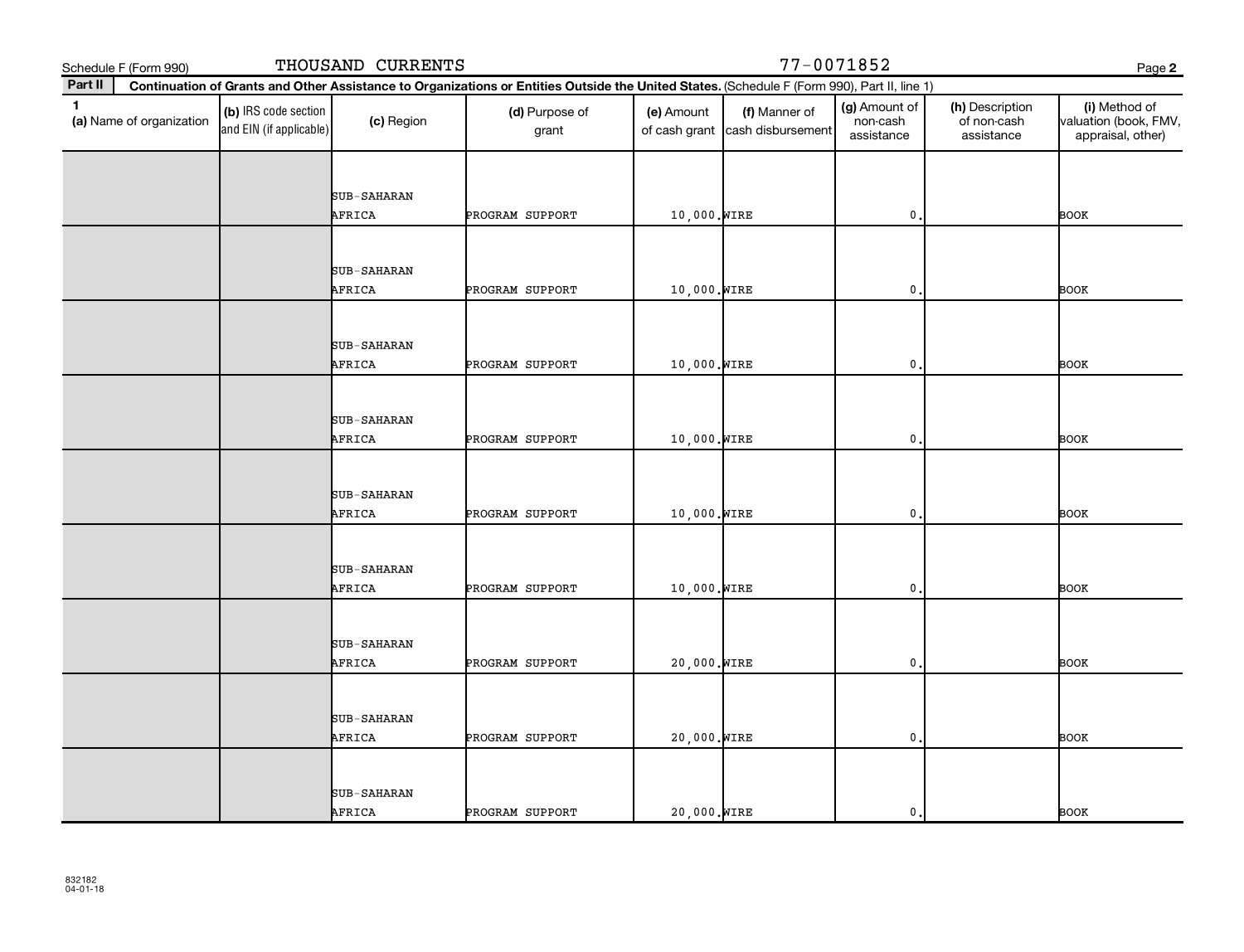|              | Schedule F (Form 990)    |                                                 | THOUSAND CURRENTS            |                                                                                                                                              | 77-0071852<br>Page 2        |                                    |                                         |                                              |                                                             |  |
|--------------|--------------------------|-------------------------------------------------|------------------------------|----------------------------------------------------------------------------------------------------------------------------------------------|-----------------------------|------------------------------------|-----------------------------------------|----------------------------------------------|-------------------------------------------------------------|--|
| Part II      |                          |                                                 |                              | Continuation of Grants and Other Assistance to Organizations or Entities Outside the United States. (Schedule F (Form 990), Part II, line 1) |                             |                                    |                                         |                                              |                                                             |  |
| $\mathbf{1}$ | (a) Name of organization | (b) IRS code section<br>and EIN (if applicable) | (c) Region                   | (d) Purpose of<br>grant                                                                                                                      | (e) Amount<br>of cash grant | (f) Manner of<br>cash disbursement | (g) Amount of<br>non-cash<br>assistance | (h) Description<br>of non-cash<br>assistance | (i) Method of<br>valuation (book, FMV,<br>appraisal, other) |  |
|              |                          |                                                 | <b>SUB-SAHARAN</b><br>AFRICA | PROGRAM SUPPORT                                                                                                                              | 20,000. WIRE                |                                    | $\mathbf{0}$                            |                                              | <b>BOOK</b>                                                 |  |
|              |                          |                                                 | SOUTH ASIA                   | PROGRAM SUPPORT                                                                                                                              | 6,666. WIRE                 |                                    | $\mathbf{0}$                            |                                              | <b>BOOK</b>                                                 |  |
|              |                          |                                                 | SOUTH ASIA                   | PROGRAM SUPPORT                                                                                                                              | 8,000. WIRE                 |                                    | $\mathbf{0}$                            |                                              | <b>BOOK</b>                                                 |  |
|              |                          |                                                 | SOUTH ASIA                   | PROGRAM SUPPORT                                                                                                                              | 9,750. WIRE                 |                                    | $\mathbf{0}$                            |                                              | <b>BOOK</b>                                                 |  |
|              |                          |                                                 | SOUTH ASIA                   | PROGRAM SUPPORT                                                                                                                              | 10,000. WIRE                |                                    | $\mathbf{0}$                            |                                              | <b>BOOK</b>                                                 |  |
|              |                          |                                                 | SOUTH ASIA                   | PROGRAM SUPPORT                                                                                                                              | 10,000. WIRE                |                                    | $\mathbf{0}$                            |                                              | <b>BOOK</b>                                                 |  |
|              |                          |                                                 | SOUTH ASIA                   | PROGRAM SUPPORT                                                                                                                              | 10,000. WIRE                |                                    | $\mathbf{0}$                            |                                              | <b>BOOK</b>                                                 |  |
|              |                          |                                                 | SOUTH ASIA                   | PROGRAM SUPPORT                                                                                                                              | 10,000. WIRE                |                                    | $\mathbf 0$ .                           |                                              | <b>BOOK</b>                                                 |  |
|              |                          |                                                 | SOUTH ASIA                   | PROGRAM SUPPORT                                                                                                                              | 10,000. WIRE                |                                    | $\mathbf{0}$                            |                                              | <b>BOOK</b>                                                 |  |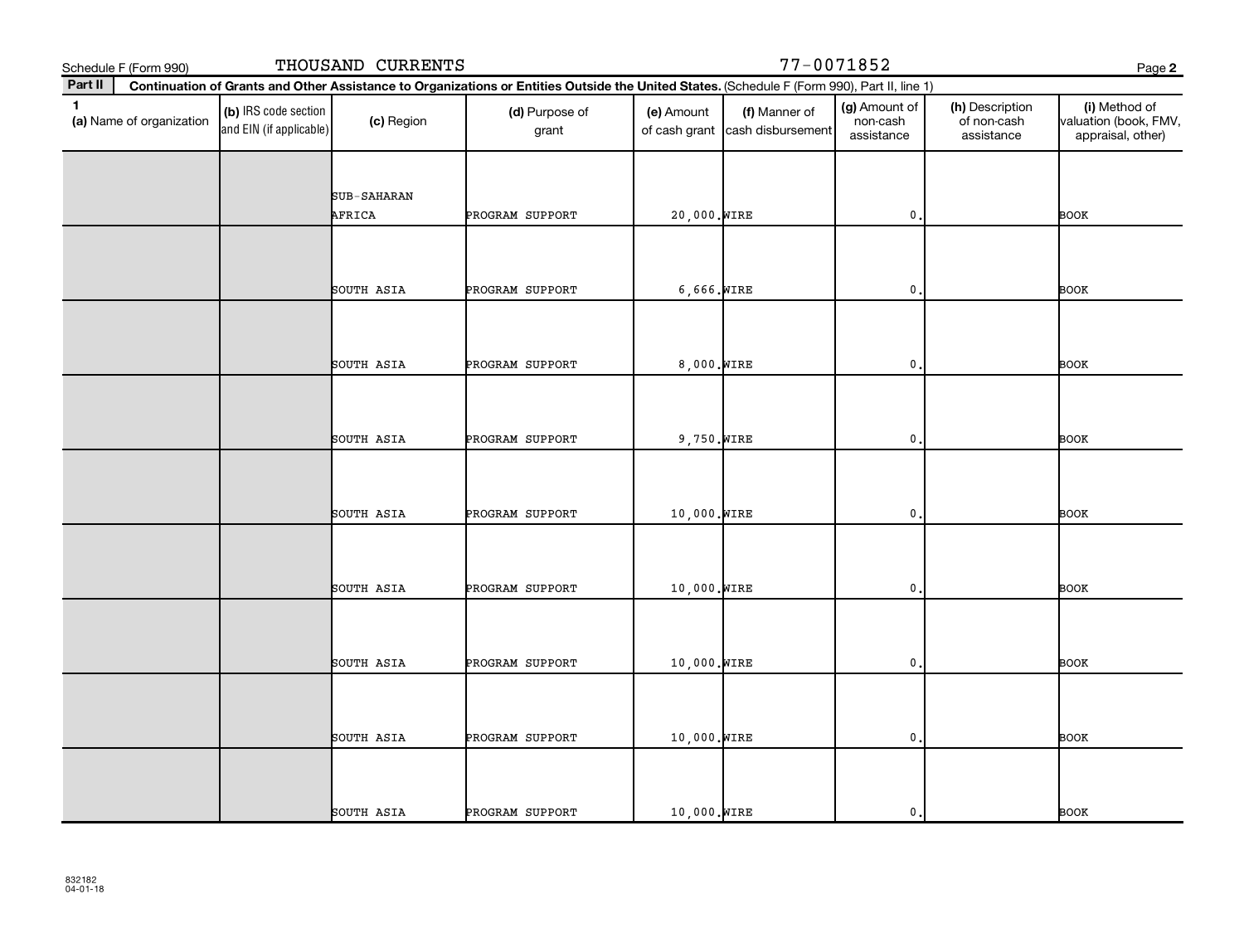|             | Schedule F (Form 990)    |                                                 | THOUSAND CURRENTS |                                                                                                                                              | 77-0071852<br>Page 2        |                                    |                                         |                                              |                                                             |  |  |
|-------------|--------------------------|-------------------------------------------------|-------------------|----------------------------------------------------------------------------------------------------------------------------------------------|-----------------------------|------------------------------------|-----------------------------------------|----------------------------------------------|-------------------------------------------------------------|--|--|
| Part II     |                          |                                                 |                   | Continuation of Grants and Other Assistance to Organizations or Entities Outside the United States. (Schedule F (Form 990), Part II, line 1) |                             |                                    |                                         |                                              |                                                             |  |  |
| $\mathbf 1$ | (a) Name of organization | (b) IRS code section<br>and EIN (if applicable) | (c) Region        | (d) Purpose of<br>grant                                                                                                                      | (e) Amount<br>of cash grant | (f) Manner of<br>cash disbursement | (g) Amount of<br>non-cash<br>assistance | (h) Description<br>of non-cash<br>assistance | (i) Method of<br>valuation (book, FMV,<br>appraisal, other) |  |  |
|             |                          |                                                 |                   |                                                                                                                                              |                             |                                    |                                         |                                              |                                                             |  |  |
|             |                          |                                                 | SOUTH ASIA        | PROGRAM SUPPORT                                                                                                                              | 10,000. WIRE                |                                    | $\mathbf{0}$                            |                                              | <b>BOOK</b>                                                 |  |  |
|             |                          |                                                 | SOUTH ASIA        | PROGRAM SUPPORT                                                                                                                              | 10,250. WIRE                |                                    | 0                                       |                                              | <b>BOOK</b>                                                 |  |  |
|             |                          |                                                 |                   |                                                                                                                                              |                             |                                    |                                         |                                              |                                                             |  |  |
|             |                          |                                                 | SOUTH ASIA        | PROGRAM SUPPORT                                                                                                                              | 12,000. WIRE                |                                    | $\mathbf 0$                             |                                              | <b>BOOK</b>                                                 |  |  |
|             |                          |                                                 |                   |                                                                                                                                              |                             |                                    |                                         |                                              |                                                             |  |  |
|             |                          |                                                 | SOUTH ASIA        | PROGRAM SUPPORT                                                                                                                              | 20,000. WIRE                |                                    | $\mathbf{0}$                            |                                              | <b>BOOK</b>                                                 |  |  |
|             |                          |                                                 | SOUTH ASIA        | PROGRAM SUPPORT                                                                                                                              | 20,000. WIRE                |                                    | 0                                       |                                              | <b>BOOK</b>                                                 |  |  |
|             |                          |                                                 |                   |                                                                                                                                              |                             |                                    |                                         |                                              |                                                             |  |  |
|             |                          |                                                 | SOUTH ASIA        | PROGRAM SUPPORT                                                                                                                              | 20,000. WIRE                |                                    | $\mathbf{0}$                            |                                              | <b>BOOK</b>                                                 |  |  |
|             |                          |                                                 | SOUTH ASIA        | PROGRAM SUPPORT                                                                                                                              | 20,000. WIRE                |                                    | $\mathbf{0}$                            |                                              | <b>BOOK</b>                                                 |  |  |
|             |                          |                                                 |                   |                                                                                                                                              |                             |                                    |                                         |                                              |                                                             |  |  |
|             |                          |                                                 | SOUTH ASIA        | PROGRAM SUPPORT                                                                                                                              | 20,000. WIRE                |                                    | $\mathbf 0$                             |                                              | <b>BOOK</b>                                                 |  |  |
|             |                          |                                                 |                   |                                                                                                                                              |                             |                                    |                                         |                                              |                                                             |  |  |
|             |                          |                                                 | SOUTH ASIA        | PROGRAM SUPPORT                                                                                                                              | 30,000. WIRE                |                                    | 0                                       |                                              | <b>BOOK</b>                                                 |  |  |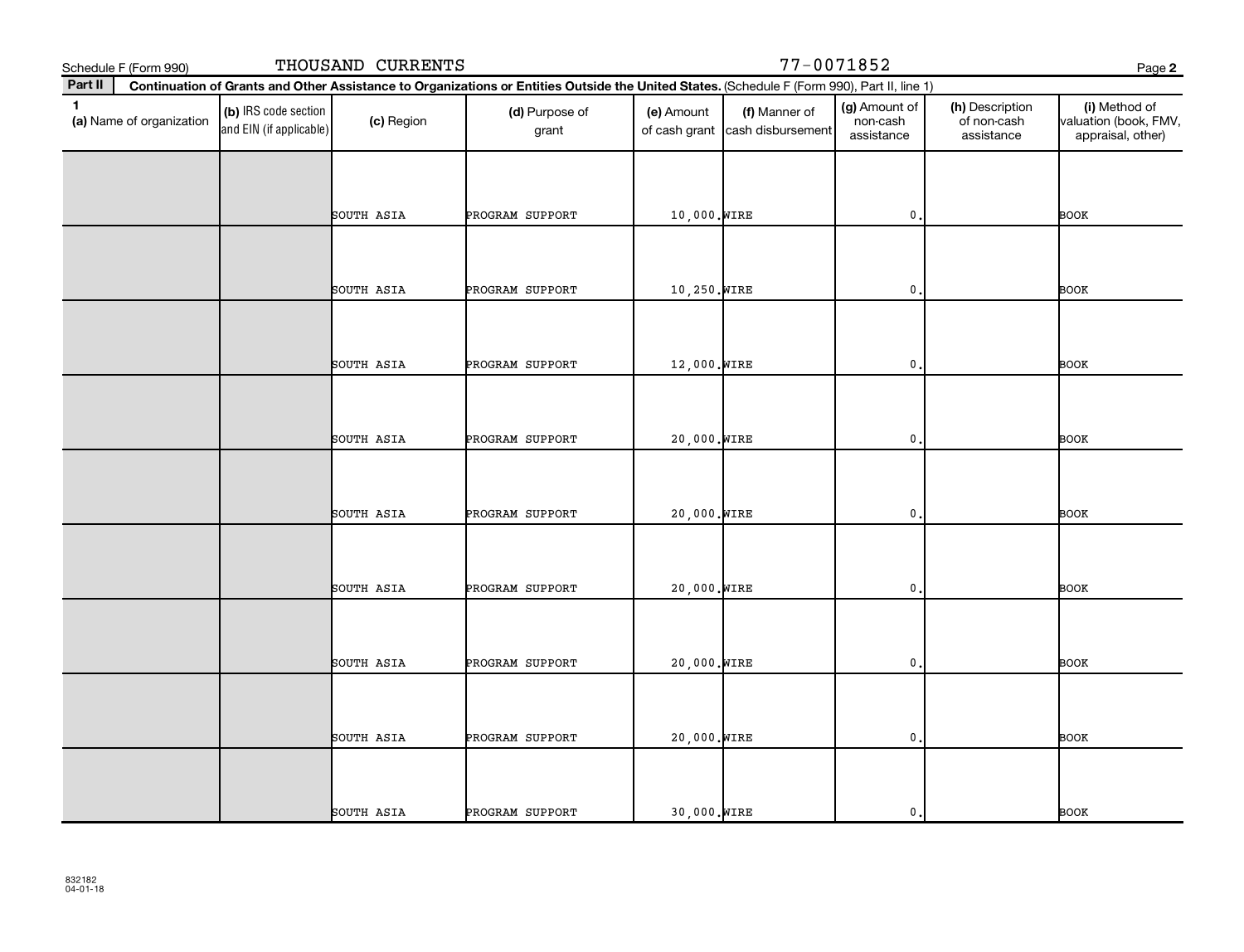|             | Schedule F (Form 990)    |                                                 | THOUSAND CURRENTS |                                                                                                                                              | 77-0071852<br>Page 2        |                                    |                                         |                                              |                                                             |  |  |
|-------------|--------------------------|-------------------------------------------------|-------------------|----------------------------------------------------------------------------------------------------------------------------------------------|-----------------------------|------------------------------------|-----------------------------------------|----------------------------------------------|-------------------------------------------------------------|--|--|
| Part II     |                          |                                                 |                   | Continuation of Grants and Other Assistance to Organizations or Entities Outside the United States. (Schedule F (Form 990), Part II, line 1) |                             |                                    |                                         |                                              |                                                             |  |  |
| $\mathbf 1$ | (a) Name of organization | (b) IRS code section<br>and EIN (if applicable) | (c) Region        | (d) Purpose of<br>grant                                                                                                                      | (e) Amount<br>of cash grant | (f) Manner of<br>cash disbursement | (g) Amount of<br>non-cash<br>assistance | (h) Description<br>of non-cash<br>assistance | (i) Method of<br>valuation (book, FMV,<br>appraisal, other) |  |  |
|             |                          |                                                 | SOUTH ASIA        | PROGRAM SUPPORT                                                                                                                              | 30,000. WIRE                |                                    | $\mathbf{0}$                            |                                              | <b>BOOK</b>                                                 |  |  |
|             |                          |                                                 |                   |                                                                                                                                              |                             |                                    |                                         |                                              |                                                             |  |  |
|             |                          |                                                 | SOUTH ASIA        | PROGRAM SUPPORT                                                                                                                              | 30,000. WIRE                |                                    | 0                                       |                                              | <b>BOOK</b>                                                 |  |  |
|             |                          |                                                 |                   |                                                                                                                                              |                             |                                    |                                         |                                              |                                                             |  |  |
|             |                          |                                                 | SOUTH ASIA        | PROGRAM SUPPORT                                                                                                                              | 44,000. WIRE                |                                    | 0                                       |                                              | <b>BOOK</b>                                                 |  |  |
|             |                          |                                                 | SOUTH AMERICA     | PROGRAM SUPPORT                                                                                                                              | 5,250. WIRE                 |                                    | 0                                       |                                              | <b>BOOK</b>                                                 |  |  |
|             |                          |                                                 |                   |                                                                                                                                              |                             |                                    |                                         |                                              |                                                             |  |  |
|             |                          |                                                 | SOUTH AMERICA     | PROGRAM SUPPORT                                                                                                                              | 5,250. WIRE                 |                                    | $\mathbf{0}$                            |                                              | <b>BOOK</b>                                                 |  |  |
|             |                          |                                                 | SOUTH AMERICA     | PROGRAM SUPPORT                                                                                                                              | 5,800. WIRE                 |                                    | $\mathbf 0$                             |                                              | <b>BOOK</b>                                                 |  |  |
|             |                          |                                                 |                   |                                                                                                                                              |                             |                                    |                                         |                                              |                                                             |  |  |
|             |                          |                                                 | SOUTH AMERICA     | PROGRAM SUPPORT                                                                                                                              | 6,600. WIRE                 |                                    | $\mathbf{0}$                            |                                              | <b>BOOK</b>                                                 |  |  |
|             |                          |                                                 | SOUTH AMERICA     | PROGRAM SUPPORT                                                                                                                              | 6,666. WIRE                 |                                    | 0                                       |                                              | <b>BOOK</b>                                                 |  |  |
|             |                          |                                                 |                   |                                                                                                                                              |                             |                                    |                                         |                                              |                                                             |  |  |
|             |                          |                                                 | SOUTH AMERICA     | PROGRAM SUPPORT                                                                                                                              | 7,250. WIRE                 |                                    | $\mathbf{0}$                            |                                              | <b>BOOK</b>                                                 |  |  |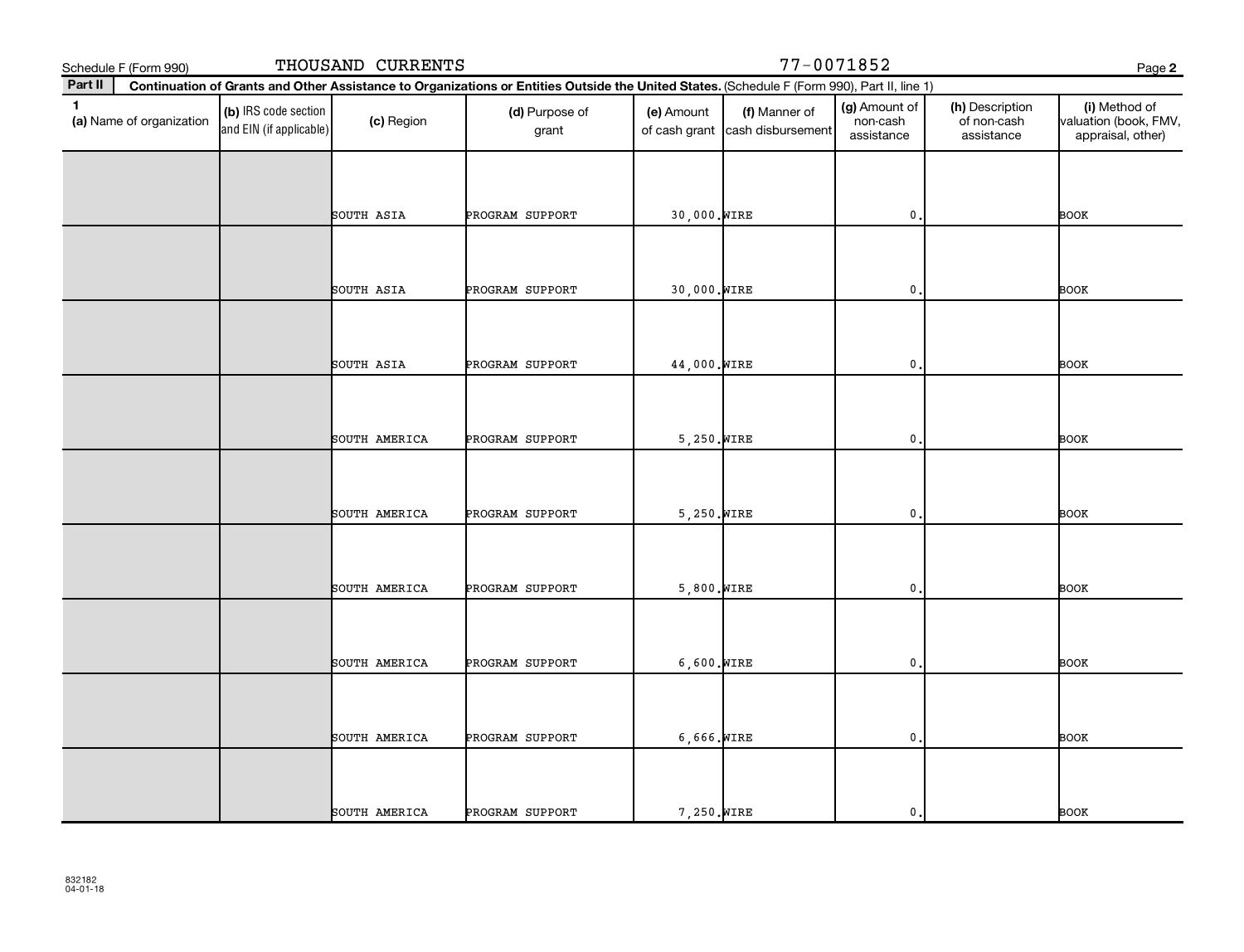|         | Schedule F (Form 990)    |                                                 | THOUSAND CURRENTS |                                                                                                                                              | 77-0071852<br>Page 2        |                                    |                                         |                                              |                                                             |  |  |  |
|---------|--------------------------|-------------------------------------------------|-------------------|----------------------------------------------------------------------------------------------------------------------------------------------|-----------------------------|------------------------------------|-----------------------------------------|----------------------------------------------|-------------------------------------------------------------|--|--|--|
| Part II |                          |                                                 |                   | Continuation of Grants and Other Assistance to Organizations or Entities Outside the United States. (Schedule F (Form 990), Part II, line 1) |                             |                                    |                                         |                                              |                                                             |  |  |  |
| 1       | (a) Name of organization | (b) IRS code section<br>and EIN (if applicable) | (c) Region        | (d) Purpose of<br>grant                                                                                                                      | (e) Amount<br>of cash grant | (f) Manner of<br>cash disbursement | (g) Amount of<br>non-cash<br>assistance | (h) Description<br>of non-cash<br>assistance | (i) Method of<br>valuation (book, FMV,<br>appraisal, other) |  |  |  |
|         |                          |                                                 |                   |                                                                                                                                              |                             |                                    |                                         |                                              |                                                             |  |  |  |
|         |                          |                                                 | SOUTH AMERICA     | PROGRAM SUPPORT                                                                                                                              | 7,500. WIRE                 |                                    | $\mathbf{0}$                            |                                              | <b>BOOK</b>                                                 |  |  |  |
|         |                          |                                                 | SOUTH AMERICA     | PROGRAM SUPPORT                                                                                                                              | 8,000. WIRE                 |                                    | 0                                       |                                              | <b>BOOK</b>                                                 |  |  |  |
|         |                          |                                                 |                   |                                                                                                                                              |                             |                                    |                                         |                                              |                                                             |  |  |  |
|         |                          |                                                 | SOUTH AMERICA     | PROGRAM SUPPORT                                                                                                                              | 10,000. WIRE                |                                    | $\mathbf{0}$                            |                                              | <b>BOOK</b>                                                 |  |  |  |
|         |                          |                                                 | SOUTH AMERICA     | PROGRAM SUPPORT                                                                                                                              | 10,000. WIRE                |                                    | 0                                       |                                              | <b>BOOK</b>                                                 |  |  |  |
|         |                          |                                                 |                   |                                                                                                                                              |                             |                                    |                                         |                                              |                                                             |  |  |  |
|         |                          |                                                 | SOUTH AMERICA     | PROGRAM SUPPORT                                                                                                                              | 10,000. WIRE                |                                    | $\mathbf 0$ .                           |                                              | <b>BOOK</b>                                                 |  |  |  |
|         |                          |                                                 | SOUTH AMERICA     | PROGRAM SUPPORT                                                                                                                              | 10,000. WIRE                |                                    | 0                                       |                                              | <b>BOOK</b>                                                 |  |  |  |
|         |                          |                                                 |                   |                                                                                                                                              |                             |                                    |                                         |                                              |                                                             |  |  |  |
|         |                          |                                                 | SOUTH AMERICA     | PROGRAM SUPPORT                                                                                                                              | 10,000. WIRE                |                                    | $\mathbf{0}$                            |                                              | <b>BOOK</b>                                                 |  |  |  |
|         |                          |                                                 |                   |                                                                                                                                              |                             |                                    |                                         |                                              |                                                             |  |  |  |
|         |                          |                                                 | SOUTH AMERICA     | PROGRAM SUPPORT                                                                                                                              | 10,000. WIRE                |                                    | 0                                       |                                              | <b>BOOK</b>                                                 |  |  |  |
|         |                          |                                                 | SOUTH AMERICA     | PROGRAM SUPPORT                                                                                                                              | 10,000. WIRE                |                                    | $\mathbf 0$ .                           |                                              | <b>BOOK</b>                                                 |  |  |  |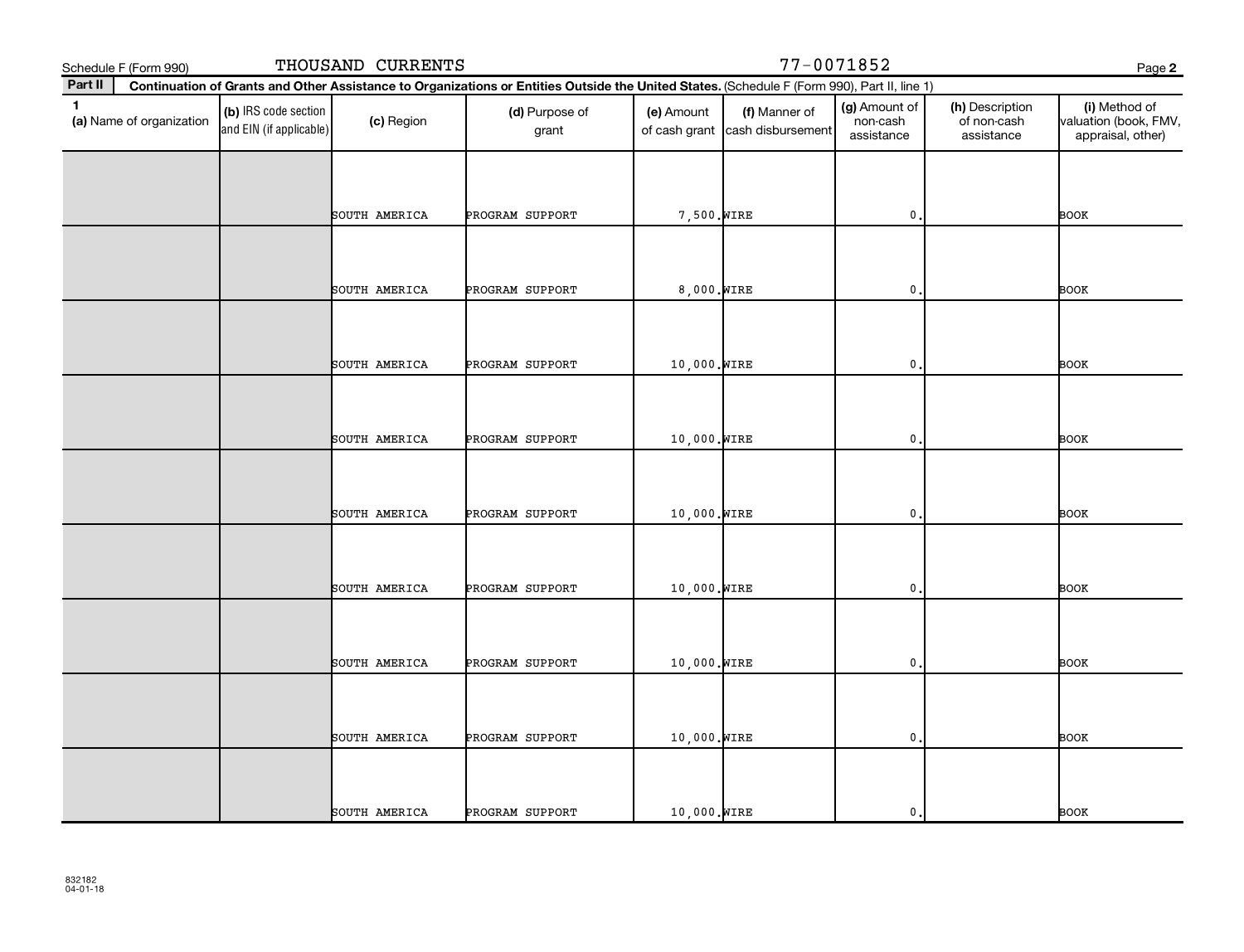|         | Schedule F (Form 990)    |                                                 | THOUSAND CURRENTS                 |                                                                                                                                              | 77-0071852<br>Page 2        |                                    |                                         |                                              |                                                             |  |
|---------|--------------------------|-------------------------------------------------|-----------------------------------|----------------------------------------------------------------------------------------------------------------------------------------------|-----------------------------|------------------------------------|-----------------------------------------|----------------------------------------------|-------------------------------------------------------------|--|
| Part II |                          |                                                 |                                   | Continuation of Grants and Other Assistance to Organizations or Entities Outside the United States. (Schedule F (Form 990), Part II, line 1) |                             |                                    |                                         |                                              |                                                             |  |
| 1       | (a) Name of organization | (b) IRS code section<br>and EIN (if applicable) | (c) Region                        | (d) Purpose of<br>grant                                                                                                                      | (e) Amount<br>of cash grant | (f) Manner of<br>cash disbursement | (g) Amount of<br>non-cash<br>assistance | (h) Description<br>of non-cash<br>assistance | (i) Method of<br>valuation (book, FMV,<br>appraisal, other) |  |
|         |                          |                                                 | SOUTH AMERICA                     | PROGRAM SUPPORT                                                                                                                              | 10,000. WIRE                |                                    | $\mathbf 0$ .                           |                                              | <b>BOOK</b>                                                 |  |
|         |                          |                                                 |                                   |                                                                                                                                              |                             |                                    |                                         |                                              |                                                             |  |
|         |                          |                                                 | SOUTH AMERICA                     | PROGRAM SUPPORT                                                                                                                              | 10,000. WIRE                |                                    | 0                                       |                                              | <b>BOOK</b>                                                 |  |
|         |                          |                                                 | SOUTH AMERICA                     | PROGRAM SUPPORT                                                                                                                              | 10,000. WIRE                |                                    | 0                                       |                                              | <b>BOOK</b>                                                 |  |
|         |                          |                                                 | SOUTH AMERICA                     | PROGRAM SUPPORT                                                                                                                              | 10,000. WIRE                |                                    | 0                                       |                                              | <b>BOOK</b>                                                 |  |
|         |                          |                                                 | SOUTH AMERICA                     | PROGRAM SUPPORT                                                                                                                              | 12,000. WIRE                |                                    | 0                                       |                                              | <b>BOOK</b>                                                 |  |
|         |                          |                                                 |                                   |                                                                                                                                              |                             |                                    |                                         |                                              |                                                             |  |
|         |                          |                                                 | SOUTH AMERICA                     | PROGRAM SUPPORT                                                                                                                              | 12,668. WIRE                |                                    | 0                                       |                                              | <b>BOOK</b>                                                 |  |
|         |                          |                                                 | SOUTH AMERICA                     | PROGRAM SUPPORT                                                                                                                              | 13,525. WIRE                |                                    | $\mathbf{0}$                            |                                              | <b>BOOK</b>                                                 |  |
|         |                          |                                                 |                                   |                                                                                                                                              |                             |                                    |                                         |                                              |                                                             |  |
|         |                          |                                                 | SOUTH AMERICA<br>CENTRAL AMERICA  | PROGRAM SUPPORT                                                                                                                              | 13,807. WIRE                |                                    | 0                                       |                                              | <b>BOOK</b>                                                 |  |
|         |                          |                                                 | AND THE CARIBBEAN PROGRAM SUPPORT |                                                                                                                                              | 6,600. WIRE                 |                                    | $\mathbf 0$ .                           |                                              | <b>BOOK</b>                                                 |  |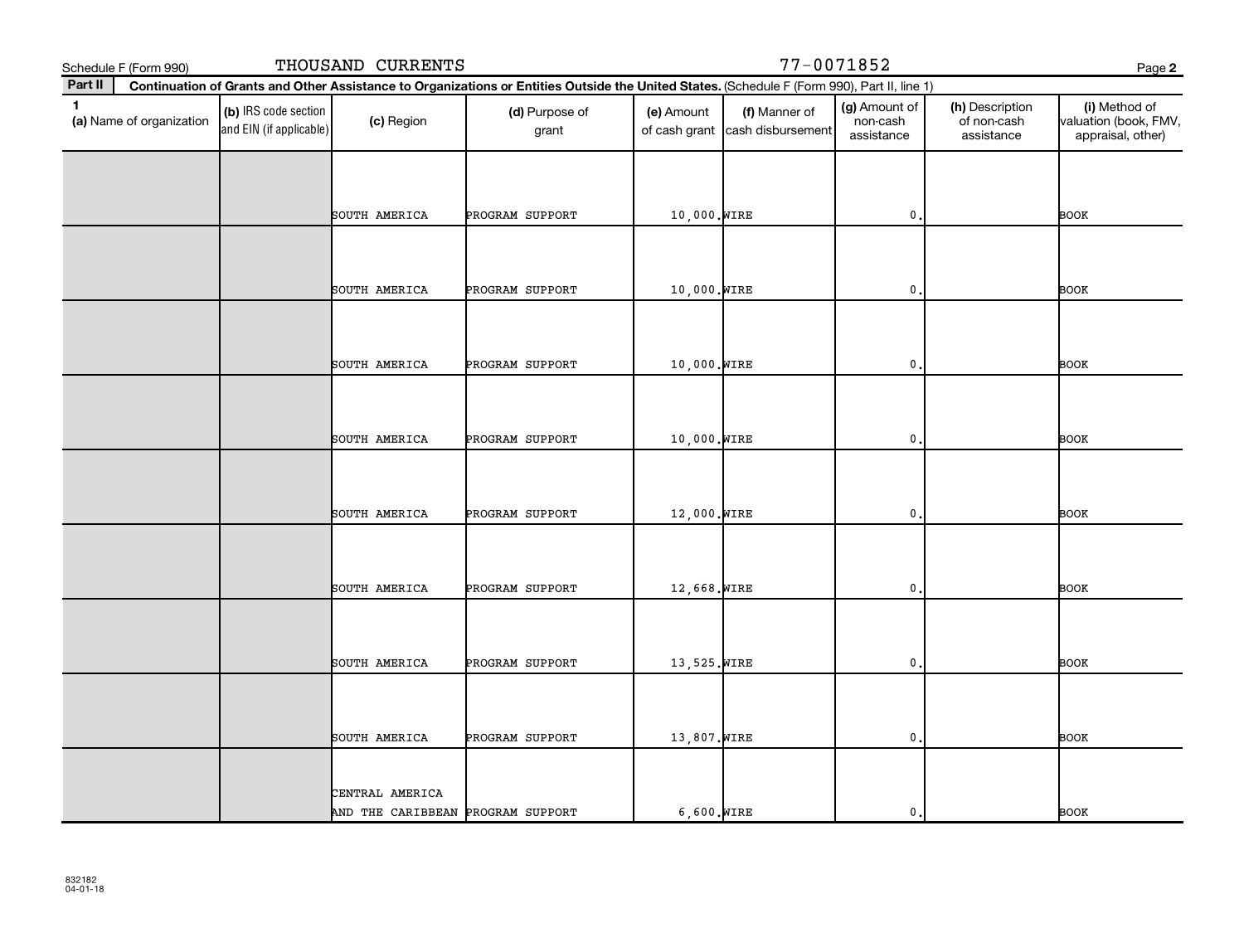| Schedule F (Form 990)                    |                                                 | THOUSAND CURRENTS                                    |                                                                                                                                              | 77-0071852<br>Page 2        |                                    |                                         |                                              |                                                             |  |
|------------------------------------------|-------------------------------------------------|------------------------------------------------------|----------------------------------------------------------------------------------------------------------------------------------------------|-----------------------------|------------------------------------|-----------------------------------------|----------------------------------------------|-------------------------------------------------------------|--|
| Part II                                  |                                                 |                                                      | Continuation of Grants and Other Assistance to Organizations or Entities Outside the United States. (Schedule F (Form 990), Part II, line 1) |                             |                                    |                                         |                                              |                                                             |  |
| $\mathbf{1}$<br>(a) Name of organization | (b) IRS code section<br>and EIN (if applicable) | (c) Region                                           | (d) Purpose of<br>grant                                                                                                                      | (e) Amount<br>of cash grant | (f) Manner of<br>cash disbursement | (g) Amount of<br>non-cash<br>assistance | (h) Description<br>of non-cash<br>assistance | (i) Method of<br>valuation (book, FMV,<br>appraisal, other) |  |
|                                          |                                                 | CENTRAL AMERICA<br>AND THE CARIBBEAN PROGRAM SUPPORT |                                                                                                                                              | 7,240. WIRE                 |                                    | 0                                       |                                              | BOOK                                                        |  |
|                                          |                                                 | CENTRAL AMERICA                                      |                                                                                                                                              |                             |                                    |                                         |                                              |                                                             |  |
|                                          |                                                 | AND THE CARIBBEAN PROGRAM SUPPORT                    |                                                                                                                                              | 10,500. WIRE                |                                    | 0                                       |                                              | <b>BOOK</b>                                                 |  |
|                                          |                                                 | CENTRAL AMERICA                                      |                                                                                                                                              |                             |                                    |                                         |                                              |                                                             |  |
|                                          |                                                 | AND THE CARIBBEAN PROGRAM SUPPORT                    |                                                                                                                                              | 14,100. WIRE                |                                    | 0                                       |                                              | <b>BOOK</b>                                                 |  |
|                                          |                                                 | CENTRAL AMERICA<br>AND THE CARIBBEAN PROGRAM SUPPORT |                                                                                                                                              | 20,000. WIRE                |                                    | 0                                       |                                              | <b>BOOK</b>                                                 |  |
|                                          |                                                 | CENTRAL AMERICA<br>AND THE CARIBBEAN PROGRAM SUPPORT |                                                                                                                                              | 20,000. WIRE                |                                    | 0                                       |                                              | BOOK                                                        |  |
|                                          |                                                 |                                                      |                                                                                                                                              |                             |                                    |                                         |                                              |                                                             |  |
|                                          |                                                 | CENTRAL AMERICA<br>AND THE CARIBBEAN PROGRAM SUPPORT |                                                                                                                                              | 20,000. WIRE                |                                    | 0                                       |                                              | <b>BOOK</b>                                                 |  |
|                                          |                                                 | CENTRAL AMERICA                                      |                                                                                                                                              |                             |                                    |                                         |                                              |                                                             |  |
|                                          |                                                 | AND THE CARIBBEAN PROGRAM SUPPORT                    |                                                                                                                                              | 20,000. WIRE                |                                    | 0                                       |                                              | BOOK                                                        |  |
|                                          |                                                 | CENTRAL AMERICA<br>AND THE CARIBBEAN PROGRAM SUPPORT |                                                                                                                                              | 20,000. WIRE                |                                    | 0                                       |                                              | <b>BOOK</b>                                                 |  |
|                                          |                                                 | CENTRAL AMERICA                                      |                                                                                                                                              |                             |                                    |                                         |                                              |                                                             |  |
|                                          |                                                 | AND THE CARIBBEAN PROGRAM SUPPORT                    |                                                                                                                                              | 20,000. WIRE                |                                    | 0                                       |                                              | BOOK                                                        |  |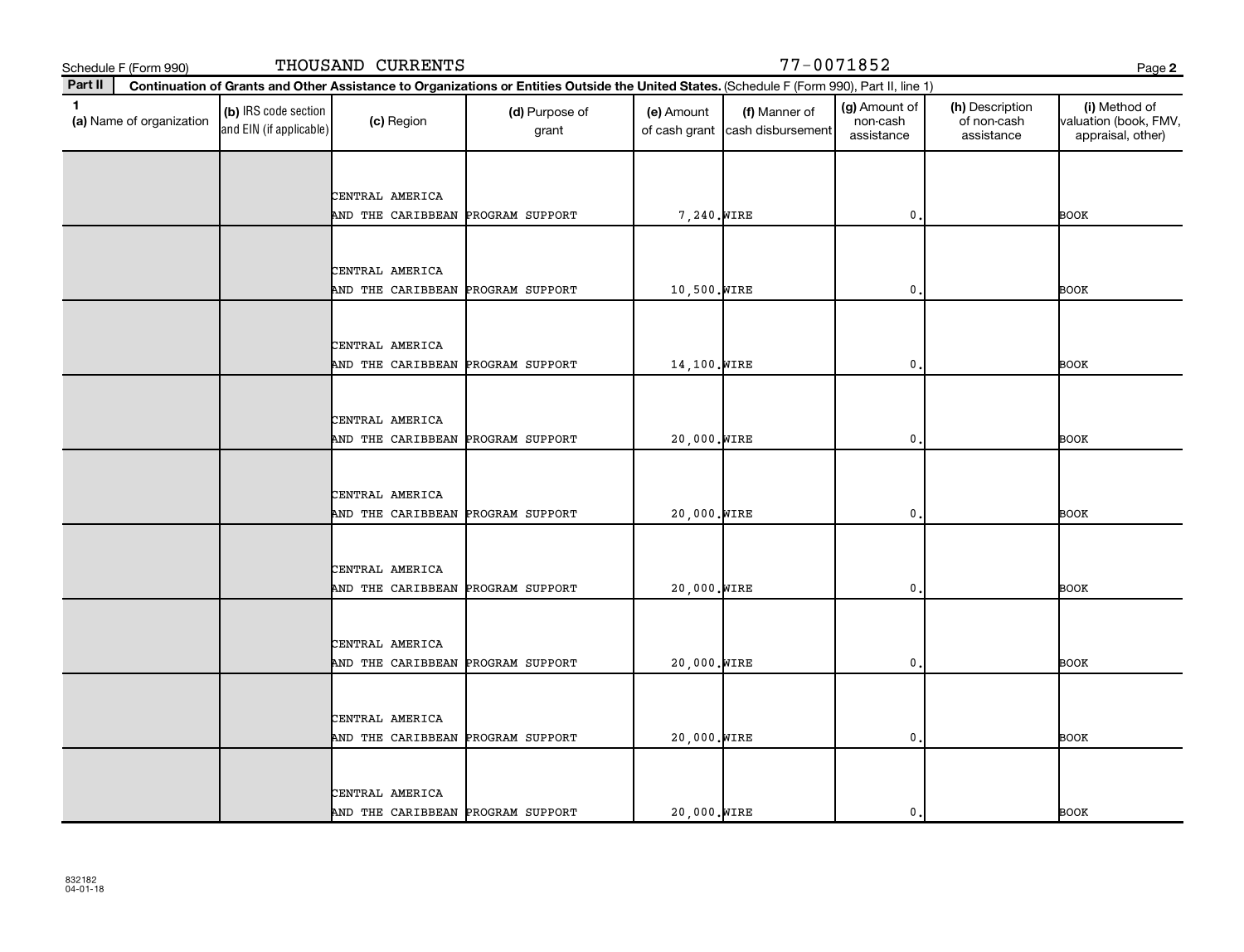|              | Schedule F (Form 990)    |                                                 | THOUSAND CURRENTS                                    |                                                                                                                                              | 77-0071852<br>Page 2 |                                                  |                                         |                                              |                                                             |  |  |
|--------------|--------------------------|-------------------------------------------------|------------------------------------------------------|----------------------------------------------------------------------------------------------------------------------------------------------|----------------------|--------------------------------------------------|-----------------------------------------|----------------------------------------------|-------------------------------------------------------------|--|--|
| Part II      |                          |                                                 |                                                      | Continuation of Grants and Other Assistance to Organizations or Entities Outside the United States. (Schedule F (Form 990), Part II, line 1) |                      |                                                  |                                         |                                              |                                                             |  |  |
| $\mathbf{1}$ | (a) Name of organization | (b) IRS code section<br>and EIN (if applicable) | (c) Region                                           | (d) Purpose of<br>grant                                                                                                                      | (e) Amount           | (f) Manner of<br>of cash grant cash disbursement | (g) Amount of<br>non-cash<br>assistance | (h) Description<br>of non-cash<br>assistance | (i) Method of<br>valuation (book, FMV,<br>appraisal, other) |  |  |
|              |                          |                                                 | CENTRAL AMERICA<br>AND THE CARIBBEAN PROGRAM SUPPORT |                                                                                                                                              | 20,000. WIRE         |                                                  | $\mathbf{0}$                            |                                              | BOOK                                                        |  |  |
|              |                          |                                                 | CENTRAL AMERICA<br>AND THE CARIBBEAN PROGRAM SUPPORT |                                                                                                                                              | 20,000. WIRE         |                                                  | $\mathbf{0}$                            |                                              | <b>BOOK</b>                                                 |  |  |
|              |                          |                                                 | CENTRAL AMERICA<br>AND THE CARIBBEAN PROGRAM SUPPORT |                                                                                                                                              | 20,000. WIRE         |                                                  | 0                                       |                                              | <b>BOOK</b>                                                 |  |  |
|              |                          |                                                 | CENTRAL AMERICA<br>AND THE CARIBBEAN PROGRAM SUPPORT |                                                                                                                                              | 30,000. WIRE         |                                                  | $\mathbf{0}$                            |                                              | <b>BOOK</b>                                                 |  |  |
|              |                          |                                                 | CENTRAL AMERICA<br>AND THE CARIBBEAN PROGRAM SUPPORT |                                                                                                                                              | 32,500. WIRE         |                                                  | $\mathbf{0}$                            |                                              | <b>BOOK</b>                                                 |  |  |
|              |                          |                                                 | NORTH AMERICA                                        | PROGRAM SUPPORT                                                                                                                              | 90,713. WIRE         |                                                  | $\mathbf{0}$                            |                                              | <b>BOOK</b>                                                 |  |  |
|              |                          |                                                 |                                                      |                                                                                                                                              |                      |                                                  |                                         |                                              |                                                             |  |  |
|              |                          |                                                 |                                                      |                                                                                                                                              |                      |                                                  |                                         |                                              |                                                             |  |  |
|              |                          |                                                 |                                                      |                                                                                                                                              |                      |                                                  |                                         |                                              |                                                             |  |  |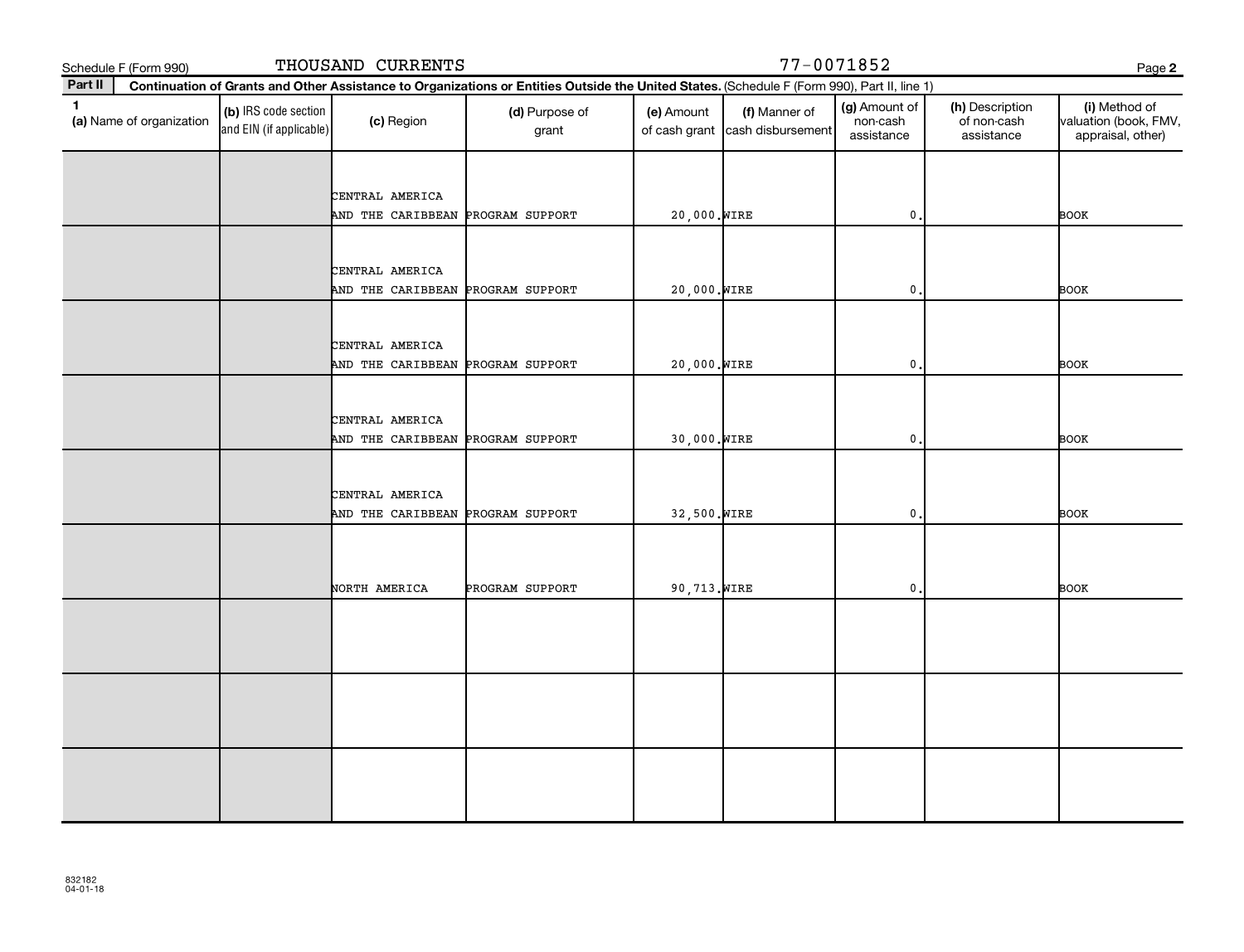# Part III Grants and Other Assistance to Individuals Outside the United States. Complete if the organization answered "Yes" on Form 990, Part IV, line 16. (a) Type of grant or assistance (b) Region (b) Region (c) Number of (d) Amount of (e) Manner of (f) Amount of (f)<br>Region (cash grant cash dishursement popcash noncash assistance v Schedule F (Form 990) 2018 THOUSAND CURRENTS 77-0071852 Part III can be duplicated if additional space is needed. (c) Number of **recipients** (d) Amount of cash grant (e) Manner of cash disbursement (f) Amount of noncash assistance noncash assistance THOUSAND CURRENTS

**Schedule F (Form 990) 2018**

Page 3

**(h)** Method of<br>valuation<br>(book, FMV,<br>appraisal, other)

(g) Description of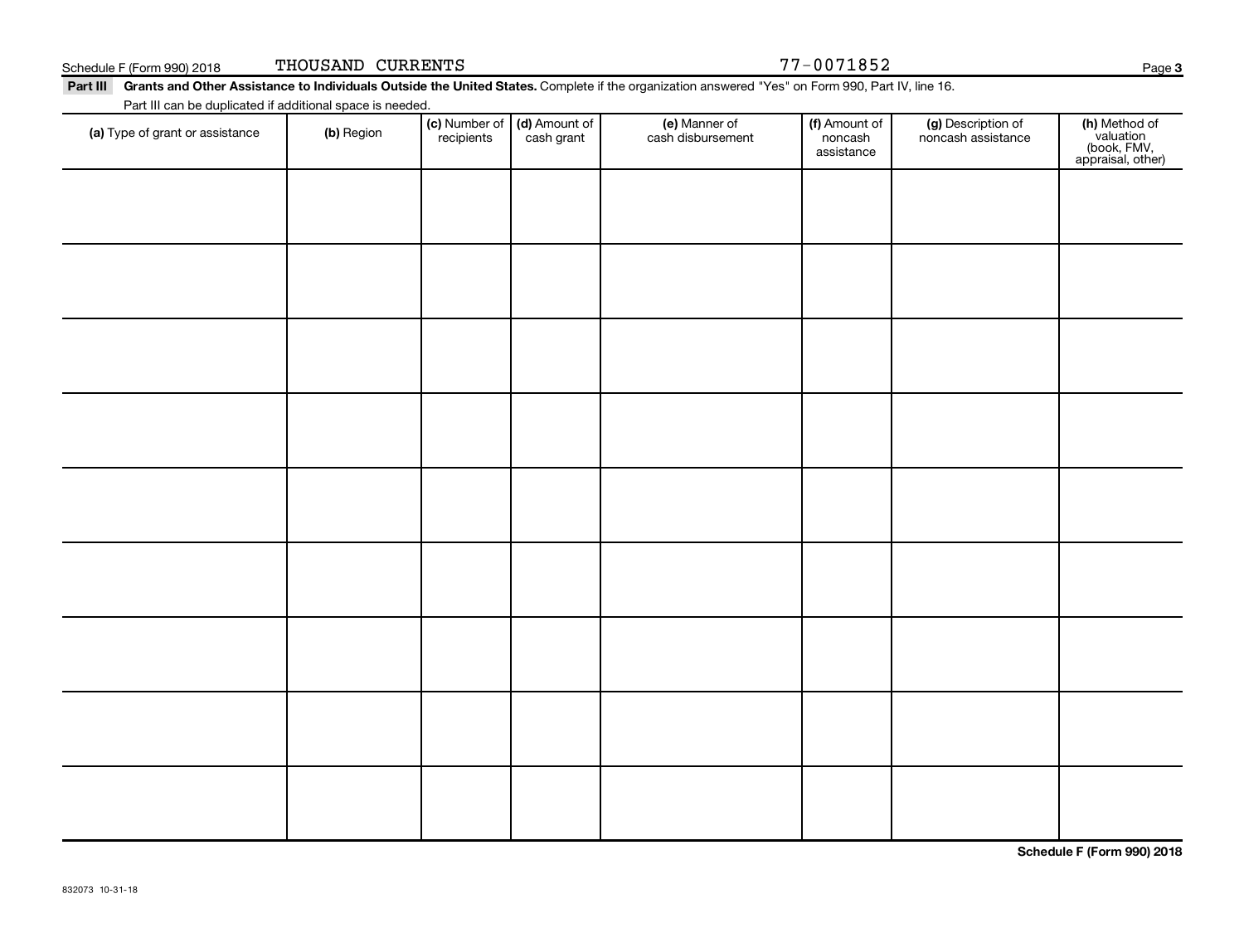| $\mathbf{1}$   | Was the organization a U.S. transferor of property to a foreign corporation during the tax year? If "Yes," the<br>organization may be required to file Form 926, Return by a U.S. Transferor of Property to a Foreign<br>Corporation (see Instructions for Form 926) manufactured control and the control of the control of the control of the control of the control of the control of the control of the control of the control of the control of the | Yes | $ X _{\text{No}}$            |
|----------------|---------------------------------------------------------------------------------------------------------------------------------------------------------------------------------------------------------------------------------------------------------------------------------------------------------------------------------------------------------------------------------------------------------------------------------------------------------|-----|------------------------------|
| $\overline{2}$ | Did the organization have an interest in a foreign trust during the tax year? If "Yes," the organization<br>may be required to separately file Form 3520, Annual Return To Report Transactions With Foreign<br>Trusts and Receipt of Certain Foreign Gifts, and/or Form 3520-A, Annual Information Return of Foreign<br>Trust With a U.S. Owner (see Instructions for Forms 3520 and 3520-A; don't file with Form 990)                                  | Yes | ∣X I <sub>No</sub>           |
| 3              | Did the organization have an ownership interest in a foreign corporation during the tax year? If "Yes,"<br>the organization may be required to file Form 5471, Information Return of U.S. Persons With Respect To                                                                                                                                                                                                                                       | Yes | ∣X∣ <sub>No</sub>            |
| 4              | Was the organization a direct or indirect shareholder of a passive foreign investment company or a<br>qualified electing fund during the tax year? If "Yes," the organization may be required to file Form 8621,<br>Information Return by a Shareholder of a Passive Foreign Investment Company or Qualified Electing Fund<br>(see Instructions for Form 8621)                                                                                          | Yes | $ X _{\mathsf{No}}$          |
| 5              | Did the organization have an ownership interest in a foreign partnership during the tax year? If "Yes,"<br>the organization may be required to file Form 8865, Return of U.S. Persons With Respect to Certain<br>Foreign Partnerships (see Instructions for Form 8865)                                                                                                                                                                                  | Yes | $\overline{\mathbf{X}}$   No |
| 6              | Did the organization have any operations in or related to any boycotting countries during the tax year? If<br>"Yes," the organization may be required to separately file Form 5713, International Boycott Report (see                                                                                                                                                                                                                                   | Yes |                              |

**Schedule F (Form 990) 2018**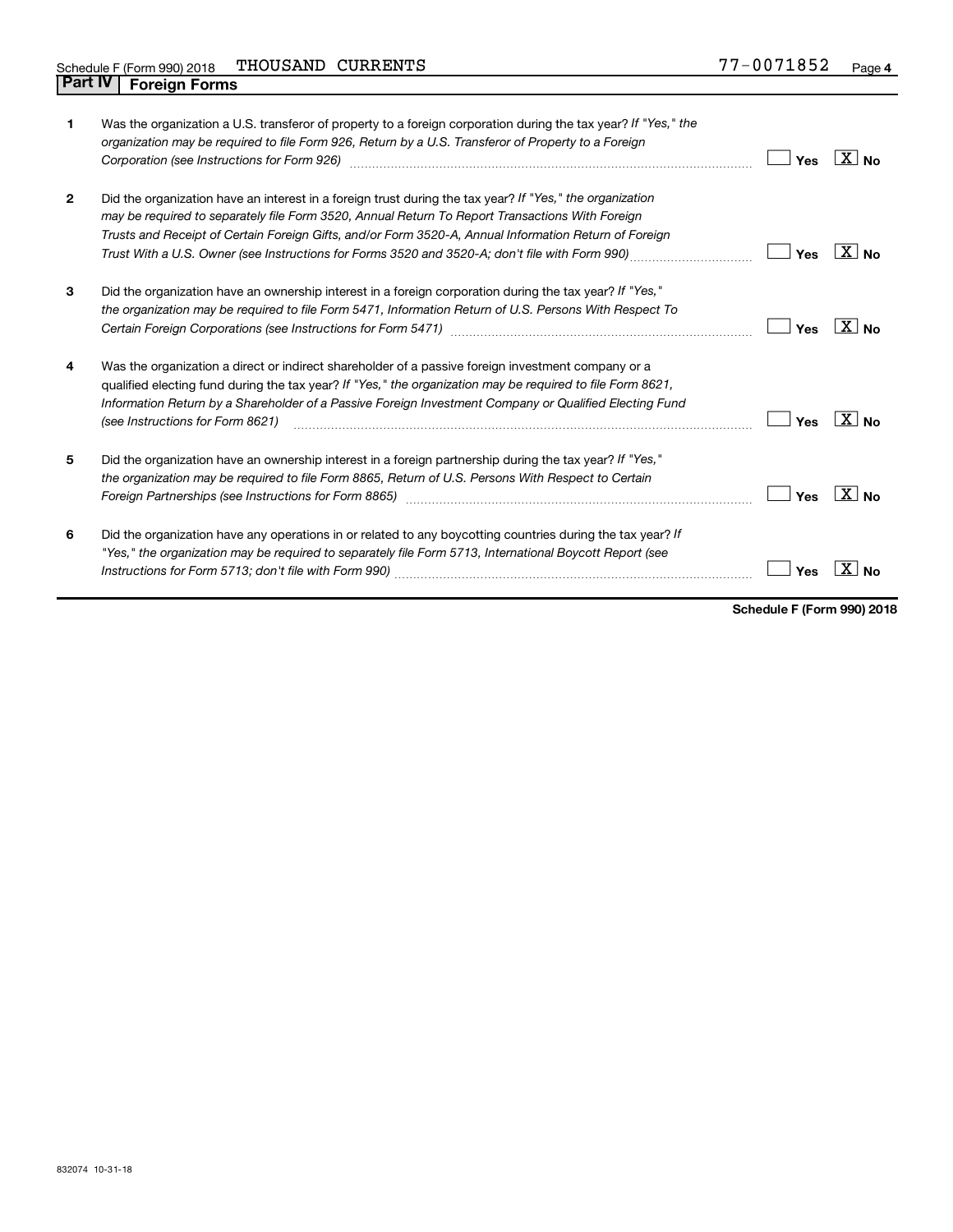## **Part V Supplemental Information**

Provide the information required by Part I, line 2 (monitoring of funds); Part I, line 3, column (f) (accounting method; amounts of investments vs. expenditures per region); Part II, line 1 (accounting method); Part III (accounting method); and Part III, column (c) (estimated number of recipients), as applicable. Also complete this part to provide any additional information. See instructions.

PART I, LINE 2:

GRANTS ARE APPROVED BY THE BOARD OF DIRECTORS. GRANT AGREEMENTS ARE

## SIGNED BY THE EXECUTIVE DIRECTOR. REPORTS SUBMITTED BY THE GRANTEES ARE

REVIEWED FOR PROPER EXEMPT PURPOSES.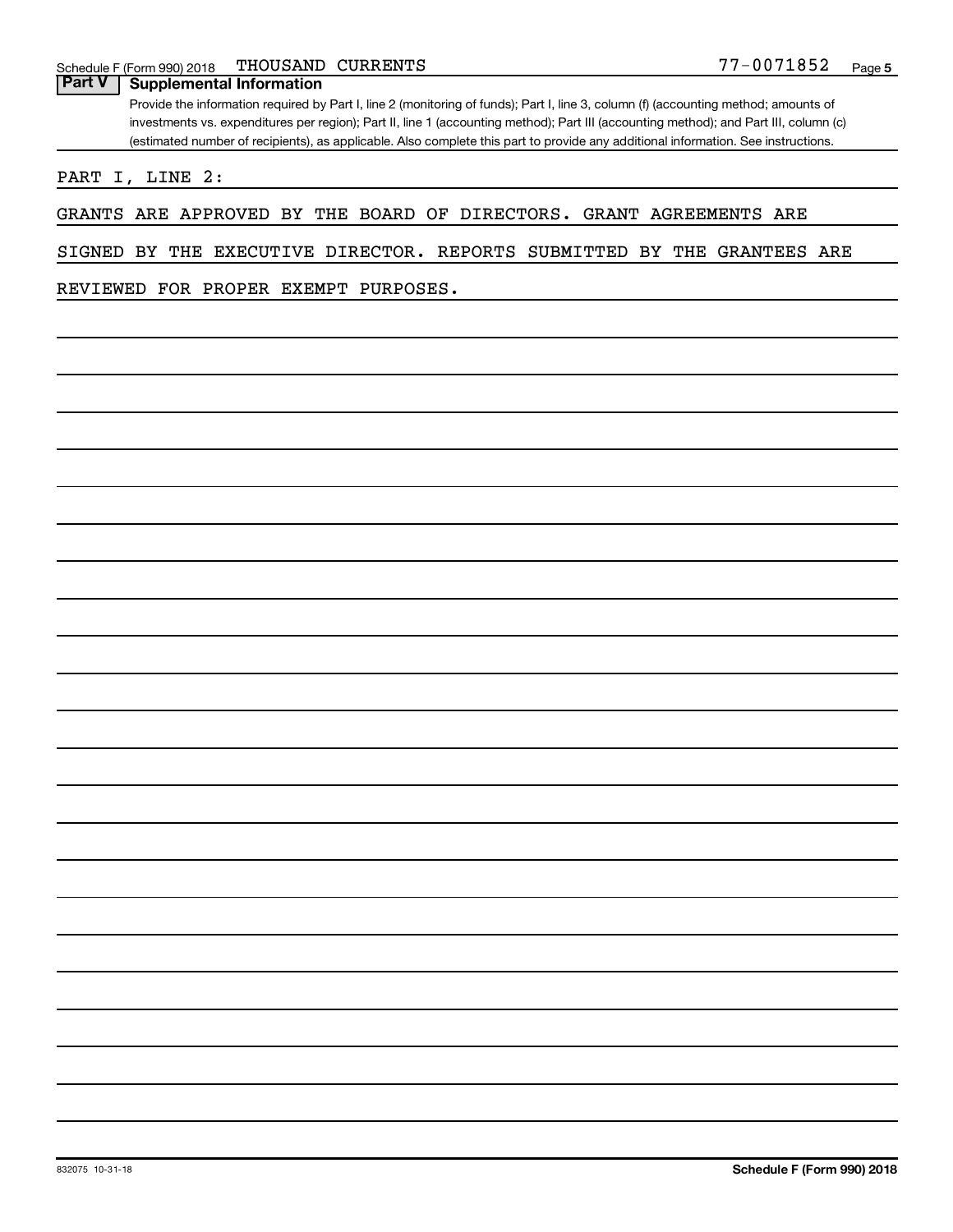| OMB No. 1545-0047<br><b>Grants and Other Assistance to Organizations,</b><br><b>SCHEDULE I</b><br>(Form 990)<br>Governments, and Individuals in the United States                                                                                                         |                   |                                                                                  |                                                                              |                                         |                                                                |                                          |                                                     |
|---------------------------------------------------------------------------------------------------------------------------------------------------------------------------------------------------------------------------------------------------------------------------|-------------------|----------------------------------------------------------------------------------|------------------------------------------------------------------------------|-----------------------------------------|----------------------------------------------------------------|------------------------------------------|-----------------------------------------------------|
|                                                                                                                                                                                                                                                                           |                   | Complete if the organization answered "Yes" on Form 990, Part IV, line 21 or 22. |                                                                              |                                         |                                                                |                                          | 2018                                                |
| Department of the Treasury<br>Internal Revenue Service                                                                                                                                                                                                                    |                   |                                                                                  | Attach to Form 990.<br>Go to www.irs.gov/Form990 for the latest information. |                                         |                                                                |                                          | <b>Open to Public</b><br>Inspection                 |
| Name of the organization                                                                                                                                                                                                                                                  | THOUSAND CURRENTS |                                                                                  |                                                                              |                                         |                                                                |                                          | <b>Employer identification number</b><br>77-0071852 |
| Part I<br><b>General Information on Grants and Assistance</b>                                                                                                                                                                                                             |                   |                                                                                  |                                                                              |                                         |                                                                |                                          |                                                     |
| Does the organization maintain records to substantiate the amount of the grants or assistance, the grantees' eligibility for the grants or assistance, and the selection<br>$\mathbf 1$                                                                                   |                   |                                                                                  |                                                                              |                                         |                                                                |                                          | $ \mathbf{X} $ Yes<br>  No                          |
| Describe in Part IV the organization's procedures for monitoring the use of grant funds in the United States.<br>$\mathbf{2}$<br>Part II                                                                                                                                  |                   |                                                                                  |                                                                              |                                         |                                                                |                                          |                                                     |
| Grants and Other Assistance to Domestic Organizations and Domestic Governments. Complete if the organization answered "Yes" on Form 990, Part IV, line 21, for any<br>recipient that received more than \$5,000. Part II can be duplicated if additional space is needed. |                   |                                                                                  |                                                                              |                                         |                                                                |                                          |                                                     |
| <b>1 (a)</b> Name and address of organization<br>or government                                                                                                                                                                                                            | $(b)$ EIN         | (c) IRC section<br>(if applicable)                                               | (d) Amount of<br>cash grant                                                  | (e) Amount of<br>non-cash<br>assistance | (f) Method of<br>valuation (book,<br>FMV, appraisal,<br>other) | (g) Description of<br>noncash assistance | (h) Purpose of grant<br>or assistance               |
| GRASSROOT INTERNATIONAL<br>179 BOYLSTON ST. #4<br>JAMAICA PLAIN, MA 02130                                                                                                                                                                                                 | 04-2791159        | 501(C)(3)                                                                        | 30,000,                                                                      | $\mathbf 0$ .                           |                                                                |                                          | PROGRAM SUPPORT                                     |
| GLOBAL GREENGRANTS FUND<br>2840 WILDERNESS PLACE, SUITE A<br>BOULDER, CO 80301                                                                                                                                                                                            | 84-1612422        | 501(C)(3)                                                                        | 30,000                                                                       | $\mathbf 0$                             |                                                                |                                          | PROGRAM SUPPORT                                     |
| URGENT ACTION FUND - VENDOR<br>660 13TH STREET, STE. 200                                                                                                                                                                                                                  |                   |                                                                                  |                                                                              |                                         |                                                                |                                          |                                                     |
| OAKLAND, CA 94612                                                                                                                                                                                                                                                         | 03-0419743        | 501(C)(3)                                                                        | 30,000                                                                       | 0.                                      |                                                                |                                          | PROGRAM SUPPORT                                     |
|                                                                                                                                                                                                                                                                           |                   |                                                                                  |                                                                              |                                         |                                                                |                                          |                                                     |
|                                                                                                                                                                                                                                                                           |                   |                                                                                  |                                                                              |                                         |                                                                |                                          |                                                     |
| 3                                                                                                                                                                                                                                                                         |                   |                                                                                  |                                                                              |                                         |                                                                |                                          | з.<br>$\overline{0}$ .                              |

**For Paperwork Reduction Act Notice, see the Instructions for Form 990. Schedule I (Form 990) (2018)** LHA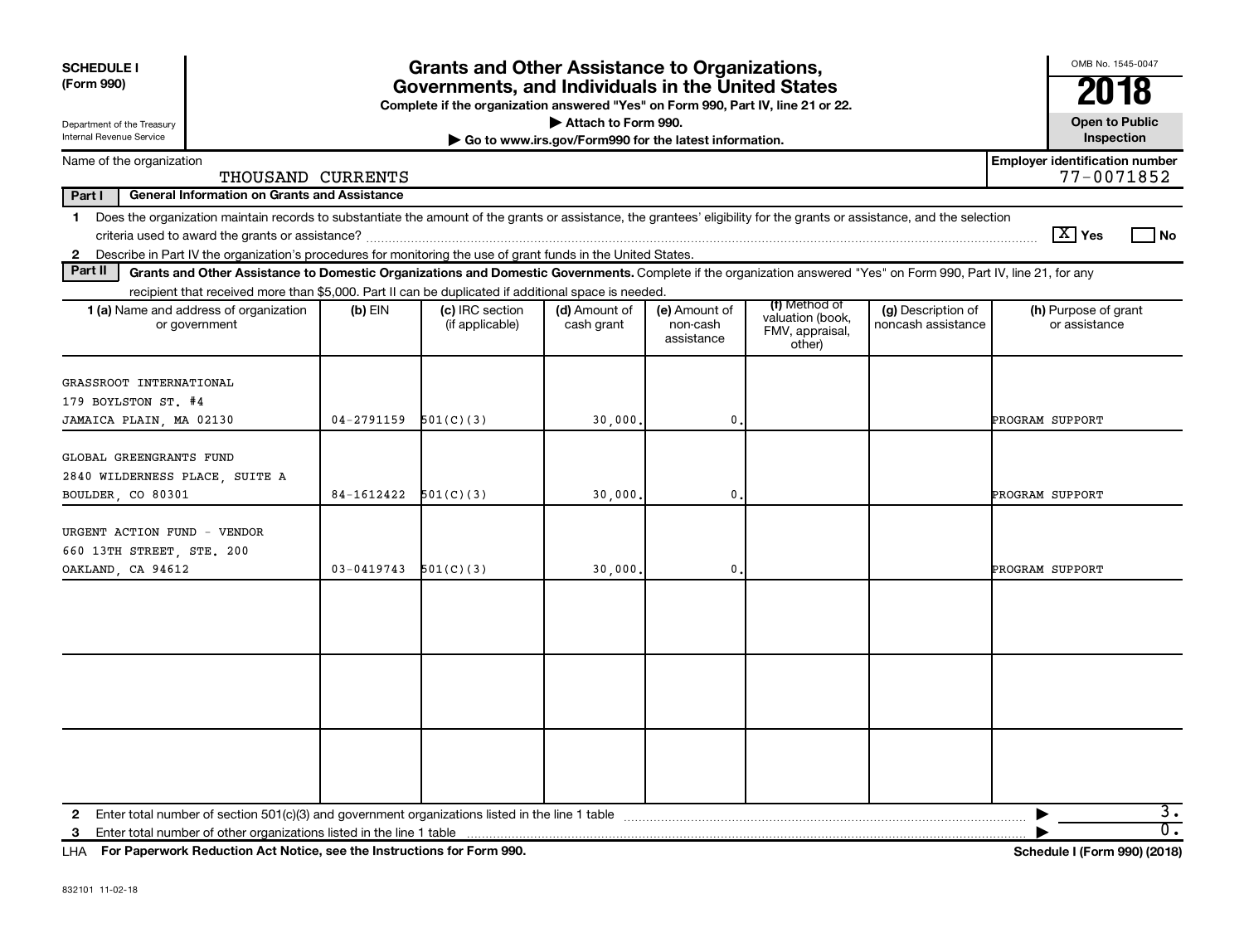Schedule I (Form 990) (2018) THOUSAND CURRENTS TO A SCHEDULE 1 (Form 990) (2018) TO PAGE 1890 THOUSAND CURRENTS

**2**

Part III | Grants and Other Assistance to Domestic Individuals. Complete if the organization answered "Yes" on Form 990, Part IV, line 22. Part III can be duplicated if additional space is needed.

| (a) Type of grant or assistance | (b) Number of<br>recipients | (c) Amount of<br>cash grant | (d) Amount of non-<br>cash assistance | (e) Method of valuation<br>(book, FMV, appraisal, other) | (f) Description of noncash assistance |
|---------------------------------|-----------------------------|-----------------------------|---------------------------------------|----------------------------------------------------------|---------------------------------------|
|                                 |                             |                             |                                       |                                                          |                                       |
|                                 |                             |                             |                                       |                                                          |                                       |
|                                 |                             |                             |                                       |                                                          |                                       |
|                                 |                             |                             |                                       |                                                          |                                       |
|                                 |                             |                             |                                       |                                                          |                                       |
|                                 |                             |                             |                                       |                                                          |                                       |
|                                 |                             |                             |                                       |                                                          |                                       |
|                                 |                             |                             |                                       |                                                          |                                       |
|                                 |                             |                             |                                       |                                                          |                                       |
|                                 |                             |                             |                                       |                                                          |                                       |

Part IV | Supplemental Information. Provide the information required in Part I, line 2; Part III, column (b); and any other additional information.

PART I, LINE 2:

GRANTS ARE APPROVED BY THE BOARD OF DIRECTORS. GRANT AGREEMENTS ARE SIGNED

BY THE EXECUTIVE DIRECTOR. REPORTS SUBMITTED BY THE GRANTEES ARE REVIEWED

FOR PROPER EXEMPT PURPOSES.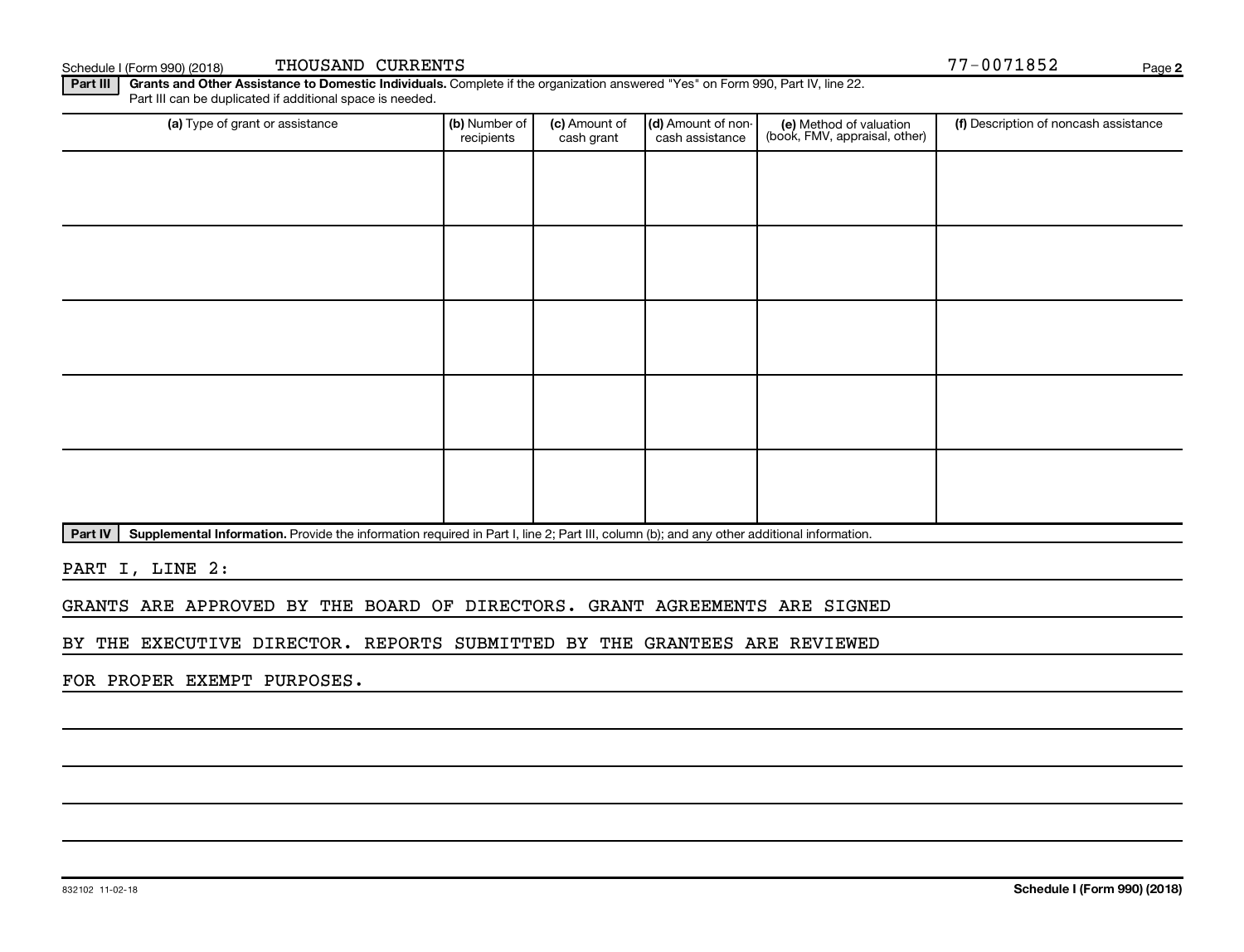|        | <b>SCHEDULE J</b>                                    |                                                                                                                                                                        | OMB No. 1545-0047                     |                            |     |                            |
|--------|------------------------------------------------------|------------------------------------------------------------------------------------------------------------------------------------------------------------------------|---------------------------------------|----------------------------|-----|----------------------------|
|        | (Form 990)                                           | <b>Compensation Information</b><br>For certain Officers, Directors, Trustees, Key Employees, and Highest                                                               |                                       | <b>2018</b>                |     |                            |
|        |                                                      | <b>Compensated Employees</b><br>Complete if the organization answered "Yes" on Form 990, Part IV, line 23.                                                             |                                       |                            |     |                            |
|        | Department of the Treasury                           | Attach to Form 990.                                                                                                                                                    |                                       | <b>Open to Public</b>      |     |                            |
|        | Internal Revenue Service<br>Name of the organization | Go to www.irs.gov/Form990 for instructions and the latest information.                                                                                                 | <b>Employer identification number</b> | Inspection                 |     |                            |
|        |                                                      | THOUSAND CURRENTS                                                                                                                                                      |                                       | 77-0071852                 |     |                            |
| Part I |                                                      | <b>Questions Regarding Compensation</b>                                                                                                                                |                                       |                            |     |                            |
|        |                                                      |                                                                                                                                                                        |                                       |                            | Yes | No                         |
| 1a     |                                                      | Check the appropriate box(es) if the organization provided any of the following to or for a person listed on Form 990,                                                 |                                       |                            |     |                            |
|        |                                                      | Part VII, Section A, line 1a. Complete Part III to provide any relevant information regarding these items.                                                             |                                       |                            |     |                            |
|        | First-class or charter travel                        | Housing allowance or residence for personal use                                                                                                                        |                                       |                            |     |                            |
|        | Travel for companions                                | Payments for business use of personal residence                                                                                                                        |                                       |                            |     |                            |
|        |                                                      | Health or social club dues or initiation fees<br>Tax indemnification and gross-up payments                                                                             |                                       |                            |     |                            |
|        |                                                      | Discretionary spending account<br>Personal services (such as maid, chauffeur, chef)                                                                                    |                                       |                            |     |                            |
|        |                                                      |                                                                                                                                                                        |                                       |                            |     |                            |
|        |                                                      | <b>b</b> If any of the boxes on line 1a are checked, did the organization follow a written policy regarding payment or                                                 |                                       |                            |     |                            |
|        |                                                      |                                                                                                                                                                        |                                       | 1b                         |     |                            |
| 2      |                                                      | Did the organization require substantiation prior to reimbursing or allowing expenses incurred by all directors,                                                       |                                       |                            |     |                            |
|        |                                                      | trustees, and officers, including the CEO/Executive Director, regarding the items checked on line 1a?                                                                  |                                       | $\overline{2}$             |     |                            |
|        |                                                      |                                                                                                                                                                        |                                       |                            |     |                            |
| З      |                                                      | Indicate which, if any, of the following the filing organization used to establish the compensation of the organization's                                              |                                       |                            |     |                            |
|        |                                                      | CEO/Executive Director. Check all that apply. Do not check any boxes for methods used by a related organization to                                                     |                                       |                            |     |                            |
|        |                                                      | establish compensation of the CEO/Executive Director, but explain in Part III.                                                                                         |                                       |                            |     |                            |
|        | Compensation committee                               | Written employment contract                                                                                                                                            |                                       |                            |     |                            |
|        |                                                      | Compensation survey or study<br>Independent compensation consultant                                                                                                    |                                       |                            |     |                            |
|        |                                                      | X <br>Approval by the board or compensation committee<br>Form 990 of other organizations                                                                               |                                       |                            |     |                            |
|        |                                                      |                                                                                                                                                                        |                                       |                            |     |                            |
| 4      |                                                      | During the year, did any person listed on Form 990, Part VII, Section A, line 1a, with respect to the filing                                                           |                                       |                            |     |                            |
|        | organization or a related organization:              |                                                                                                                                                                        |                                       |                            |     |                            |
| а      |                                                      | Receive a severance payment or change-of-control payment?                                                                                                              |                                       | 4a                         |     | x                          |
| b      |                                                      |                                                                                                                                                                        |                                       | 4b                         |     | X                          |
| c      |                                                      |                                                                                                                                                                        |                                       | 4c                         |     | $\overline{\textbf{x}}$    |
|        |                                                      | If "Yes" to any of lines 4a-c, list the persons and provide the applicable amounts for each item in Part III.                                                          |                                       |                            |     |                            |
|        |                                                      |                                                                                                                                                                        |                                       |                            |     |                            |
|        |                                                      | Only section 501(c)(3), 501(c)(4), and 501(c)(29) organizations must complete lines 5-9.                                                                               |                                       |                            |     |                            |
|        |                                                      | For persons listed on Form 990, Part VII, Section A, line 1a, did the organization pay or accrue any compensation                                                      |                                       |                            |     |                            |
|        | contingent on the revenues of:                       |                                                                                                                                                                        |                                       |                            |     |                            |
|        |                                                      |                                                                                                                                                                        |                                       | 5a                         |     | X<br>$\overline{\text{X}}$ |
|        |                                                      |                                                                                                                                                                        |                                       | 5b                         |     |                            |
|        |                                                      | If "Yes" on line 5a or 5b, describe in Part III.                                                                                                                       |                                       |                            |     |                            |
| 6.     |                                                      | For persons listed on Form 990, Part VII, Section A, line 1a, did the organization pay or accrue any compensation                                                      |                                       |                            |     |                            |
|        | contingent on the net earnings of:                   |                                                                                                                                                                        |                                       |                            |     | X                          |
|        |                                                      |                                                                                                                                                                        |                                       | 6a                         |     | $\overline{\textbf{X}}$    |
|        |                                                      |                                                                                                                                                                        |                                       | 6b                         |     |                            |
|        |                                                      | If "Yes" on line 6a or 6b, describe in Part III.<br>7 For persons listed on Form 990, Part VII, Section A, line 1a, did the organization provide any nonfixed payments |                                       |                            |     |                            |
|        |                                                      |                                                                                                                                                                        |                                       |                            |     | x                          |
|        |                                                      | Were any amounts reported on Form 990, Part VII, paid or accrued pursuant to a contract that was subject to the                                                        |                                       | 7                          |     |                            |
| 8      |                                                      |                                                                                                                                                                        |                                       | 8                          |     | x                          |
| 9      |                                                      | If "Yes" on line 8, did the organization also follow the rebuttable presumption procedure described in                                                                 |                                       |                            |     |                            |
|        |                                                      |                                                                                                                                                                        |                                       | 9                          |     |                            |
|        |                                                      | LHA For Paperwork Reduction Act Notice, see the Instructions for Form 990.                                                                                             |                                       | Schedule J (Form 990) 2018 |     |                            |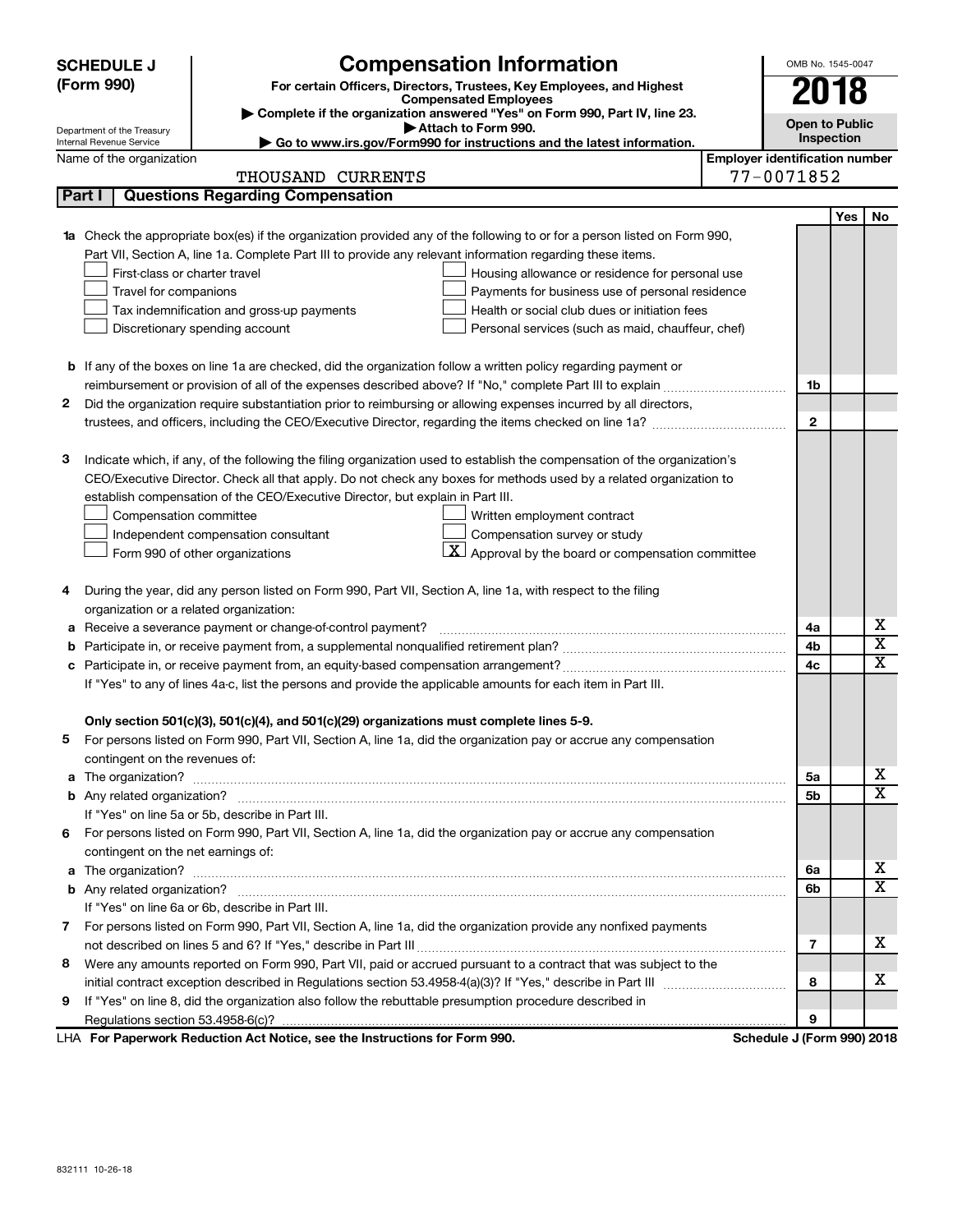**2**

### Part II | Officers, Directors, Trustees, Key Employees, and Highest Compensated Employees. Use duplicate copies if additional space is needed.

For each individual whose compensation must be reported on Schedule J, report compensation from the organization on row (i) and from related organizations, described in the instructions, on row (ii). Do not list any individuals that aren't listed on Form 990, Part VII.

Note: The sum of columns (B)(i)-(iii) for each listed individual must equal the total amount of Form 990, Part VII, Section A, line 1a, applicable column (D) and (E) amounts for that individual.

|                      |                    |                          | (B) Breakdown of W-2 and/or 1099-MISC compensation |                                           | (C) Retirement and<br>other deferred | (D) Nontaxable<br>benefits | (E) Total of columns        | (F) Compensation<br>in column (B)         |  |
|----------------------|--------------------|--------------------------|----------------------------------------------------|-------------------------------------------|--------------------------------------|----------------------------|-----------------------------|-------------------------------------------|--|
| (A) Name and Title   |                    | (i) Base<br>compensation | (ii) Bonus &<br>incentive<br>compensation          | (iii) Other<br>reportable<br>compensation | compensation                         |                            | $(B)(i)$ - $(D)$            | reported as deferred<br>on prior Form 990 |  |
| KAILEE SCALES<br>(1) | (i)                | 175,000.                 | $\overline{\mathfrak{o}}$ .                        | $\overline{0}$ .                          | $\overline{0}$ .                     | 16, 169.                   | 191,169.                    | $\overline{0}$ .                          |  |
| <b>DIRECTOR</b>      | (ii)               | $\overline{0}$ .         | $\overline{\mathfrak{o}}$ .                        | $\overline{0}$ .                          | $\overline{0}$ .                     | $\overline{0}$ .           | $\overline{\mathfrak{o}}$ . | $\overline{0}$ .                          |  |
|                      | (i)                |                          |                                                    |                                           |                                      |                            |                             |                                           |  |
|                      | $\vert$ (ii)       |                          |                                                    |                                           |                                      |                            |                             |                                           |  |
|                      | (i)                |                          |                                                    |                                           |                                      |                            |                             |                                           |  |
|                      | $\vert$ (ii)       |                          |                                                    |                                           |                                      |                            |                             |                                           |  |
|                      | (i)                |                          |                                                    |                                           |                                      |                            |                             |                                           |  |
|                      | (ii)               |                          |                                                    |                                           |                                      |                            |                             |                                           |  |
|                      | (i)                |                          |                                                    |                                           |                                      |                            |                             |                                           |  |
|                      | (ii)               |                          |                                                    |                                           |                                      |                            |                             |                                           |  |
|                      | (i)                |                          |                                                    |                                           |                                      |                            |                             |                                           |  |
|                      | (ii)               |                          |                                                    |                                           |                                      |                            |                             |                                           |  |
|                      | (i)                |                          |                                                    |                                           |                                      |                            |                             |                                           |  |
|                      | (ii)               |                          |                                                    |                                           |                                      |                            |                             |                                           |  |
|                      | $(\sf{i})$         |                          |                                                    |                                           |                                      |                            |                             |                                           |  |
|                      | (ii)               |                          |                                                    |                                           |                                      |                            |                             |                                           |  |
|                      | $(\sf{i})$         |                          |                                                    |                                           |                                      |                            |                             |                                           |  |
|                      | (ii)               |                          |                                                    |                                           |                                      |                            |                             |                                           |  |
|                      | $(\sf{i})$<br>(ii) |                          |                                                    |                                           |                                      |                            |                             |                                           |  |
|                      | (i)                |                          |                                                    |                                           |                                      |                            |                             |                                           |  |
|                      | (ii)               |                          |                                                    |                                           |                                      |                            |                             |                                           |  |
|                      | (i)                |                          |                                                    |                                           |                                      |                            |                             |                                           |  |
|                      | (ii)               |                          |                                                    |                                           |                                      |                            |                             |                                           |  |
|                      | (i)                |                          |                                                    |                                           |                                      |                            |                             |                                           |  |
|                      | (ii)               |                          |                                                    |                                           |                                      |                            |                             |                                           |  |
|                      | (i)                |                          |                                                    |                                           |                                      |                            |                             |                                           |  |
|                      | (ii)               |                          |                                                    |                                           |                                      |                            |                             |                                           |  |
|                      | (i)                |                          |                                                    |                                           |                                      |                            |                             |                                           |  |
|                      | (ii)               |                          |                                                    |                                           |                                      |                            |                             |                                           |  |
|                      | $(\sf{i})$         |                          |                                                    |                                           |                                      |                            |                             |                                           |  |
|                      | (ii)               |                          |                                                    |                                           |                                      |                            |                             |                                           |  |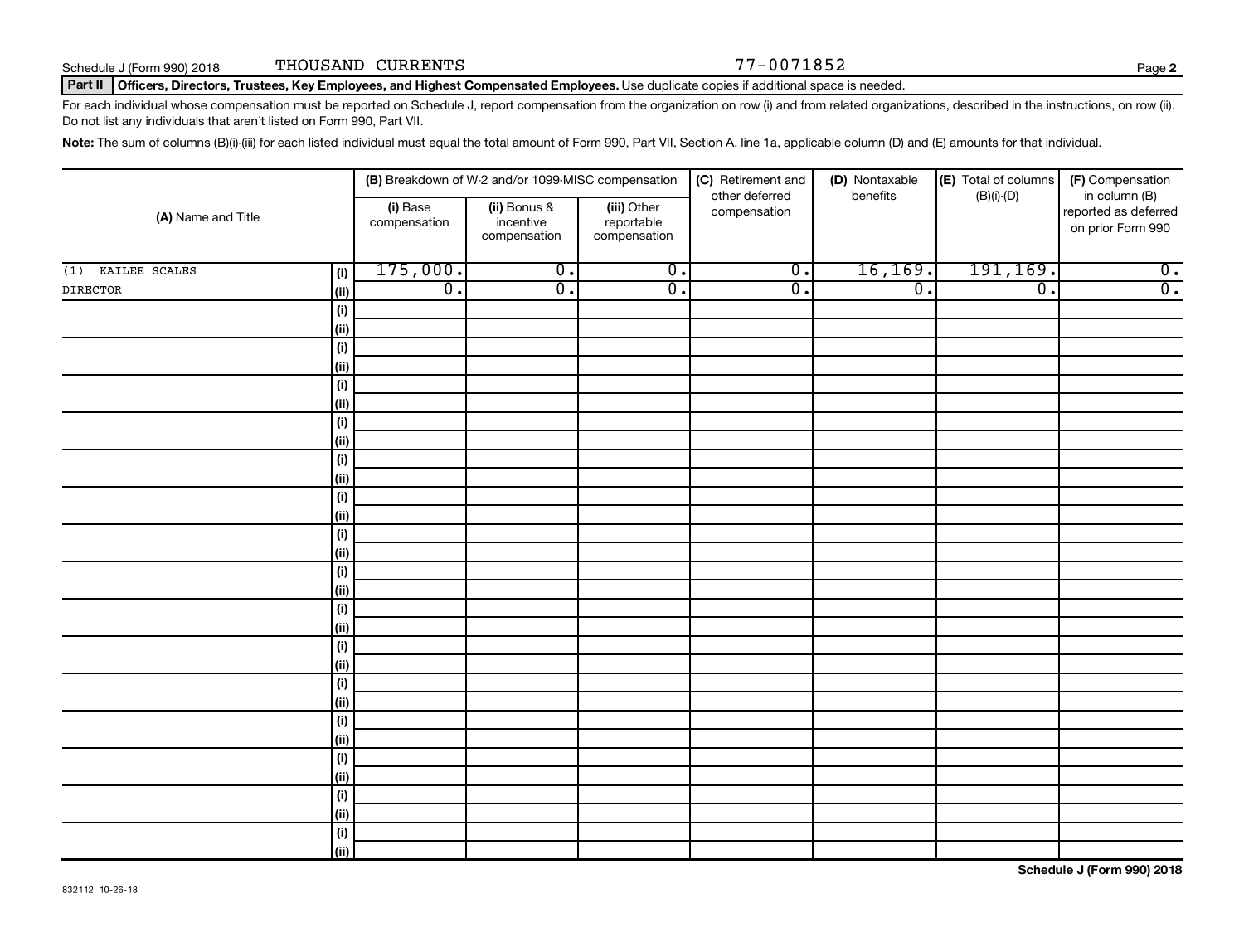**Part III Supplemental Information**

Provide the information, explanation, or descriptions required for Part I, lines 1a, 1b, 3, 4a, 4b, 4c, 5a, 5b, 6a, 6b, 7, and 8, and for Part II. Also complete this part for any additional information.

**Schedule J (Form 990) 2018**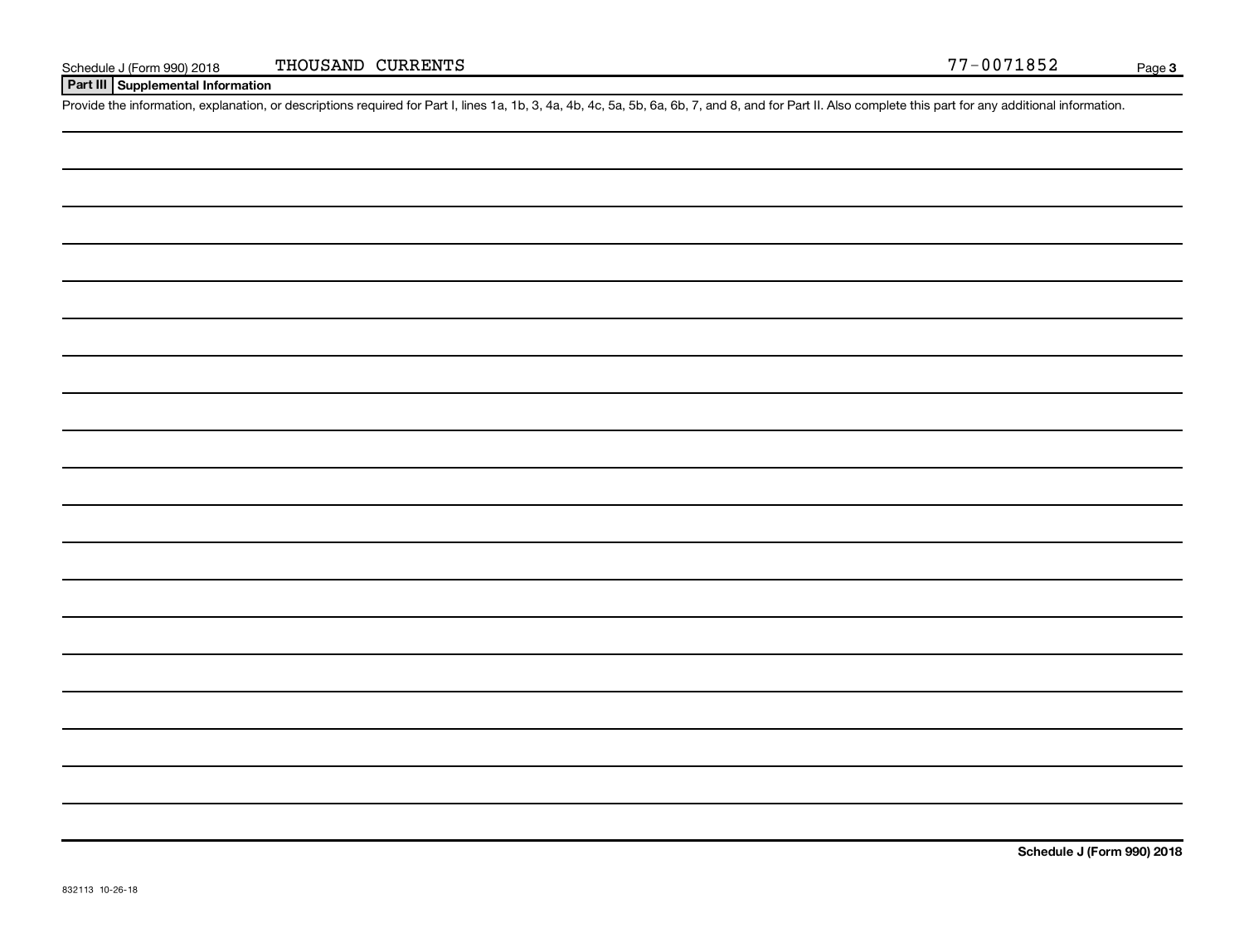## **SCHEDULE M (Form 990)**

# **Noncash Contributions**

OMB No. 1545-0047

| Department of the Treasury      |  |
|---------------------------------|--|
| <b>Internal Revenue Service</b> |  |

◆ Complete if the organizations answered "Yes" on Form 990, Part IV, lines 29 or 30.<br>▶ Complete if the organizations answered "Yes" on Form 990, Part IV, lines 29 or 30. **Attach to Form 990.**  $\blacktriangleright$ 

**Open to Public Inspection**

Name of the organization

| Go to www.irs.gov/Form990 for instructions and the latest information |
|-----------------------------------------------------------------------|
|                                                                       |

**Employer identification number**  $77-0071852$ 

| THOUSAND CURRENTS |  |
|-------------------|--|
| nge of Dronarty   |  |

| Part I | <b>Types of Property</b>                                                                                                       |                         |                               |                                                |            |                                                       |            |     |    |
|--------|--------------------------------------------------------------------------------------------------------------------------------|-------------------------|-------------------------------|------------------------------------------------|------------|-------------------------------------------------------|------------|-----|----|
|        |                                                                                                                                | (a)                     | (b)                           | (c)                                            |            | (d)                                                   |            |     |    |
|        |                                                                                                                                | Check if<br>applicable  | Number of<br>contributions or | Noncash contribution<br>amounts reported on    |            | Method of determining<br>noncash contribution amounts |            |     |    |
|        |                                                                                                                                |                         |                               | items contributed Form 990, Part VIII, line 1g |            |                                                       |            |     |    |
| 1.     |                                                                                                                                |                         |                               |                                                |            |                                                       |            |     |    |
| 2      |                                                                                                                                |                         |                               |                                                |            |                                                       |            |     |    |
| З      | Art - Fractional interests                                                                                                     |                         |                               |                                                |            |                                                       |            |     |    |
| 4      |                                                                                                                                |                         |                               |                                                |            |                                                       |            |     |    |
| 5      | Clothing and household goods                                                                                                   |                         |                               |                                                |            |                                                       |            |     |    |
| 6      |                                                                                                                                |                         |                               |                                                |            |                                                       |            |     |    |
| 7      |                                                                                                                                |                         |                               |                                                |            |                                                       |            |     |    |
| 8      |                                                                                                                                |                         |                               |                                                |            |                                                       |            |     |    |
| 9      | Securities - Publicly traded                                                                                                   | $\overline{\textbf{x}}$ | 31                            |                                                | 56,994.FMV |                                                       |            |     |    |
| 10     | Securities - Closely held stock                                                                                                |                         |                               |                                                |            |                                                       |            |     |    |
| 11     | Securities - Partnership, LLC, or                                                                                              |                         |                               |                                                |            |                                                       |            |     |    |
|        |                                                                                                                                |                         |                               |                                                |            |                                                       |            |     |    |
| 12     | Securities - Miscellaneous                                                                                                     |                         |                               |                                                |            |                                                       |            |     |    |
| 13     | Qualified conservation contribution -                                                                                          |                         |                               |                                                |            |                                                       |            |     |    |
|        |                                                                                                                                |                         |                               |                                                |            |                                                       |            |     |    |
| 14     | Qualified conservation contribution - Other                                                                                    |                         |                               |                                                |            |                                                       |            |     |    |
| 15     | Real estate - Residential                                                                                                      |                         |                               |                                                |            |                                                       |            |     |    |
| 16     | Real estate - Commercial                                                                                                       |                         |                               |                                                |            |                                                       |            |     |    |
| 17     |                                                                                                                                |                         |                               |                                                |            |                                                       |            |     |    |
| 18     |                                                                                                                                |                         |                               |                                                |            |                                                       |            |     |    |
| 19     |                                                                                                                                |                         |                               |                                                |            |                                                       |            |     |    |
| 20     | Drugs and medical supplies                                                                                                     |                         |                               |                                                |            |                                                       |            |     |    |
| 21     |                                                                                                                                |                         |                               |                                                |            |                                                       |            |     |    |
| 22     |                                                                                                                                |                         |                               |                                                |            |                                                       |            |     |    |
| 23     |                                                                                                                                |                         |                               |                                                |            |                                                       |            |     |    |
| 24     |                                                                                                                                |                         |                               |                                                |            |                                                       |            |     |    |
| 25     | Other $\blacktriangleright$                                                                                                    |                         |                               |                                                |            |                                                       |            |     |    |
| 26     | Other $\blacktriangleright$                                                                                                    |                         |                               |                                                |            |                                                       |            |     |    |
| 27     | Other                                                                                                                          |                         |                               |                                                |            |                                                       |            |     |    |
| 28     | Other $\blacktriangleright$                                                                                                    |                         |                               |                                                |            |                                                       |            |     |    |
| 29     | Number of Forms 8283 received by the organization during the tax year for contributions                                        |                         |                               |                                                |            |                                                       |            |     |    |
|        | for which the organization completed Form 8283, Part IV, Donee Acknowledgement [1111]                                          |                         |                               |                                                | 29         |                                                       |            | 0   |    |
|        |                                                                                                                                |                         |                               |                                                |            |                                                       |            | Yes | No |
|        | 30a During the year, did the organization receive by contribution any property reported in Part I, lines 1 through 28, that it |                         |                               |                                                |            |                                                       |            |     |    |
|        | must hold for at least three years from the date of the initial contribution, and which isn't required to be used for          |                         |                               |                                                |            |                                                       |            |     |    |
|        |                                                                                                                                |                         |                               |                                                |            |                                                       | <b>30a</b> |     | x  |
|        | <b>b</b> If "Yes," describe the arrangement in Part II.                                                                        |                         |                               |                                                |            |                                                       |            |     |    |
| 31     | Does the organization have a gift acceptance policy that requires the review of any nonstandard contributions?                 |                         |                               |                                                |            |                                                       | 31         |     | x  |
|        | 32a Does the organization hire or use third parties or related organizations to solicit, process, or sell noncash              |                         |                               |                                                |            |                                                       |            |     |    |
|        | contributions?                                                                                                                 |                         |                               |                                                |            |                                                       | 32a        |     | х  |
|        | <b>b</b> If "Yes," describe in Part II.                                                                                        |                         |                               |                                                |            |                                                       |            |     |    |
| 33     | If the organization didn't report an amount in column (c) for a type of property for which column (a) is checked,              |                         |                               |                                                |            |                                                       |            |     |    |
|        | describe in Part II.                                                                                                           |                         |                               |                                                |            |                                                       |            |     |    |
| LHA    | For Paperwork Reduction Act Notice, see the Instructions for Form 990.                                                         |                         |                               |                                                |            | Schedule M (Form 990) 2018                            |            |     |    |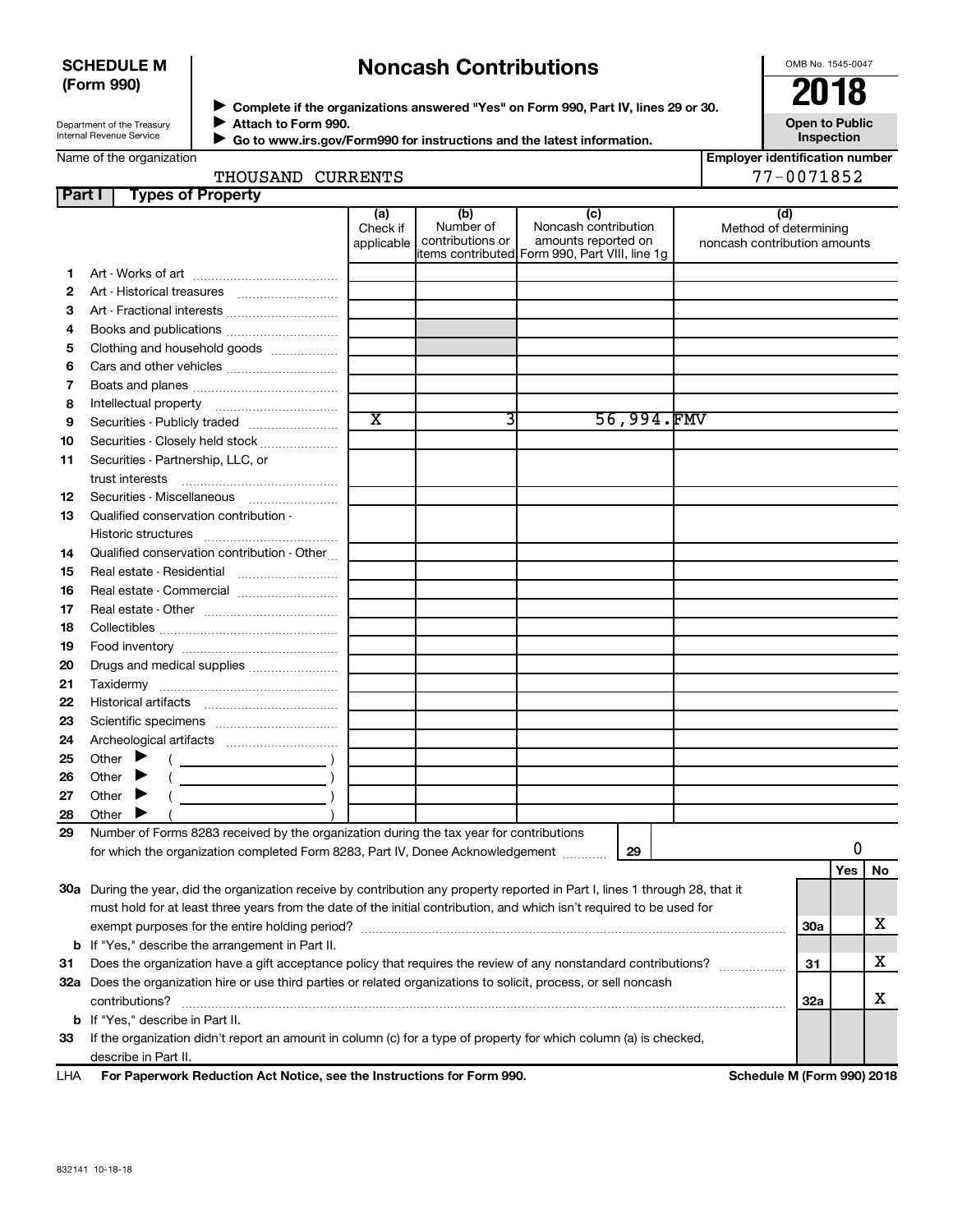**2**

Provide the information required by Part I, lines 30b, 32b, and 33, and whether the organization is reporting in Part I, column (b), the number of contributions, the number of items received, or a combination of both. Also complete this part for any additional information. **Part II Supplemental Information.**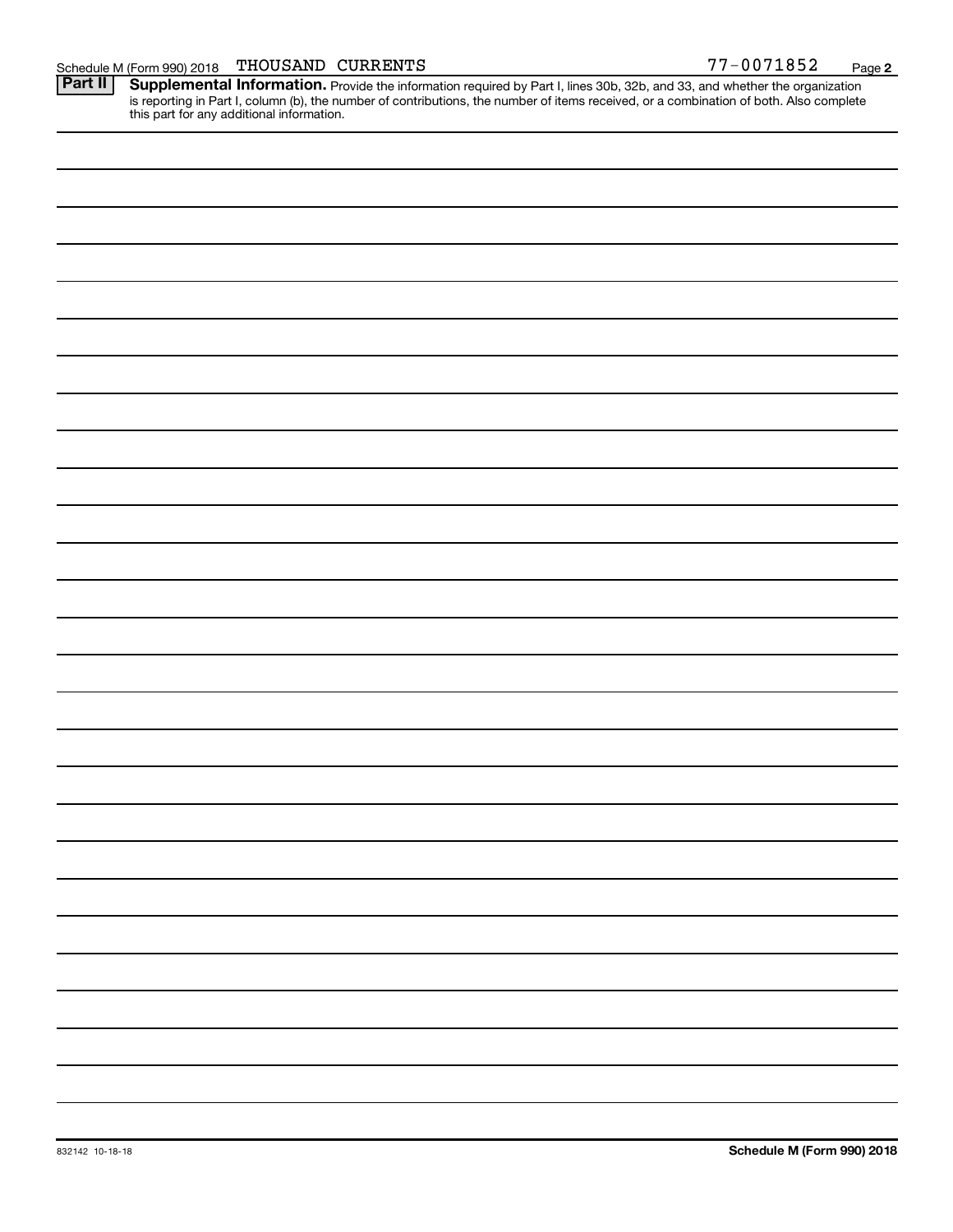**(Form 990 or 990-EZ)**

**Complete to provide information for responses to specific questions on Form 990 or 990-EZ or to provide any additional information. | Attach to Form 990 or 990-EZ. | Go to www.irs.gov/Form990 for the latest information.** SCHEDULE O **Supplemental Information to Form 990 or 990-EZ 2018**<br>(Form 990 or 990-EZ) Complete to provide information for responses to specific questions on



Department of the Treasury Internal Revenue Service Name of the organization

THOUSAND CURRENTS THOUSAND THAT THE THOUS AND THE THOUS AND THE THOUSAND THAT THE THING THAT THE THING THAT THE TH

**Employer identification number**

FORM 990, PART III, LINE 1, DESCRIPTION OF ORGANIZATION MISSION: THROUGH OUR GRANT MAKING PROGRAM, THOUSAND CURRENTS PARTNERS WITH ORGANIZATIONS AND MOVEMENTS LED BY WOMEN, YOUTH AND INDIGENOUS PEOPLES IN THE GLOBAL SOUTH THAT ARE CREATING LASTING SOLUTIONS TO OUR SHARED GLOBAL CHALLENGES. OUR PARTNERS DEVELOP SOLUTIONS THAT ARE INNOVATIVE AND IMPACTFUL. THEY WORK TO ENSURE THEIR COMMUNITIES HAVE ACCESS TO HEALTHY AND LOCALLY GROWN FOOD, ARE ABLE TO ENJOY ECONOMIC PROSPERITY THAT GENERATES WELLBEING FOR ALL PEOPLE, AND LIVE IN A SAFE AND HEALTHY ENVIRONMENT THAT SUPPORTS ABUNDANT LIFE.

FORM 990, PART III, LINE 4A, PROGRAM SERVICE ACCOMPLISHMENTS: OVER THE PAST 30 YEARS OF GRANTMAKING, THOUSAND CURRENTS HAS INVESTED IN OVER 750 COMMUNITY-LED INITIATIVES IN 37 COUNTRIES. TODAY, WE ARE EXCHANGING GRASSROOTS BRILLIANCE FOR LASTING AND TRANSFORMATIVE CHANGE, REACHING OVER 2 MILLION WOMEN, SMALL FARMERS, INDIGENOUS PEOPLES, URBAN AND PERI-URBAN RESIDENTS, AND YOUTH THROUGH OUR GRANTMAKING PROGRAM. WE PARTNER WITH GRASSROOTS ORGANIZATIONS AND MOVEMENTS LED BY WOMEN, YOUTH, AND INDIGENOUS PEOPLE IN THE GLOBAL SOUTH THAT ARE CREATING LASTING SOLUTIONS TO OUR SHARED GLOBAL CHALLENGES. WE SELECT PARTNERS THAT WORK ON THE INTERDEPENDENT ISSUES OF FOOD SOVEREIGNTY, ALTERNATIVE ECONOMIES, AND CLIMATE JUSTICE. THROUGH OUR PHILANTHROPIC PARTNERSHIPS PROGRAM, WE WORK WITH DONORS TO ADOPT TRANSFORMATIVE PRACTICES THAT CAN DISMANTLE INJUSTICE AND INEQUITY. WE ARE A VOCAL AND VISIBLE ADVOCATE FOR GRASSROOTS-LED SOCIAL CHANGE, BRIDGING EMERGING APPROACHES AND LEARNINGS FROM THE GLOBAL SOUTH WITH PHILANTHROPIC MODELS AND PRACTICES

IN THE GLOBAL NORTH.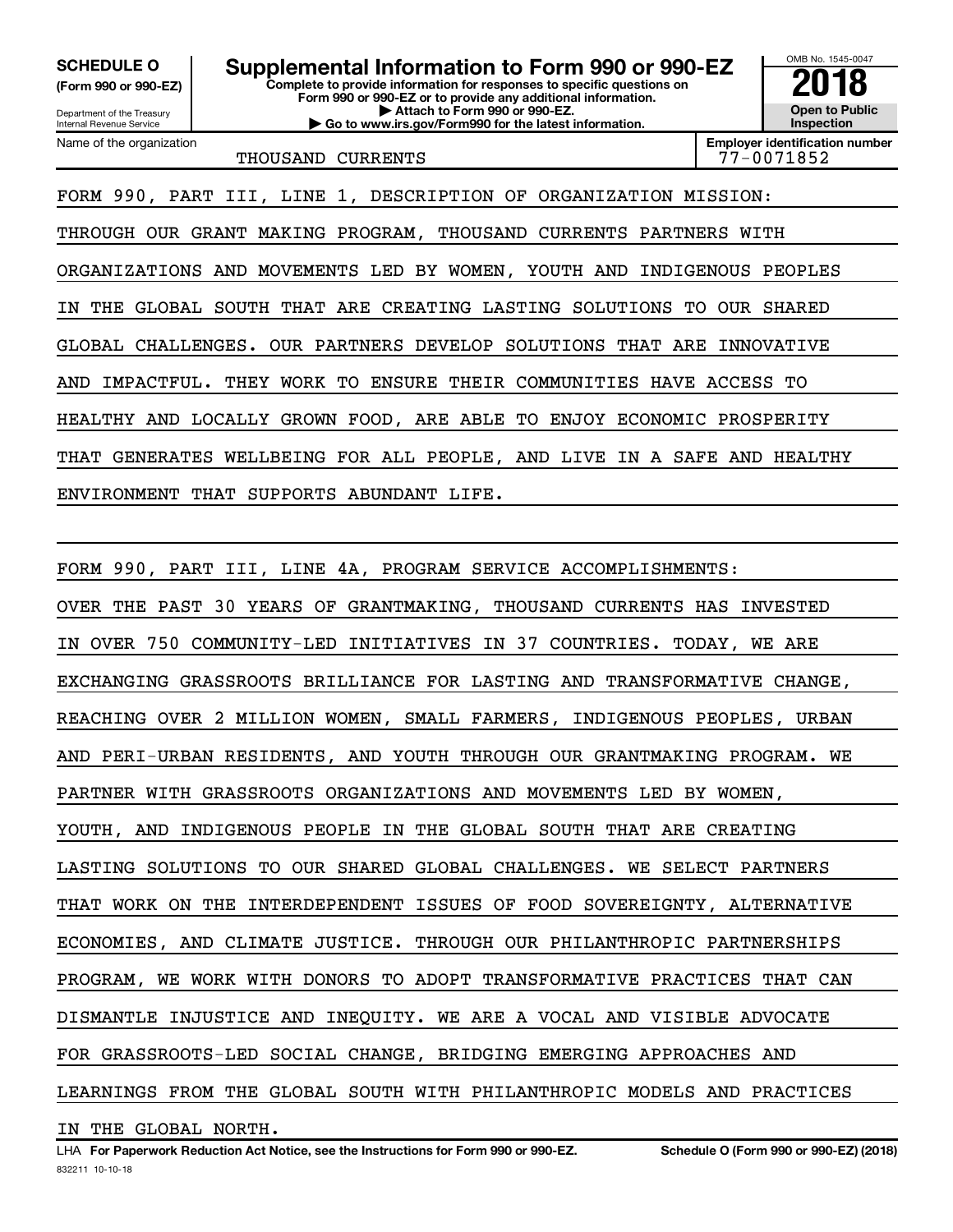Name of the organization

**Employer identification number** THOUSAND CURRENTS 77-0071852

FORM 990, PART VI, SECTION B, LINE 11B:

THE FINAL VERSION OF THE FORM 990 IS PROVIDED TO THE BOARD BEFORE IT IS FILED. IN ADDITION, THE AUDIT AND FINANCE COMMITTEE OF THE BOARD VET IT PRIOR TO THE ENTIRE BOARD REVIEW FOR EFFICIENCY AND ACCURACY.

FORM 990, PART VI, SECTION B, LINE 12C:

EACH OFFICER, DIRECTOR OR KEY EMPLOYEE MUST, ON AN ANNUAL BASIS, EXECUTE A CONFLICT OF INTEREST DISCLOSURE STATEMENT AND A QUESTIONNAIRE. IN ADDITION, IT IS EACH OFFICER, DIRECTOR OR KEY EMPLOYEE'S DUTY TO MAKE A FULL AND PROMPT DISCLOSURE OF ALL MATERIAL FACTS REGARDING ANY CONTEMPLATED TRANSACTION OR ACTIVITY THAT COULD CREATE A POTENTIAL CONFLICT OF INTEREST. AN INTERESTED PERSON, INCLUDING THE PARTY MAKING THE CONFLICT OF INTEREST DISCLOSURE, MAY MAKE A PRESENTATION AT THE BOARD OF DIRECTORS OR COMMITTEE MEETING, BUT AFTER THE PRESENTATION, HE/SHE SHALL LEAVE THE MEETING DURING THE DISCUSSION OF, AND THE VOTE ON, THE TRANSACTION OR ARRANGEMENT INVOLVING THE POSSIBLE CONFLICT OF INTEREST.

FORM 990, PART VI, SECTION B, LINE 15A: THE BOARD DETERMINES COMPENSATION FOR THE EXECUTIVE DIRECTOR. THE DECISION MAKING PROCESS INCLUDES COMPARABILITY DATA. THE BOARD LAST REVIEWED THE

EXECUTIVE DIRECTOR'S SALARY THIS PAST SUMMER (2018).

THE EXECUTIVE DIRECTOR ALONG WITH THE BOARDS' GUIDANCE DECIDES THE DIRECTOR OF FINANCE COMPENSATION WHICH IS ALSO BASED ON COMPARABILITY DATA FROM ORGANIZATIONS OF SIMILAR BUDGET SIZE AND FOCUS AREA.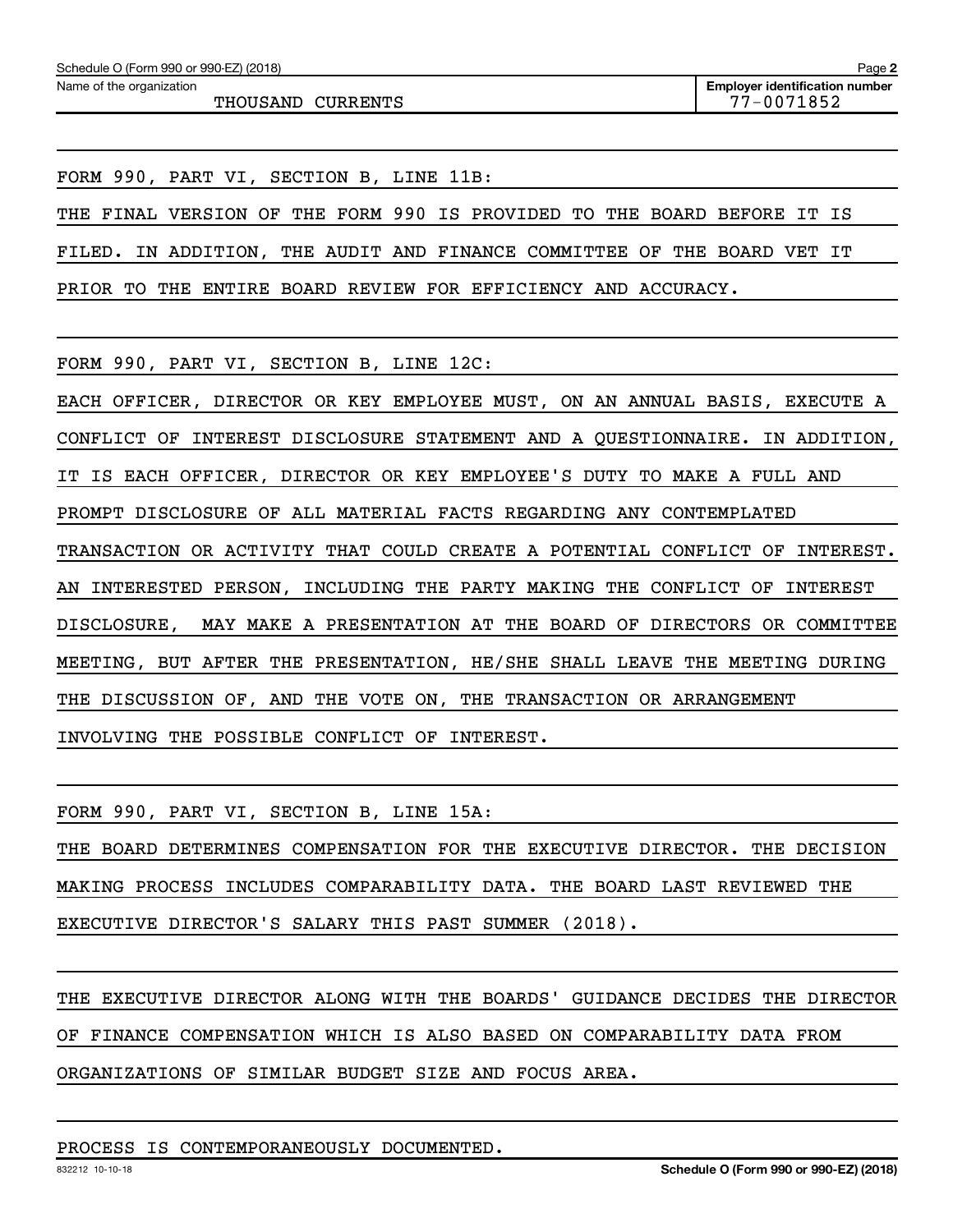| Schedule O (Form 990 or 990-EZ) (2018) | Page |  |
|----------------------------------------|------|--|
|                                        |      |  |

Name of the organization

THOUSAND CURRENTS

FORM 990, PART VI, SECTION C, LINE 19:

THE ORGANIZATION DOES NOT MAKE ITS GOVERNING DOCUMENTS, CONFLICT OF

INTEREST POLICY, AND FINANCIAL STATEMENTS AVAILABLE TO THE PUBLIC.

| FORM 990, PART IX, LINE 11G, OTHER FEES: |                                                |
|------------------------------------------|------------------------------------------------|
| CONSULTANTS: VOLUNTEERS / INTERNS:       |                                                |
| PROGRAM SERVICE EXPENSES                 | 1,999.                                         |
| MANAGEMENT AND GENERAL EXPENSES          | 0.                                             |
| FUNDRAISING EXPENSES                     | 0.                                             |
| TOTAL EXPENSES                           | 1,999.                                         |
| WEBSITE DEV'T:                           |                                                |
| PROGRAM SERVICE EXPENSES                 | 8,033.                                         |
| MANAGEMENT AND GENERAL EXPENSES          | 0.                                             |
| FUNDRAISING EXPENSES                     | 0.                                             |
| <b>TOTAL EXPENSES</b>                    | 8,033.                                         |
| DEVELOPMENT/MEDIA:                       |                                                |
| PROGRAM SERVICE EXPENSES                 | 64,446.                                        |
| MANAGEMENT AND GENERAL EXPENSES          | 0.                                             |
| FUNDRAISING EXPENSES                     | 55.                                            |
| TOTAL EXPENSES                           | 64,501.                                        |
| DESIGN:                                  |                                                |
| PROGRAM SERVICE EXPENSES                 | 63,277.                                        |
| MANAGEMENT AND GENERAL EXPENSES          | $\mathbf 0$ .                                  |
| FUNDRAISING EXPENSES<br>832212 10-10-18  | 800.<br>Schedule O (Form 990 or 990-EZ) (2018) |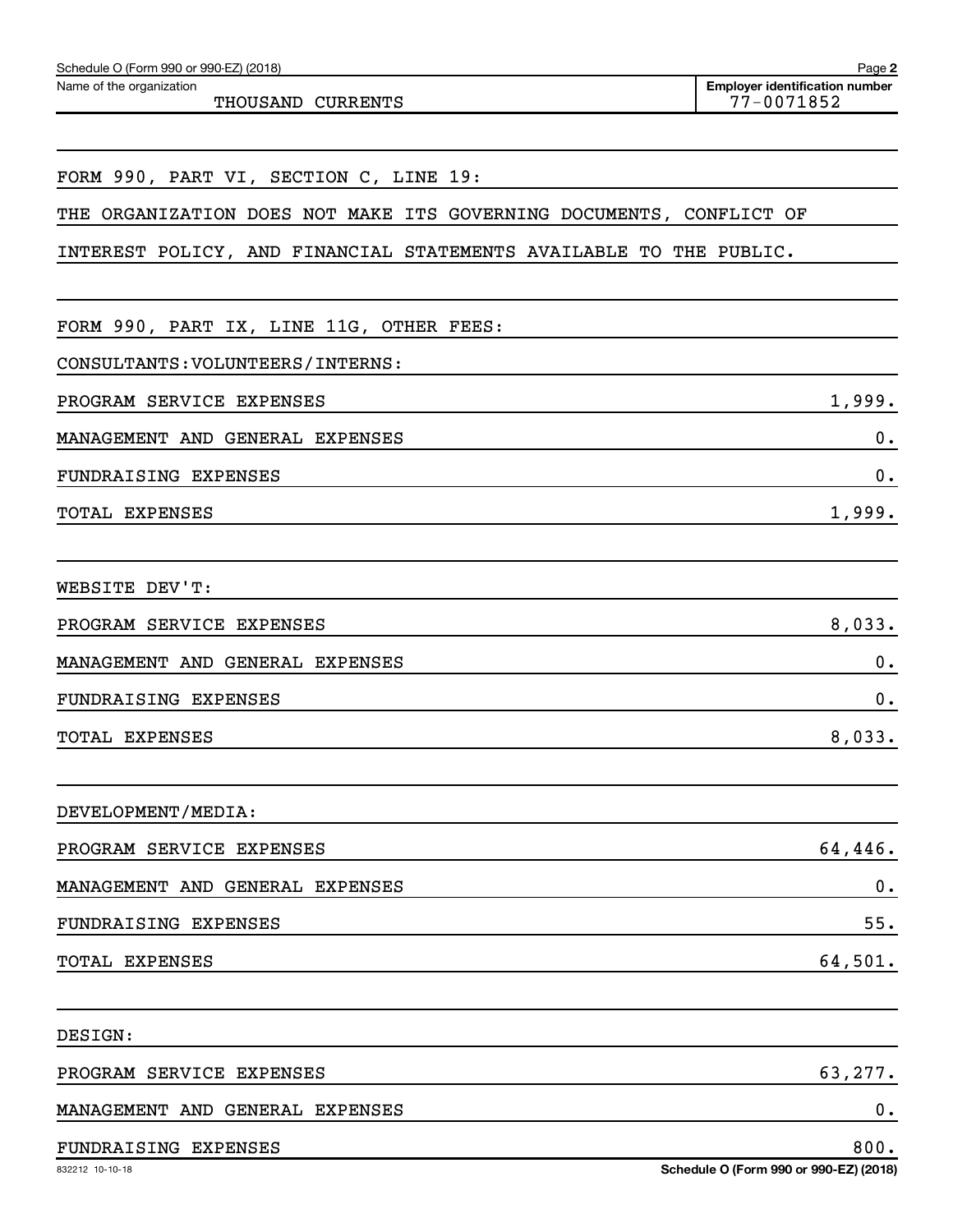| Schedule O (Form 990 or 990-EZ) (2018)        | Page 2                                              |
|-----------------------------------------------|-----------------------------------------------------|
| Name of the organization<br>THOUSAND CURRENTS | <b>Employer identification number</b><br>77-0071852 |
| TOTAL EXPENSES                                | 64,077.                                             |
| COMPUTER AND TECH CONSULTANT:                 |                                                     |
| PROGRAM SERVICE EXPENSES                      | 18,207.                                             |
| MANAGEMENT AND GENERAL EXPENSES               | 1,186.                                              |
| FUNDRAISING EXPENSES                          | 2,807.                                              |
| TOTAL EXPENSES                                | 22, 200.                                            |
| STRATEGIC PLANNING:                           |                                                     |
| PROGRAM SERVICE EXPENSES                      | 148,421.                                            |
| MANAGEMENT AND GENERAL EXPENSES               | 1,037.                                              |
| FUNDRAISING EXPENSES                          | 1,942.                                              |
| TOTAL EXPENSES                                | 151,400.                                            |
| CONSULTANTS: PROGRAM:                         |                                                     |
| PROGRAM SERVICE EXPENSES                      | 949,344.                                            |
| MANAGEMENT AND GENERAL EXPENSES               | 28,532.                                             |
| FUNDRAISING EXPENSES                          | 36,651.                                             |
| TOTAL EXPENSES                                | 1,014,527.                                          |
| MULTIMEDIA:                                   |                                                     |
| PROGRAM SERVICE EXPENSES                      | 14,043.                                             |
| MANAGEMENT AND GENERAL EXPENSES               | $0 \cdot$                                           |
| FUNDRAISING EXPENSES                          | $\mathbf 0$ .                                       |
| TOTAL EXPENSES                                | 14,043.                                             |
|                                               |                                                     |

VOLUNTEERS/INTERNS:

# PROGRAM SERVICE EXPENSES 4,815.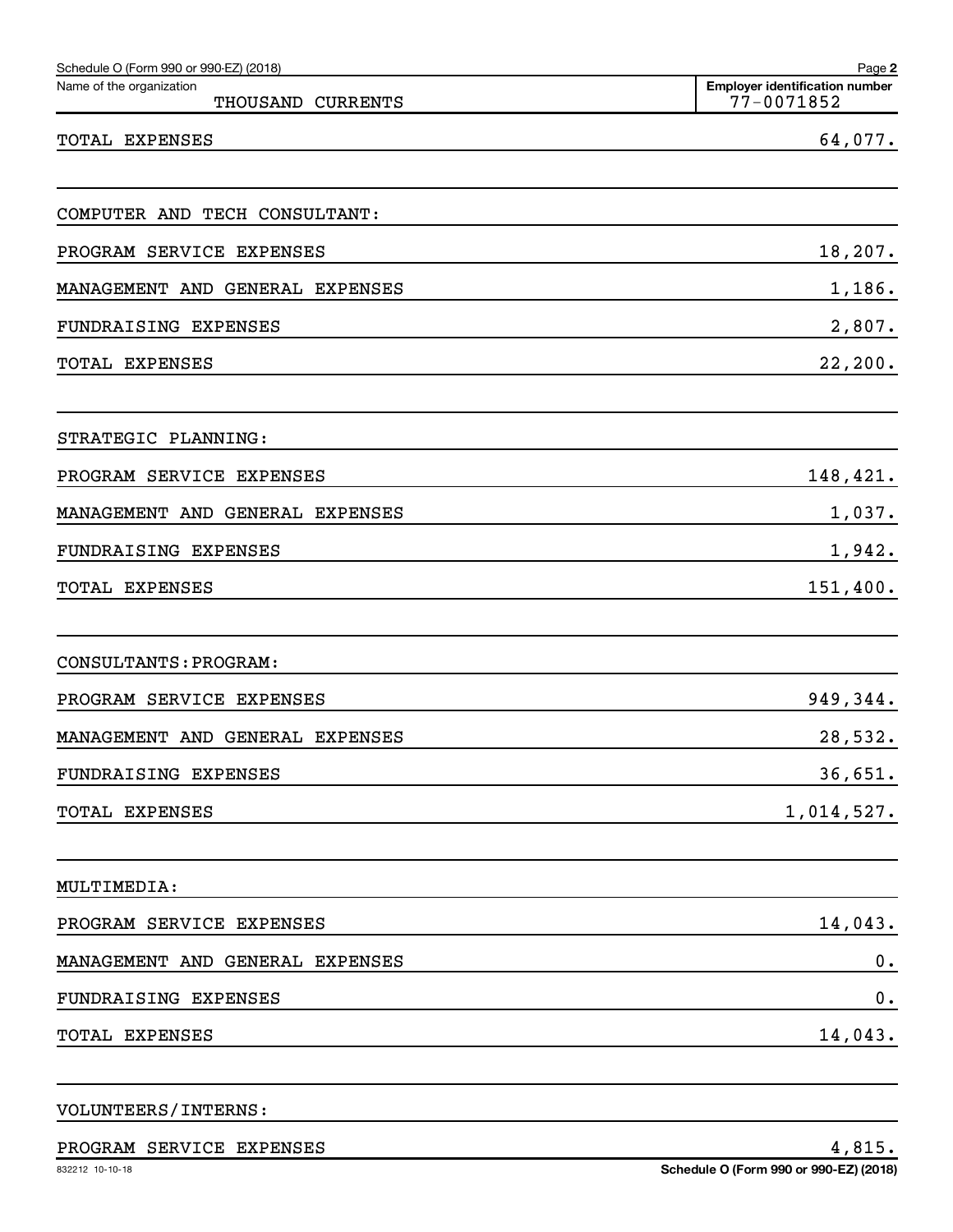| Schedule O (Form 990 or 990-EZ) (2018)                  | Page 2                                              |
|---------------------------------------------------------|-----------------------------------------------------|
| Name of the organization<br><b>CURRENTS</b><br>THOUSAND | <b>Employer identification number</b><br>77-0071852 |
| MANAGEMENT AND GENERAL EXPENSES                         | 0.                                                  |
| FUNDRAISING EXPENSES                                    | 0.                                                  |
| <b>TOTAL EXPENSES</b>                                   | 4,815.                                              |
| FUNDRAISING CONSULTANT:                                 |                                                     |
| PROGRAM SERVICE EXPENSES                                | 4,500.                                              |
| MANAGEMENT AND GENERAL EXPENSES                         | 0.                                                  |
| FUNDRAISING EXPENSES                                    | 88,822.                                             |
| TOTAL EXPENSES                                          | 93,322.                                             |
| LANGUAGE INTERPRETATION:                                |                                                     |
| PROGRAM SERVICE EXPENSES                                | 33,024.                                             |
| MANAGEMENT AND GENERAL EXPENSES                         | 11,040.                                             |
| FUNDRAISING EXPENSES                                    | 12,959.                                             |
| <b>TOTAL EXPENSES</b>                                   | 57,023.                                             |
| TOTAL OTHER FEES ON FORM 990, PART IX, LINE 11G, COL A  | 1,495,940.                                          |
|                                                         |                                                     |
|                                                         |                                                     |
|                                                         |                                                     |
|                                                         |                                                     |
|                                                         |                                                     |
|                                                         |                                                     |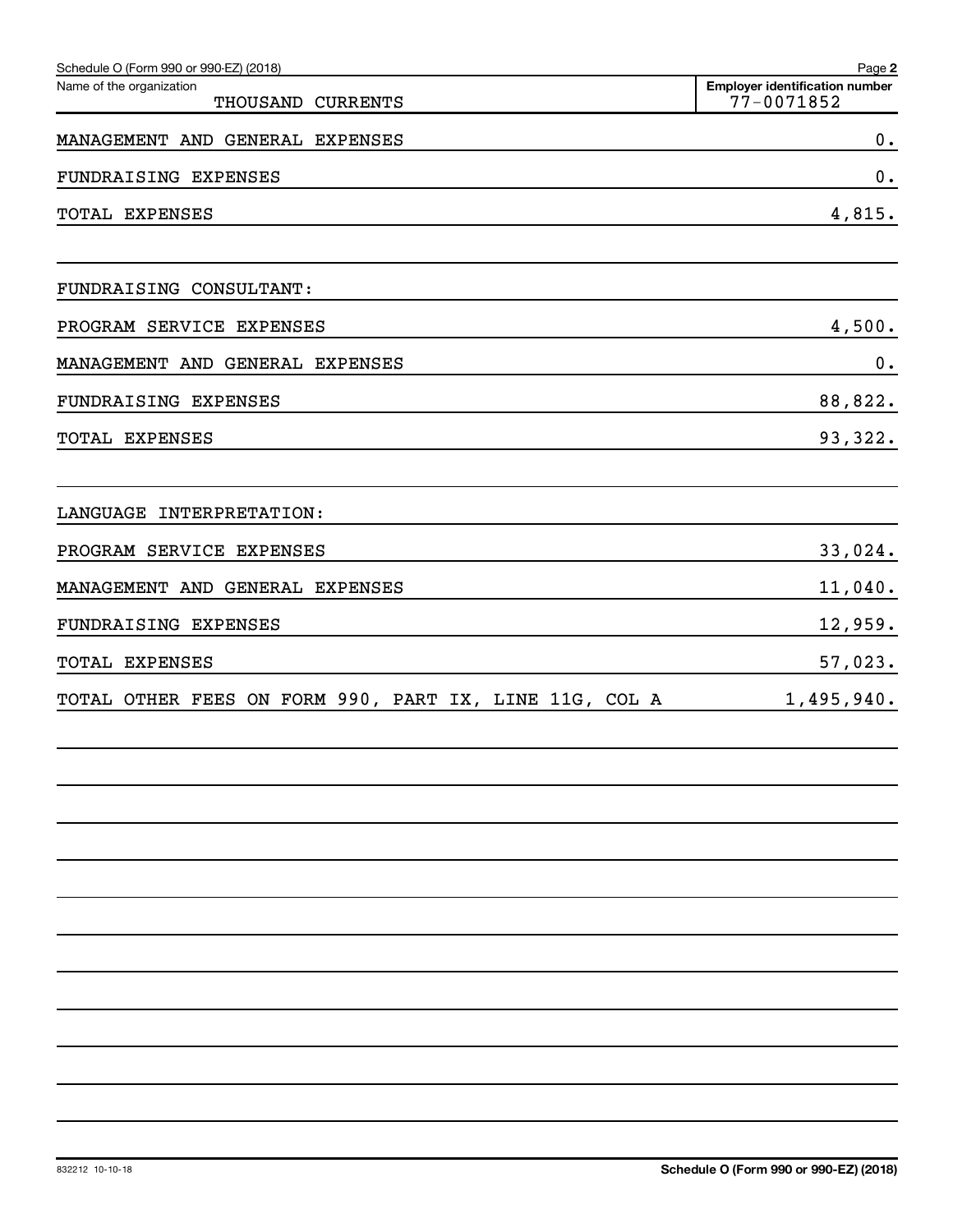| <b>SCHEDULE R</b> |  |
|-------------------|--|
| ----              |  |

## **Related Organizations and Unrelated Partnerships**

**(Form 990) Complete if the organization answered "Yes" on Form 990, Part IV, line 33, 34, 35b, 36, or 37.** |

**Attach to Form 990. Contract to Public** 

OMB No. 1545-0047

**2018**<br>Open to Public

**Employer identification number**

Department of the Treasury Internal Revenue Service

**| Go to www.irs.gov/Form990 for instructions and the latest information. Inspection**

Name of the organization

THOUSAND CURRENTS

Part I ldentification of Disregarded Entities. Complete if the organization answered "Yes" on Form 990, Part IV, line 33.

| (a)<br>Name, address, and EIN (if applicable)<br>of disregarded entity | (b)<br>Primary activity    | (c)<br>Legal domicile (state or<br>foreign country) | (d)<br>Total income | (e)<br>End-of-year assets | (f)<br>Direct controlling<br>entity |
|------------------------------------------------------------------------|----------------------------|-----------------------------------------------------|---------------------|---------------------------|-------------------------------------|
| BUEN VIVIR INVESTMENT MANAGEMENT LLC -                                 | SUPPORT INVESTMENT RELATED |                                                     |                     |                           |                                     |
| 77-0071852, 1330 BROADWAY SUITE 301,                                   | ACTIVITIES WITHIN THE      |                                                     |                     |                           |                                     |
| OAKLAND, CA 94612                                                      | DRGANIZATION'S PROGRAMS.   | CALIFORNIA                                          | 0 <sub>z</sub>      |                           | $0.100$ <sup>8</sup>                |
|                                                                        |                            |                                                     |                     |                           |                                     |
|                                                                        |                            |                                                     |                     |                           |                                     |
|                                                                        |                            |                                                     |                     |                           |                                     |

**Part II** Identification of Related Tax-Exempt Organizations. Complete if the organization answered "Yes" on Form 990, Part IV, line 34, because it had one or more related tax-exempt<br>Part II acconizations during the tax ye organizations during the tax year.

| (a)<br>Name, address, and EIN<br>of related organization | (b)<br>Primary activity | (c)<br>Legal domicile (state or<br>foreign country) | (d)<br><b>Exempt Code</b><br>section | (e)<br>Public charity<br>status (if section | (f)<br>Direct controlling<br>entity |     | $(g)$<br>Section 512(b)(13)<br>controlled<br>entity? |  |
|----------------------------------------------------------|-------------------------|-----------------------------------------------------|--------------------------------------|---------------------------------------------|-------------------------------------|-----|------------------------------------------------------|--|
|                                                          |                         |                                                     |                                      | 501(c)(3))                                  |                                     | Yes | No                                                   |  |
|                                                          |                         |                                                     |                                      |                                             |                                     |     |                                                      |  |
|                                                          |                         |                                                     |                                      |                                             |                                     |     |                                                      |  |
|                                                          |                         |                                                     |                                      |                                             |                                     |     |                                                      |  |
|                                                          |                         |                                                     |                                      |                                             |                                     |     |                                                      |  |
|                                                          |                         |                                                     |                                      |                                             |                                     |     |                                                      |  |
|                                                          |                         |                                                     |                                      |                                             |                                     |     |                                                      |  |
|                                                          |                         |                                                     |                                      |                                             |                                     |     |                                                      |  |
|                                                          |                         |                                                     |                                      |                                             |                                     |     |                                                      |  |
|                                                          |                         |                                                     |                                      |                                             |                                     |     |                                                      |  |
|                                                          |                         |                                                     |                                      |                                             |                                     |     |                                                      |  |
|                                                          |                         |                                                     |                                      |                                             |                                     |     |                                                      |  |

**For Paperwork Reduction Act Notice, see the Instructions for Form 990. Schedule R (Form 990) 2018**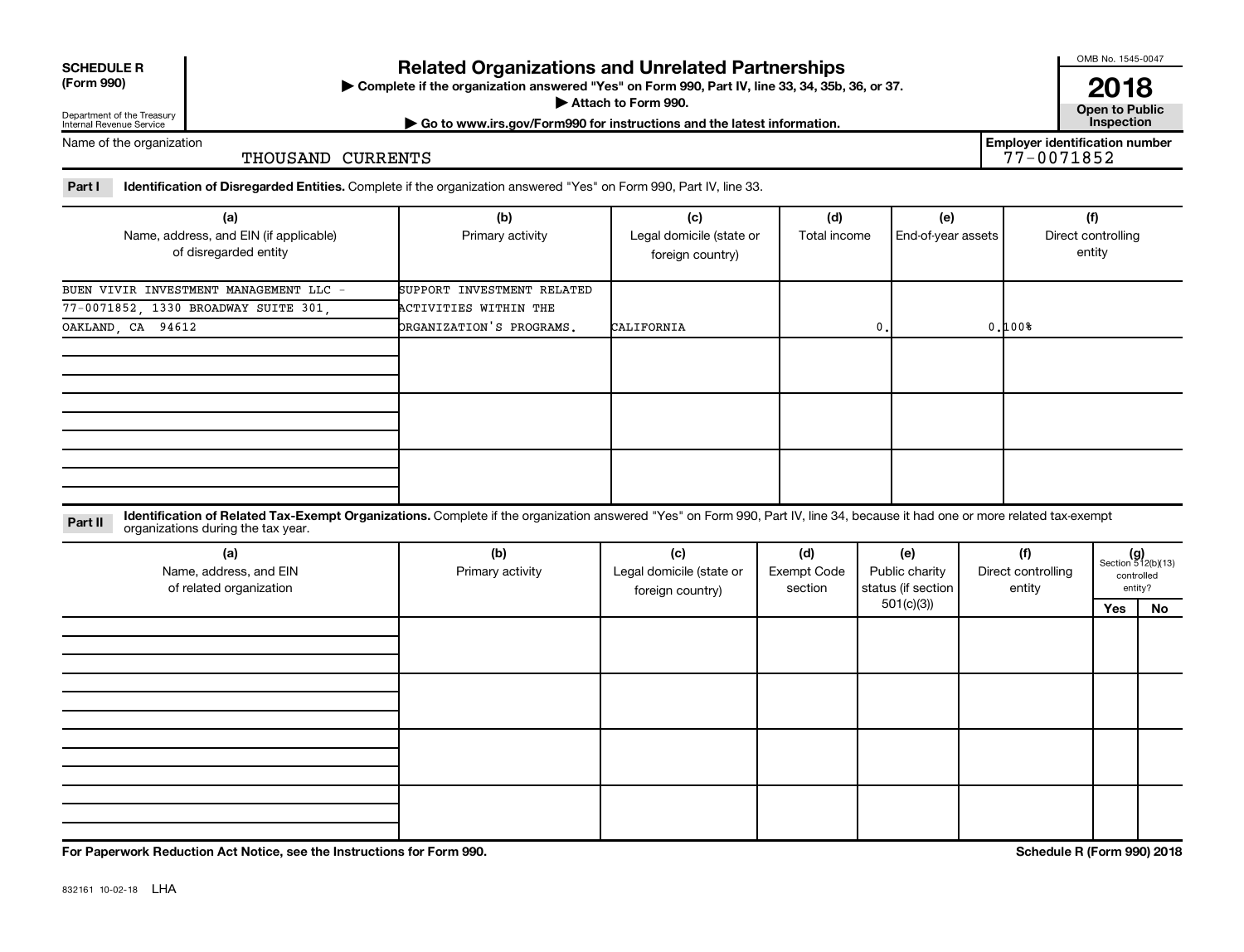Disproportionate allocations? Legal domicile (state or foreign country) General or Percentage managing partner? Section 512(b)(13) controlled entity? Legal domicile (state or foreign country) Part III Identification of Related Organizations Taxable as a Partnership. Complete if the organization answered "Yes" on Form 990, Part IV, line 34, because it had one or more related<br>Read to the organizations tracted as **(a) (b) (c) (d) (e) (f) (g) (h) (i) (j) (k) Yes No Yes No** K-1 (Form 1065) Part IV Identification of Related Organizations Taxable as a Corporation or Trust. Complete if the organization answered "Yes" on Form 990, Part IV, line 34, because it had one or more related **(a) (b) (c) (d) (e) (f) (g) (h) (i) Yes No** Predominant income<br>(related, unrelated, excluded from tax under sections 512-514) Schedule R (Form 990) 2018 THOUSAND CURRENTS Page 3 ACC 2018 12:30 Apple 2018 12:30 Apple 2018 12:30 Apple 201 organizations treated as a partnership during the tax year. Name, address, and EIN of related organization Primary activity  $\left| \begin{array}{c} \text{Legal} \\ \text{diamial} \end{array} \right|$  Direct controlling entity Share of total income Share of end-of-year assets Code V-UBI<br>amount in box 20 of Schedule ownership organizations treated as a corporation or trust during the tax year. Name, address, and EIN of related organization Primary activity |Legal domicile | Direct controlling entity Type of entity (C corp, S corp, or trust) Share of total income Share of end-of-year assets Percentage ownership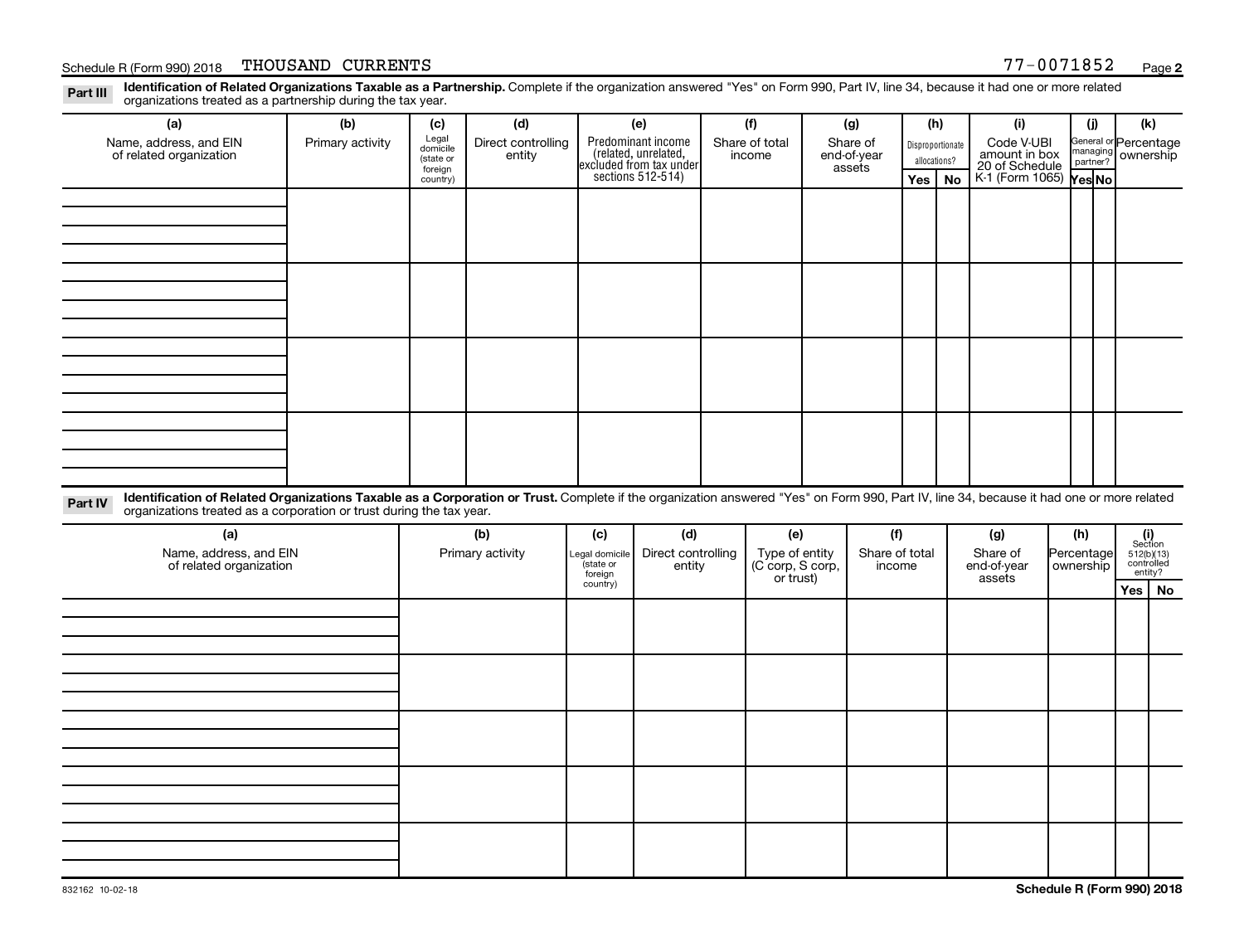## Schedule R (Form 990) 2018 THOUSAND CURRENTS Page 3 ACC 2018 12:30 Apple 2018 12:30 Apple 2018 12:30 Apple 201

Part V Transactions With Related Organizations. Complete if the organization answered "Yes" on Form 990, Part IV, line 34, 35b, or 36.

|   | Note: Complete line 1 if any entity is listed in Parts II, III, or IV of this schedule.                                                                                                                                        |                | Yes   No |
|---|--------------------------------------------------------------------------------------------------------------------------------------------------------------------------------------------------------------------------------|----------------|----------|
|   | During the tax year, did the organization engage in any of the following transactions with one or more related organizations listed in Parts II-IV?                                                                            |                |          |
|   |                                                                                                                                                                                                                                | 1a             |          |
|   | b Gift, grant, or capital contribution to related organization(s) manufactured content and content of the contribution to related organization(s) manufactured content and content of the content of the content of the conten | 1 <sub>b</sub> |          |
|   |                                                                                                                                                                                                                                | 1c             |          |
|   | d Loans or loan guarantees to or for related organization(s) mature content to the content of the content of the content of the content of the content of the content of the content of the content of the content of the cont | 1 <sub>d</sub> |          |
|   |                                                                                                                                                                                                                                | 1e             |          |
|   |                                                                                                                                                                                                                                |                |          |
| f |                                                                                                                                                                                                                                | 1f             |          |
|   |                                                                                                                                                                                                                                | 1 <sub>g</sub> |          |
|   | h Purchase of assets from related organization(s) manufactured content to the content of the content of the content of the content of the content of the content of the content of the content of the content of the content o | 1h             |          |
|   | Exchange of assets with related organization(s) www.andron.com/www.andron.com/www.andron.com/www.andron.com/www.andron.com/www.andron.com/www.andron.com/www.andron.com/www.andron.com/www.andron.com/www.andron.com/www.andro | 11             |          |
|   |                                                                                                                                                                                                                                | 1j             |          |
|   |                                                                                                                                                                                                                                |                |          |
|   |                                                                                                                                                                                                                                | 1k             |          |
|   |                                                                                                                                                                                                                                | 11             |          |
|   |                                                                                                                                                                                                                                | 1 <sub>m</sub> |          |
|   |                                                                                                                                                                                                                                | 1n             |          |
|   | o Sharing of paid employees with related organization(s) material content to the content of the state of paid employees with related organization(s) material content of the state of the state of the state of the state of t | 1o             |          |
|   |                                                                                                                                                                                                                                |                |          |
|   |                                                                                                                                                                                                                                | 1p             |          |
|   |                                                                                                                                                                                                                                | 1q             |          |
|   |                                                                                                                                                                                                                                |                |          |
|   | Other transfer of cash or property to related organization(s) manufaction contains and contain an account of the results of the results of the results of the results of the results of the results of the results of the resu | 1r             |          |
|   |                                                                                                                                                                                                                                | 1s             |          |
|   | If the answer to any of the above is "Yes," see the instructions for information on who must complete this line, including covered relationships and transaction thresholds.                                                   |                |          |

|     | (a)<br>Name of related organization | (b)<br>Transaction<br>type (a-s) | (c)<br>Amount involved | (d)<br>Method of determining amount involved |
|-----|-------------------------------------|----------------------------------|------------------------|----------------------------------------------|
| (1) |                                     |                                  |                        |                                              |
| (2) |                                     |                                  |                        |                                              |
| (3) |                                     |                                  |                        |                                              |
| (4) |                                     |                                  |                        |                                              |
| (5) |                                     |                                  |                        |                                              |
| (6) |                                     |                                  |                        |                                              |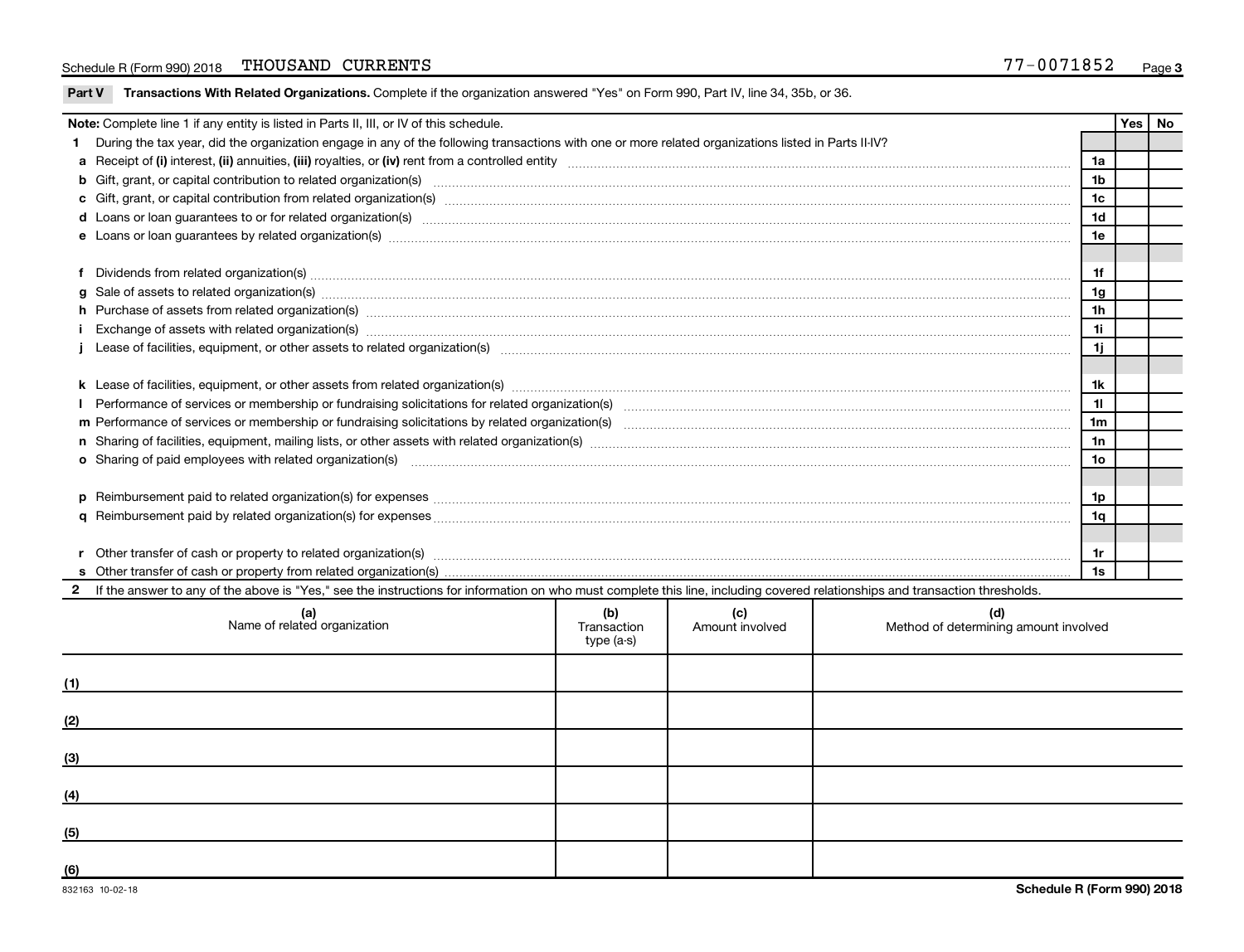## Schedule R (Form 990) 2018 THOUSAND CURRENTS Page 3 ACC 2018 12:30 Apple 2018 12:30 Apple 2018 12:30 Apple 201

Part VI Unrelated Organizations Taxable as a Partnership. Complete if the organization answered "Yes" on Form 990, Part IV, line 37.

Provide the following information for each entity taxed as a partnership through which the organization conducted more than five percent of its activities (measured by total assets or gross revenue) that was not a related organization. See instructions regarding exclusion for certain investment partnerships.

| -----------            |                  |                   | . <b>. .</b><br>                                                                           |                                                              |  |          |             |        |                       |                                                                        |        |  | $(\mathsf{k})$                                          |  |  |  |
|------------------------|------------------|-------------------|--------------------------------------------------------------------------------------------|--------------------------------------------------------------|--|----------|-------------|--------|-----------------------|------------------------------------------------------------------------|--------|--|---------------------------------------------------------|--|--|--|
| (a)                    | (b)              | (c)               | (d)                                                                                        | (e)<br>Are all<br>partners sec.<br>$\frac{501(c)(3)}{0rgs?}$ |  | (f)      | (g)         |        | (h)                   | (i)                                                                    | (i)    |  |                                                         |  |  |  |
| Name, address, and EIN | Primary activity | Legal domicile    | Predominant income<br>(related, unrelated,<br>excluded from tax under<br>sections 512-514) |                                                              |  | Share of | Share of    |        | Dispropor-<br>tionate | Code V-UBI<br>  amount in box 20<br>! of Schedule K-1<br>  (Form 1065) |        |  | General or Percentage<br>managing<br>partner? Ownership |  |  |  |
| of entity              |                  | (state or foreign |                                                                                            |                                                              |  | total    | end-of-year |        | allocations?          |                                                                        |        |  |                                                         |  |  |  |
|                        |                  | country)          |                                                                                            | Yes No                                                       |  | income   | assets      | Yes No |                       |                                                                        | Yes NO |  |                                                         |  |  |  |
|                        |                  |                   |                                                                                            |                                                              |  |          |             |        |                       |                                                                        |        |  |                                                         |  |  |  |
|                        |                  |                   |                                                                                            |                                                              |  |          |             |        |                       |                                                                        |        |  |                                                         |  |  |  |
|                        |                  |                   |                                                                                            |                                                              |  |          |             |        |                       |                                                                        |        |  |                                                         |  |  |  |
|                        |                  |                   |                                                                                            |                                                              |  |          |             |        |                       |                                                                        |        |  |                                                         |  |  |  |
|                        |                  |                   |                                                                                            |                                                              |  |          |             |        |                       |                                                                        |        |  |                                                         |  |  |  |
|                        |                  |                   |                                                                                            |                                                              |  |          |             |        |                       |                                                                        |        |  |                                                         |  |  |  |
|                        |                  |                   |                                                                                            |                                                              |  |          |             |        |                       |                                                                        |        |  |                                                         |  |  |  |
|                        |                  |                   |                                                                                            |                                                              |  |          |             |        |                       |                                                                        |        |  |                                                         |  |  |  |
|                        |                  |                   |                                                                                            |                                                              |  |          |             |        |                       |                                                                        |        |  |                                                         |  |  |  |
|                        |                  |                   |                                                                                            |                                                              |  |          |             |        |                       |                                                                        |        |  |                                                         |  |  |  |
|                        |                  |                   |                                                                                            |                                                              |  |          |             |        |                       |                                                                        |        |  |                                                         |  |  |  |
|                        |                  |                   |                                                                                            |                                                              |  |          |             |        |                       |                                                                        |        |  |                                                         |  |  |  |
|                        |                  |                   |                                                                                            |                                                              |  |          |             |        |                       |                                                                        |        |  |                                                         |  |  |  |
|                        |                  |                   |                                                                                            |                                                              |  |          |             |        |                       |                                                                        |        |  |                                                         |  |  |  |
|                        |                  |                   |                                                                                            |                                                              |  |          |             |        |                       |                                                                        |        |  |                                                         |  |  |  |
|                        |                  |                   |                                                                                            |                                                              |  |          |             |        |                       |                                                                        |        |  |                                                         |  |  |  |
|                        |                  |                   |                                                                                            |                                                              |  |          |             |        |                       |                                                                        |        |  |                                                         |  |  |  |
|                        |                  |                   |                                                                                            |                                                              |  |          |             |        |                       |                                                                        |        |  |                                                         |  |  |  |
|                        |                  |                   |                                                                                            |                                                              |  |          |             |        |                       |                                                                        |        |  |                                                         |  |  |  |
|                        |                  |                   |                                                                                            |                                                              |  |          |             |        |                       |                                                                        |        |  |                                                         |  |  |  |
|                        |                  |                   |                                                                                            |                                                              |  |          |             |        |                       |                                                                        |        |  |                                                         |  |  |  |
|                        |                  |                   |                                                                                            |                                                              |  |          |             |        |                       |                                                                        |        |  |                                                         |  |  |  |
|                        |                  |                   |                                                                                            |                                                              |  |          |             |        |                       |                                                                        |        |  |                                                         |  |  |  |
|                        |                  |                   |                                                                                            |                                                              |  |          |             |        |                       |                                                                        |        |  |                                                         |  |  |  |
|                        |                  |                   |                                                                                            |                                                              |  |          |             |        |                       |                                                                        |        |  |                                                         |  |  |  |
|                        |                  |                   |                                                                                            |                                                              |  |          |             |        |                       |                                                                        |        |  |                                                         |  |  |  |
|                        |                  |                   |                                                                                            |                                                              |  |          |             |        |                       |                                                                        |        |  |                                                         |  |  |  |
|                        |                  |                   |                                                                                            |                                                              |  |          |             |        |                       |                                                                        |        |  |                                                         |  |  |  |
|                        |                  |                   |                                                                                            |                                                              |  |          |             |        |                       |                                                                        |        |  |                                                         |  |  |  |
|                        |                  |                   |                                                                                            |                                                              |  |          |             |        |                       |                                                                        |        |  |                                                         |  |  |  |
|                        |                  |                   |                                                                                            |                                                              |  |          |             |        |                       |                                                                        |        |  |                                                         |  |  |  |
|                        |                  |                   |                                                                                            |                                                              |  |          |             |        |                       |                                                                        |        |  |                                                         |  |  |  |
|                        |                  |                   |                                                                                            |                                                              |  |          |             |        |                       |                                                                        |        |  |                                                         |  |  |  |
|                        |                  |                   |                                                                                            |                                                              |  |          |             |        |                       |                                                                        |        |  |                                                         |  |  |  |
|                        |                  |                   |                                                                                            |                                                              |  |          |             |        |                       |                                                                        |        |  |                                                         |  |  |  |
|                        |                  |                   |                                                                                            |                                                              |  |          |             |        |                       |                                                                        |        |  |                                                         |  |  |  |

**Schedule R (Form 990) 2018**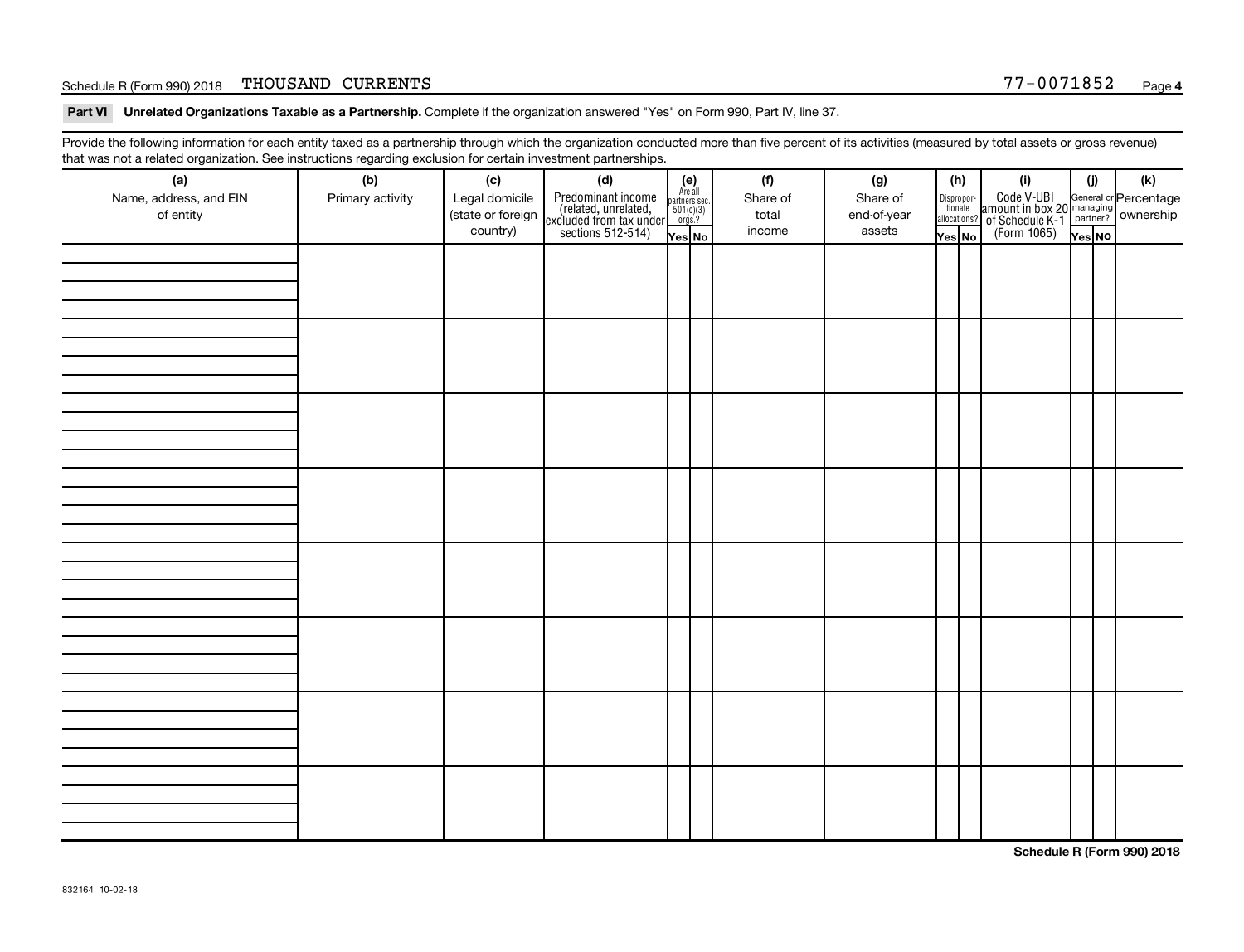$\overline{\phantom{0}}$ 

## Schedule R (Form 990) 2018 THOUSAND CURRENTS THE RESERVED BY THE Rage Constant OF THE Page

# **Part VII Supplemental Information.**<br>**Part VII Supplemental Information.**

Provide additional information for responses to questions on Schedule R. See instructions.

 $\overline{\phantom{0}}$ 

J.